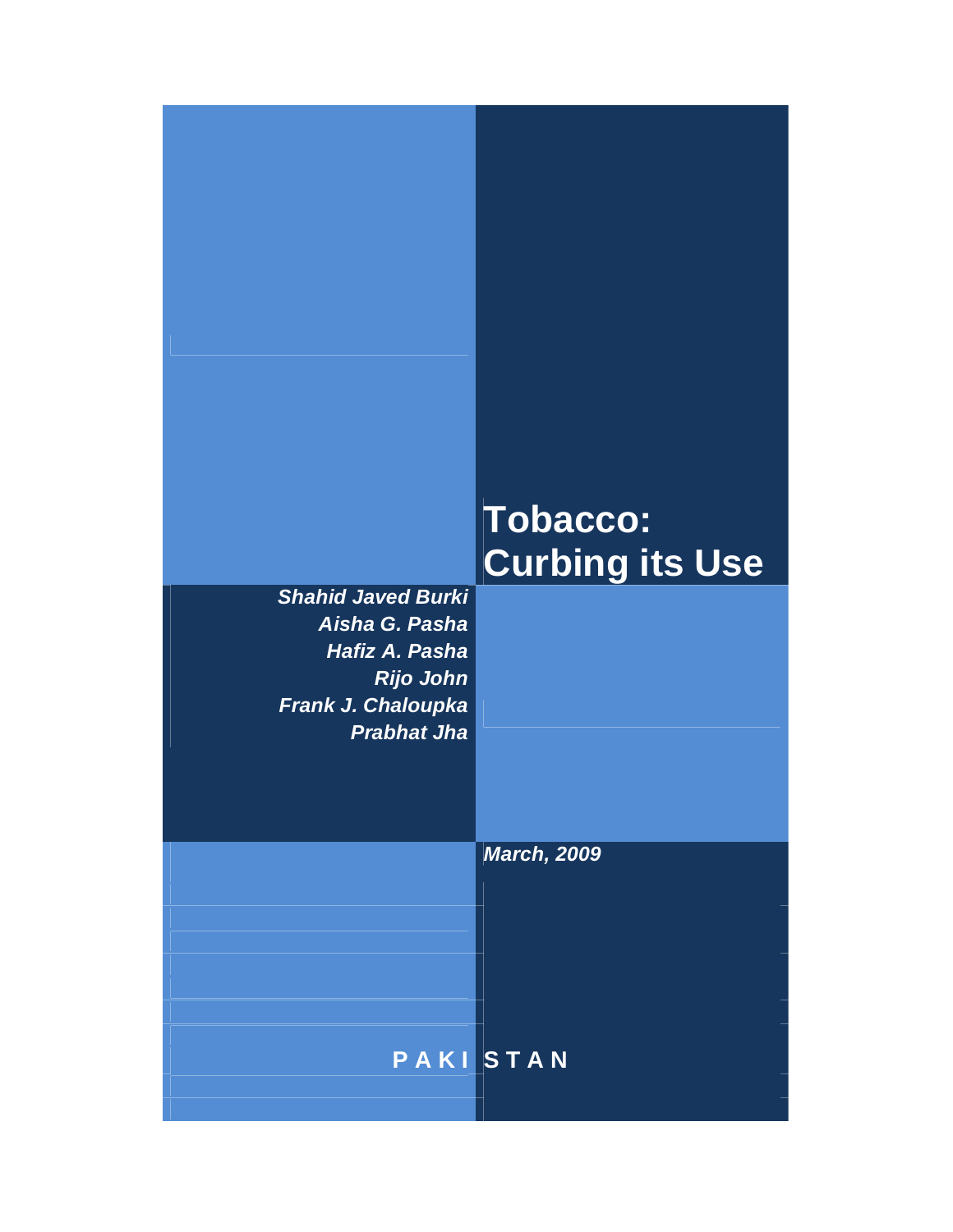# **ACRONYMS**

| AJK         | Azad Jammu and Kashmir                         |
|-------------|------------------------------------------------|
| C&F         | <b>Cost and Freight</b>                        |
| <b>CCTV</b> | <b>Closed-Circuit Television</b>               |
| <b>CPI</b>  | <b>Consumer Price Index</b>                    |
| <b>DAC</b>  | Dark-air Cured                                 |
| <b>DNP</b>  | Duty-non-paid                                  |
| EU          | <b>European Union</b>                          |
| <b>FBR</b>  | <b>Federal Board of Revenue</b>                |
| <b>FCTC</b> | <b>Framework Convention on Tobacco Control</b> |
| <b>FCV</b>  | Flue-cured Virginia                            |
| <b>FDI</b>  | <b>Foreign Direct Investment</b>               |
| <b>FED</b>  | <b>Federal Excise Duty</b>                     |
| <b>FTC</b>  | <b>Federal Tobacco Cess</b>                    |
| <b>GDP</b>  | <b>Gross Domestic Product</b>                  |
| <b>IPR</b>  | <b>Intellectual Property Rights</b>            |
| <b>LTC</b>  | Lakson Tobacco Company                         |
| <b>MTDF</b> | Medium-term Development Framework              |
| <b>NWFP</b> | <b>North West Frontier Province</b>            |
| PMI         | <b>Philip Morris International</b>             |
| <b>PTC</b>  | Pakistan Tobacco Company                       |
| <b>TDC</b>  | <b>Tobacco Development Cess</b>                |
| <b>VAT</b>  | <b>Value Added Tax</b>                         |
| <b>WHO</b>  | <b>World Health Organization</b>               |
| <b>WP</b>   | <b>White Patta</b>                             |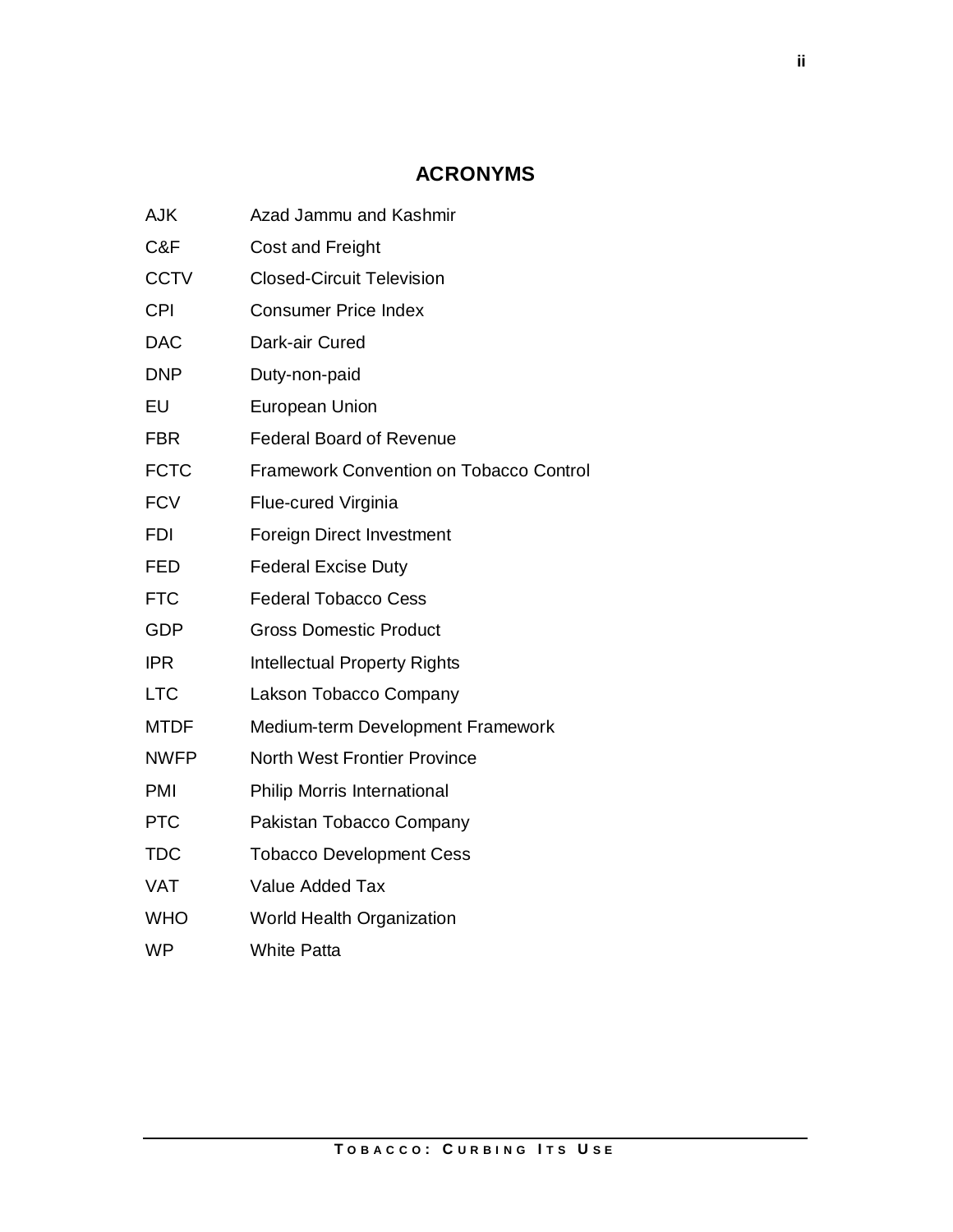# **TOBACCO: CURBING ITS USE**

#### **EXECUTIVE SUMMARY**

Tobacco consumption represents one of the largest causes of premature death today. According to a World Bank Study by, the number of tobacco users will rise to 1.6 billion by 2025. Inadequate information about the health and other costs of tobacco consumption, especially with young smokers, has led to higher consumption despite the high health and economic costs of tobacco use. The health consequences of smoking and nicotine addiction include diseases such as cancers, heart disease and respiratory diseases. Smoking also affects the health of nonsmokers, particularly infants. The costs associated with tobacco use also include financial losses resulting from the cost of cigarettes themselves, medical treatment of resulting ailments for smokers and their families, and the loss of earning power resulting from tobacco-related illness. While no independent data are currently available on the health impact of tobacco use in Pakistan, it is likely that its impact on mortality and morbidity is quite significant.

While Pakistan is one of the countries ratifying the WHO Framework Convention on Tobacco Control (FCTC), signing this global treaty in 2004, overall efforts at curbing the use of tobacco through tax and non-tax measures in Pakistan still appear to be half-hearted. While tobacco prevention is a national government objective, enforcement of legislation in practice is weak, as is the political will to regulate tobacco consumption. To curb the adverse epidemic of tobacco, WHO has introduced the MPOWER package of six proven policies, which includes: Monitor tobacco use and prevention policies; Protect people from tobacco smoke; Offer help to quit tobacco use; Warn about the dangers of tobacco; Enforce bans on tobacco advertising, promotion and sponsorship, and Raise taxes on tobacco. These policies serve as a guide for future directions in Pakistan, and this report in particular examines the potential impact of tax policy on tobacco prevalence and consumption.

Tobacco for Pakistan is a relatively minor crop, accounting for 0.27 per cent of the total land under cultivation. Production of tobacco is largely concentrated in North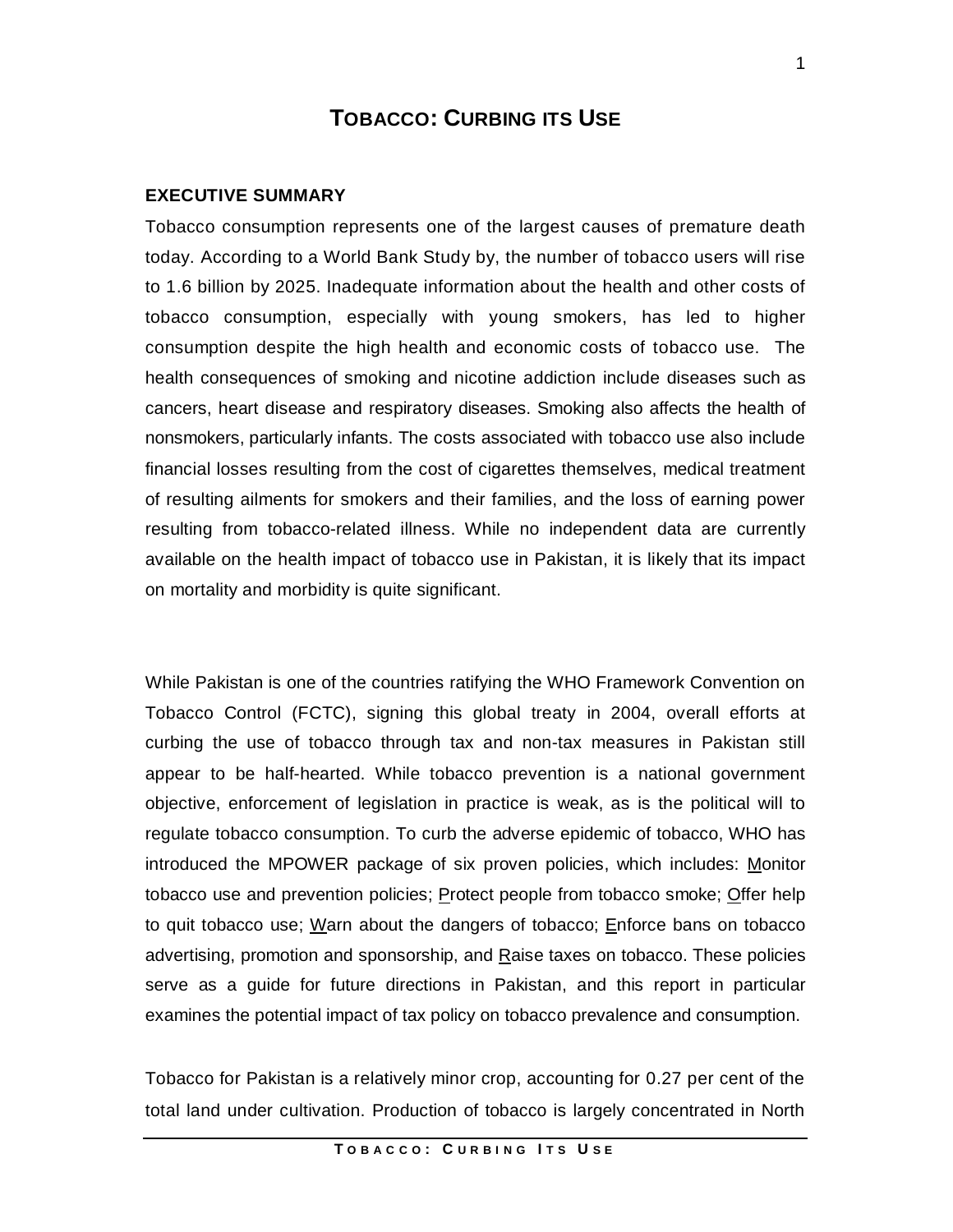West Frontier Province (NWFP) and Punjab. These provinces accounted for 97 per cent of total area under tobacco production. Tobacco output has fluctuated, ranging from a low of 75,000 tons in 1990-91 to 120,000 tons in 2006-07. Pakistan grows Virginia (Tabacum) and indigenous (Rustica) types of tobacco. Six principal types of tobaccos are produced, which are used in the manufacturing of cigarettes, biris (tobacco rolled in leaves), hookah (smoking pipes using water for the purpose of filtering the smoke) and chewing tobacco. It is estimated that about 100,000 persons derive their livelihoods from tobacco cultivation.

The World Bank has estimated that today about one in six adults smoke, or 1.1 billion people. Of these, about 80 percent live in low- and middle-income countries. Persons of low socioeconomic status are more likely to smoke than those of high socioeconomic status. Educational level is also a clear determinant of smoking in many developing countries. Individuals who take to smoking mostly start in adolescence or young adulthood. In South Asia, smokers with college-level education tend more to consume cigarettes, while smokers with low levels of education and income consume larger numbers of the inexpensive biris. The WHO Report on the Global Tobacco Epidemic, 2008 indicates that the overall prevalence rate of Tobacco in Pakistan is 19 per cent in adults and 10 per cent in youth, and is higher for males (at 32 per cent) than females (at 5 per cent). There is a clear rising trend in the prevalence rate, pointing to the growing severity of the epidemic in this country.

Pakistan is largely self-sufficient in tobacco and tobacco products. Overall, the level of imports to and exports from Pakistan are limited. Pakistan has 18 tobacco producing companies having 22 operating cigarette factories. Even though NWFP grows almost 79 per cent of tobacco in the country, only 39 per cent of the installed capacity is located in the province. Sindh has about 23 per cent of installed capacity while five factories are located in Punjab. The tobacco industry is a medium sized industry in Pakistan with a weight of 4 to 5 per cent in total value added by the large-scale manufacturing sector of Pakistan, ranking tenth in size. During 2007-08 value added by the industry is estimated at Rs 40 billion (equivalent to US\$625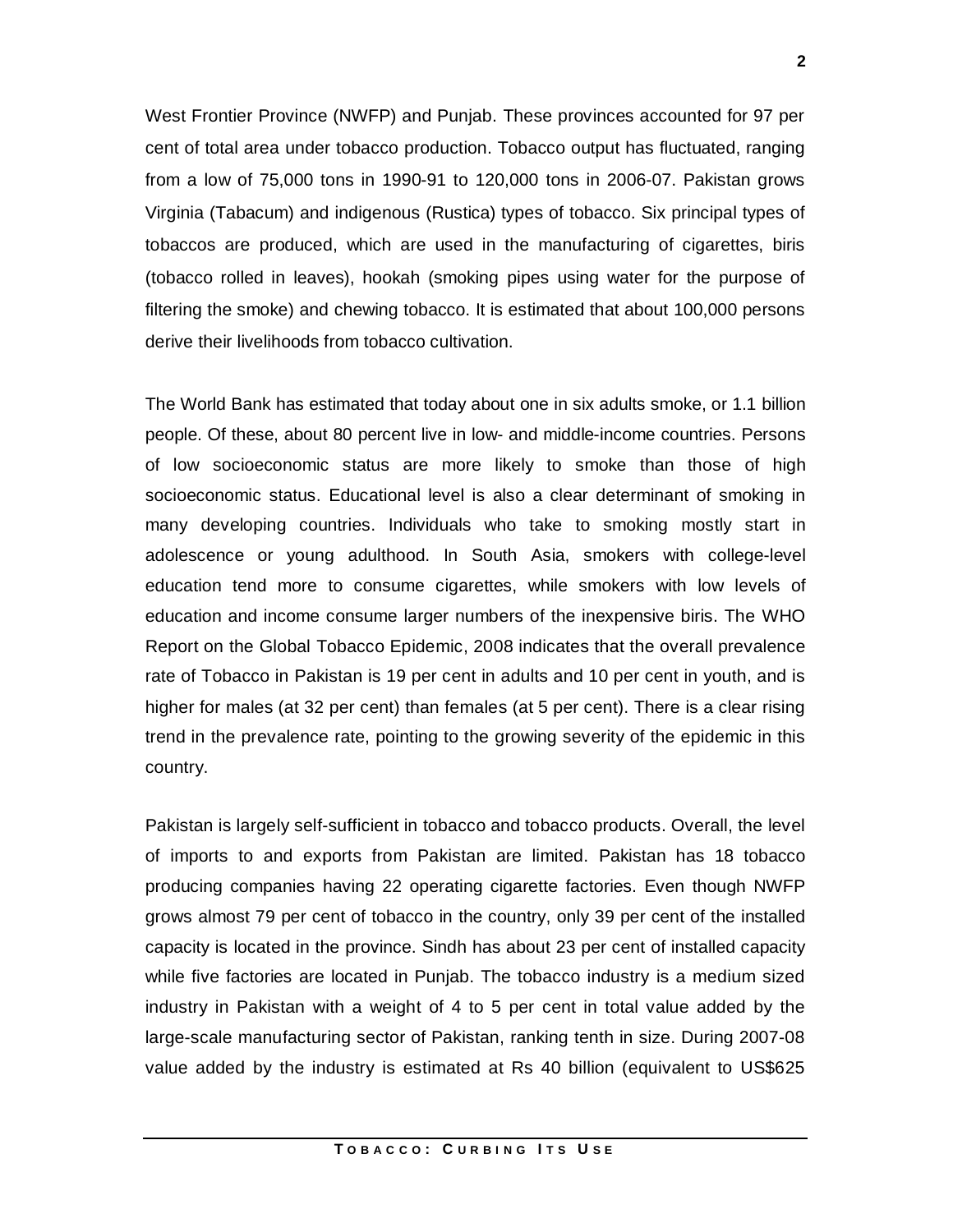million) while industrial employment is estimated to be close to 5,200. The share of the industry in the GDP is about 0.4 per cent.

Two transnational companies hold over 95 per cent of the country's cigarette market. Pakistan Tobacco Company (PTC) holds 48 per cent of the share while Lakson Tobacco Company has a market share of 47 per cent. Over time, the market share of the latter has increased principally because it produces low price cigarettes with a price range of up to Rs. 20 per pack. This pattern indicates that cigarette consumption is rising proportionately more in lower to lower-middle income groups.

Analyses of the balance sheets of these two companies reveal a generally rising trend of profitability during the current decade, where the profit margin on sales and the rate of return on assets have been rising steadily. Similarly, the return on equity has been rising for PTC. There has been some fall in the return on equity in the case of LTC after 2004, but remains high at 49% in 2006. Altogether, the tobacco industry has been highly profitable.

The rationale for tobacco taxation has always been generation of revenues for the central government. A clear relationship is visible between the price level and demand for cigarettes in Pakistan. During the decade of the 90s there was a sharp fall in the 'real' price of cigarettes, which stimulated per capita consumption. During the current decade, increase in cigarette prices has contracted per capita consumption by over 11 percent.

In Pakistan, the government levies a variety of taxes on tobacco and tobacco products. There is a small tobacco cess levied by provincial governments on the output from cultivation of tobacco. At a federal level, an excise duty is levied on the three-tier structure depending upon the retail price. For the low priced cigarettes, there is a specific tax. In the intermediate price range, the excise duty has both a specific and *ad valorem* component. High price cigarettes are subject to an *ad valorem* duty at a rate of 63 per cent on the retail price.

This tax structure also has behavioral consequences: at the lower end, with a specific tax, manufacturers have an incentive to raise the retail price without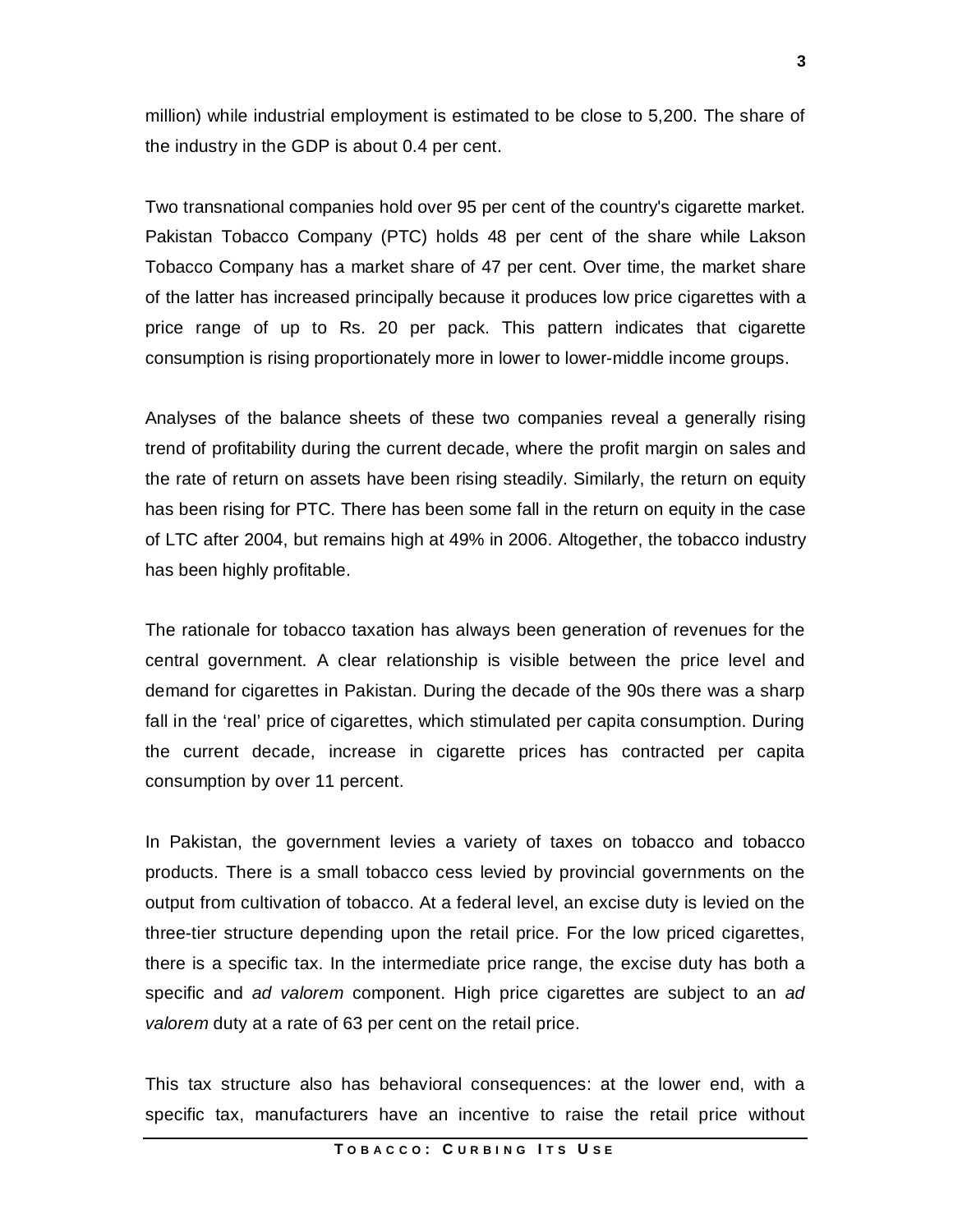incurring any additional tax liability. As a result, prices of low quality cigarettes are likely to cluster at the upper end of tier 1. The discontinuity in the size of the excise duty at the point of transition from tier II to tier III means that there will be less tendency to raise prices of cigarettes that are priced close to this point. Also, Tier III cigarettes will tend to be priced far away from the Tier II – Tier III juncture.

Tax as a percentage of retail price has a U-shaped curve with respect to the retail price. It falls from a high of over 57 percent in the case of a very low priced cigarette to a low of 52 percent and rises for higher priced cigarettes to 62 percent. Cigarettes in the highest tier have tax burden of 68 percent, inclusive of the general sales tax. Overall, based on the market shares of different brands, the overall tax incidence on cigarettes currently is estimated at 57 percent of the price. Literature demonstrates that for taxation to curb tobacco consumption the tax burden has to be at least two thirds of the price. Therefore there appears to be a case for increasing taxation on tobacco, the contribution of which to total revenue has declined to 3.6 percent in 2007-08. In many countries, the share is in excess of 4 percent.

Households in Pakistan spend about 3 percent of their income on tobacco and tobacco products. This proportion is somewhat higher for rural than for urban households. Lower and middle income households in both urban and rural areas are spending a higher proportion of their income on tobacco and tobacco products than the top income households. The price elasticity of the demand for cigarettes in Pakistan is -0.58, and the income elasticity of demand for cigarettes is high at 0.78. This implies that as incomes rise, the price of cigarettes will have to be increased disproportionately if demand is to be curtailed.

The Report presents a new structure of taxation of cigarettes in Pakistan. The design of the new tax structure ensures, first, that the tax incidence rises at all retail prices and, second, largely avoids the discontinuity in tax in the transition from tier II to tier III. The new tax structure leads to a significant enhancement in revenues, which could be up to 24 percent, while the decline in quantity could be as much as 20 percent if manufacturers largely respond to the new tax structure by raising their retail prices. The additional contribution to the national exchequer could be nearly Rs. 8 billion annually.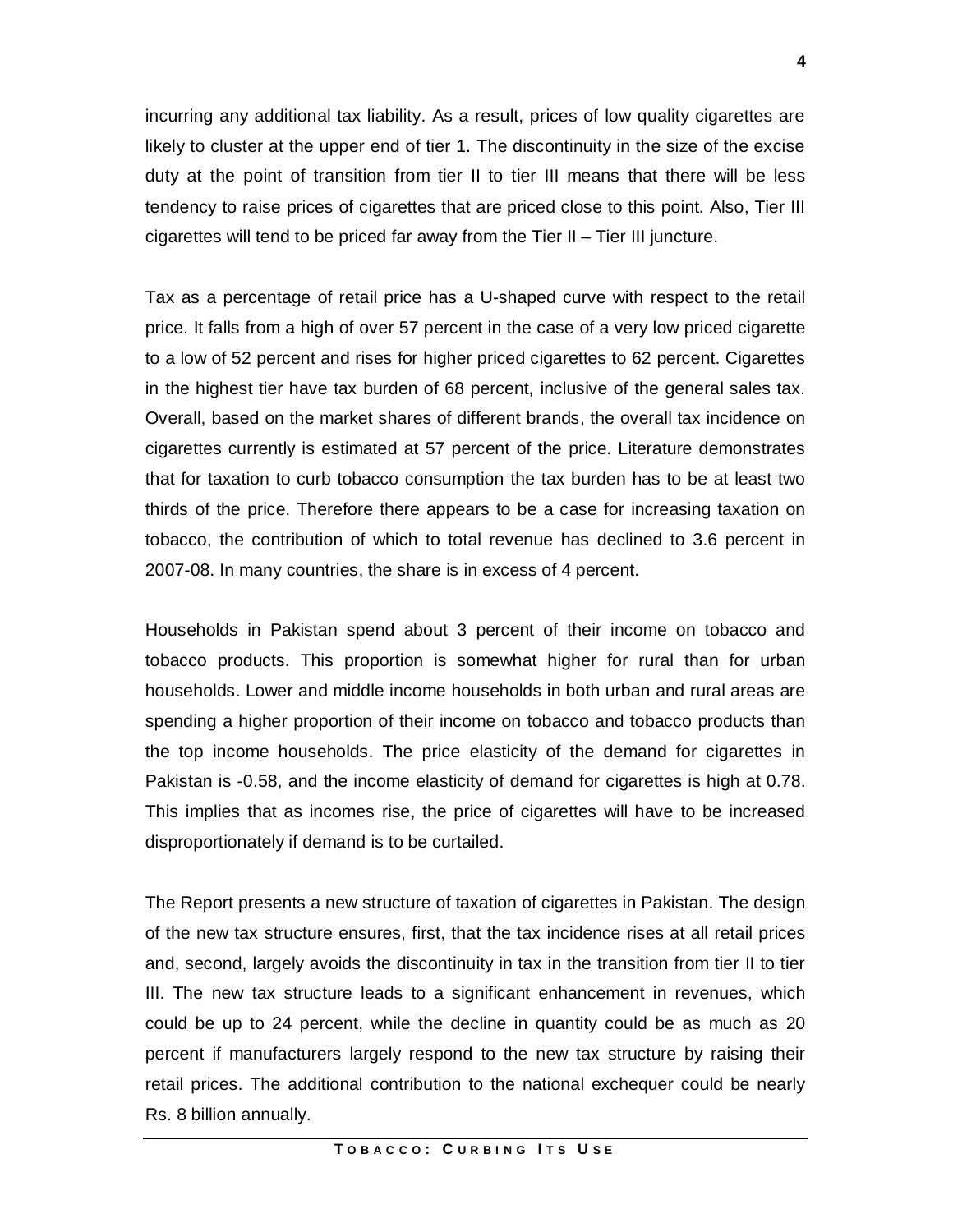Non duty paid cigarettes captures about 20 per cent of the cigarette market in Pakistan most of which is illicit production. According to estimates, tax evasion denies the government approximately Rs 7.0 billion in annual revenue. The Government of Pakistan has taken steps to curb the share of the illicit sector. One key measure is the minimum price law. However, due to weak enforcement levels, these measures have not been able to create any substantial deterrence to the dutynon-paid sector, which accounts for most of illicit trade. In addition, there are many known international brands selling in the market openly, largely catering to the demand of high quality cigarettes by upper income smokers. Given the porous borders and high levels of smuggling (e.g. in transit trade with Afghanistan or from Dubai) some estimates show that smuggling leads to revenue losses from cigarettes of up to Rs 3 billion. Proposals for improved tax administration include use of CCTVs, affixing of excise duty stamps on packets, and other measures.

This report concludes with a number of policy implications which include:

- First, a change the direction of public policy by effectively persuading policy makers to view higher short-term revenues from tobacco use as also avoiding long-term costs to the economy;
- Second, refining and rationalizing the fiscal structure in order to make tobacco expensive for its users, in particular by increasing the tax on lower quality cigarettes;
- Third, involvement of local government institutions, which are principally responsible for the basic health network in the country, in the design of tobacco policy;
- Fourth, tightening up the lax tax regime that currently results in smuggling and illicit production, particularly for low quality cigarettes;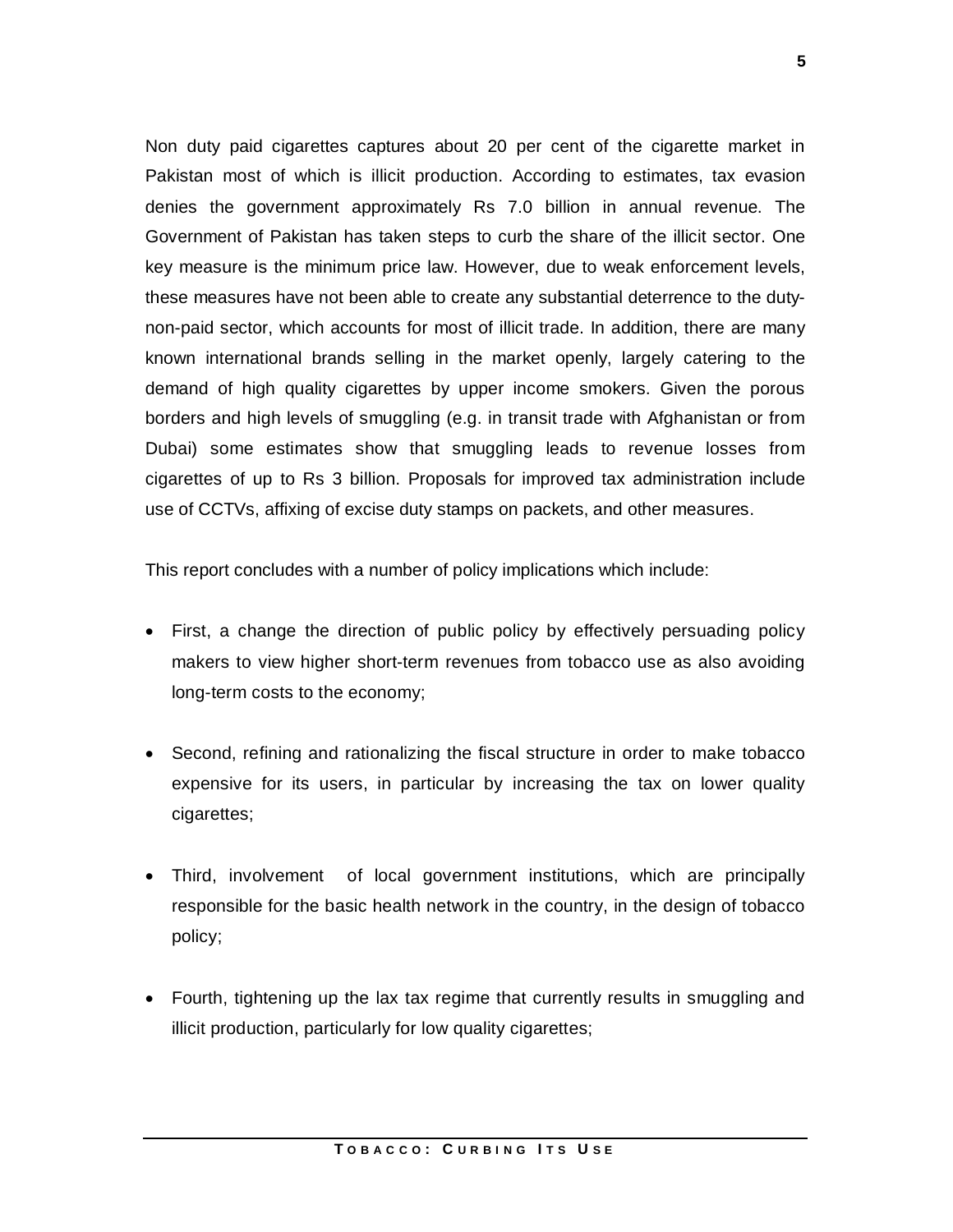Fifth, higher priority to non-tax and non-price disincentives to curb tobacco use, including enforcement of smoke-free environments, introduction of cessation programs, bans on advertising, promotion and sponsorship, health warnings on cigarette packets, indications of nicotine and tar contents, and the development of a data base for the proper monitoring of tobacco use.

We conclude that the government must give a high priority to curbing the use of tobacco through a multi-pronged strategy such as the one described above as part of an overall health policy for Pakistan. Taxation in particular has been shown to be an effective monetary instrument to regulate the use of tobacco, and there is a huge potential for increasing taxes, regulating the use of tobacco, and enforcing strong tobacco control measures in compliance with the Framework Convention on Tobacco Control. A tobacco free Pakistan will not only yield health benefits to its population, but will ultimately benefit its government in the form of money saved from the health and labor productivity of its population.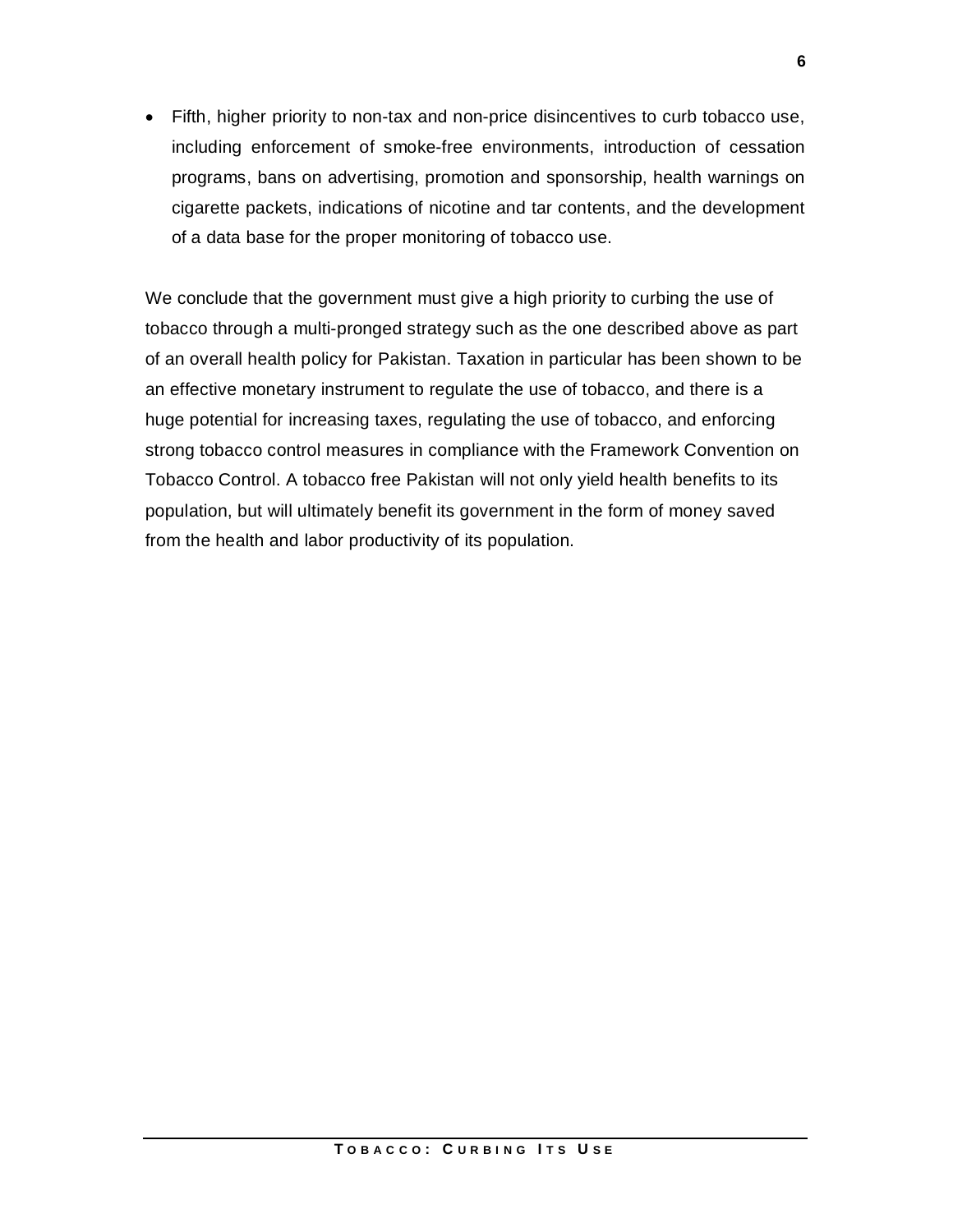#### **1. INTRODUCTION**

Pakistan is a country located in the South Asian subcontinent bordered by Afganistan and Iran in the west, India in the east, China in the far northeast, and the Arabian Sea and the Gulf of Oman in the south. It is the 6th most populous country in the world with a population of roughly 161 million in mid-2008. It had a nominal per capita income of \$1085 in 2007-08 and 23.3% of the population was under the official poverty line of Rs. 944.47 (US\$15) per month as of 2005-06 (Government of Pakistan, 2008a). Pakistan is a federation comprising four provinces: Punjab, Sindh, NWFP and Balochistan.

Consumption of tobacco is a major public health challenge in Pakistan, as it is in many other countries. However, comprehensive research that underscores the need for public health policy to regulate tobacco use has been largely absent in Pakistan. This report examines the economic and policy implications of tobacco taxation as a mechanism for tobacco control in Pakistan while bringing together various studies and other scattered information on the economics of tobacco in Pakistan. It is designed to be a reference for policy makers interested in evidence-based policy guidelines on economic approaches to tobacco regulation, researchers interested in examining the major economic issues pertaining to tobacco taxation in Pakistan, and others interested in the current state of knowledge on the economics of tobacco taxation in this major world region.

The health costs of tobacco consumption as the biggest cause of preventable death today have increasingly been highlighted both internationally and locally. A strong case has been made for regulating the use of tobacco through the implementation of a multi-pronged strategy that includes heavier taxation of tobacco and tobacco products, public awareness campaigns targeted especially at vulnerable groups like youth, and restrictions on smoking. The objective of this report is to present such a strategy in the Pakistani context for curbing the use of tobacco.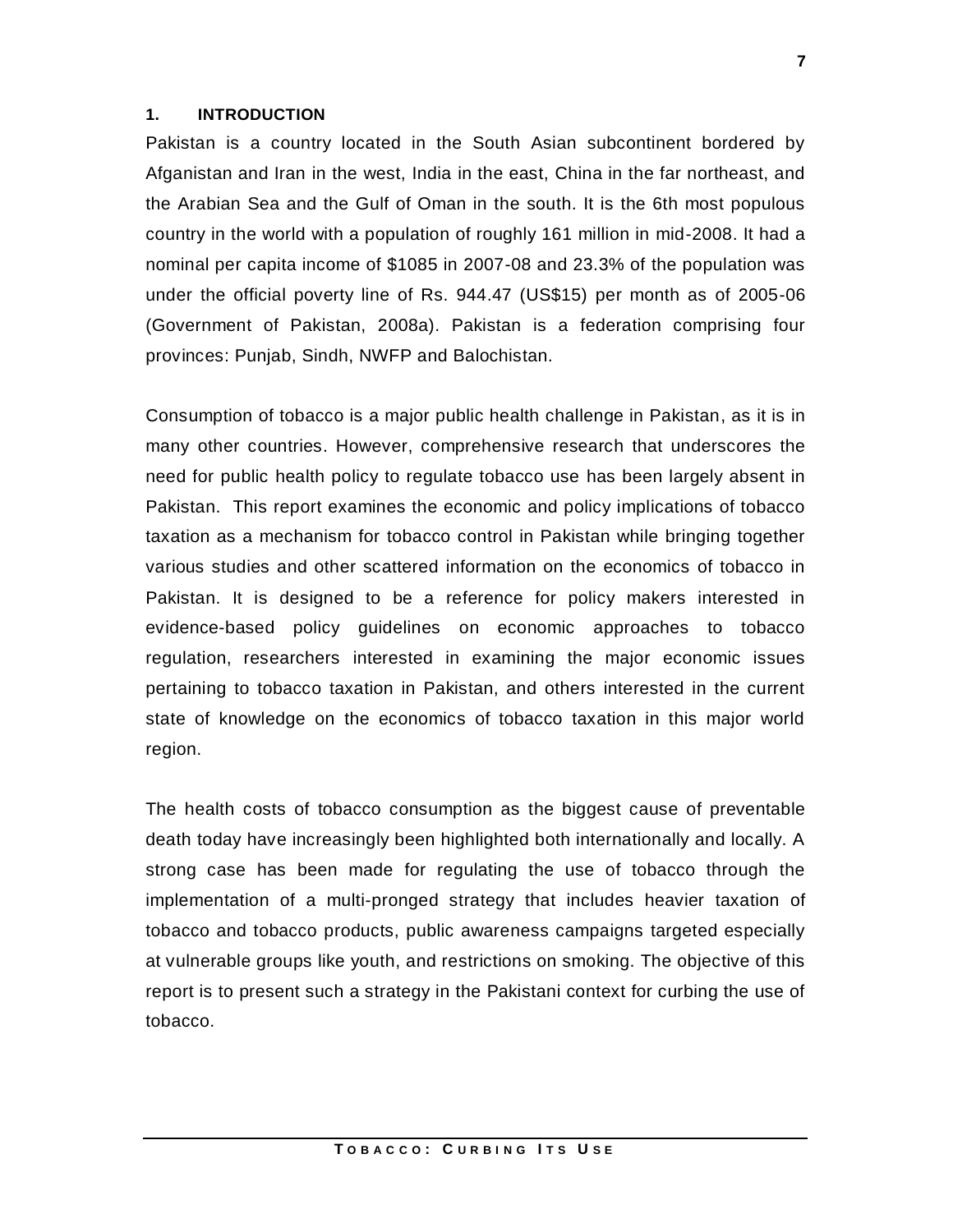# **2. TOBACCO USE IN PAKISTAN**

# **2.1 Global Trends in Tobacco Use**

The Word Bank has estimated that today about one in six adults smoke, or 1.1 billion people. Of these, about 80 percent live in low- and middle-income countries. Partly because of growth in the adult population, and partly because of increased consumption, the total number of smokers is expected to reach about 1.6 billion by 2025. The same study reports that the populations of the low- and middle-income countries have been increasing their cigarette consumption since about 1970 (see Figure 2.1). The per capita consumption in these countries climbed steadily between 1970 and 1990, although the upward trend may have slowed a little since the early 1990s.



Describing the pattern of smoking, the report concludes that in low- and middleincome countries, like in developed countries, persons of low socioeconomic status are more likely to smoke than those of high socioeconomic status. Educational level is a clear determinant of smoking in many developing countries like India, Brazil, China, South Africa, Vietnam, and several Central American nations. The study finds that it is less likely that individuals who do not smoke in adolescence or young adulthood will ever become smokers. An overwhelming majority of smokers start before age 25, often in childhood or adolescence. Also, the study states that there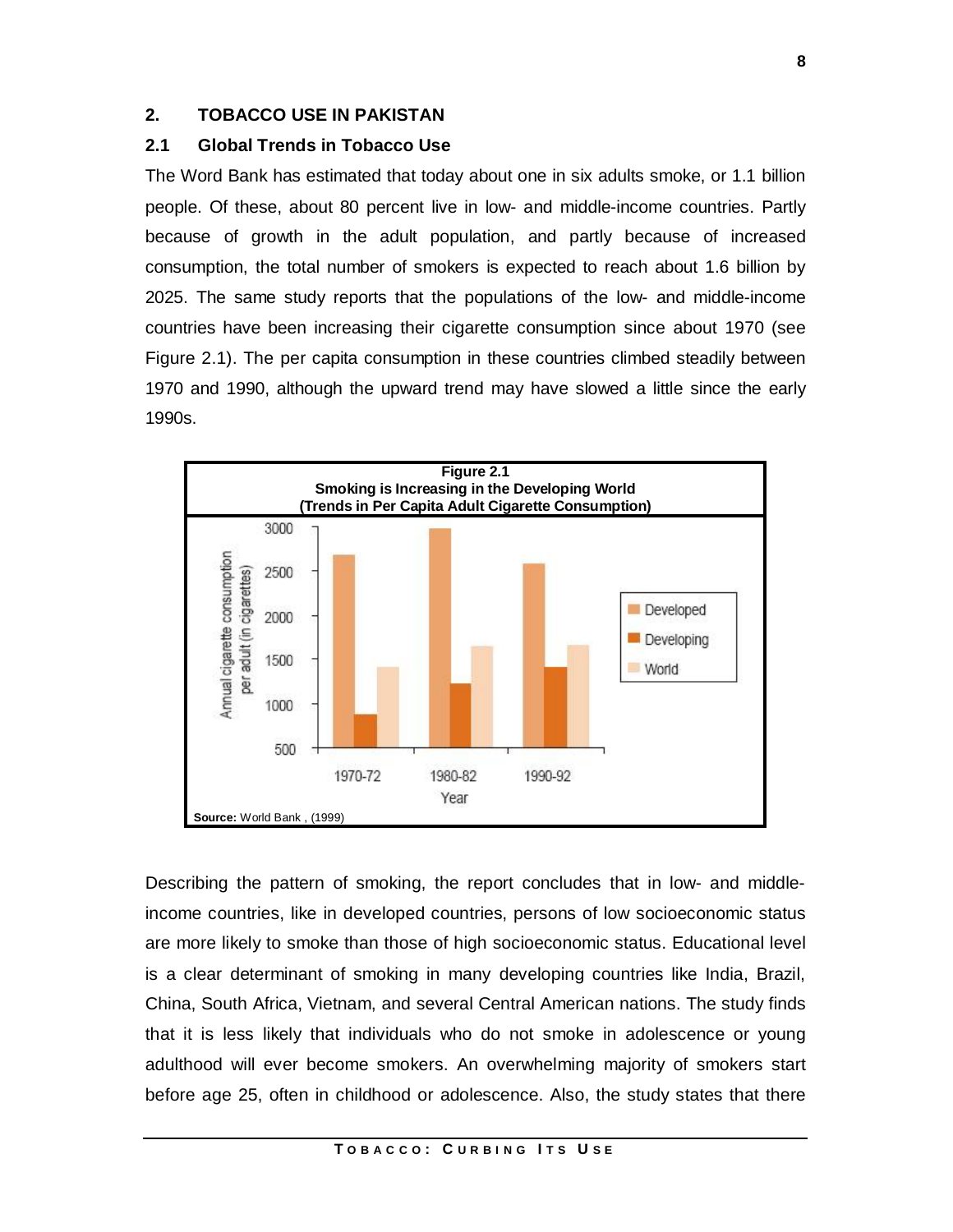exists a pattern in the type of tobacco consumption, depending on economic status in South Asia. Smokers with college-level education tend more to consume cigarettes, which are relatively more expensive, while smokers with low levels of education and income consume larger numbers of the inexpensive biris.

According to 2001 World Bank study, total cigarette consumption for the South Asia region in 1999 was about 175 billion pieces, accounting for 3.4 percent of world consumption. Since the share of the region in the world's population - 23 percent - was much higher, average use per capita cigarette consumption was much lower than the world average. However, these numbers are misleading for overall tobacco consumption since tobacco products other than cigarettes are widely used in the region.

#### **2.2 Tobacco Consumption in Pakistan**

Tobacco is consumed mostly in the form of filtered cigarettes in Pakistan, unlike its neighbor India where a large majority of tobacco users consume biris (a biri is a smoking tobacco product made by rolling a dried, rectangular piece of temburni leaf (diospyros melanoxylon) with sun-dried, flaked tobacco into a conical shape and securing the roll with a thread). As in other Asian countries, tobacco is used in basically three forms in Pakistan. The first is in the form of cigarettes, most of which are manufactured in the country. The second most popular use of the substance is in Hookahs (waterpipes). Biris are the third form of consumption. A small amount of the substance is used in other ways, particularly as a part of the filling used for pan (betel) leaves.

#### *2.2.1 Prevalence of Tobacco Use*

As shown in Table 4.1, cigarette consumption is higher in Pakistan compared to other South Asian counties. In terms of packs of cigarette (packs of ten) consumed,

| Table 2.1<br><b>Cigarette consumption in the Countries of South Asia</b> |                                |                               |                                          |  |  |  |
|--------------------------------------------------------------------------|--------------------------------|-------------------------------|------------------------------------------|--|--|--|
| Country                                                                  | <b>Population</b><br>(million) | Share in<br>population<br>(%) | Share in cigarette<br>consumption<br>(%) |  |  |  |
| India                                                                    | 1130                           | 77                            | 54                                       |  |  |  |
| Pakistan                                                                 | 162                            | 11                            | 32                                       |  |  |  |
| Bangladesh                                                               | 150                            | 10                            |                                          |  |  |  |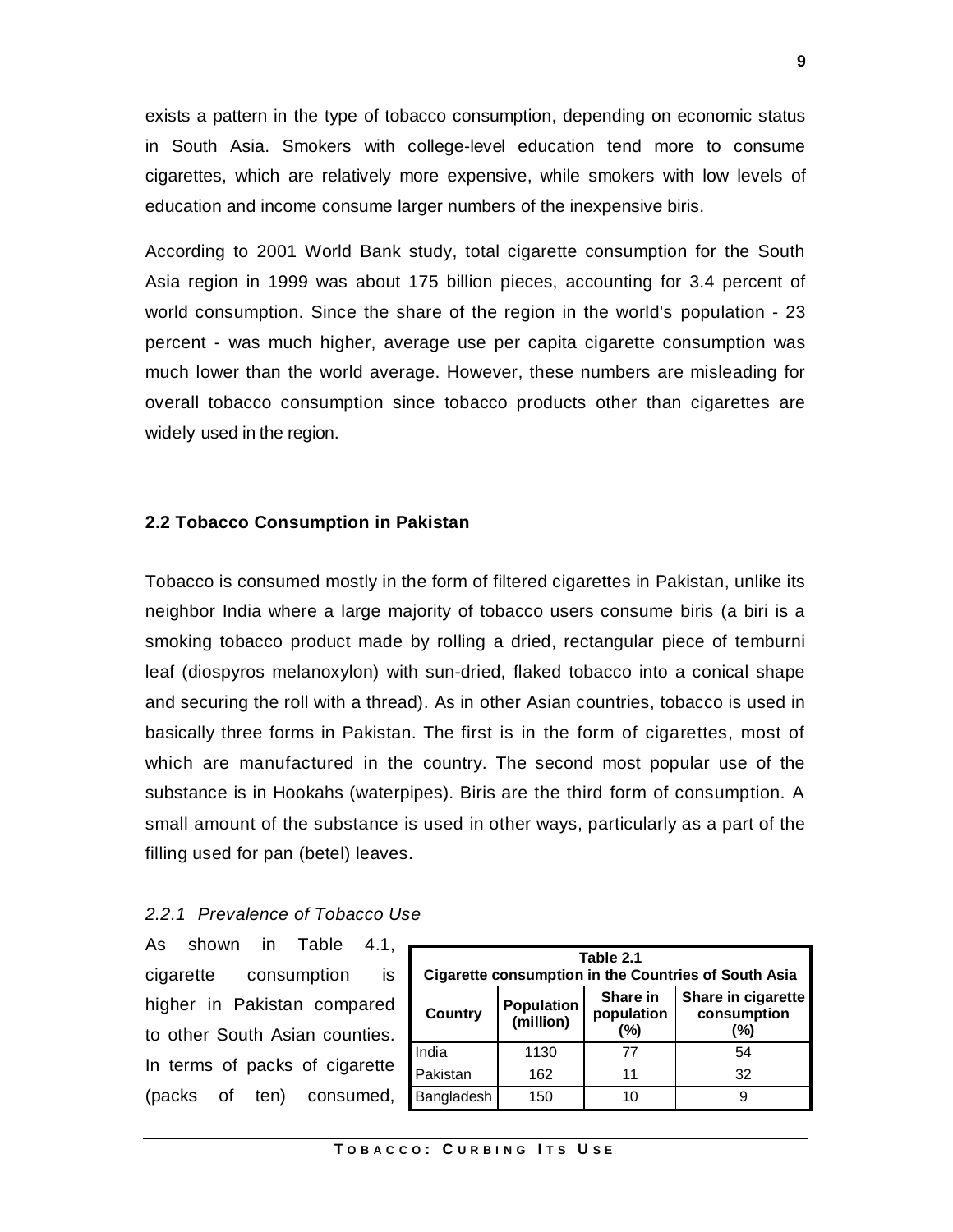Pakistan had the highest level of annual consumption at 32 packs, followed by 19 for Sri Lanka, 9 for Bangladesh, 7 for India, and 5 each for Afghanistan and Nepal. However, in terms of the prevalence of smoking, India with 26 per cent of the population had the highest ratio followed by 23 per cent for Bangladesh.

No systematic data on prevalence of tobacco use is available in Pakistan. The latest estimates, as reported in the *WHO Report on the Tobacco Epidemic, 2008* indicate that the overall prevalence rate is 19 percent in adults and 10 percent in youth (see Table 2. 2). The prevalence rate is higher for males (at 32 percent) than females (at 5 percent). Interestingly, the difference in the prevalence rates between males and females is much wider in adults than in youth; youth prevalence of tobacco use was estimated to be 12.4% for males and 7.5% for females. This perhaps is a signal indicating the growing severity of the tobacco epidemic in the country in coming years. While male smokers continue to rise, more females are falling prey to the temptation to smoke, resulting in a likely increase in the overall prevalence rates in the future.

| Table 2.2<br>Prevalence of Tobacco in Pakistan in 2005                                                                        |                           |                      |                         |                      |  |  |
|-------------------------------------------------------------------------------------------------------------------------------|---------------------------|----------------------|-------------------------|----------------------|--|--|
|                                                                                                                               | Any tobacco product       |                      | <b>Cigarettes</b>       |                      |  |  |
|                                                                                                                               | <b>Males</b>              | <b>Females</b>       | <b>Males</b>            | <b>Females</b>       |  |  |
| <b>Adults (2005)</b>                                                                                                          |                           |                      |                         |                      |  |  |
| <b>Current User</b>                                                                                                           | 31.7<br>$(25.6 - 37.7)^*$ | 5.2<br>$(3.4 - 7.1)$ | 26.7<br>(21.5-31.8)     | 2.2<br>$(1.3 - 3.1)$ |  |  |
| Daily User                                                                                                                    | 25.3<br>$(20.4 - 30.1)$   | 3.9<br>$(2.4 - 5.3)$ | 20.3<br>$(16.4 - 24.3)$ | 1.4<br>$(0.8-2.0)$   |  |  |
| <b>Youth (2003)</b>                                                                                                           |                           |                      |                         |                      |  |  |
| <b>Current User</b>                                                                                                           | 12.4<br>$(9.2 - 16.5)$    | 7.5<br>(5.4-10.2)    | 2.3<br>$(0.9 - 5.4)$    | 0.6<br>(0.2-1.9)     |  |  |
| Figures are age adjusted; figures in brackets represent 95 percent confidence interval estimates.<br><b>Source: WHO 2008.</b> |                           |                      |                         |                      |  |  |

Comparing this to earlier national level prevalence data, smoking appears to be increasing in Pakistan. According to the 1990-1994 National Health Survey of Pakistan, the overall prevalence of smoked tobacco was 28.5 percent among adult (15+) males and 3.4 percent among adult females for daily use (World Health Organization, n.d.). The prevalence was found to be the highest in 30-34 & 45-49 age groups among males and 60-64 age groups among females (Figure 2.2). Prevalence among women has also been found to be increasing with age.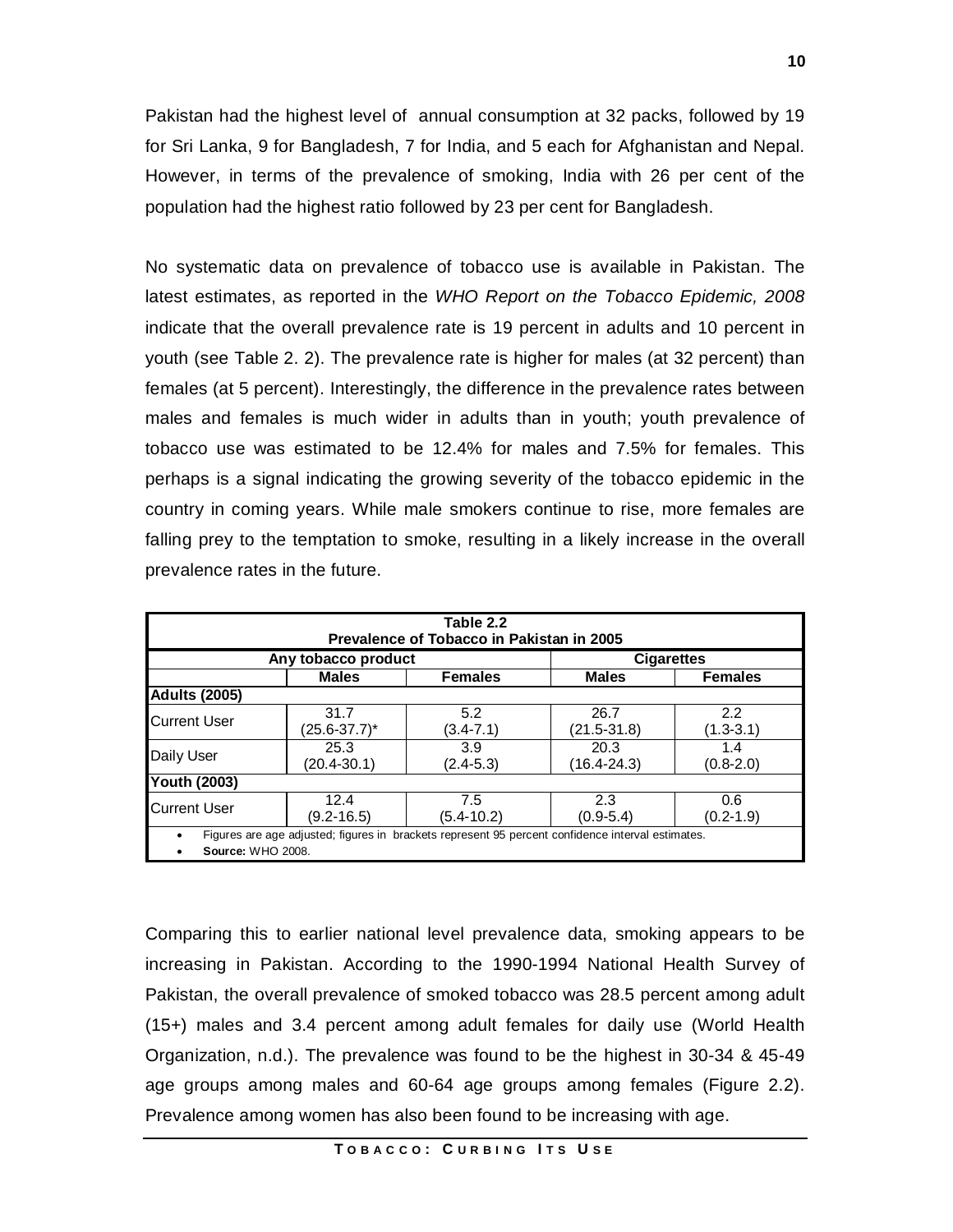

Figure 2.2: Tobacco use prevalence by age and gender

Source: Pakistan medical research council, National Health Survey of Pakistan 1990-94, 1998 as reported in World Health Organization (n.d.)

Other subpopulation studies conclude that tobacco use prevalence in Pakistan is higher in rural areas than in urban areas, among lower income groups than among higher income groups, and among the illiterate than the literate (Nasir & Rehan (2001); Ahmad et al. (2005); Nisar et al. (2005); Rozi et al. (2005); Ali et al. (2006); Mazahir et al. (2006); Nishtar & Ehsan (2006); Ganatra et al. (2007); Imam et al. (2007); Rozi et al. (2007); Rozi & Akhtar (2007); Alam et al. (2008); Mubeen et al. (2008)). These patterns of tobacco use are similar to those for socio-economic and demographic-based population subgroups in most developing countries.

It is also interesting to note that smoking prevalence varies by gender and regions in Pakistan as shown in Table 2.3. Among the four provinces in Pakistan, the North West Frontier Province (NWFP) has the lowest smoking prevalence, while the Sindh province has the highest prevalence. Female smoking prevalence is close to zero (0.3 percent) in NWFP while Sindh has the highest female smoking prevalence of 7.7 percent.

Table 2.3: Prevalence of smoking by region and gender (%)

|        | Male | Female | Total |
|--------|------|--------|-------|
| Punjab | 27.9 | 3.6    | 14.9  |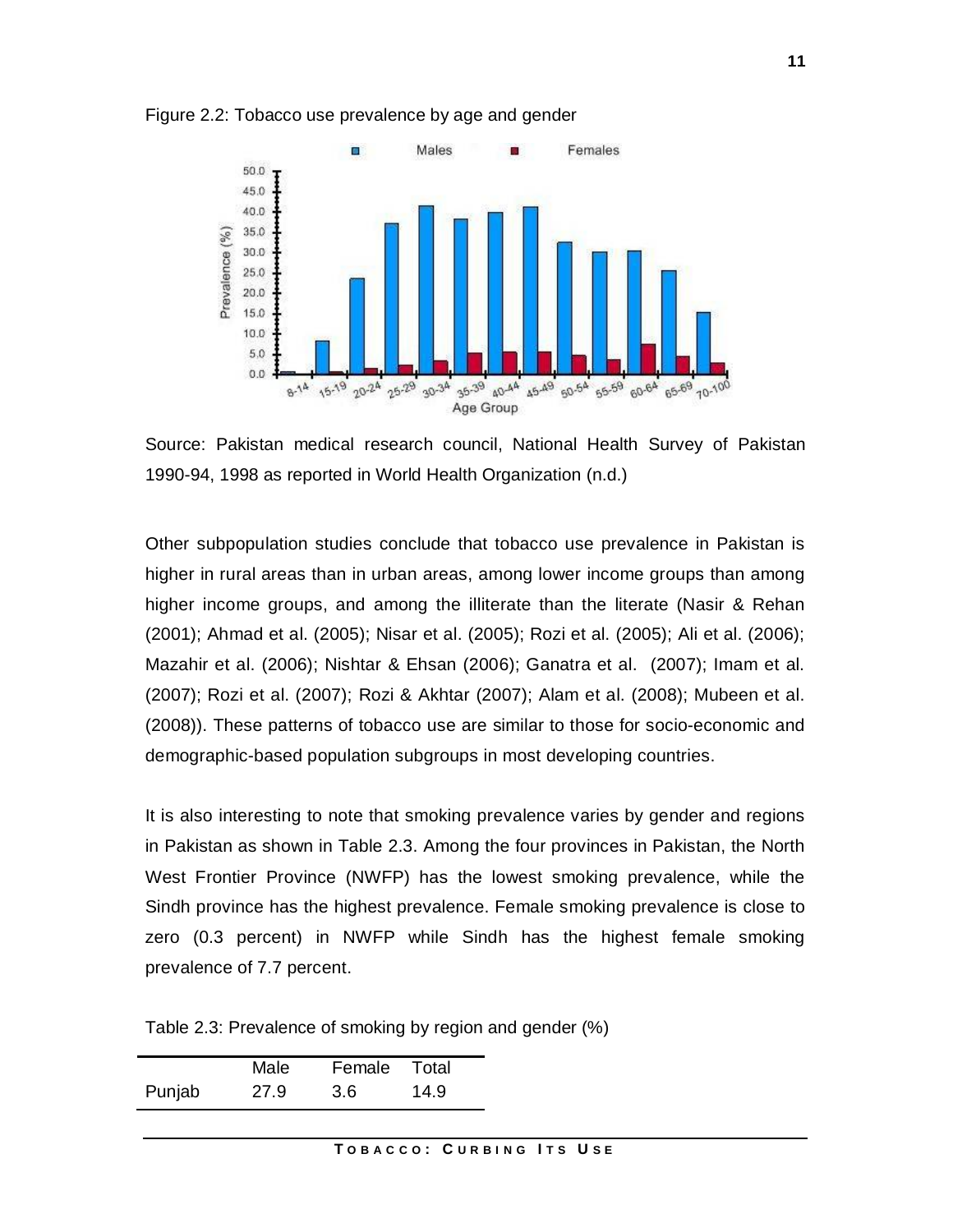| Pakistan         | 25.4 | 3.5 | 14.2 |
|------------------|------|-----|------|
| Balochistan 23.9 |      | 4.1 | 12.6 |
| <b>NWFP</b>      | 17.4 | 0.3 | 7.1  |
| Sindh            | 27.1 | 7.7 | 16.1 |
|                  |      |     |      |

Source: Nasir & Rehan (2001)

In addition, tobacco consumption in other forms, such as hookah, biri, and pan, is significant in Pakistan; around 8.5 percent use hookahs (also known as 'hubble bubbles', a water pipe very common in rural areas of South Asia), while 10 percent consume pan, bidis or chewing tobacco/snuff (ERC, 2007). Such products are largely consumed by older consumers.

# **2.3. Health and Economic Impact**

The health consequences of smoking are twofold. First, smokers rapidly become addicted to nicotine. The addictive properties of nicotine are well documented but are often underestimated by the consumer. Those who smoke have a low success rate in quitting, even in developed countries where the awareness levels are relatively higher and there are programs of assistance for cessation programs. Second, smoking causes fatal and disabling disease, and the risk of premature death is extremely high. Half of all long-term smokers will eventually be killed by tobacco, and of these, half will die during productive middle age, losing 20 to 25 years of life (World Bank, 1999).

The diseases associated with smoking are well documented and include cancers of the lung and other organs, ischemic heart disease and other circulatory diseases, and respiratory diseases such as emphysema. In regions where tuberculosis is prevalent, like Pakistan, smokers also face a greater risk than nonsmokers of dying from this disease.

Since the poor are more likely to smoke poorer quality cigarettes and consume other tobacco products (like biris), their risk of smoking-related diseases and premature death is also greater. In high- and middle-income countries, persons in the lowest socioeconomic groups are up to twice as likely to die in middle age as persons in the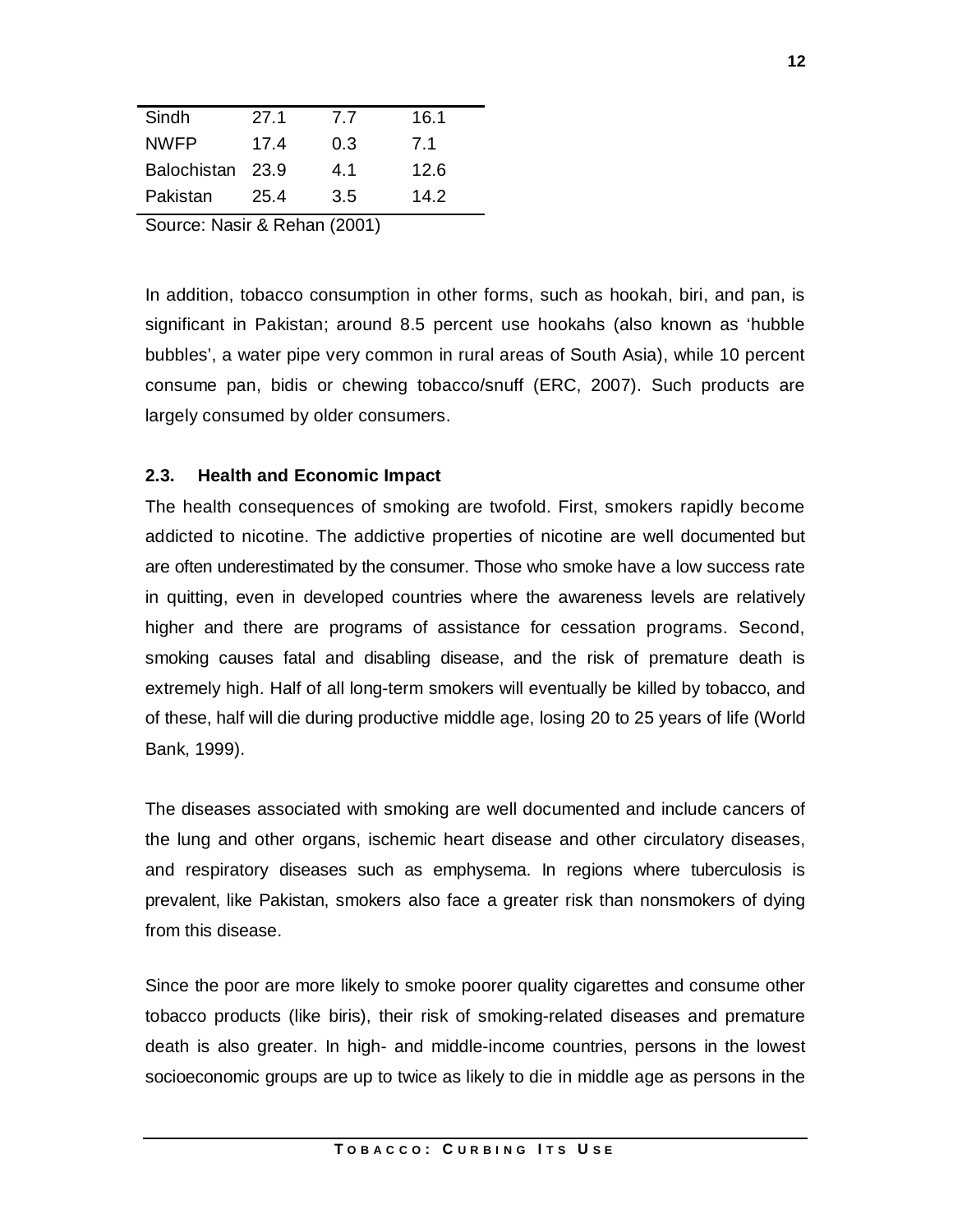highest socioeconomic groups, and smoking accounts for at least half their greater exposure to risk.

Smoking also affects the health of nonsmokers. Babies born to smoking mothers have lower birth weights, face greater risks of respiratory disease, and are more likely to die of sudden infant death syndrome than babies born to nonsmokers. Adult nonsmokers face small but increased risks of fatal and disabling disease from exposure to others' smoke.

The sphere of grave effects of tobacco smoking is not only injurious to health of an individual but also associated with multi-dimensional financial loss including the cost of cigarettes themselves, medical treatment of resulting ailments of smokers and their families, and the lack of earning during said ailments. These, in most instances, lead to repeated disturbances to the tight economic situations of most developing country families, with serious consequences including a loss of buying power to provide proper food and shelter for children and the lack of ability to continue the education of these children.

An ultimate undesirable outcome is sending the children on various jobs to support family expenditures rather than to school. Tobacco smoking can thus be a contributory factor towards illiteracy and child labor. The associated psychological disturbances in members of such families may lead to anti-social activities and criminality. On the whole, the higher magnitude of such occurrences may also lead to the growth of lawlessness, inducing feelings of insecurity and instability.

The devastating effects of tobacco smoke are not limited to human health, but also to the intellectual, social, educational, scientific, and economic development of a country, particularly a developing country. In recent years, tobacco-related costs in the USA are about US\$193 billion dollars per year, including US\$96 billion dollars spent annually on direct medical care of smoking related illnesses and an additional \$97 billion dollars due to lost productivity and foregone earnings as a result of premature deaths caused by smoking. The economy of any developing country is least likely to be able to bear such a high burden of costs due to smoking.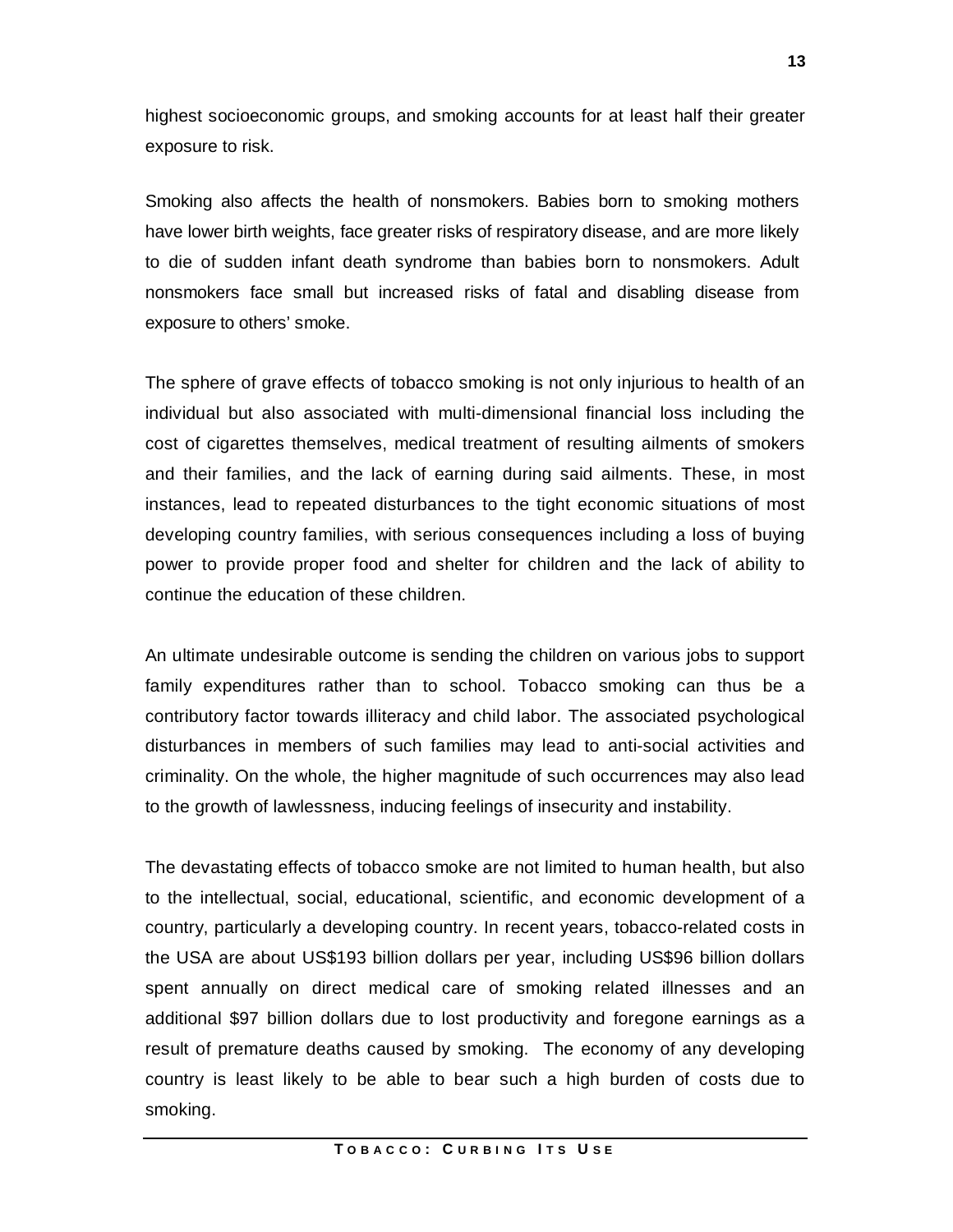While no large scale surveys have been carried out in Pakistan to investigate the health consequences of tobacco, it would appear that the impact on mortality and morbidity is quite significant. The death toll due to tobacco in Pakistan is estimated to be around 100,000 a year (L. Ehsan, 2008). There have also been a number of studies among different sub-populations (Jafarey et al., 1997; Bhurgri et al., 2003, 2006; Ismail et al., 2004; Nishtar et al., 2004; Bhurgri, 2005; Jafar et al., 2005; Mazahir et al., 2006; Joshi et al., 2007) that indicate an association between tobacco use and a variety of diseases. Based on evidence from other countries, it would appear that the poor suffer disproportionately more from the ill effects of the use of tobacco.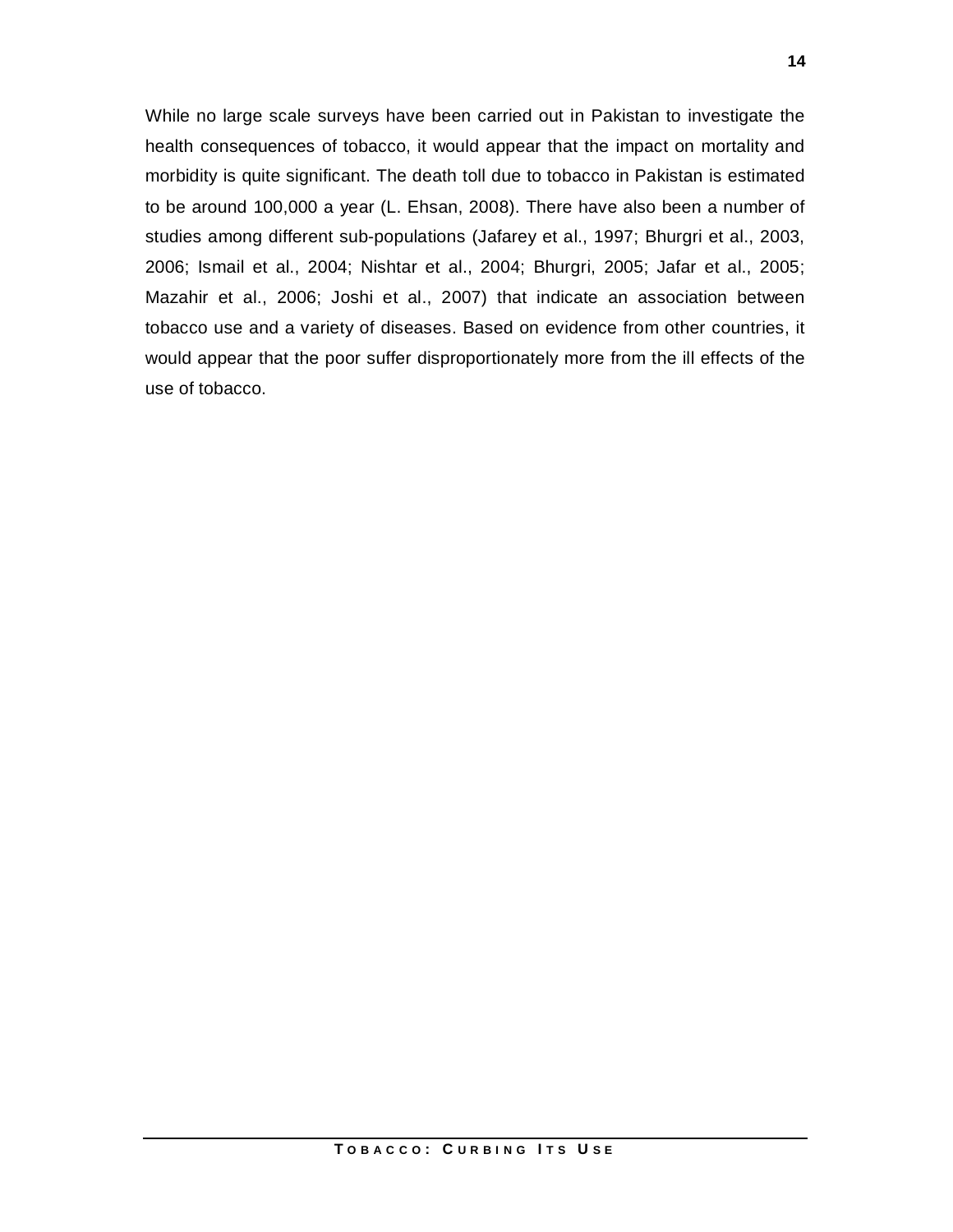# **3. TOBACCO CONTROL EFFORTS IN PAKISTAN**

## **3.1. Economic Rationale for Government Intervention**

A World Bank study (1999), analyzing the smoker's decision to smoke on the basis of costs and benefits, concludes that while smokers clearly perceive benefits from smoking such as pleasure and the avoidance of withdrawal and weigh these against the private costs of their choice, their choice to smoke may differ from the choice to buy other consumer goods in three specific ways. First, there is evidence that many smokers are not fully aware of the high risks of disease and premature death that their choice entails. In low- and middle-income countries, many smokers may simply not know about these risks.

Second, smoking is usually started in adolescence or early adulthood. Even when they have been given information, young people do not always have the capacity to use it to make sound decisions. Young people may be less aware than adults of the risk to their health that smoking poses. Most new recruits and would-be smokers also underestimate the risk of becoming addicted to nicotine. As a result, they seriously undervalue the future costs of smoking—that is, the costs of being unable in later life to reverse a youthful decision to smoke.

Third, smoking creates a negative externality, it imposes costs on nonsmokers. With some of these costs borne by others, smokers may have an incentive to smoke more than they would if they were bearing all the costs themselves. The costs to nonsmokers clearly include health damage as well as nuisance and irritation from exposure to environmental tobacco smoke. In addition, smokers may impose financial costs on others such as the treatment of diseases acquired through second-hand smoking. In high-income countries, smoking-related healthcare accounts for between 6 and 15 percent of all annual healthcare costs. These figures may not necessarily apply to low- and middle-income countries, but the bottom line is clear that due to lack of awareness of risks involved and costs imposed both to self and to society, smokers certainly impose physical and financial costs, without fully realizing that they are doing so.

In the context of Pakistan, in the absence of comprehensive surveys on the awareness levels of smokers, it is perhaps safe to conclude that the choice of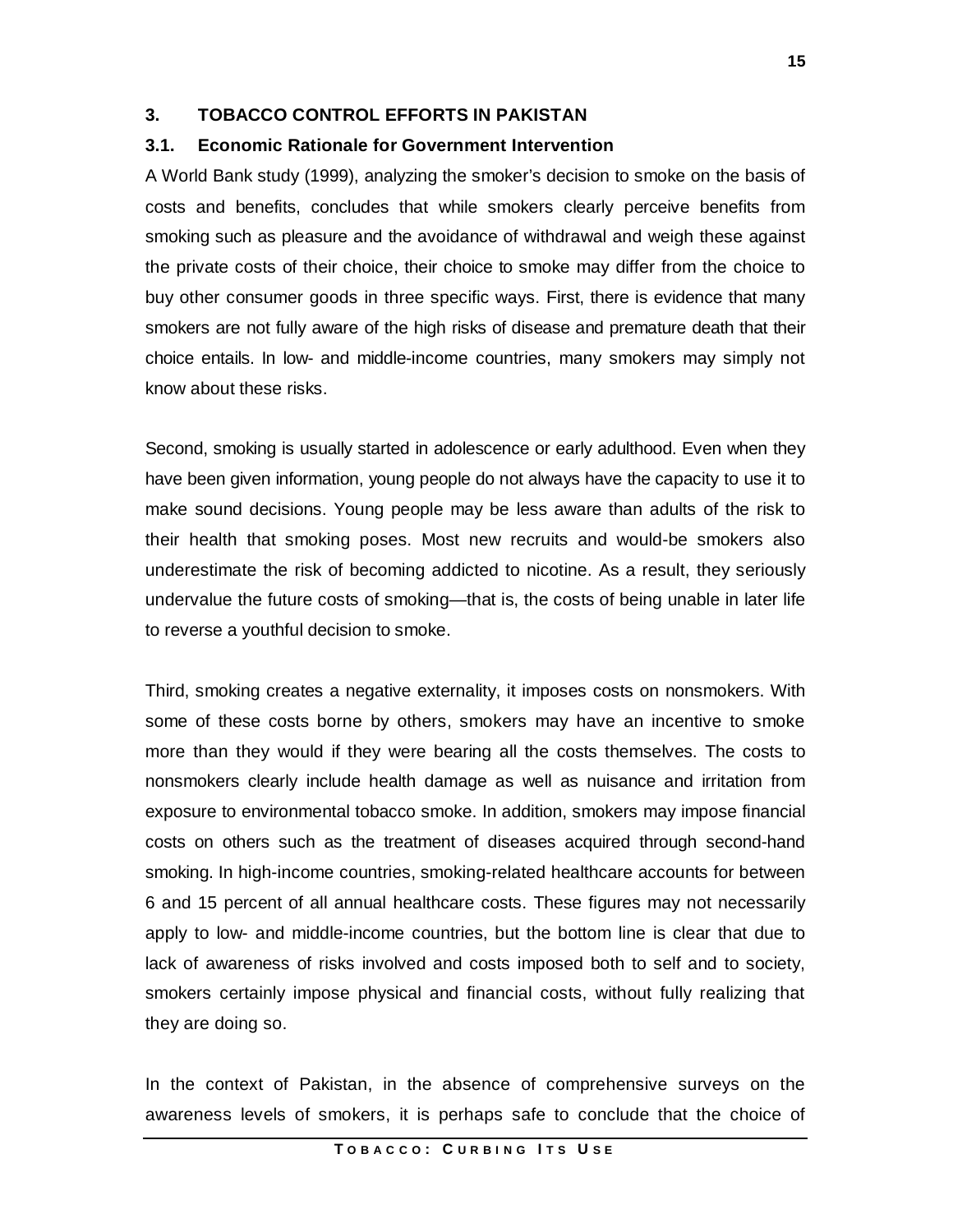smoking is not based on rational cost-benefit decisions. This is likely to be the case because first, the overall literacy levels are low and, second, systematic awareness creation campaign on costs imposed by smoking have never been launched.

#### **3.2. Tobacco Control Environment in Pakistan**

In May 2003, the WHO World Health Assembly unanimously adopted the WHO Framework Convention on Tobacco Control (FCTC), one of the United Nations' most widely embraced treaties – and the world's first public health treaty – in order to mobilize action at the global and country level against the tobacco epidemic. This treaty provides the context for effective policy interventions to stop and reverse the tobacco epidemic.

Pakistan signed the FCTC in May 2004 and ratified it in November 2005. However, the enforcement of smoke free environment policies and other tobacco regulatory policies has been extremely weak in Pakistan. The recent report by World Health Organization gave it a score of four out of 10 on the implementation of bans on tobacco advertisement, promotion and sponsorship and a mere two out of 10 on the implementation of smoke free environment policies (World Health Organization, 2008a). The tobacco control provisions that have been implemented are presented in box 3.1. Progress has been incomplete and patchy to date, and from a standpoint of outcomes, tobacco prevalence continues to increase in Pakistan.

The government of Pakistan promulgated the *Prohibition of Smoking and Protection of Non-Smokers Health Ordinance* in the year 2002 "to provide for prohibition of smoking and other tobacco uses in places of public work or use and public service vehicles and to protect the health of non-smokers" (Government of Pakistan, 2002b). This ordinance effectively amended an ordinance for the printing of warnings on cigarettes from 1979. However, the enforcement or implementation of the 2002 ordinance has not met with good success due to a variety of reasons. Some of them include; lack of commitment on part of decision makers, lack of awareness about specific aspects related to its enforcement, and a lack of clarity relating to the mandate of the responsible officers in charge of enforcing the ordinance (Nishtar & Ehsan, 2006). The youth access restriction in the Ordinance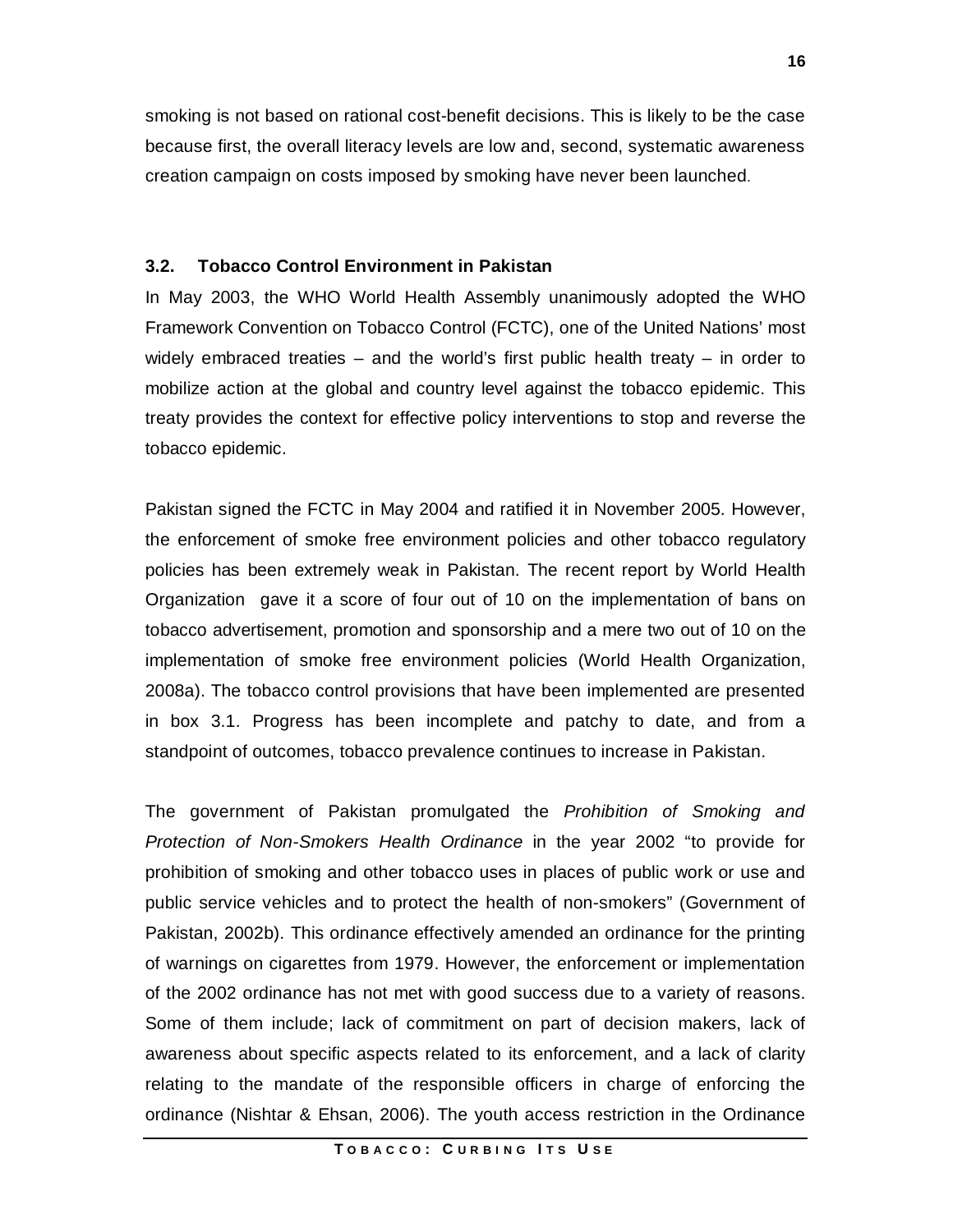has also not met with success, due to the fact that child labor has forced many children in Pakistan to become cigarette vendors (Nishtar & Ehsan, 2006).

| <b>Box 3.1</b><br><b>National Tobacco Control Provisions</b> |     |     |       |     |                                                                      |     |     |       |     |
|--------------------------------------------------------------|-----|-----|-------|-----|----------------------------------------------------------------------|-----|-----|-------|-----|
| <b>Tobacco Bans</b><br>and Restrictions                      | [B] | [R] | [N.R] | [U] | <b>Tobacco Requirements</b><br>and regulations                       | [B] | [R] | [N.R] | [U] |
|                                                              |     |     |       |     | [B] = Banned; [R] = Restricted; [N.R] = Not Regulated; [U] = Unknown |     |     |       |     |
| Advertising in certain media                                 | X   |     |       |     | Advertising health warnings/<br>messages                             | X   |     |       |     |
| Advertising to certain audiences                             |     | X   |       |     | Age verification for sales                                           |     |     | X     |     |
| Advertising in certain locations                             | X   |     |       |     | label design on packaging                                            |     | X   |       |     |
| Advertisement content or design                              |     | X   |       |     | Ingredient constituent<br>information on package label               |     |     | X     |     |
| Sponsorship or promotion for<br>certain audiences            |     |     |       |     | Amount of tar                                                        |     |     | X     |     |
| Sponsorship advertising of events                            |     | X   |       |     | Amount of nicotine                                                   |     |     | X     |     |
| Brand stretching                                             |     |     |       | X   | Amount of other ingredients/<br>constituents                         |     | X   |       |     |
| Sales to minors                                              | X   |     |       |     | Product constituents as<br>confidential information                  |     |     |       | X   |
| Sales by minors                                              |     |     |       | X   | Product constituents as<br>public information                        |     |     |       | X   |
| Place of sales                                               |     | X   |       |     | Constituent disclosure by brand                                      |     |     |       | Х   |
| Vending machines                                             |     |     |       |     | Constituent disclosure in the<br>aggregate                           |     |     |       | Х   |
| Free products                                                | X   |     |       |     |                                                                      |     |     |       |     |
| Single cigarette sales                                       |     |     | X     |     | National tobacco control<br>committee                                | X   |     |       |     |
| Misleading information on<br>Packaging                       |     |     |       | X   | Tobacco control education!<br>promotion                              | X   |     |       |     |
| Smoking in government buildings<br>(incl. worksites)         | X   |     |       |     | Anti-smuggling provisions                                            |     |     | X     |     |
| Smoking in private worksites                                 |     | X   |       |     | Litigation enabling provisions                                       |     |     | X     |     |
| Smoking in educational facilities                            | X   |     |       |     |                                                                      |     |     |       |     |
| Smoking in health care facilities                            | X   |     |       |     |                                                                      |     |     |       |     |
| Smoking on buses                                             | х   |     |       |     |                                                                      |     |     |       |     |
| Smoking on trains                                            | X   |     |       |     |                                                                      |     |     |       |     |
| Smoking in government buildings<br>(incl. worksites)         | X   |     |       |     |                                                                      |     |     |       |     |
| Smoking in Taxis                                             | X   |     |       |     |                                                                      |     |     |       |     |
| Smoking on ferries                                           | X   |     |       |     |                                                                      |     |     |       |     |
| Smoking in domestic air flights                              | X   |     |       |     |                                                                      |     |     |       |     |
| Smoking in Restaurants                                       |     |     | X     |     |                                                                      |     |     |       |     |
| Smoking in other public places                               |     | х   |       |     |                                                                      |     |     |       |     |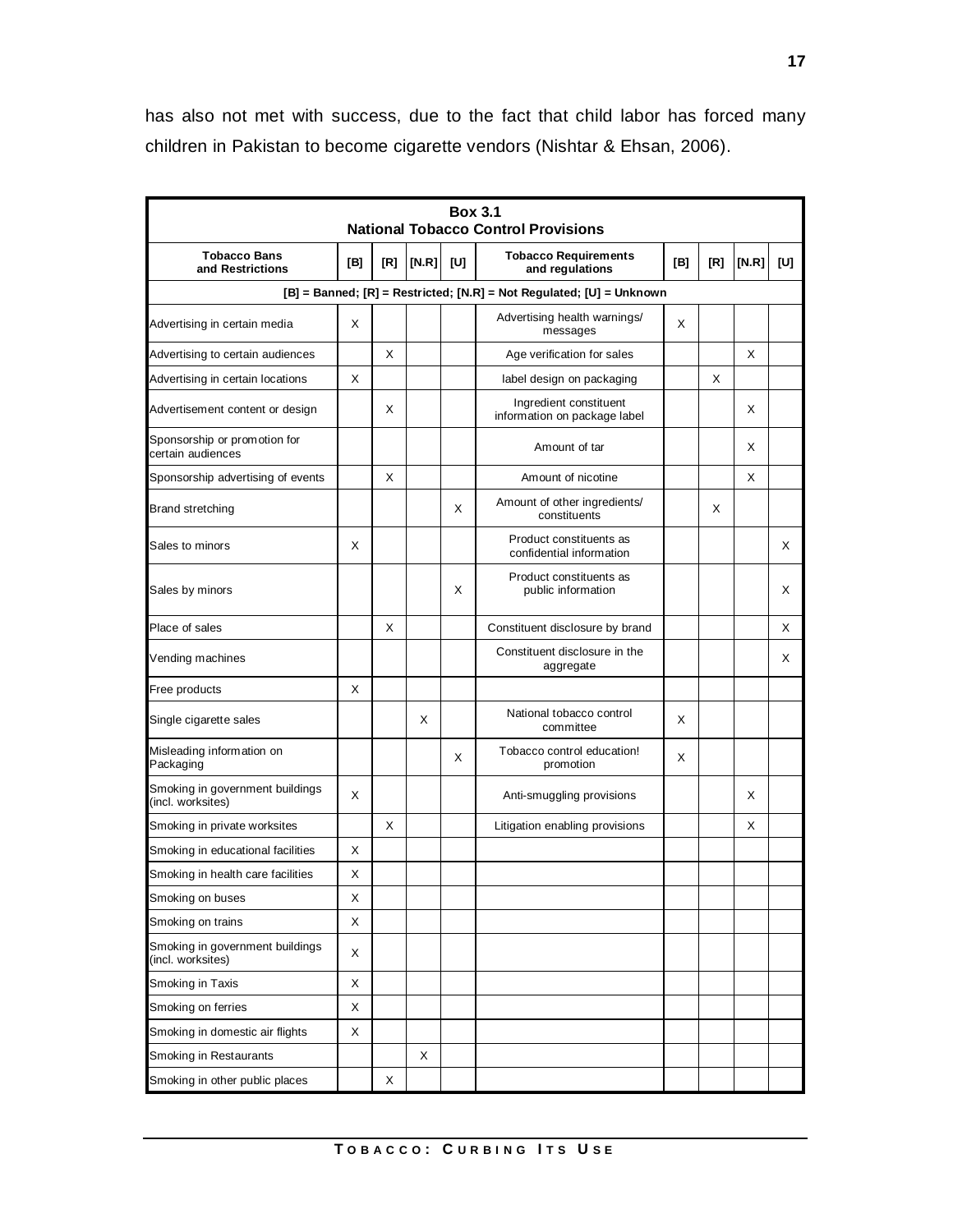To enable a multi-pronged approach to the fight against the tobacco epidemic, WHO has introduced the MPOWER package of six proven policies as follows:

- Monitor tobacco use and prevention policies,
- Protect people from tobacco smoke,
- Offer help to quit tobacco use,
- Warn about the dangers of tobacco,
- Enforce bans on tobacco advertising, promotion and sponsorship, and
- Raise taxes on tobacco.

According to WHO report, the MPOWER policy package can reverse the tobacco epidemic and prevent millions of deaths caused by tobacco use. Strong national and international monitoring is an essential component of the MPOWER package for the fight against the tobacco epidemic. Data from monitoring are necessary to ensure the success of the five other policy interventions in the MPOWER package. Only through accurate measurement can problems caused by tobacco be understood and interventions be effectively managed and improved. Good monitoring systems must track several indicators, including (i) prevalence of tobacco use; (ii) impact of policy interventions; and (iii) tobacco industry marketing, promotion and lobbying. Pakistan has not yet developed such a data base for either public access or for use at the time of public policy formulation.

The case for smoke-free environments can be made on a number of grounds. First, there exists concurrence among researchers that second-hand smoke exposure contributes to a range of diseases, including heart disease and many cancers. Second, smoke-free environments help smokers who want to quit, and smoke-free laws in workplaces can reduce smoking prevalence. In several industrialized nations such laws have reduced total tobacco consumption among workers by an average of 29 percent (WHO (2008). Finally, legislation mandating smoke-free public places encourages families to make their homes smoke-free, which protects children and other family members from the dangers of second-hand smoke.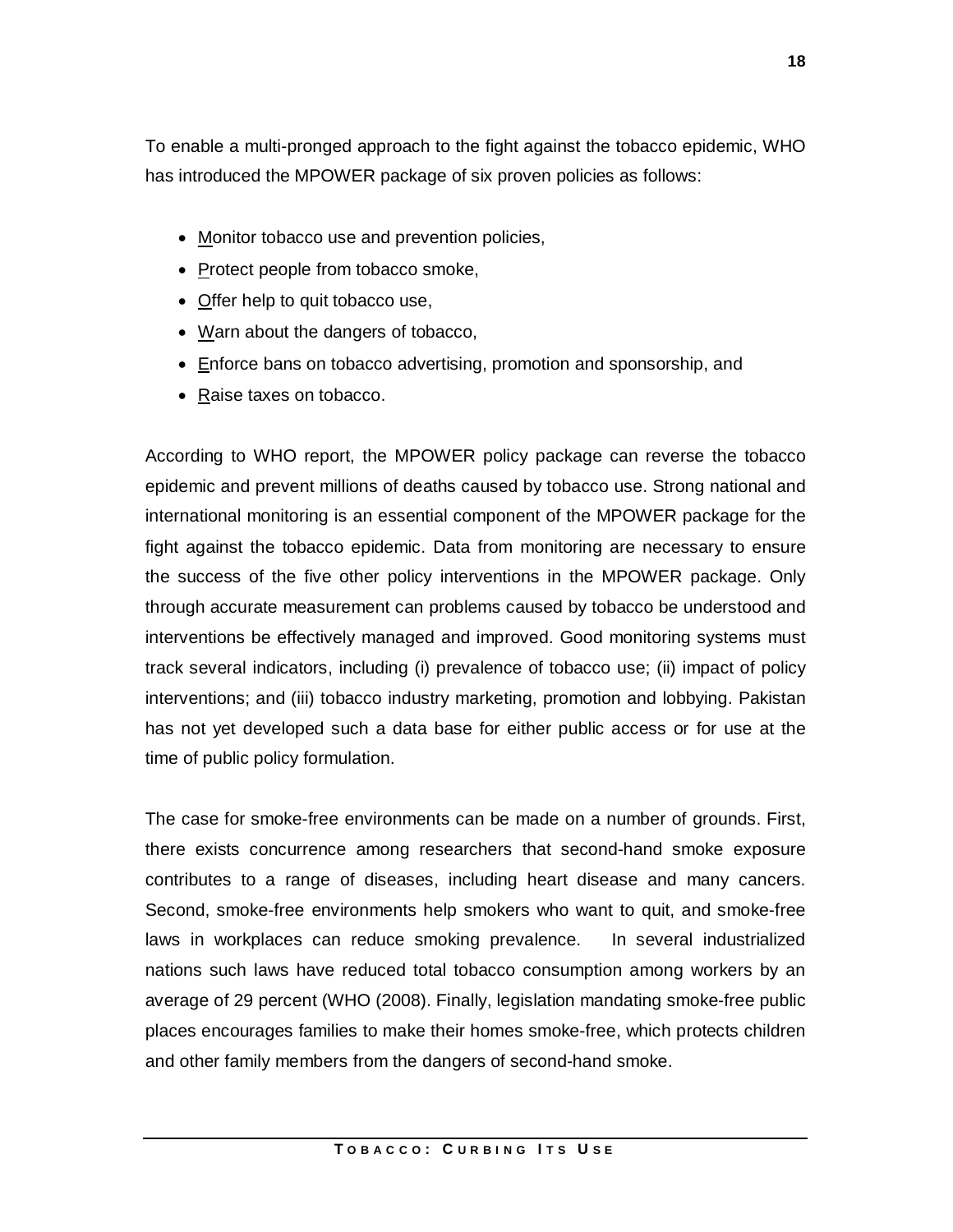WHO (2008) recommends a step-by-step process as the most effective method to create smoke-free environments. The process should start with an educational campaign for selected communities about the dangers of second-hand smoke. Once some ground support is built, the legislation should be drafted and submitted for public comment. Political will is a necessary pre-condition for the successful implementation of such legislation, which should include clear penalties for violations as well as effective enforcement policies. Though Pakistan has, on paper, established a smoke free environment in health care, educational, governmental facilities, restaurants, air ports and indoor offices, it is the enforcement of the law that is weak and in need of strengthening.

Another important component of the tobacco control package is assistance to potential quitters. Like people dependent on any addictive drug, it is difficult for most tobacco users to quit on their own, and they benefit from help and support to overcome their dependence. Countries' health-care systems hold the primary responsibility for treating tobacco dependence. In most cases, a few basic treatment interventions can help tobacco users who want to quit. Three types of treatment should be included in any tobacco prevention effort:

- tobacco cessation advice incorporated into primary health-care services;
- easily accessible and free quit lines; and
- access to low-cost pharmacological therapy.

These treatment methods have differing cost efficiencies, and do not have a uniform impact on individual tobacco users. Treatment should be adapted to local conditions and cultures, and tailored to individual preferences and needs. Pakistan does not have a good record of treatment of tobacco dependence. There are no quitlines or counseling services either in health care clinics or hospitals. General sale of nicotine replacement therapies also is non-existent.

Warning about the risks from using tobacco is another key component of a comprehensive approach to reducing tobacco use. This could be done through strong, graphic warning labels on tobacco product packaging, mass-media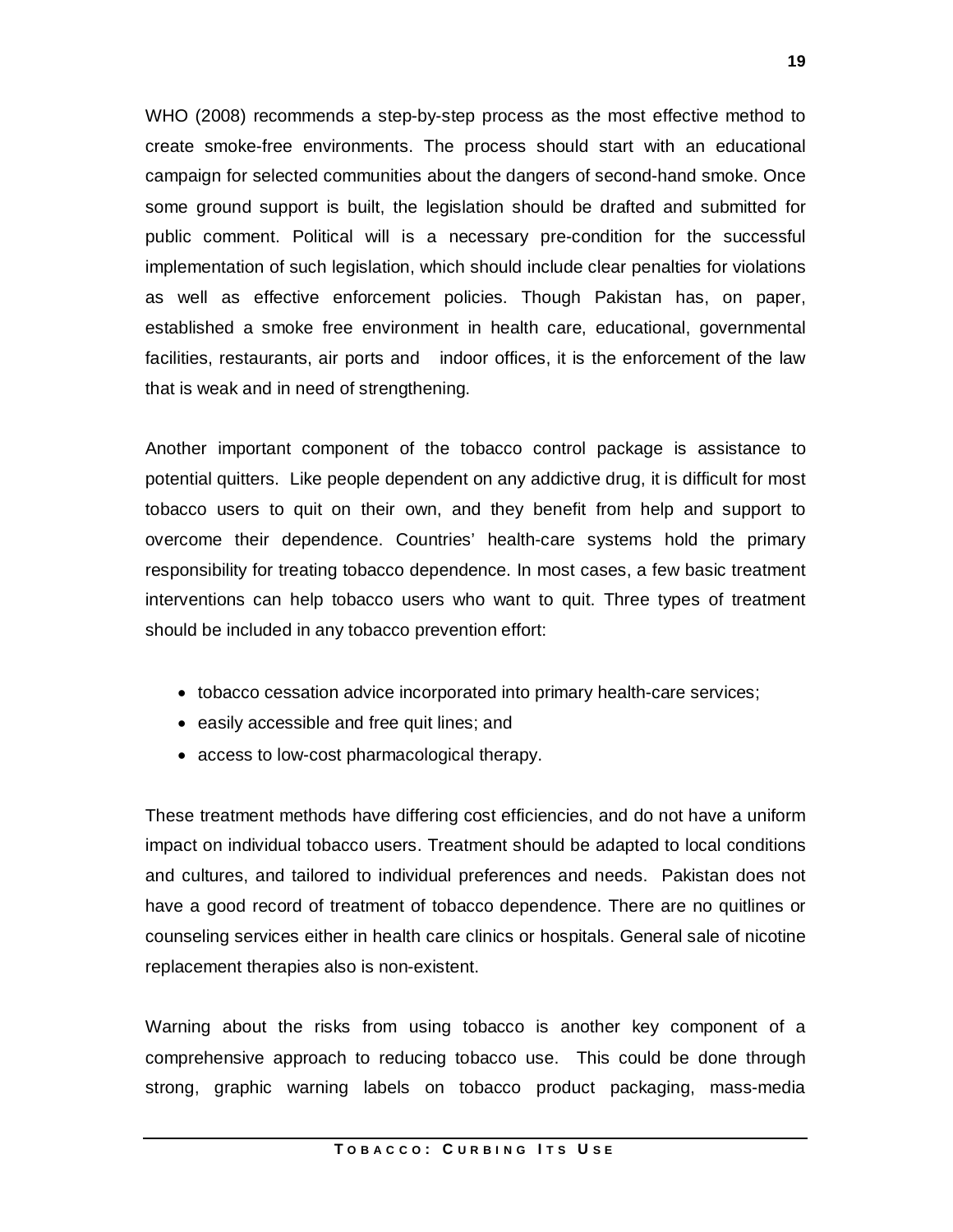campaigns, and school based education programs. Pakistan does have mandatory warning labels on cigarette packet, in national language and in large, clear, visible and legible words; however, there are no graphic photographs or pictures. There are no anti-smoking or other mass media campaigns to warn about the dangers of tobacco use. School-based education programs do exist, but have limited effectiveness; only 57 percent of youth surveyed as part of the GYTS, for example, report having been taught about the dangers of smoking.

Marketing and promotion increase tobacco sales by encouraging current smokers to smoke more and decreasing their motivation to quit. Marketing also urges potential users – and young people specifically– to try tobacco and become long-term customers. Tobacco advertising targeting youth, in particular, can be very effective. It can make tobacco use "normal", and in fact can glamorize tobacco use by falsely associating tobacco with desirable qualities such as youth, energy, glamour and sex appeal. This makes it difficult for people to understand the hazards of tobacco use. Marketing also strengthens the tobacco industry's influence over the media, as well as sporting and entertainment businesses, through billions of dollars in annual spending on advertising, promotion and sponsorship.

In line with its international commitment, Pakistan has imposed a ban on tobacco advertising on television, radio, local magazines, newspapers, billboards and outdoor advertising. No promotional discounts are allowed, and there are no non-tobacco brands using tobacco products or non-tobacco products with tobacco brand names. However, tobacco products continue to appear on television and films and in sponsored events. Therefore, WHO in its enforcement rating of ban on advertising and promotion has given Pakistan a ranking of 4 out of 10 (WHO (2008)).

Turning next to taxation as a mechanism of curbing tobacco use, increasing the price of tobacco through higher taxes is generally considered the single most effective way to decrease consumption and encourage tobacco users to quit. Tobacco taxes have been used historically by governments worldwide. They are well accepted by both the public and political leadership because tobacco is not an essential good.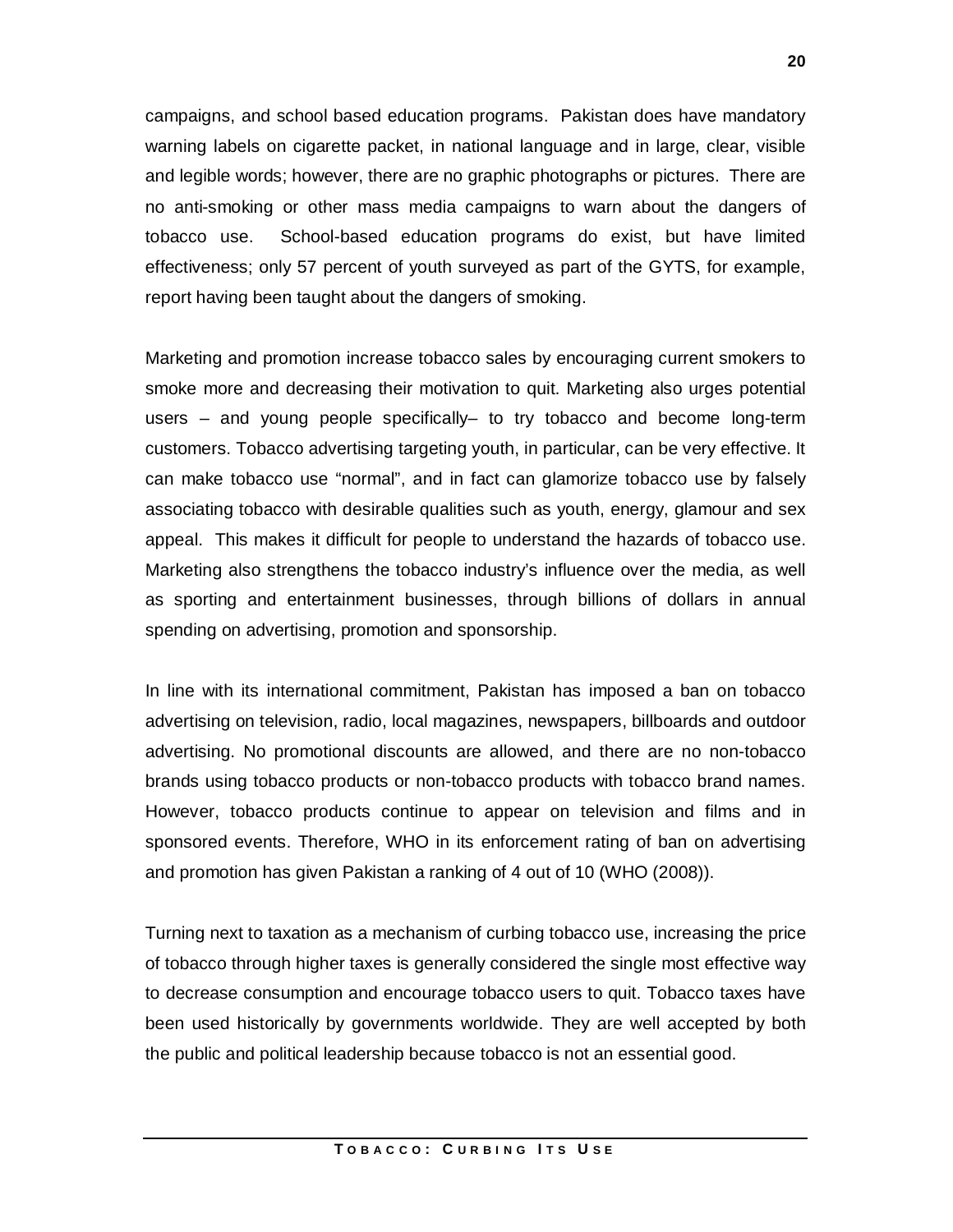In Pakistan, taxes on tobacco and tobacco products are levied principally for the purpose of generating revenues, and the government has been more inclined to use non-tax measures to curb the use of tobacco. There are at present multiple taxes imposed on the tobacco industry, described below.

Overall, efforts at curbing the use of tobacco through tax and non-tax measures are sporadic and perhaps half-hearted in Pakistan Though tobacco prevention is a national government objective and there is a national agency for tobacco control, it is minimally staffed and resourced; the total public expenditure on tobacco control, as reported in WHO (2008), is Rs. 5 million (equivalent to about US\$82,000). Enforcement of legislation is weak, as is the political will to regulate tobacco consumption.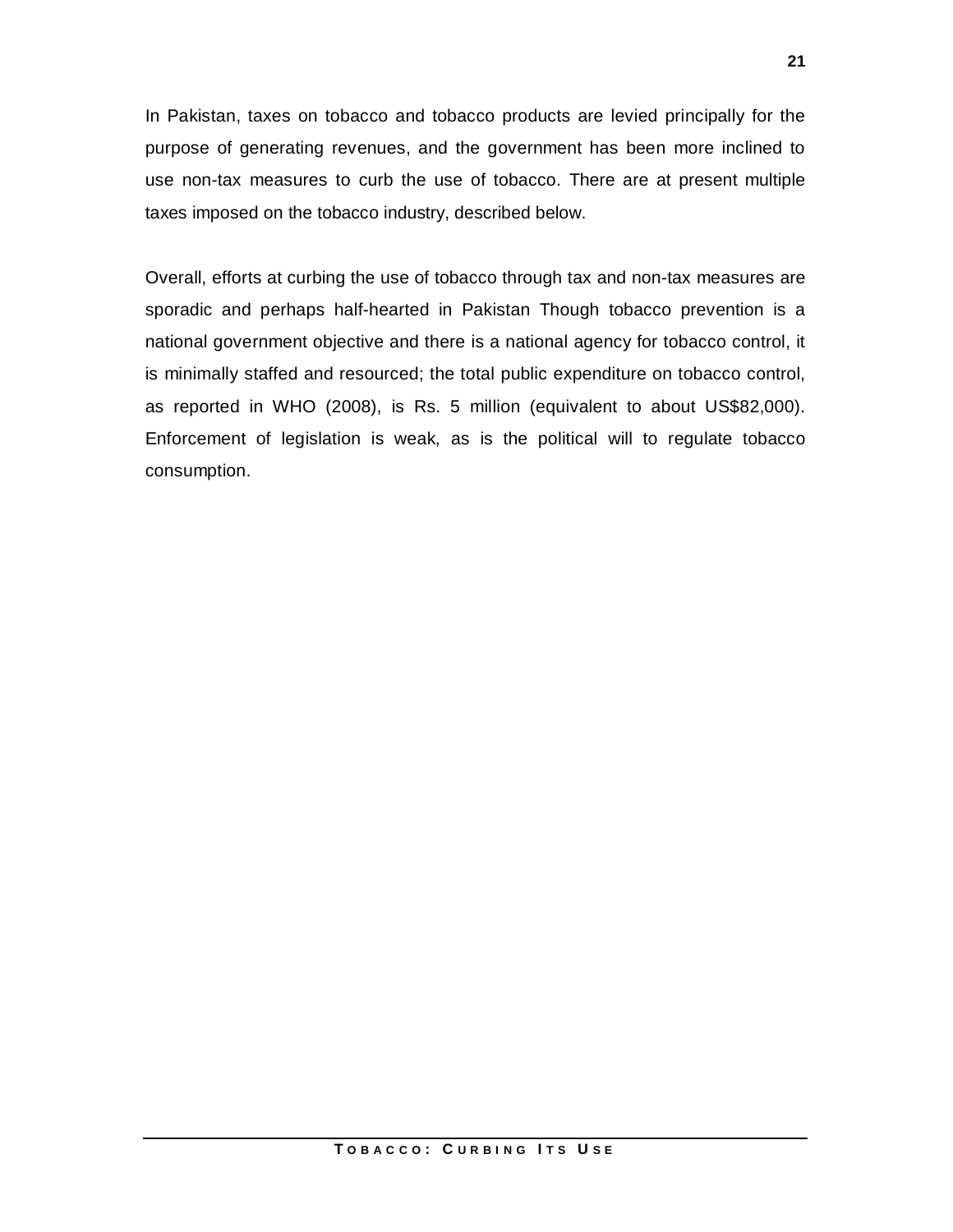# **4. PRODUCTION OF TOBACCO**

# **4.1. Tobacco Growing**

In terms of the area under cultivation, tobacco for Pakistan is a relatively minor crop. In recent years, the area under the crop as shown in Table 4.1 below has not exceeded 0.27 per cent of the total land under cultivation. In fact this proportion, registered in 2006-07, was the largest since 1990-91. In terms of the area, only 62,000 hectares are devoted to the crop. The area devoted to tobacco has fluctuated between 44,000 hectares (in 1990-91) and 62,000 hectares more recently in 2006-07. (See Table 4.1). At the same time, Pakistan is among the top 10 producers of tobacco in the world in terms of both the production and the area cultivated, and tobacco is the only crop grown in Pakistan whose yield per acre is well above the world average (Food and Agricultural Organization, 2009; Nishtar & Ehsan, 2006).

| Table 4.1<br>Area under Tobacco, 1990 to 2006-07 |                                                                              |                                                |              |                                                        |  |  |
|--------------------------------------------------|------------------------------------------------------------------------------|------------------------------------------------|--------------|--------------------------------------------------------|--|--|
| Year                                             | <b>Total Cropped Area</b><br>(Million Hectares)                              | Area under<br><b>Tobacco</b><br>(000 Hectares) | Percentage % | <b>Production of</b><br><b>Tobacco</b><br>'000' Tonnes |  |  |
| 1990-91                                          | 21.82                                                                        | 44                                             | 0.2          | 75                                                     |  |  |
| 1991-92                                          | 21.72                                                                        | 54                                             | 0.25         | 97                                                     |  |  |
| 1992-93                                          | 22.44                                                                        | 58                                             | 0.26         | 102                                                    |  |  |
| 1993-94                                          | 21.87                                                                        | 57                                             | 0.12         | 100                                                    |  |  |
| 1994-95                                          | 22.14                                                                        | 47                                             | 0.21         | 81                                                     |  |  |
| 1995-96                                          | 22.59                                                                        | 46                                             | 0.2          | 80                                                     |  |  |
| 1996-97                                          | 22.73                                                                        | 49                                             | 0.22         | 92                                                     |  |  |
| 1997-98                                          | 23.84                                                                        | 53                                             | 0.23         | 99                                                     |  |  |
| 1998-99                                          | 22.84                                                                        | 57                                             | 0.25         | 109                                                    |  |  |
| 1999-00                                          | 22.74                                                                        | 56                                             | 0.25         | 108                                                    |  |  |
| 2000-01                                          | 22.04                                                                        | 46                                             | 0.21         | 85                                                     |  |  |
| 2001-02                                          | 22.12                                                                        | 49                                             | 0.22         | 94                                                     |  |  |
| 2002-03                                          | 21.85                                                                        | 47                                             | 0.22         | 88                                                     |  |  |
| 2003-04                                          | 22.94                                                                        | 46                                             | 0.2          | 86                                                     |  |  |
| 2004-05                                          | 22.78                                                                        | 50                                             | 0.22         | 101                                                    |  |  |
| 2005-06                                          | 23.1                                                                         | 56                                             | 0.24         | 113                                                    |  |  |
| 2006-07                                          | 23.13                                                                        | 64                                             | 0.27         | 120                                                    |  |  |
|                                                  | Source: Tobacco Statistical Bulletin, Pakistan Tobacco Board, various issues |                                                |              |                                                        |  |  |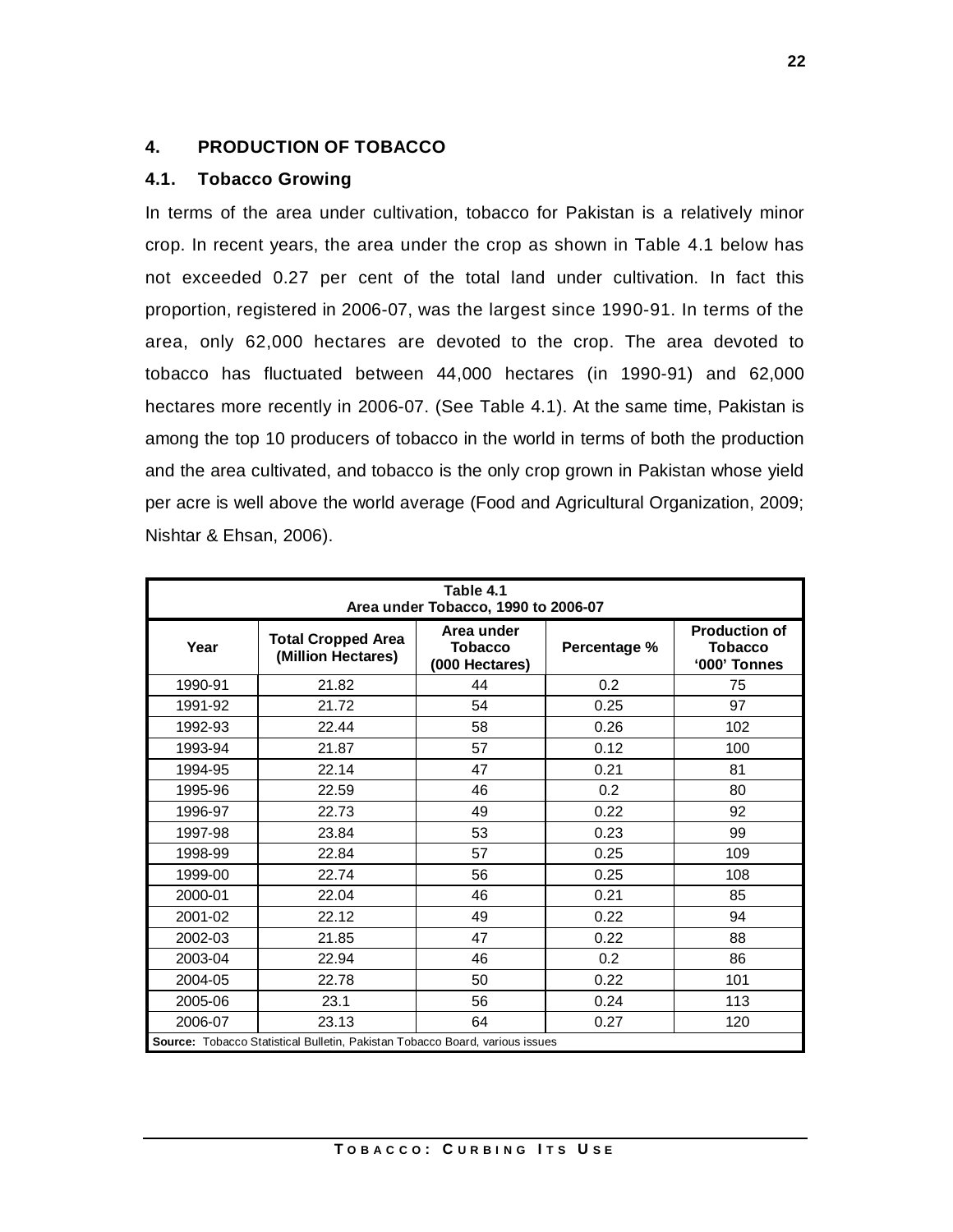Essentially, tobacco production is restricted to two out of the four provinces in the country. As shown in Table 4.2, production of tobacco is largely concentrated in North West Frontier Province (NWFP) and Punjab. These provinces accounted for 97 per cent of total area under tobacco production in 2004-05.

| Table 4.2<br>Area of Tobacco by Province, 2001-01 to 2004-05 |                                                                                     |              |                       |                    |                 |  |
|--------------------------------------------------------------|-------------------------------------------------------------------------------------|--------------|-----------------------|--------------------|-----------------|--|
| Year                                                         | Punjab                                                                              | <b>Sindh</b> | <b>NWFP</b>           | <b>Balochistan</b> | <b>Pakistan</b> |  |
|                                                              |                                                                                     |              | (Area '000' Hectares) |                    |                 |  |
| 2000-2001                                                    | 17.7                                                                                | 0.2          | 26.5                  | 1.2                | 45.6            |  |
| 2001-2002                                                    | 18.5                                                                                | 0.1          | 29.8                  | 1.0                | 49.4            |  |
| 2002-2003                                                    | 18.0                                                                                | 0.1          | 27.2                  | 1.3                | 46.6            |  |
| 2003-2004                                                    | 17.1                                                                                | 0.1          | 27.0                  | 1.4                | 45.6            |  |
| 2004-2005                                                    | 16.6                                                                                | 0.1          | 32.2                  | 1.6                | 50.5            |  |
|                                                              | <b>Source:</b> Tobacco Statistical Bulletin, Pakistan Tobacco Board, various issues |              |                       |                    |                 |  |

Tobacco output has also fluctuated, ranging from a low of 75,000 tons in 1990-91 to 120,000 tons in 2006-07 as shown in Table 4.1. This represents an increase of 60 percent, of which about two-thirds was because of the increase in the area under the crop and the remainder the result of increased productivity. Tobacco leaf output is concentrated in the province of NWFP, which contributes over 76 percent of the country's tobacco production, as shown in Table 4.3. Yield per hectare has been the highest in this province, which peaked at 2368 kg per hectare in 2002-03. (See Table 4.4).

| Table 3.3<br>Production of Tobacco by Province 2001-01 to 2004-05                   |        |                           |             |                    |                 |
|-------------------------------------------------------------------------------------|--------|---------------------------|-------------|--------------------|-----------------|
| Year                                                                                | Punjab | <b>Sindh</b>              | <b>NWFP</b> | <b>Balochistan</b> | <b>Pakistan</b> |
|                                                                                     |        | (Production '000' Tonnes) |             |                    |                 |
| 2000-2001                                                                           | 21.9   | 0.2                       | 70.0        | 1.7                | 85.1            |
| 2001-2002                                                                           | 22.9   | 0.1                       | 63.3        | 1.5                | 94.5            |
| 2002-2003                                                                           | 21.9   | 0.1                       | 64.3        | 1.9                | 88.2            |
| 2003-2004                                                                           | 21.1   | 0.2                       | 62.9        | 2.0                | 86.2            |
| 2004-2005                                                                           | 20.6   | 0.2                       | 77.3        | 2.4                | 100.5           |
| <b>Source:</b> Tobacco Statistical Bulletin, Pakistan Tobacco Board, various issues |        |                           |             |                    |                 |

| Table 3.4<br>Yield of Tobacco by Province 2001-01 to 2004-05 |               |              |             |                    |          |  |
|--------------------------------------------------------------|---------------|--------------|-------------|--------------------|----------|--|
| Year                                                         | <b>Puniab</b> | <b>Sindh</b> | <b>NWFP</b> | <b>Balochistan</b> | Pakistan |  |
| (Yield per Hectare in Kgs)                                   |               |              |             |                    |          |  |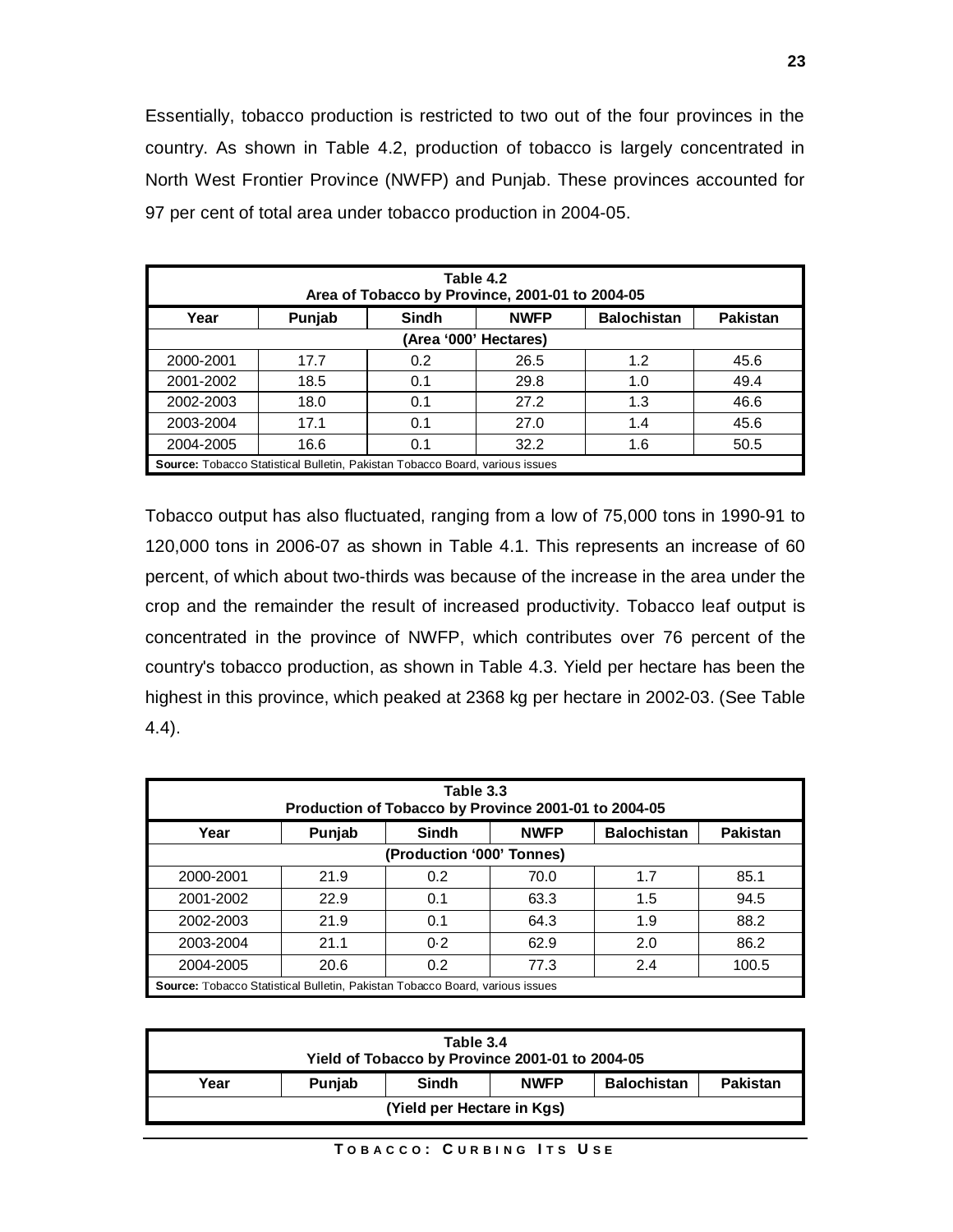| 2000-2001                                                                           | 1243 | 1 000 | 2309 | 1417 | 1866 |  |
|-------------------------------------------------------------------------------------|------|-------|------|------|------|--|
| 2001-2002                                                                           | 1240 | 1198  | 2351 | 1454 | 1914 |  |
| 2002-2003                                                                           | 1211 | 1164  | 2368 | 1448 | 1891 |  |
| 2003-2004                                                                           | 1236 | 1190  | 2328 | 1444 | 1888 |  |
| 2004-2005                                                                           | 1241 | 2000  | 2401 | 1500 | 1990 |  |
| <b>Source:</b> Tobacco Statistical Bulletin, Pakistan Tobacco Board, various issues |      |       |      |      |      |  |

| <b>Box 4.1</b><br><b>Types of Tobacco and Tobacco Producing Regions</b> |                                    |                     |                                 |                  |  |  |  |
|-------------------------------------------------------------------------|------------------------------------|---------------------|---------------------------------|------------------|--|--|--|
| <b>Type of Tobacco</b>                                                  | <b>Botanical</b><br><b>Species</b> | <b>Popular Name</b> | Area where grown                | <b>Usage</b>     |  |  |  |
| Flue-cured                                                              | Tabacum                            | Virginia            | NWFP/Punjab                     | Cigarettes       |  |  |  |
| Light air-cured                                                         | Tabacum                            | <b>Burley</b>       | Swat                            | Cigarettes       |  |  |  |
| Light sun-cured                                                         | Tabacum                            | Hookah              | Punjab/Sindh                    | Hookah           |  |  |  |
| Dark air-cured                                                          | Tabacum                            | Dark Ai r-cured     | Punjab                          | Cigarettes, Biri |  |  |  |
| Semi-oriental                                                           | Rustica                            | White Patta         | <b>NWFP</b>                     | Chewing, Hookah  |  |  |  |
| Dark sun-cured                                                          | Rustica                            | Naswari             | NWFP, Punjab and<br>Baluchistan | Snuff/Cigarettes |  |  |  |

Pakistan grows Virginia (Tabacum) and indigenous (Rustica) types of tobacco. Types of tobacco production, producing areas and tobacco usage are given in Box 4.1. The principal types include Flue-cured Virginia (FCV), Light air-cured (popular name Burley), light-sun cured, dark-air cured (DAC), semi-oriental (white patta (WP)) and dark-sun cured. There are 17 Grades of FCV, five of WP, seven of DAC and fourteen of Burley type tobacco. Tobacco is produced for manufacturing of cigarettes, biris (tobacco rolled in leaves), hookah (smoking pipe using water for the purpose of filtering the smoke) and chewing tobacco. Over 79 percent of the area where tobacco is grown is devoted to producing FCV variety, as shown in Figure 4.1. Pakistan produced 73 million kgs of FCV in 2005-06 (see Table 4.5) at an average yield of 2,523 kgs per hectare (see Appendix Table 2). It is now the seventh largest producer of FCV in the world, as shown in Table 4.6.

| Table 4.5<br>Production of Cigarette Type Tobacco in Pakistan 1996-97 to 2005-06 |                                |            |           |               |       |  |
|----------------------------------------------------------------------------------|--------------------------------|------------|-----------|---------------|-------|--|
| Year                                                                             | <b>Production (Million Kg)</b> |            |           |               |       |  |
|                                                                                  | <b>FCV</b>                     | <b>DAC</b> | <b>WP</b> | <b>Burley</b> | Total |  |
| 1966-97                                                                          | 46.96                          | 2.01       | 17.03     | 0.57          | 67.17 |  |
| 1997-98                                                                          | 52.50                          | 2.97       | 16.50     | 0.67          | 72.64 |  |
| 1998-99                                                                          | 60.23                          | 3.66       | 17.78     | 0.82          | 82.49 |  |
| 1999-00                                                                          | 64.96                          | 2.44       | 15.10     | 0.29          | 82.79 |  |
| 2000-01                                                                          | 50.96                          | 1.17       | 9.65      | 0.58          | 62.36 |  |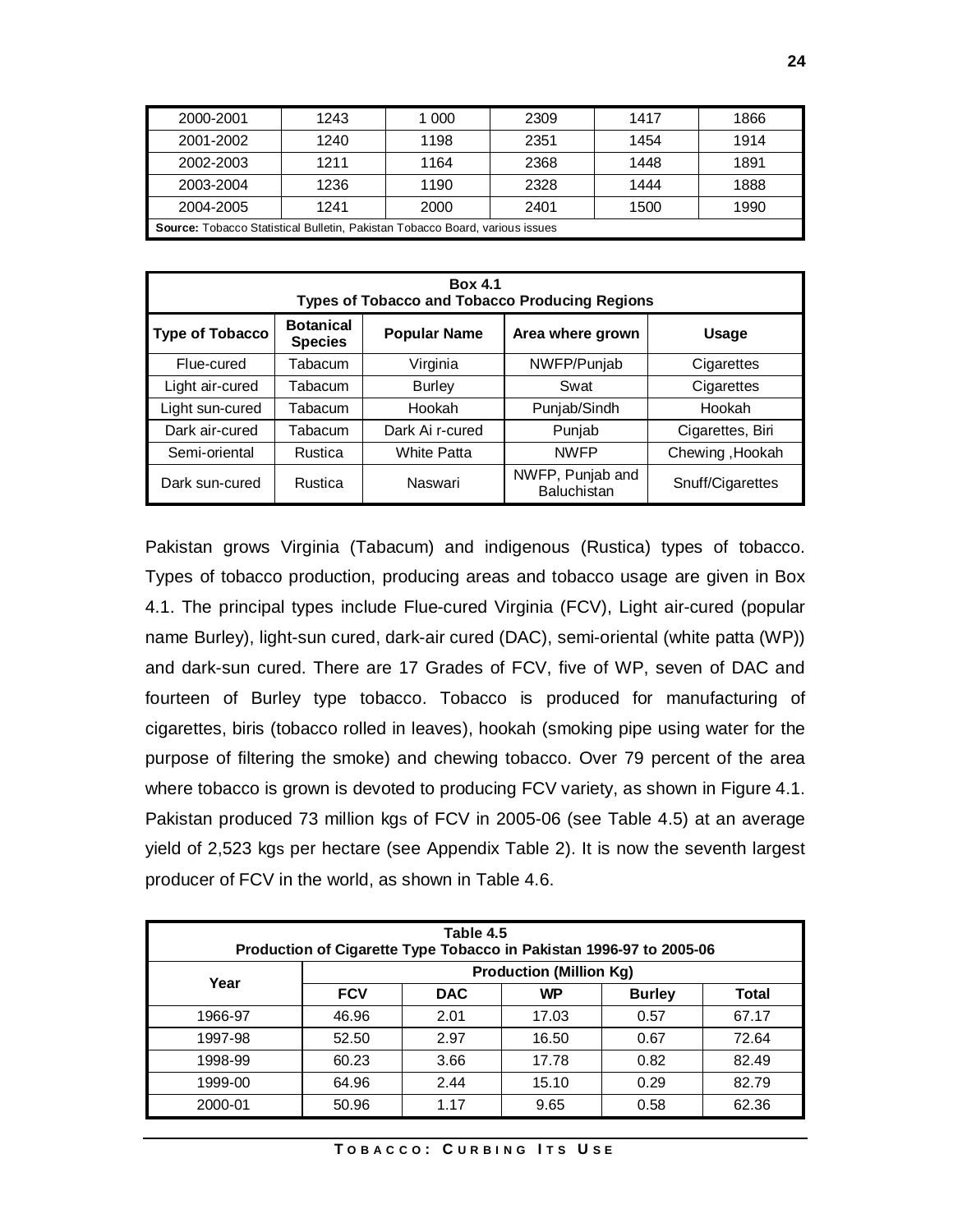| 2001-02                                                                             | 59.61 | 1.94 | 9.38  | 0.95 | 71.88 |  |  |  |
|-------------------------------------------------------------------------------------|-------|------|-------|------|-------|--|--|--|
| 2002-03                                                                             | 51.31 | 1.42 | 10.83 | 2.15 | 65.71 |  |  |  |
| 2003-04                                                                             | 50.29 | 0.69 | 10.98 | 1.60 | 63.56 |  |  |  |
| 2004-05                                                                             | 65.78 | 0.86 | 9.91  | 1.64 | 78.19 |  |  |  |
| 13.20<br>1.60<br>0.92<br>73.75<br>89.47<br>2005-06                                  |       |      |       |      |       |  |  |  |
| <b>Source:</b> Tobacco Statistical Bulletin, Pakistan Tobacco Board, various issues |       |      |       |      |       |  |  |  |

| Table 4.6<br><b>Leading FCV Tobacco Producing Countries</b>                  |                                 |  |  |  |  |
|------------------------------------------------------------------------------|---------------------------------|--|--|--|--|
| <b>Ranking Countries</b>                                                     | Volume - 2006 (mt. Farm Weight) |  |  |  |  |
| China                                                                        | 2200000                         |  |  |  |  |
| <b>Brazil</b>                                                                | 632000                          |  |  |  |  |
| India                                                                        | 235000                          |  |  |  |  |
| United States of America                                                     | 210000                          |  |  |  |  |
| E.U.                                                                         | 93000                           |  |  |  |  |
| Arcent.ina                                                                   | 81000                           |  |  |  |  |
| Pakistan                                                                     | 73750                           |  |  |  |  |
| Zimbabwe                                                                     | 55000                           |  |  |  |  |
| Bangladesh                                                                   | 49000                           |  |  |  |  |
| Tanzania                                                                     | 47000                           |  |  |  |  |
| Indonesia                                                                    | 37000                           |  |  |  |  |
| Malawi                                                                       | 30000                           |  |  |  |  |
| Canada                                                                       | 25000                           |  |  |  |  |
| Zambia                                                                       | 23000                           |  |  |  |  |
| Philippines                                                                  | 22000                           |  |  |  |  |
| Thailand                                                                     | 15000                           |  |  |  |  |
| Source: Tobacco Statistical Bulletin, Pakistan Tobacco Board, various issues |                                 |  |  |  |  |

| Figure 4.1          |  |
|---------------------|--|
| <b>Tobacco Area</b> |  |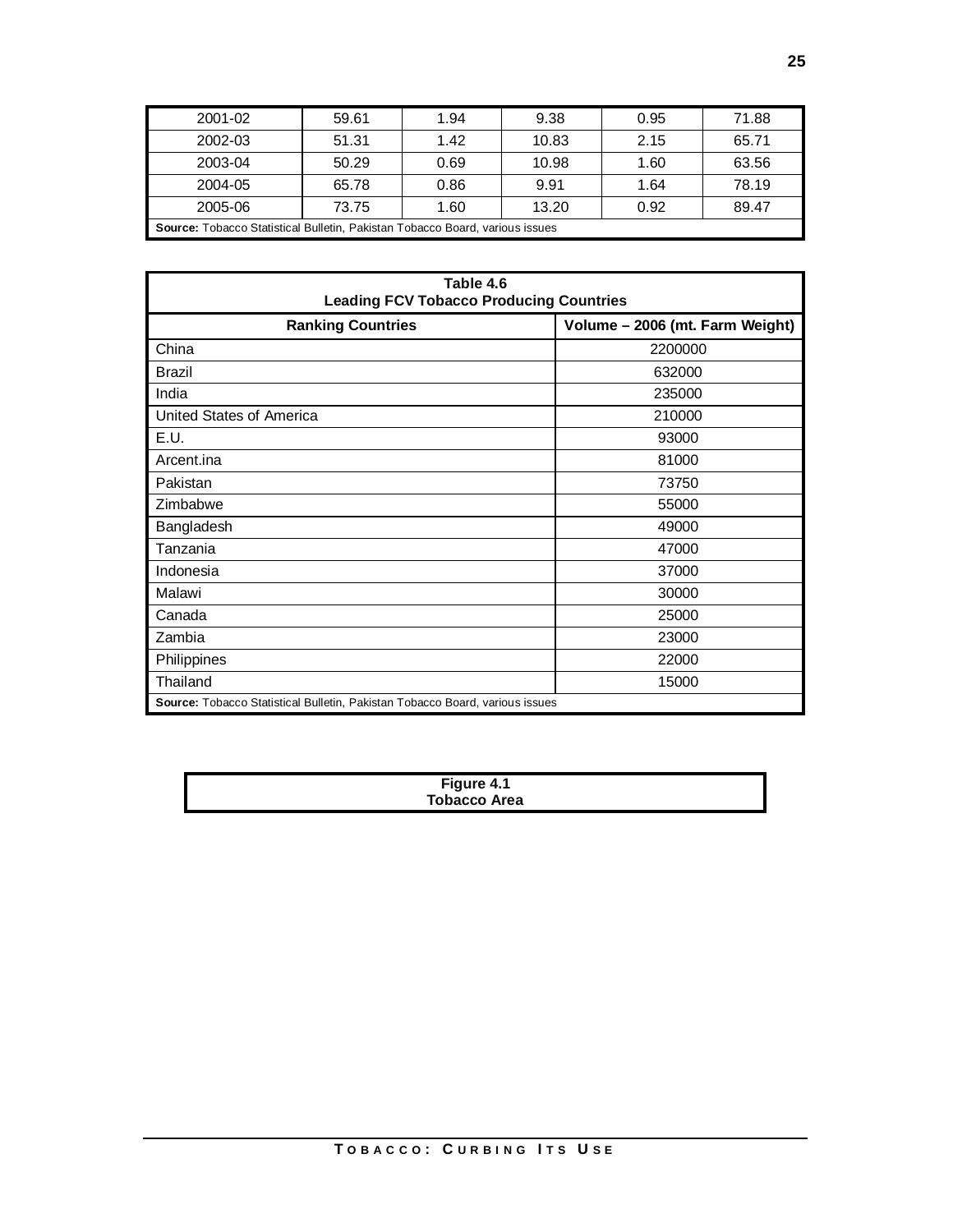

Based on the total labor force employed in agriculture and on the assumption of a somewhat higher labor intensity of tobacco cultivation, it is estimated that about 100,000 persons derive their livelihood from tobacco cultivation.

# **4.2. Tobacco Product Manufacturing**

# *4.2.1. Industry Structure*

Pakistan has 18 tobacco companies having 22 cigarette factories with an installed capacity of over 112 million pieces per annum in three shifts (see Table 4.7). Of these 15 factories are located in NWFP with an installed capacity of 44 million pieces. Even though NWFP grows almost 79 percent of tobacco in the country, only 39 percent of the tobacco product production capacity is located in the province. Sindh, which hardly produces any tobacco, has about 23 percent of installed capacity. Five factories are located in Punjab with an installed capacity of 42 million pieces per annum, accounting for the remaining share of installed capacity. Tobacco being an industry relying on a light raw material, is, relatively speaking 'footloose' and location of cultivation is not the major determinant of location of manufacturing facilities. Availability of infrastructure and proximity to consumer markets are also important considerations in location.

| Table 4.7 |
|-----------|
| $ -$      |
|           |
|           |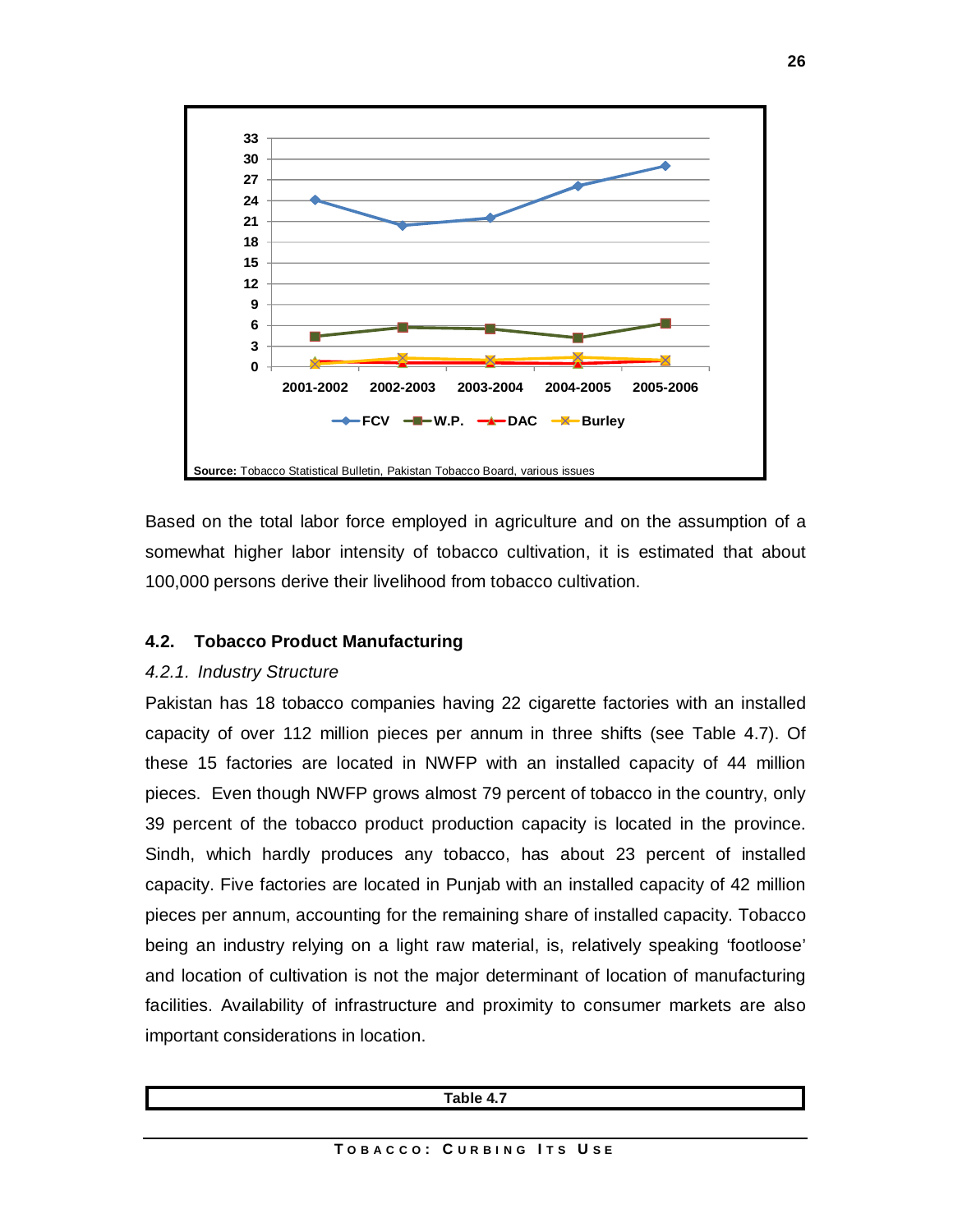|                  | <b>Cigarette Industry in Pakistan</b>                                        |                                 |                                                                                         |                                  |  |  |  |  |
|------------------|------------------------------------------------------------------------------|---------------------------------|-----------------------------------------------------------------------------------------|----------------------------------|--|--|--|--|
|                  | <b>Particulars</b>                                                           | Year of<br><b>Establishment</b> | <b>Operating/ installed</b><br>capacity on 3 shifts<br>basis per annum<br>(Million No.) | <b>Existing</b><br><b>Status</b> |  |  |  |  |
| А.               | <b>N.W.F.P.</b>                                                              |                                 |                                                                                         |                                  |  |  |  |  |
| $\mathbf{1}$ .   | Pakistan Tobacco Company, Akora Khattak.                                     | 1971                            | 22339                                                                                   | 3 shifts                         |  |  |  |  |
| 2.               | Ambar Tobacco Company, Swabi                                                 | 1992                            | 2100                                                                                    | $\star\star$                     |  |  |  |  |
| 3.               | Khyber Tobacco Company, Mardan                                               | 1962                            | 4422                                                                                    | 2 shifts                         |  |  |  |  |
| $\overline{4}$ . | Sarhad C1garette Industries, Nawankili                                       | 1975                            | 1150                                                                                    | 2 Shifts                         |  |  |  |  |
| 5.               | Saleem Cigarette Industries, Mardan                                          | 1979                            | 1663                                                                                    | 2 Shifts                         |  |  |  |  |
| 6.               | Shaheen Tobacco Company, Khanpur, Julian.                                    | 1997                            | 216                                                                                     | $^{\star\star}$                  |  |  |  |  |
| 7.               | Bara Oigarette Industry, Bara                                                | 1992                            | 800                                                                                     | $***$                            |  |  |  |  |
| 8,               | International cigarette Industry, shewa                                      | 1991                            | 472                                                                                     | 1 shift                          |  |  |  |  |
| 9.               | Souvenir Tobacco Company, Marium Garhi, Mardan                               | 1986                            | 1950                                                                                    | 2 shifts                         |  |  |  |  |
| 10.              | Mardan cigarette Industry, Mardan.                                           | 1999                            | 58                                                                                      | 1 Shift                          |  |  |  |  |
| 11.              | Eastend Tobacco Company, Hattar(Haripur)                                     | 1990                            | 900                                                                                     | $\star\star$                     |  |  |  |  |
| 12.              | Universal Tobacco Company, Mardan.                                           | 1989                            | 600                                                                                     | 1 Shift                          |  |  |  |  |
| 13.              | Paramount Tobacco Company Chota Lahor                                        | 1989                            | 4860                                                                                    | $**$                             |  |  |  |  |
| 14.              | Imperial Cigarette Industries. Dagai Road, Tarakai                           | 1989                            | 1728                                                                                    | 1 Shift                          |  |  |  |  |
| 15.              | F.S. Tobacco Company, Hakim Abad                                             | 1992                            | 1152                                                                                    | $\star\star$                     |  |  |  |  |
|                  |                                                                              | Total                           | 44410                                                                                   |                                  |  |  |  |  |
| В.               | <b>SINDH</b>                                                                 |                                 |                                                                                         |                                  |  |  |  |  |
| 1.               | Lakson Tobacco Company, Karachi                                              | 1976                            | 11000                                                                                   | 2 shifts                         |  |  |  |  |
| 2.               | Lakson Tobacco Company, Kotri                                                | 1971                            | 14445                                                                                   | 2 Shifts                         |  |  |  |  |
|                  |                                                                              | Total                           | 25445                                                                                   |                                  |  |  |  |  |
| C.               | <b>PUNJAB</b>                                                                |                                 |                                                                                         |                                  |  |  |  |  |
| 1.               | Pakistan Tobacco Company, Jhelum                                             | 1956                            | 18320                                                                                   | 2 Shifts                         |  |  |  |  |
| 2.               | Lakson Tobacco Company, Mandra, Rawalpindi                                   | 1972                            | 6050                                                                                    | 2 Shifts                         |  |  |  |  |
| 3.               | Lakson Tobacco Comrany, Qadir Abad, Sahiwal                                  | 1981                            | 17550                                                                                   | 2 shifts                         |  |  |  |  |
| $\overline{4}$ . | Burley Tobacco Company, Fateh Jang.                                          | 1995                            | 600                                                                                     | 1 shift                          |  |  |  |  |
|                  |                                                                              | Total                           | 42520                                                                                   |                                  |  |  |  |  |
|                  |                                                                              | <b>Grand Total</b>              | 112375                                                                                  |                                  |  |  |  |  |
|                  | Source: Tobacco Statistical Bulletin, Pakistan Tobacco Board, various issues |                                 |                                                                                         |                                  |  |  |  |  |

# *4.2.2. Industry Value Added and Employment*

The tobacco industry is a medium sized industry in Pakistan accounting for between 4 and 5 percent in total value added by the large-scale manufacturing sector of Pakistan. It is ranked tenth in size after textiles, vegetable ghee, sugar, petroleum products, pharmaceuticals, chemicals, cement, automobiles and metals. In 2007-08, the value added by the industry is estimated at Rs. 40 billion (equivalent to US\$625 million).

Estimates of employment are available only in the Census of Manufacturing carried out by FBS, which covers factories registered under the Factories Act and employing more than 10 persons. Therefore, relatively small units producing cigarettes are excluded from the Census. The last such Census was in 2000-01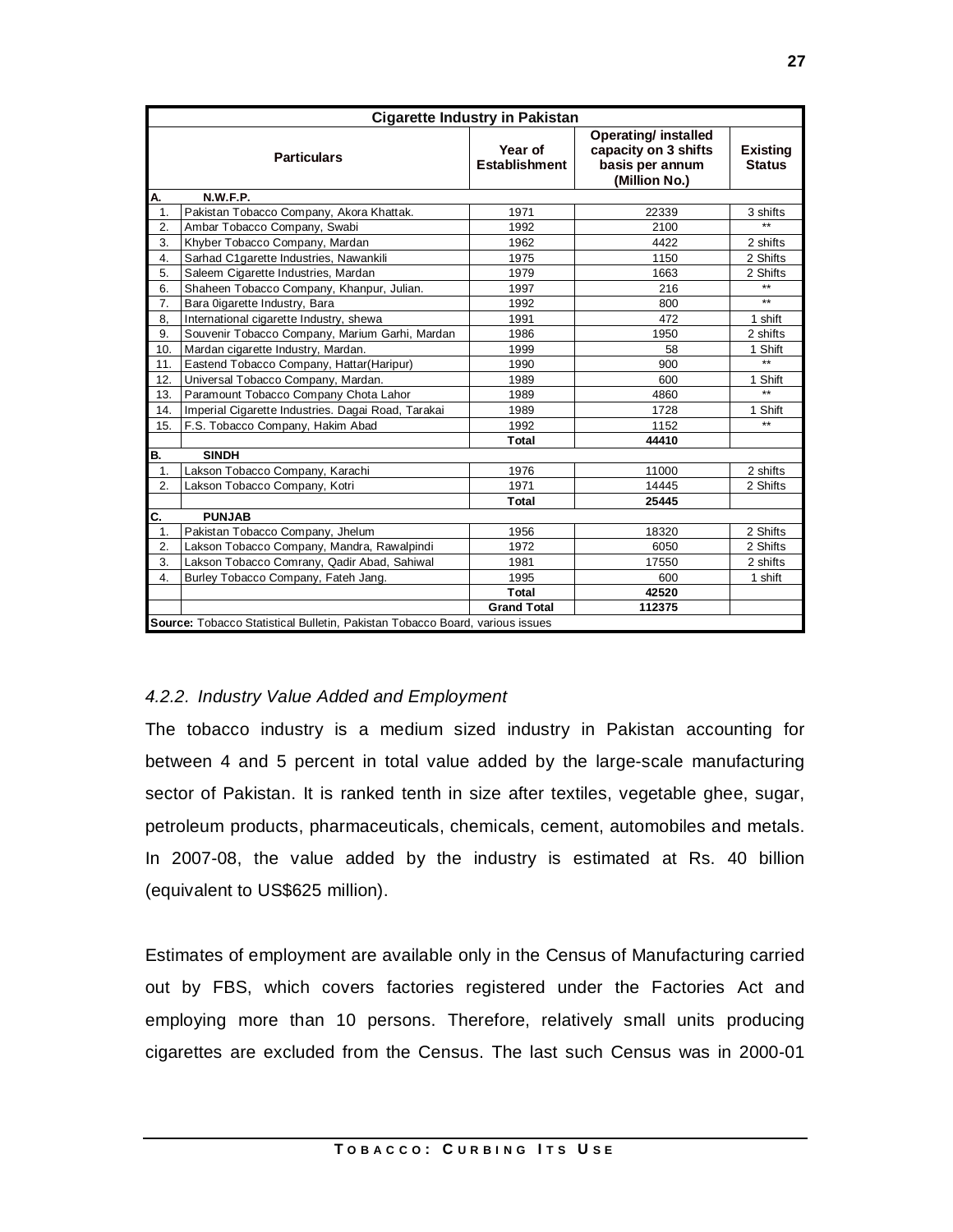and the reported employment was 4,362. Given increased output, It is likely that employment may have grown since then to about 5,200.

# *4.2.3. Key Players in Industry*

Pakistan has encouraged foreign direct investment (FDI) in the manufacture of cigarettes. In that respect - as in several other respects - it has followed the approach adopted by the state when Pakistan was a part of British India. Two transnational companies hold over 95 percent of the country's cigarette market (see Table 4.8). The Pakistan Tobacco Company (PTC) is a subsidiary of the British American Tobacco. It was incorporated in 1947, the year Pakistan was born following the partition of British India into two independent states. It assumed the business of Imperial Tobacco Company which had been operational in British India since 1905. The main manufacturing facility in Pakistan is located in Jheium, a medium-sized city 60 miles south of Islamabad, the country's capital.

| Table 4.8<br>Market Shares of Main Tobacco Manufacturers (%)                         |      |      |      |      |      |      |      |      |
|--------------------------------------------------------------------------------------|------|------|------|------|------|------|------|------|
| <b>Manufacturer</b><br>2001<br>2002<br>2003<br>2005<br>2006<br>2007<br>2000<br>2004  |      |      |      |      |      |      |      |      |
| Lakson Tobacco Company                                                               | 35.6 | 42.2 | 45.7 | 47.1 | 48.1 | 46.8 | 46.0 | 47.0 |
| Pakistan Tobacco Company                                                             | 53.9 | 47.5 | 46.4 | 46.5 | 46.7 | 50.4 | 51.0 | 48.4 |
| <b>Other manufacturers</b><br>10.3<br>7.9<br>5.2<br>4.6<br>2.8<br>10.5<br>6.4<br>3.0 |      |      |      |      |      |      |      |      |
| <b>Source:</b> Tobacco Merchants Association                                         |      |      |      |      |      |      |      |      |

Lakson Tobacco Company (LTC) is the second largest manufacturer of cigarettes in the country. Established by a Karachi-based industrial group in 1971, it produces the popular Red & White and Marlboro brands under license from Philip Morris International (PMI), a subsidiary of the US based Altria. The purchase of Lakson by PMI in 2006 was a part of Altria's policy of geographical diversification of its operations, and was in keeping with the trend in Pakistan in terms of foreign direct investment.

In recent years LTC has gained market share and has in part eroded the market of companies and also PTC. Table 4.8 shows that the market share of LTC has increased from 35 percent in 2000 to 47 percent in 2007. The share of PTC has declined from almost 54 percent to 48 percent. Smaller manufacturers, largely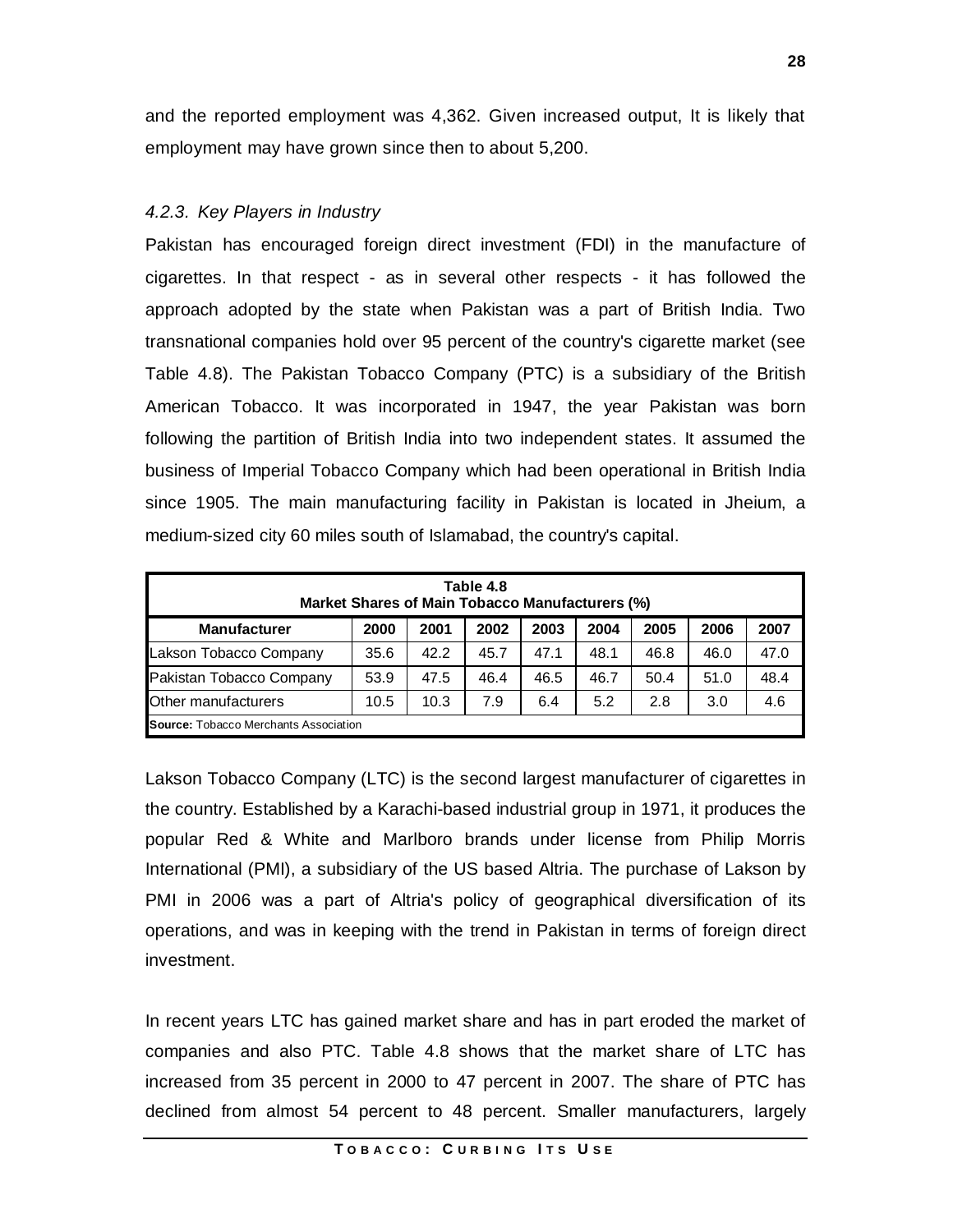located in NWFP, have also lost their market shares of legal production. The principal reason for the success of LTC in increasing its market share is that it produces low price cigarettes (price range of up to Rs. 20 per pack). This pattern indicates that cigarette consumption is rising proportionately more in the lower to lower-middle income groups.

Unlike the countries in East Asia, where a great deal of FDI came in to promote exports, much of foreign investment in Pakistan has been in consumer industries for the domestic market. PMI followed such American companies as Coca Cola, Pepsi Cola and McDonald's in focusing on items of daily consumption in fast expanding and large markets. Investments in consumer industries and services by the multinationals in Pakistan can create contingent liabilities for the country since the earnings will be in rupees which will have to be remitted in foreign currencies. Bringing this fact to the attention of the policy makers could be the basis for discouraging further foreign direct investment in the manufacture of tobacco products.

PTC is the largest contributor to the public exchequer. In 2004-05, it paid Rs. 14 billion (US\$237 million at that year's exchange rate) in excise, income and sales taxes to the government. Like PTC, Lakson is also a major contributor to the treasury. In 2004-05, it paid Rs. 11 billion (US\$186 million) as taxes to the government. The two companies together were responsible for a total of Rs. 25 billion (US\$423 million) in government tax revenues.

Both the big tobacco companies, LTC and PTC, are public limited companies quoted in the Karachi Stock Exchange. Analysis of the balance sheets of these two companies reveals a generally rising trend of profitability from 2001 to 2006, during the period when the economy of Pakistan was buoyant and grew at over 7 percent per annum.

Table 4.9 gives four indicators of the financial status of the companies. The profit margin on sales has been rising steadily, with LTC enjoying a somewhat larger margin than PTC. By 2006, the share of operating profit in the value of sales had risen to over 11 percent in the case of LTC and to 8 percent in the case of PTC. The rate of return on assets has also risen sharply during the period, and reached the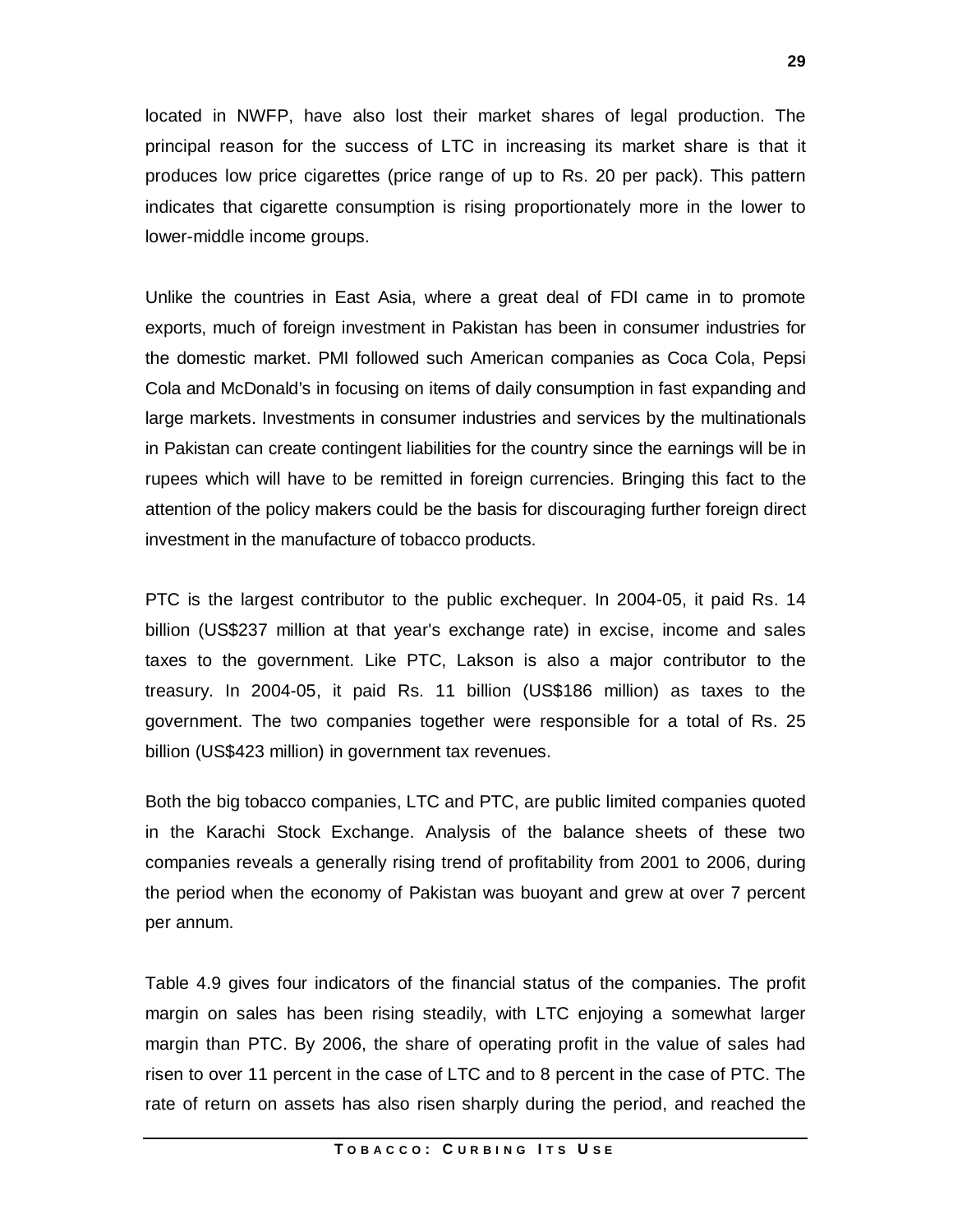peak of 40 percent for LTC and 33 percent for PTC. Similarly, the return on equity has been rising for PTC and attained a peak of 69 percent in 2006. There has been some fall in the return on equity in the case of LTC after 2004, but remains high at 49 percent in 2006. Altogether, during the current decade the tobacco industry has been highly profitable, and it appears that the industry has the ability to absorb higher taxes through a reduction in profit margins.

| Table 4.9                                                                                                           |      |       |       |       |       |      |  |
|---------------------------------------------------------------------------------------------------------------------|------|-------|-------|-------|-------|------|--|
| <b>Financial Indicators of Tobacco Companies</b>                                                                    |      |       |       |       |       |      |  |
|                                                                                                                     |      |       |       |       |       | (%)  |  |
|                                                                                                                     | 2001 | 2002  | 21003 | 2004  | 2005  | 2006 |  |
| Overhead and Other Expenses as % of gross sales                                                                     |      |       |       |       |       |      |  |
| <b>LTC</b>                                                                                                          | 95.3 | 93.0  | 91.7  | 90.2  | 89.2  | 88.7 |  |
| <b>PTC</b>                                                                                                          | 97.0 | 95.6  | 96.9  | 95.8  | 93.2  | 92.0 |  |
| <b>Self-Financing Ratio</b>                                                                                         |      |       |       |       |       |      |  |
| <b>LTC</b>                                                                                                          | 76.9 | 83.2  | 183.6 | 139.1 | 69.4  | 96.8 |  |
| <b>PTC</b>                                                                                                          | 81.4 | 154.9 |       | 233.7 | 216.4 | 18.0 |  |
| <b>Return on Assets</b>                                                                                             |      |       |       |       |       |      |  |
| <b>LTC</b>                                                                                                          | 20.4 | 29.5  | 33.2  | 39.0  | 46.2  | 40.2 |  |
| <b>PTC</b>                                                                                                          | 5.3  | 10.9  | 8.4   | 15.0  | 26.1  | 32.8 |  |
| <b>Return on Equity</b>                                                                                             |      |       |       |       |       |      |  |
| <b>LTC</b>                                                                                                          | 48.2 | 65.7  | 66.5  | 76.1  | 63.0  | 48.6 |  |
| <b>PTC</b>                                                                                                          | 14.4 | 24.9  | 21.0  | 32.3  | 57.2  | 69.1 |  |
| Source: State Bank of Pakistan, Balance Sheet Analysis of Joint Stock Companies on the Karachi Stock Exchange, 2007 |      |       |       |       |       |      |  |

The brand market in Pakistan, like the manufacturers share, is also very concentrated. Two brands, *Morven* and *Gold Flake,* account for over 67 percent of the market. The top five brands account for 91 percent of the market share (see Table 4.10). The higher share of the top two brands can, at least in part, be attributed to their low

| Table 4.10<br>Market Shares of Main Cigarette Brands, 2006 (%) |                     |                                  |  |  |  |  |
|----------------------------------------------------------------|---------------------|----------------------------------|--|--|--|--|
| <b>Brand</b>                                                   | <b>Manufacturer</b> | <b>Market Share</b><br>(in 2006) |  |  |  |  |
| Morven                                                         | LTC                 | 37.6                             |  |  |  |  |
| Gold Flake                                                     | <b>PTC</b>          | 29.5                             |  |  |  |  |
| Gold Leaf                                                      | <b>PTC</b>          | 9.4                              |  |  |  |  |
| Capstan                                                        | <b>PTC</b>          | 7.8                              |  |  |  |  |
| Embassy                                                        | <b>PTC</b>          | 6.7                              |  |  |  |  |
| <b>Tobacco Merchants Association</b>                           |                     |                                  |  |  |  |  |

prices. Both brands sell for about Rs. 20 per packet (about US\$0.25). This high market share of low price brands is perhaps indicative of first, the rising cigarette consumption in lower income groups; and second, that upper income group cigarette demand is, in part, catered to by the smuggling of expensive brands.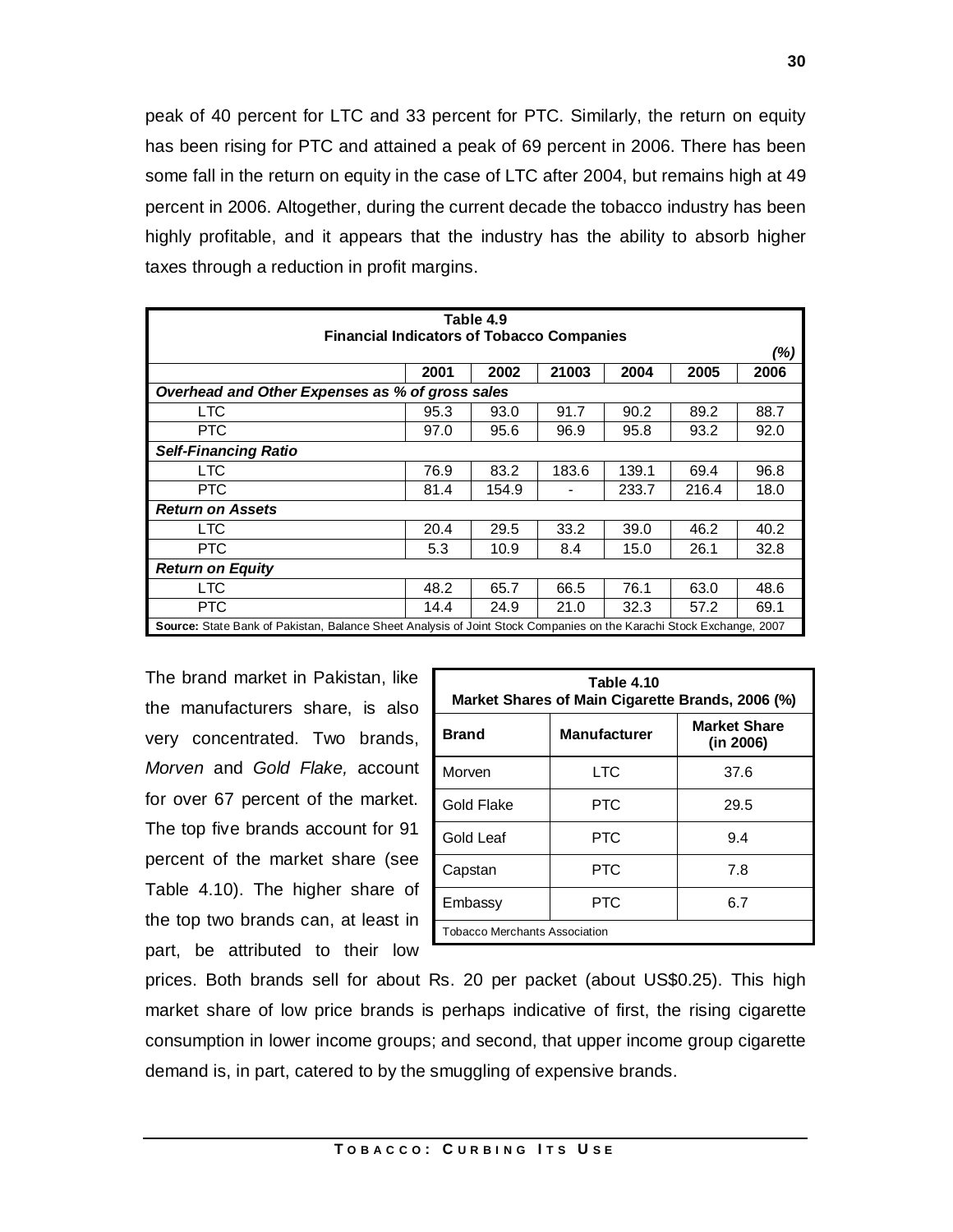# **4.3. Trade in Tobacco**

Pakistan is largely self-sufficient in tobacco and tobacco products. The total value of imports of tobacco and tobacco products was Rs. 481 million (about US \$ 8 million) in 2005-06. This has increased from Rs.87 million (about US \$ 1 million) a year earlier. There is a clear upward trend in the import of tobacco into Pakistan, while no clear trend exists in imports of tobacco products (see Table 4.11). These figures, however, do not include tobacco products entering the country through unofficial channels. As will be discussed below, a number of high quality cigarette brands infiltrate the tobacco market in the country.

| Table 4.11<br>Import of Tobacco and Cigarettes 2001-02 to 2005-06 |                                                                                     |                       |                              |                       |                        |                            |  |  |
|-------------------------------------------------------------------|-------------------------------------------------------------------------------------|-----------------------|------------------------------|-----------------------|------------------------|----------------------------|--|--|
|                                                                   |                                                                                     | <b>Tobacco</b>        |                              | <b>Cigarettes</b>     |                        | <b>Total Value</b>         |  |  |
| Year                                                              | Quantity<br>('000' Kg)                                                              | Value (Rs<br>million) | Quantity<br>(Nos<br>million) | Value (Rs<br>million) | Cigars<br>(Rs million) | of Imports<br>(Rs million) |  |  |
| 2001-02                                                           | 21.7                                                                                | 8.8                   | 27.3                         | 20.4                  | 6.6                    | 85.7                       |  |  |
| 2002-03                                                           | 35.4                                                                                | 9.5                   | 40.5                         | 33.8                  | 14.6                   | 57.9                       |  |  |
| 2003-04                                                           | 308.6                                                                               | 64.3                  | 19.7                         | 16.0                  | 2.8                    | 83.2                       |  |  |
| 2004-05                                                           | 792.9                                                                               | 77.2                  | 11.2                         | 9.4                   | 1.1                    | 87.7                       |  |  |
| 2005-06                                                           | 2572.0                                                                              | 447.5                 | 32.9                         | 29.9                  | 4.1                    | 481.5                      |  |  |
|                                                                   | <b>Source:</b> Tobacco Statistical Bulletin, Pakistan Tobacco Board, various issues |                       |                              |                       |                        |                            |  |  |

| Table 4.12<br>Export of Tobacco and Cigarettes 2001 – 02 to 2005-06 |                                    |                                                                                     |                               |                                    |                                        |        |                                  |
|---------------------------------------------------------------------|------------------------------------|-------------------------------------------------------------------------------------|-------------------------------|------------------------------------|----------------------------------------|--------|----------------------------------|
|                                                                     | <b>Quantity Exported</b>           |                                                                                     |                               | <b>Value Realized</b>              |                                        | Total  |                                  |
| Year                                                                | <b>Tobacco</b><br>(Million<br>Kgs) | <b>Cigarettes</b><br>(Million<br>Pieces)                                            | Cigars<br>(Million<br>Pieces) | <b>Tobacco</b><br>(Million<br>Rs.) | <b>Cigarettes</b><br>(Million)<br>Rs.) | Cigars | Value<br>(Million<br><b>Rs.)</b> |
| 2001-02                                                             | 3.21                               | 84.19                                                                               | 3.86                          | 231.11                             | 46.20                                  | 9.10   | 286.41                           |
| 2002-03                                                             | 5.49                               | 74.03                                                                               | 0.20                          | 316.76                             | 45.21                                  | 0.41   | 362.37                           |
| 2003-04                                                             | 8.27                               | 160.37                                                                              | 3.59                          | 642.74                             | 120.58                                 | 3.77   | 767.09                           |
| 2004-05                                                             | 7.17                               | 38.93                                                                               | 5.80                          | 626.67                             | 34.15                                  | 12.79  | 673.61                           |
| 2005-06                                                             | 4.83                               | 21.16                                                                               | 1.15                          | 365.10                             | 17.93                                  | 3.29   | 386.32                           |
|                                                                     |                                    | <b>Source:</b> Tobacco Statistical Bulletin, Pakistan Tobacco Board, various issues |                               |                                    |                                        |        |                                  |

| Table 4.13<br><b>Export of Tobacco by</b><br>Varieties 2002 - 03 to 2005-06<br>(Metric Tons) |                                                 |                                                                                      |       |  |  |
|----------------------------------------------------------------------------------------------|-------------------------------------------------|--------------------------------------------------------------------------------------|-------|--|--|
|                                                                                              |                                                 |                                                                                      |       |  |  |
| Year                                                                                         | Unmanufactured<br><b>Flu-Curved</b><br>Virginia | <b>Manufactured Hookah</b><br>Chewing, kala pata,<br>smoking, Tobacco,<br>snuff etc. | Total |  |  |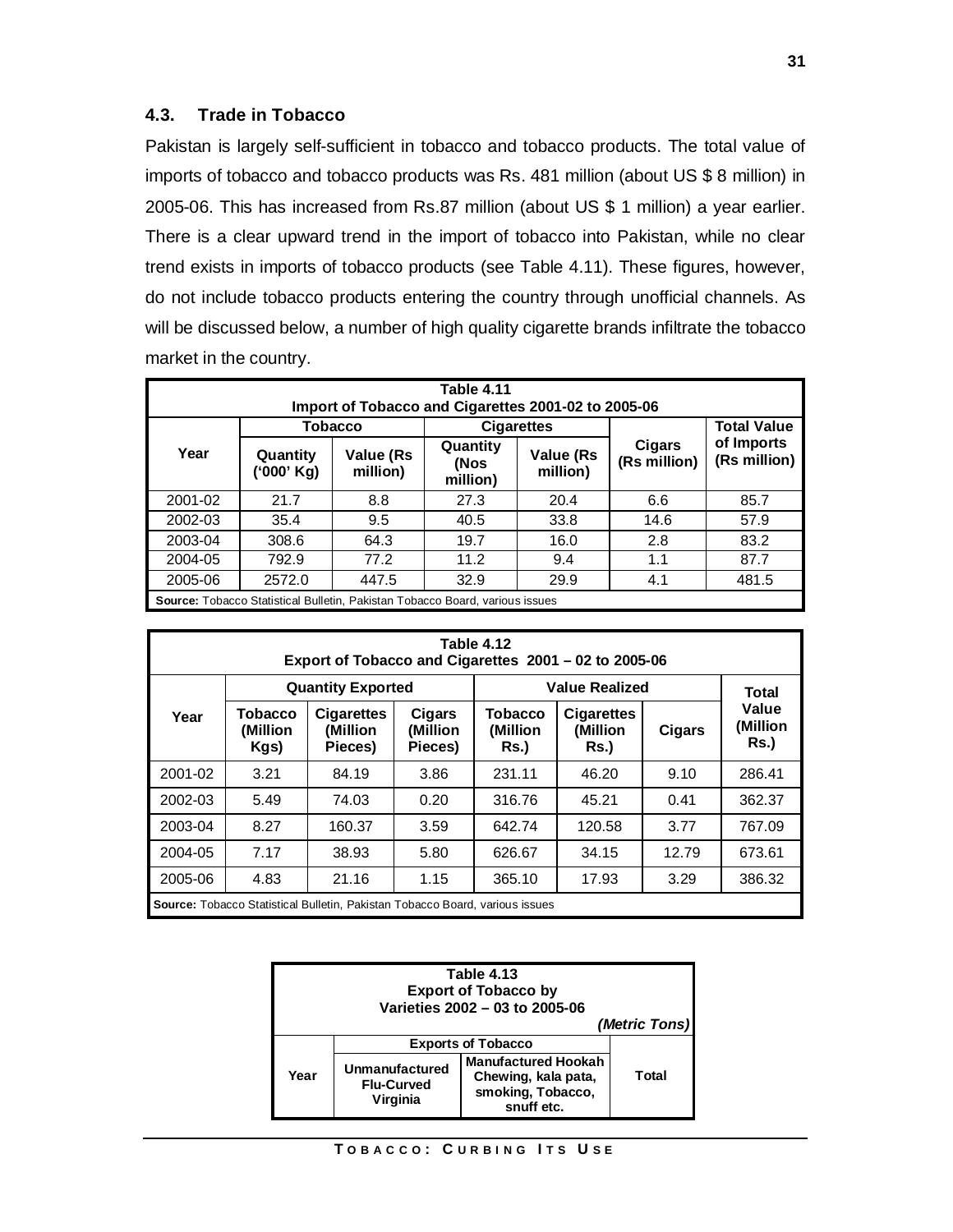| 2002-03                                                                             | 4090 | 1405 | 5495 |  |
|-------------------------------------------------------------------------------------|------|------|------|--|
| 2003-04                                                                             | 7224 | 1046 | 8270 |  |
| 2004-05                                                                             | 6290 | 881  | 7171 |  |
| 2005-06                                                                             | 3725 | 1101 | 4826 |  |
| <b>Source:</b> Tobacco Statistical Bulletin, Pakistan Tobacco Board, various issues |      |      |      |  |

| Table 4.10                                                                          |                                    |         |  |  |
|-------------------------------------------------------------------------------------|------------------------------------|---------|--|--|
| <b>Major Countries of Tobacco Export, 2005-06</b>                                   |                                    |         |  |  |
| <b>Countries</b>                                                                    | <b>Total value (Rs</b><br>million) | Share % |  |  |
| Egypt                                                                               | 101.1                              | 30.73%  |  |  |
| <b>Russian Federation</b>                                                           | 66.9                               | 20.33%  |  |  |
| Dubai                                                                               | 44.4                               | 13.5%   |  |  |
| Malaysia                                                                            | 30.7                               | 9.32%   |  |  |
| Afghanistan                                                                         | 20.2                               | 6.15%   |  |  |
| Belgium                                                                             | 15.8                               | 4.8%    |  |  |
| Bangladesh                                                                          | 15.6                               | 4.75%   |  |  |
| Germany                                                                             | 12.0                               | 3.65%   |  |  |
| Rwanda                                                                              | 11.3                               | 3.42%   |  |  |
| Yemen                                                                               | 11.0                               | 3.35%   |  |  |
| <b>Total of Above</b>                                                               | 329.0                              | 100%    |  |  |
| <b>Source:</b> Tobacco Statistical Bulletin, Pakistan Tobacco Board, various issues |                                    |         |  |  |

Exports of tobacco and its products from Pakistan are also limited in magnitude. In 2005-06, total value of exports from Pakistan was Rs. 386 million (US \$ 6 million) (see Table 4.12). The bulk of this was the export of FCV tobacco (see Table 4.13). Almost 65 percent of exports are to three countries, Egypt, Russian Federation and United Arab Emirates (see Table 4.14). Egypt is the biggest importer of Pakistani tobacco, accounting for over 30 per cent of the exports. The two major tobacco manufacturing companies – Pakistan Tobacco Company and Lakson Tobacco Company - account for 87 percent of total exports of tobacco and tobacco products from Pakistan (see Annexure Table). Overall, the net value of the tobacco-related trade deficit is minimal, at Rs.95 million (about US \$1.5 million).

#### **4.4 The Pakistan Tobacco Board**

The Pakistan Tobacco Board (PTB) is a statutory semi-autonomous corporate body with its own Board of Directors and a Chairman who heads the organization. It works under the overall administrative and policy control of the Federal Government of Pakistan in the Ministry of Commerce and Trade. It was formed in 1968 through a statute known as the PTB Ordinance No.1 of 1968 (which subsequently in 1973 became a part of the Constitution of Pakistan) for the promotion of the cultivation,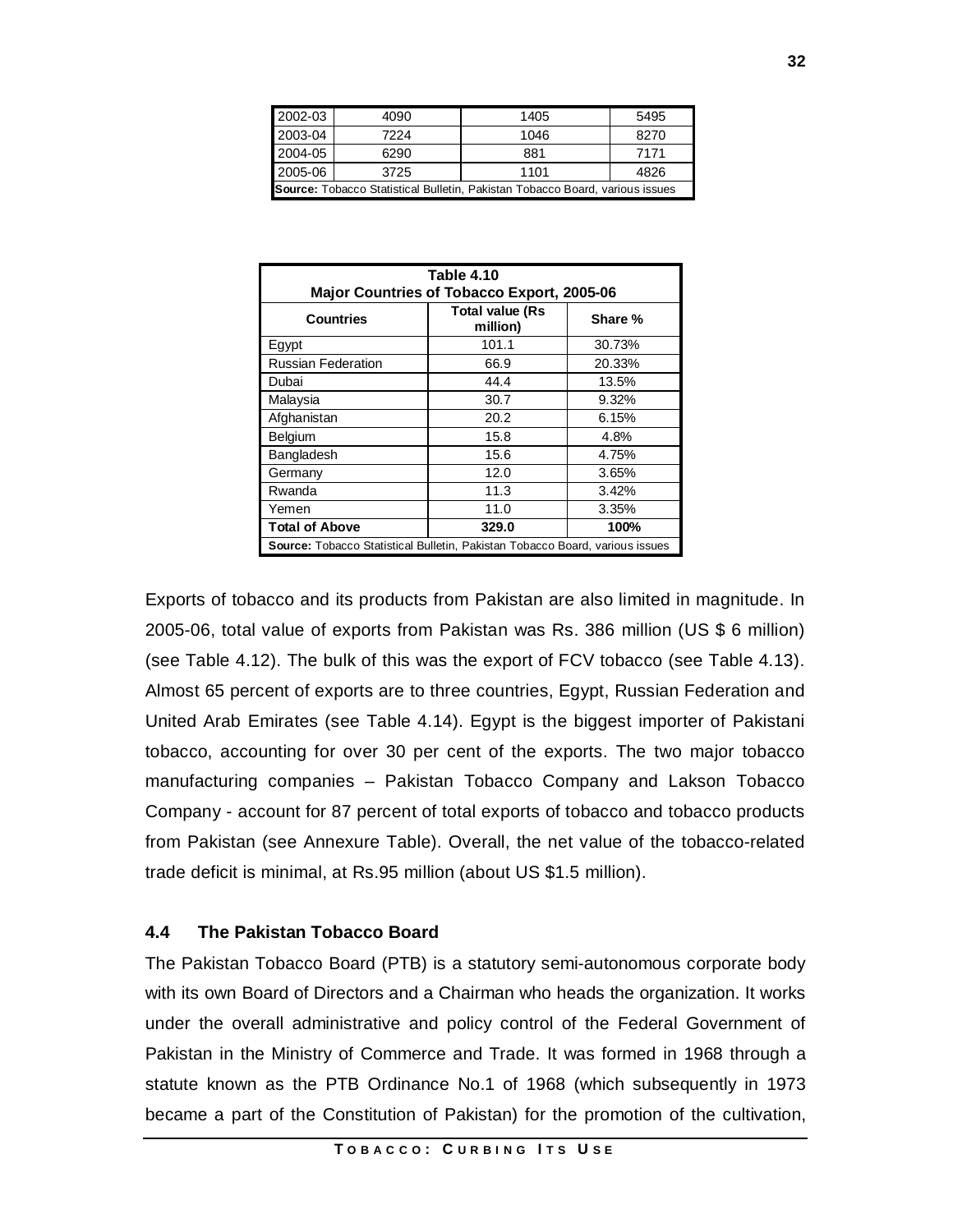manufacture and export of tobacco and tobacco products and matters ancillary thereto. Functions of the PTB include the following:

- a) To require, control and promote the export of tobacco and tobacco products, and to fix grading standards;
- b) To undertake and assist research connected with tobacco industry, impart training in tobacco testing and generally to take measures in the interest to tobacco industry;
- c) To render assistance for the development of new tobacco growing areas and establishment of model farms, to organize and assist special research connected with tobacco cultivation, and to generally render assistance for improving tobacco production;
- d) To collect statistics on any matter relating to tobacco and tobacco industry.

The PTB has the following research and extension services:

- Extension services located at pivotal points for quick transference of new technology to growers.
- The Tobacco Research Station, Mardan, serves as the Principal Centre to undertake major laboratory and field research in Tobacco Breeding, Agronomy, Chemistry, Entomology, Plant Pathology and Physiology.
- Tobacco Research Sub-Stations at Mansehra, Kunjah (Gujrat) and Okara serve as regional testing stations for developing the tobacco production technology according to the prevailing soil and climatic conditions.

PTB is financially a self-sustaining organization of the federal government and meets its costs through an *ad valorem* tobacco assessment of 3 percent on the production value of tobacco. There is general recognition that PTB has played a significant role in enhancing tobacco cultivation and making Pakistan largely self-sufficient in tobacco. It has also contributed to the increase in the FCV variety of tobacco.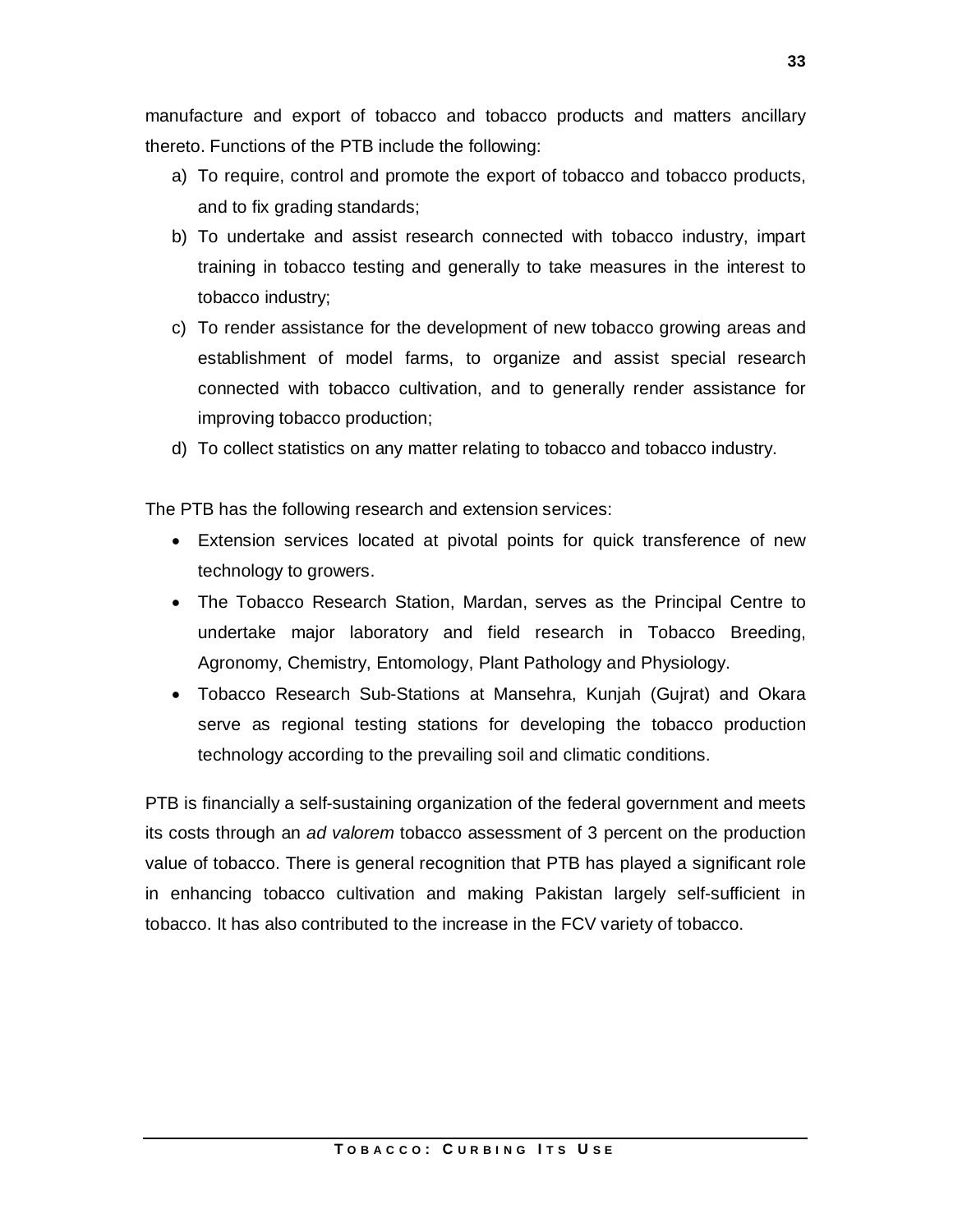# 5**. TOBACCO TAXES AND PRICES**

The rationale for tobacco taxation has always been generation of revenues for the central government. Cigarettes are a major item for producing government revenues. With the consumption of alcohol having been banned in 1976, cigarettes have acquired even more prominence as source of revenue, in particular for the federal government. However, fiscal policy has yet to be used fully for curbing the consumption of tobacco and its products.

The tobacco industry has held that increased taxation on tobacco is inefficient and unwarranted. The basis for such a position rests on the belief that smokers consume tobacco with full information about its health consequences and take into account the costs and benefits associated with its consumption. However, as described above, the market for tobacco products is characterised by 'market failures' that justify government intervention. The basic rationale for high levels of taxation on tobacco and tobacco products is that, by raising price, higher taxes are effective in reducing consumption.

# **5.1. Trends in Cigarette Prices and Consumption**

Table 5.1 and Figure 5.1 show the trend in the 'real' price (price index of cigarettes deflated by the overall consumer price index) of cigarettes and per capita consumption during the period, 1990–91 to 2007-08, in Pakistan.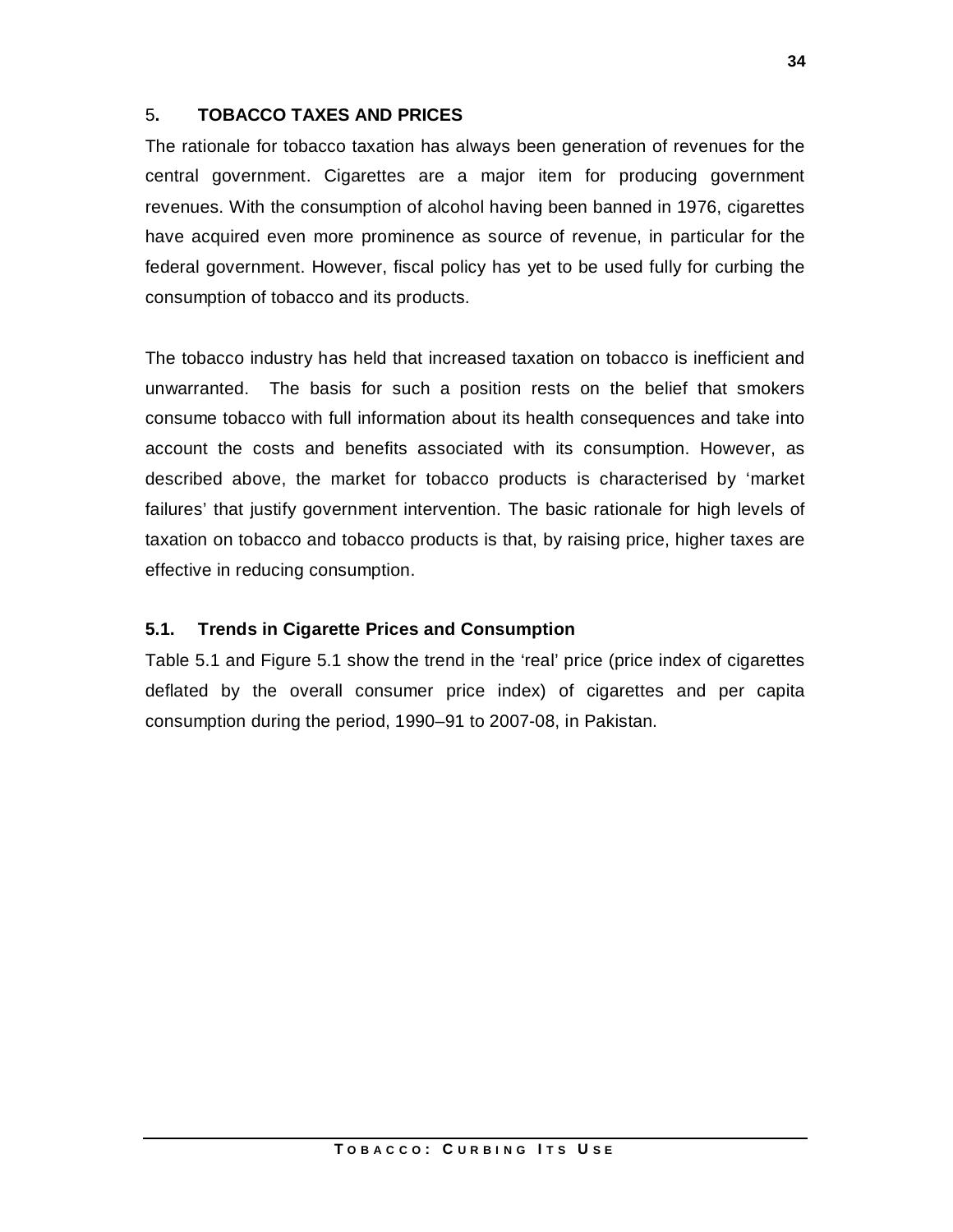|         |                                                                                        |                               |                                      | Table 5.1<br>Trend In Real Price Of Cigarettes and Per Capita Consumption |                                          |  |  |  |  |  |  |  |  |
|---------|----------------------------------------------------------------------------------------|-------------------------------|--------------------------------------|---------------------------------------------------------------------------|------------------------------------------|--|--|--|--|--|--|--|--|
|         | Price $(2000-01 = 100)$<br><b>Index of Cigarettes</b>                                  | <b>CPI</b><br>$(2000-01=100)$ | 'Real' Price of<br><b>Cigarettes</b> | Per capita<br><b>Consumption</b>                                          | Per capita Income at<br>1999-2000 prices |  |  |  |  |  |  |  |  |
| 1990-91 | 69.46                                                                                  | 43.20                         | 160.79                               | 272.4                                                                     | 22740                                    |  |  |  |  |  |  |  |  |
| 1991-92 | 71.06                                                                                  | 47.41                         | 149.88                               | 263.3                                                                     | 23336                                    |  |  |  |  |  |  |  |  |
| 1992-93 | 71.86                                                                                  | 52.07                         | 138.01                               | 258.7                                                                     | 23136                                    |  |  |  |  |  |  |  |  |
| 1993-94 | 72.06                                                                                  | 57.94                         | 124.37                               | 302.4                                                                     | 23428                                    |  |  |  |  |  |  |  |  |
| 1994-95 | 74.85                                                                                  | 65.48                         | 114.31                               | 269.1                                                                     | 24138                                    |  |  |  |  |  |  |  |  |
| 1995-96 | 73.65                                                                                  | 72.55                         | 101.52                               | 364.9                                                                     | 24841                                    |  |  |  |  |  |  |  |  |
| 1996-97 | 77.84                                                                                  | 81.11                         | 95.96                                | 361.0                                                                     | 24554                                    |  |  |  |  |  |  |  |  |
| 1997-98 | 75.64                                                                                  | 87.45                         | 86.49                                | 368.6                                                                     | 24771                                    |  |  |  |  |  |  |  |  |
| 1998-99 | 83.63                                                                                  | 92.46                         | 90.44                                | 385.2                                                                     | 25242                                    |  |  |  |  |  |  |  |  |
| 1999-00 | 100.60                                                                                 | 95.78                         | 105.03                               | 343.1                                                                     | 25551                                    |  |  |  |  |  |  |  |  |
| 2000-01 | 100.00                                                                                 | 100.00                        | 100.00                               | 416.1                                                                     | 25610                                    |  |  |  |  |  |  |  |  |
| 2001-02 | 116.16                                                                                 | 103.54                        | 112.19                               | 385.4                                                                     | 26428                                    |  |  |  |  |  |  |  |  |
| 2002-03 | 120.95                                                                                 | 106.75                        | 113.30                               | 336.3                                                                     | 27592                                    |  |  |  |  |  |  |  |  |
| 2003-04 | 121.35                                                                                 | 111.63                        | 108.71                               | 370.0                                                                     | 28776                                    |  |  |  |  |  |  |  |  |
| 2004-05 | 137.92                                                                                 | 121.98                        | 112.90                               | 400.6                                                                     | 30696                                    |  |  |  |  |  |  |  |  |
| 2005-06 | 100.31                                                                                 | 131.64                        | 109.60                               | 412.7                                                                     | 31826                                    |  |  |  |  |  |  |  |  |
| 2006-07 | 159.28                                                                                 | 141.87                        | 112.27                               | 417.1                                                                     | 33352                                    |  |  |  |  |  |  |  |  |
| 2007-08 | 167.69                                                                                 | 158.89                        | 105.50                               | 430.7                                                                     | 34769                                    |  |  |  |  |  |  |  |  |
|         | Source: Ministry of Finance, Government of Pakistan, Pakistan Economic Survey, 2007-08 |                               |                                      |                                                                           |                                          |  |  |  |  |  |  |  |  |



**T O B A C C O : C U R B I N G I T S U S E**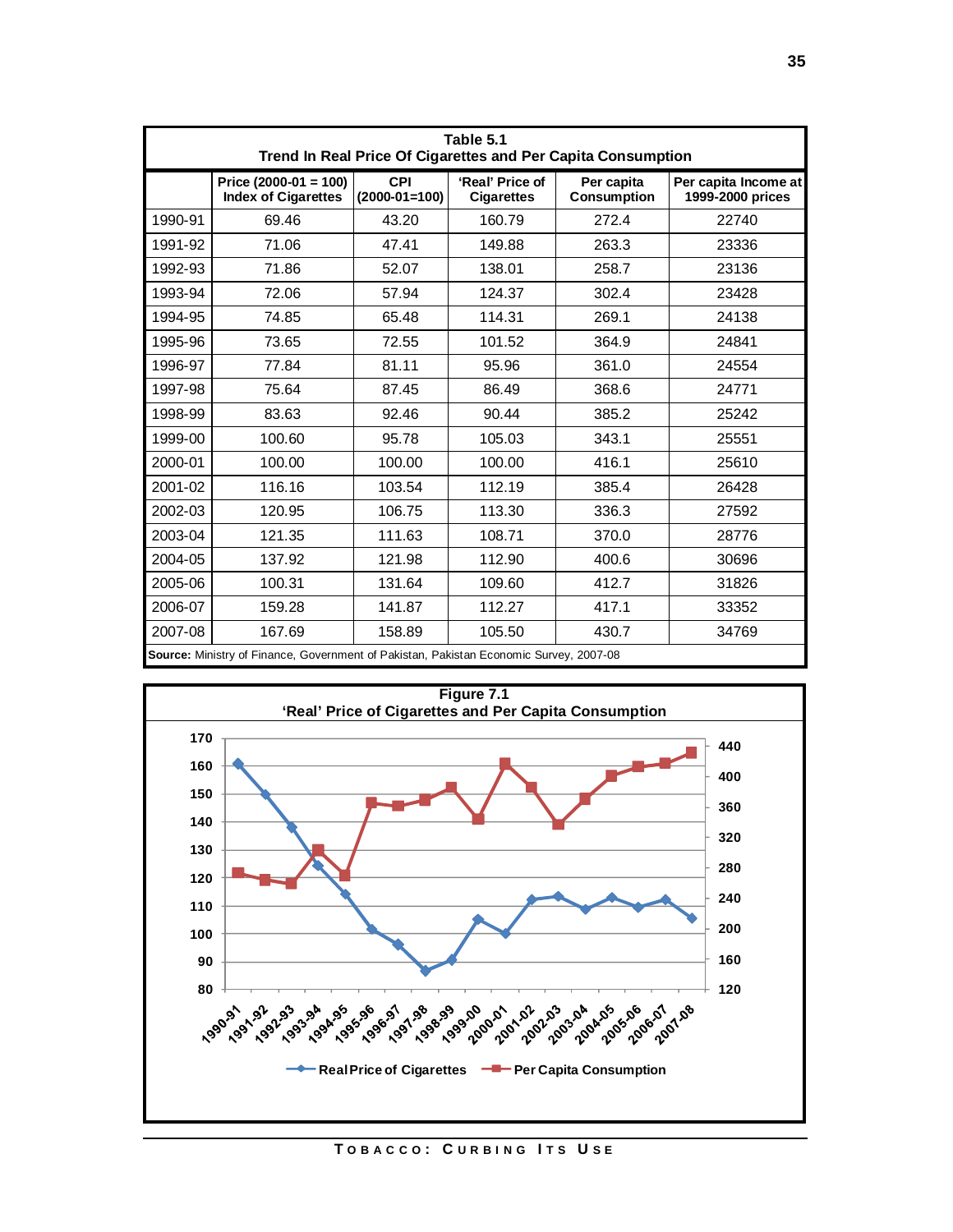A clear relationship is visible between the price level and demand for cigarettes. During the 1990s, there was a sharp fall in the 'real' price of cigarettes which stimulated consumption in per capita terms by over 40 percent. During the first four years of the current decade, however, cigarette prices rose faster than the overall rate of inflation and per capita consumption fell by over 11 percent. More recently, 'real' cigarette prices have been relatively flat, before falling sharply in 2007-08, contributing to the attainment of an all-time peak in cigarette consumption of 431 sticks per capita. There are clear indications that the level of taxation of cigarettes must be enhanced significantly if the 'real' price is to be restored as part of the strategy for curbing consumption.

#### **5.2. Tobacco Tax Rates and Structure**

In Pakistan, the government levies a variety of taxes on tobacco and tobacco products. There is a **tobacco assessment** levied by provincial governments on the output from cultivation of tobacco. Most of the revenue accrues to the government of the NWFP where bulk of the tobacco is grown. The tobacco assessment is a relatively small source of revenue and yields about Rs. 40 million annually, with limited buoyancy. It accounts for less than **2** percent of the revenues of the government of NWFP, and is collected from buyers, not growers, at the rate of Rs. 1 per kg.

At the federal level, an excise duty is levied on the items shown in Table 5.2.

| <b>Item</b>                                                                              | <b>Types of Excise Duty</b> | Rate            |  |  |  |  |
|------------------------------------------------------------------------------------------|-----------------------------|-----------------|--|--|--|--|
| Unmanufactured Tobacco                                                                   | Specific                    | 5 Rs per kg     |  |  |  |  |
| (ii) Cigars, cheroots, cigarillos and<br>cigarettes of tobacco of tobacco<br>substitutes | Advalorem                   | 63%             |  |  |  |  |
| (iii) Locally produced cigarettes                                                        | Specific and Advalorem      | Described below |  |  |  |  |
| Source: Excise Department, Federal Board of Revenue                                      |                             |                 |  |  |  |  |

Table 5.2 Excise Duties on Tobacco and Tobacco Products in Pakistan

The excise duty on cigarettes is based on the three-tier structure depending upon the retail price. For low priced cigarettes (those up to Rs. 14.86 per pack), there is a specific tax of Rs. 6.34 per pack. In the intermediate price range (between Rs.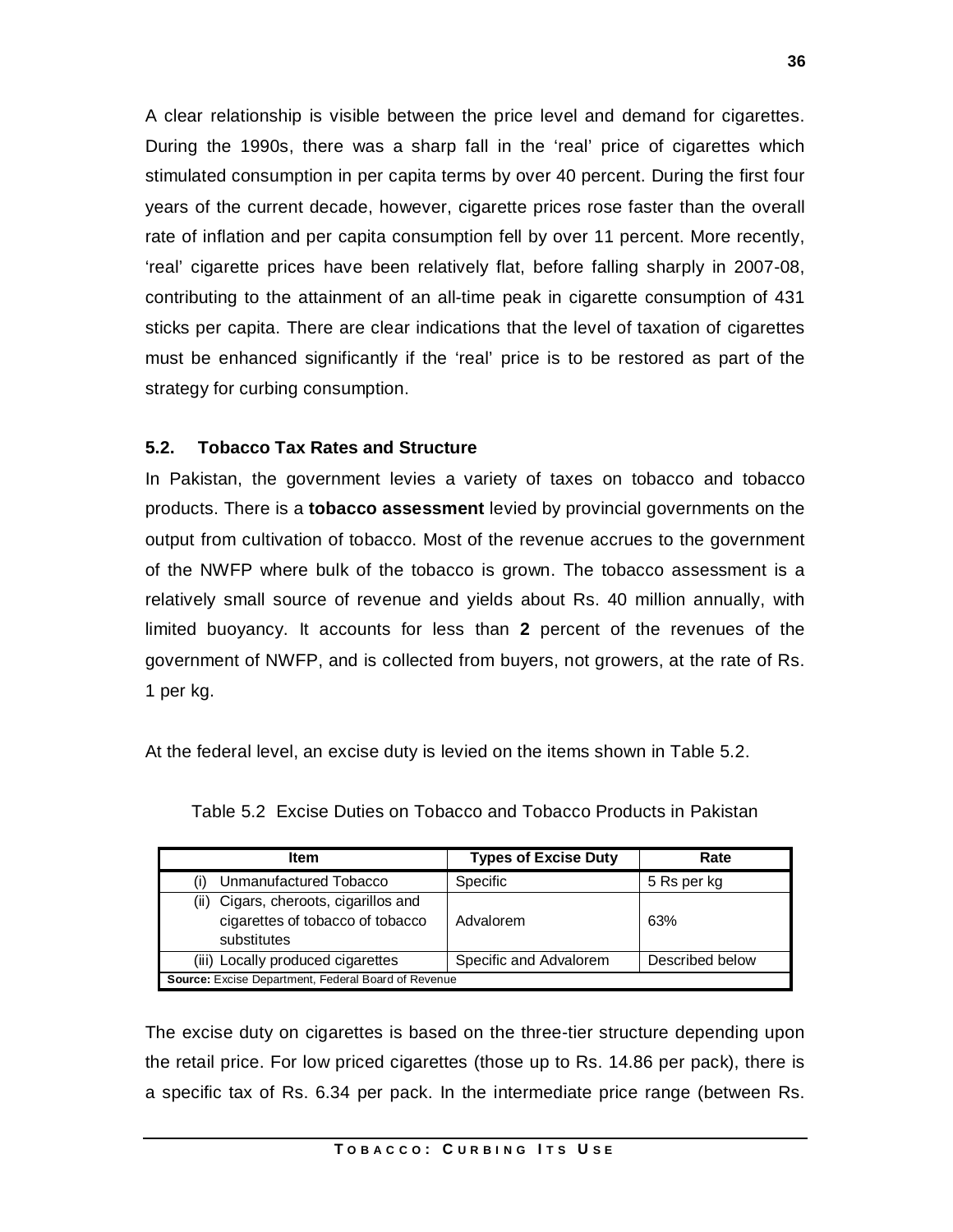14.86 and 32.00 per pack), the excise duty has both a specific (Rs. 6.34 per pack) and *ad valorem* (69 percent of price above Rs. 14.86 per pack) component. High price cigarettes (above Rs. 32.00 per pack) are subject to an *ad valorem* duty of 63 percent. The evolution of the structure of excise duty on cigarettes is given in Table 5.3.

In addition to the excise tax, a sales tax on the VAT mode is levied on cigarettes. The rate was 15 percent on the retail price until the latest budget, when it was increased to 16 percent. All other manufactured tobacco products are taxed at a flat rate of 63 percent. Unmanufactured tobacco is taxed at a specific rate of Rs. 5 per kg.

The motivation behind the complexity of the excise duty structure appears to be: first, to ensure a minimum price to discourage low quality consumption; second, to increase the progressivity in the rates as the price rises; and third, to simplify valuation and reduce under-declaration of price at the lower end of the market.

Periodically, as shown in Table 5.3, the specific tax rate for low priced cigarettes and the price ranges at which the different taxes apply are adjusted to account for inflation. In 2003-04 the minimum tax was Rs. 4.20 per pack of 20 cigarettes, which was enhanced to Rs. 6.34 by the current fiscal year. These adjustments have generally maintained an effective excise tax rate on lower priced cigarettes of just under 43 percent at the high end of the range. Similarly, the price up to which the specific (minimum) tax applies has been raised from Rs. 9.84 to Rs. 14.86. It is significant that this has introduced some distortions in the tax structure as shown in Figure 5.2. In addition, there has been an upward shift in the threshold level for tier III high priced cigarettes from Rs. 22.00 to Rs. 32.00.

|               | Table 5.3<br><b>Excise Duty Structure on Cigarettes (Packets Of 20 Cigarettes)</b> |                                     |  |  |  |  |  |  |
|---------------|------------------------------------------------------------------------------------|-------------------------------------|--|--|--|--|--|--|
|               | <b>Excise Duty</b>                                                                 |                                     |  |  |  |  |  |  |
|               | 2003-04                                                                            |                                     |  |  |  |  |  |  |
| Tier          |                                                                                    |                                     |  |  |  |  |  |  |
|               | For retail price Rs. 9.8                                                           | IRs. 4.20                           |  |  |  |  |  |  |
| Ш.            | For retail price more than Rs. 9.8 up to Rs. 22.00                                 | Rs. 4.20+69% of price above Rs 9.48 |  |  |  |  |  |  |
|               | III. For retail price above Rs. 22.00                                              | 63%                                 |  |  |  |  |  |  |
|               | 2004-05                                                                            |                                     |  |  |  |  |  |  |
| <b>lT</b> ier |                                                                                    |                                     |  |  |  |  |  |  |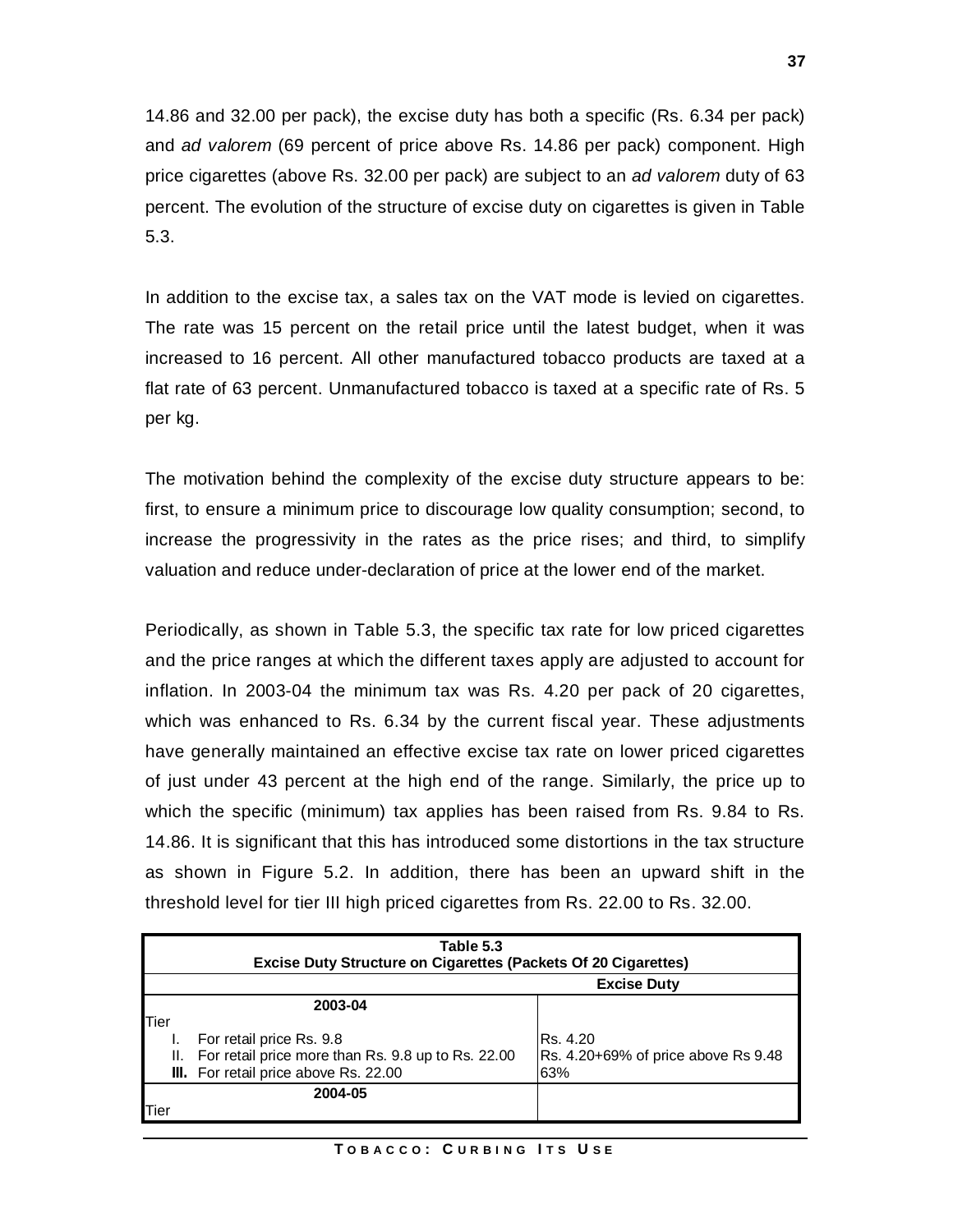|      |    | For retail prices up to Rs. 10.64                                                               | IRs. 4.54                            |
|------|----|-------------------------------------------------------------------------------------------------|--------------------------------------|
|      |    | II. For retail price more than Rs. 10.64 up to Rs. 24.00  Rs. 4.54+69% of price above Rs. 10.64 |                                      |
|      |    | III. For retail price above Rs. 24.00                                                           | 63%                                  |
|      |    | 2005-06 to 2007-08                                                                              |                                      |
| Tier |    |                                                                                                 |                                      |
|      |    | For retail price up to Rs 11.48                                                                 | IRs. 4.90                            |
|      |    | II. For retail price more than Rs 11.48 up to Rs 26.00                                          | Rs. 4.90+69% of price above Rs 11.48 |
|      |    | III. For retail price above Rs 26.00                                                            | 63%                                  |
|      |    | 2008-09                                                                                         |                                      |
| Tier |    |                                                                                                 |                                      |
|      |    | For retail price up to Rs 14.86                                                                 | IRs. 6.34                            |
|      | Ш. | For retail price more than Rs 14.86 up to Rs 32.00                                              | Rs. 6.34+69% of price above Rs 14.86 |
|      |    | III. For retail price above Rs 32.00                                                            | 63%                                  |
|      |    | Source: Excise Department, Federal Board of Revenue                                             |                                      |



The evolution of the tax structure over time has created a situation where the highest burden of excise duty had actually fallen on the intermediate price range. Manufacturers will have, no doubt, exploited this defect in the design of the tax structure. It is not surprising that some of the more popular brands are in this range. The three most widely sold brands of cigarettes in Pakistan now have a total tax burden of slightly over 50%, well below the World Bank recommendation of two-third to four-fifth of retail price (Petit & Sunley, 2008).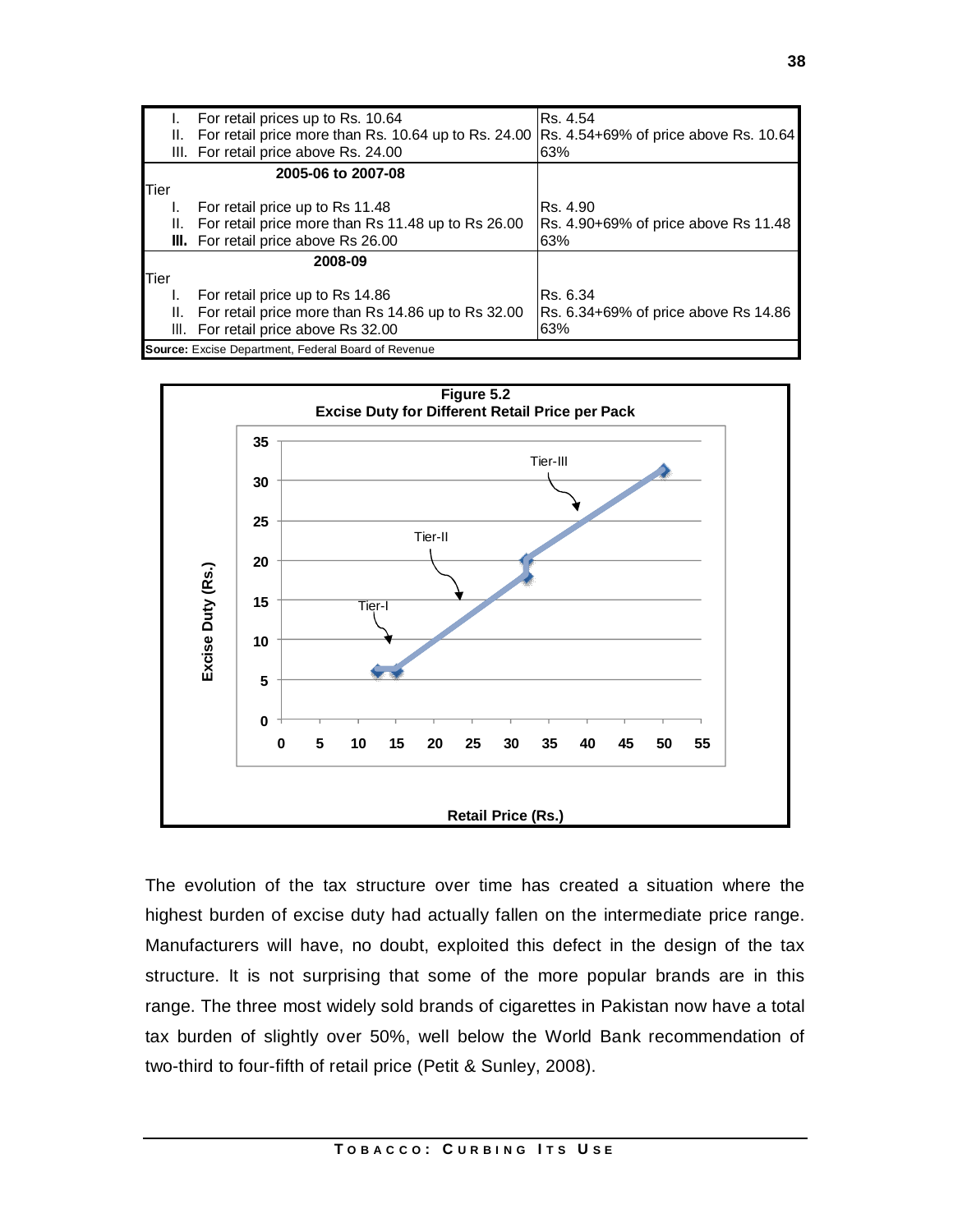Also, at any given moment of time, the tax structure has some behavioral consequences. At the lower end, with a specific tax, manufacturers have an incentive to raise the retail price without incurring any additional tax liability. Therefore, prices of low quality cigarettes are likely to cluster at the upper end of tier 1. This is desirable if the objective is to raise cigarette prices, especially those at the low priced end of the market, and reduce the harmful effects on health. However, the discontinuity, in the size of the excise duty at the point of transition from tier II to tier III means that there will be a lower tendency to raise prices of cigarettes that are priced close to this point.

The above distortions highlight that the following elements that must be kept in mind in the design of the future excise duty structure on cigarettes:

(i) As shown in the Technical Appendix, if the minimum tax is to be raised by say,  $\Delta t_{\rm o}$ , and the price range in the first tier increased by say,  $\Delta P_1$ , then it must be ensured that

#### $\Delta t_0 > e_1 \Delta P_1$

Where  $e_1$  is the marginal *ad valorem* excise duty rate in the second tier. This will mean that the tax incidence will rise in all prices up to the maximum price in tier II.

(ii) The discontinuity in tax incidence between tier II and tier III should be eliminated to the extent possible by raising the marginal *ad valorem* excise duty rate, e2, in tier II.

According to Petit & Sunley (2008), annual adjustments to the first tier specific rates and the annual adjustments to the excise schedule have had the effect of reducing the tax on cigarettes in the mid-price range. They point out that there does not appear to be a sound tax policy or health policy reason for increasing the tax burden on low-priced cigarettes, lowering the tax burden on mid-price cigarettes, while leaving the tax burden on high-priced cigarettes unchanged. These authors advocate for the replacement of current three tier tax system with a two tier system and propose that the specific excise be increased to Rs. 15 per pack of 20 cigarettes and the bracket between the first and second tiers be increased to Rs. 28. For the cigarettes in second tier, the excise tax should be 63 percent of the retail price before VAT. They also feel this should be followed by an automatic adjustment of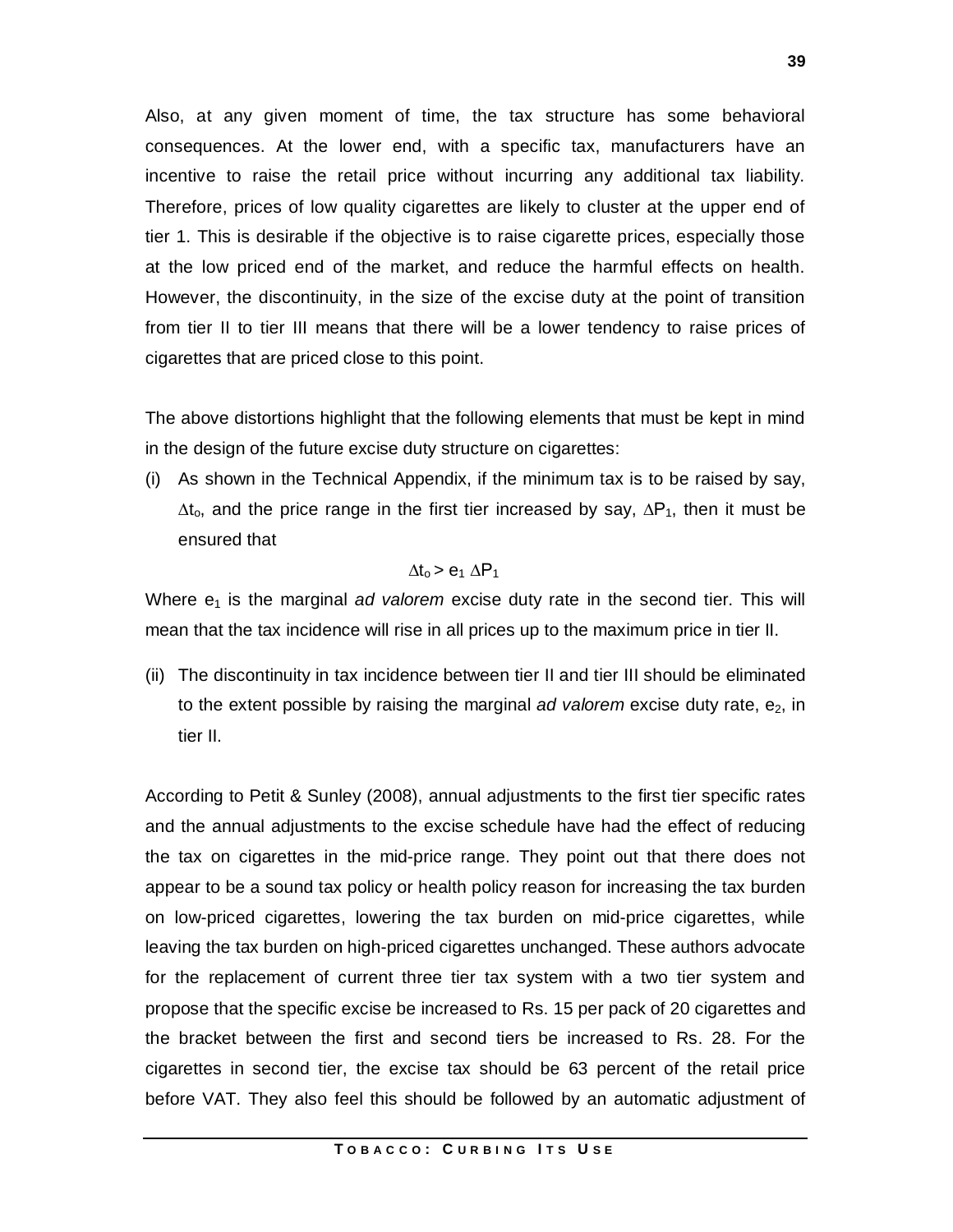the specific rate and the bracket between the first and second tiers by indexing it with inflation.

The trend in 'real' tax on average per pack during the current decade is given in Table 5.4. The 'real' tax is the nominal tax burden divided by the overall price index. In line with earlier conclusion on the negative relationship between 'real' price of cigarettes and per capita consumption, we observe that as the 'real' tax burden increased from 2000-01 to 2002-03 there was a sharp fall in reported consumption. However, there was a sharp increase in consumption as the 'real' tax fell thereafter by almost 22 percent by 2007-08. This again underscores the need for enhancement in the rates of excise duty on cigarettes.

| Table 5.4<br><b>Tobacco Tax* In Real Terms Per Pack Of Cigarettes</b>                     |                             |                                                                                           |     |  |  |  |  |  |  |
|-------------------------------------------------------------------------------------------|-----------------------------|-------------------------------------------------------------------------------------------|-----|--|--|--|--|--|--|
|                                                                                           | <b>Tax Per Pack</b><br>(Rs) | <b>Per Capita Cigarette</b><br>Real Tax (Rs)<br>(at 2000-01 Prices)<br><b>Consumption</b> |     |  |  |  |  |  |  |
| 2000-01                                                                                   | 7.10                        | 7.10                                                                                      | 416 |  |  |  |  |  |  |
| 2001-02                                                                                   | 7.67                        | 7.40                                                                                      | 385 |  |  |  |  |  |  |
| 2002-03                                                                                   | 8.99                        | 8.42                                                                                      | 336 |  |  |  |  |  |  |
| 2003-04                                                                                   | 8.32                        | 7.46                                                                                      | 376 |  |  |  |  |  |  |
| 2004-05                                                                                   | 9.02                        | 7.39                                                                                      | 401 |  |  |  |  |  |  |
| 2005-06                                                                                   | 8.93                        | 6.79                                                                                      | 413 |  |  |  |  |  |  |
| 2006-07                                                                                   | 10.70                       | 7.54                                                                                      | 417 |  |  |  |  |  |  |
| 2007-08                                                                                   | 10.49<br>431<br>6.60        |                                                                                           |     |  |  |  |  |  |  |
| *excise duty + sales tax<br>Source: Federal Board of Revenue and Pakistan Economic Survey |                             |                                                                                           |     |  |  |  |  |  |  |

### **5.3. Cigarette Prices**

A breakdown of the current price of some popular brands of cigarettes is given in Table 5.5.

| Table 5.5<br>Breakdown of the Current Price* of Popular Cigarette Bands |            |                           |                       |                                         |            |                 |              |                             |  |
|-------------------------------------------------------------------------|------------|---------------------------|-----------------------|-----------------------------------------|------------|-----------------|--------------|-----------------------------|--|
| Cigarette                                                               | Type(Tier) | <b>Ex-Factory</b><br>Cost | <b>Excise</b><br>Duty | Retail<br><b>Price</b><br>(excl<br>VAT) | <b>VAT</b> | Retail<br>Price | Total<br>Tax | <b>Tax Incidence</b><br>(%) |  |
| <b>DIPLOMAT</b>                                                         |            | 7.79                      | 6.34                  | 14.13                                   | 2.27       | 16.40           | 8.61         | 52.5                        |  |
| <b>EMBASSY</b>                                                          |            | 8.52                      | 6.34                  | 14.86                                   | 2.38       | 17.24           | 8.72         | 50.6                        |  |
| <b>GOLD FLAKE/</b><br><b>MORVEN GOLD</b>                                | Ш          | 8.83                      | 7.03                  | 15.86                                   | 2.54       | 18.40           | 9.57         | 52.0                        |  |
| <b>WILLS</b>                                                            | Ш          | 11.21                     | 12.32                 | 23.53                                   | 3.77       | 27.30           | 16.09        | 58.9                        |  |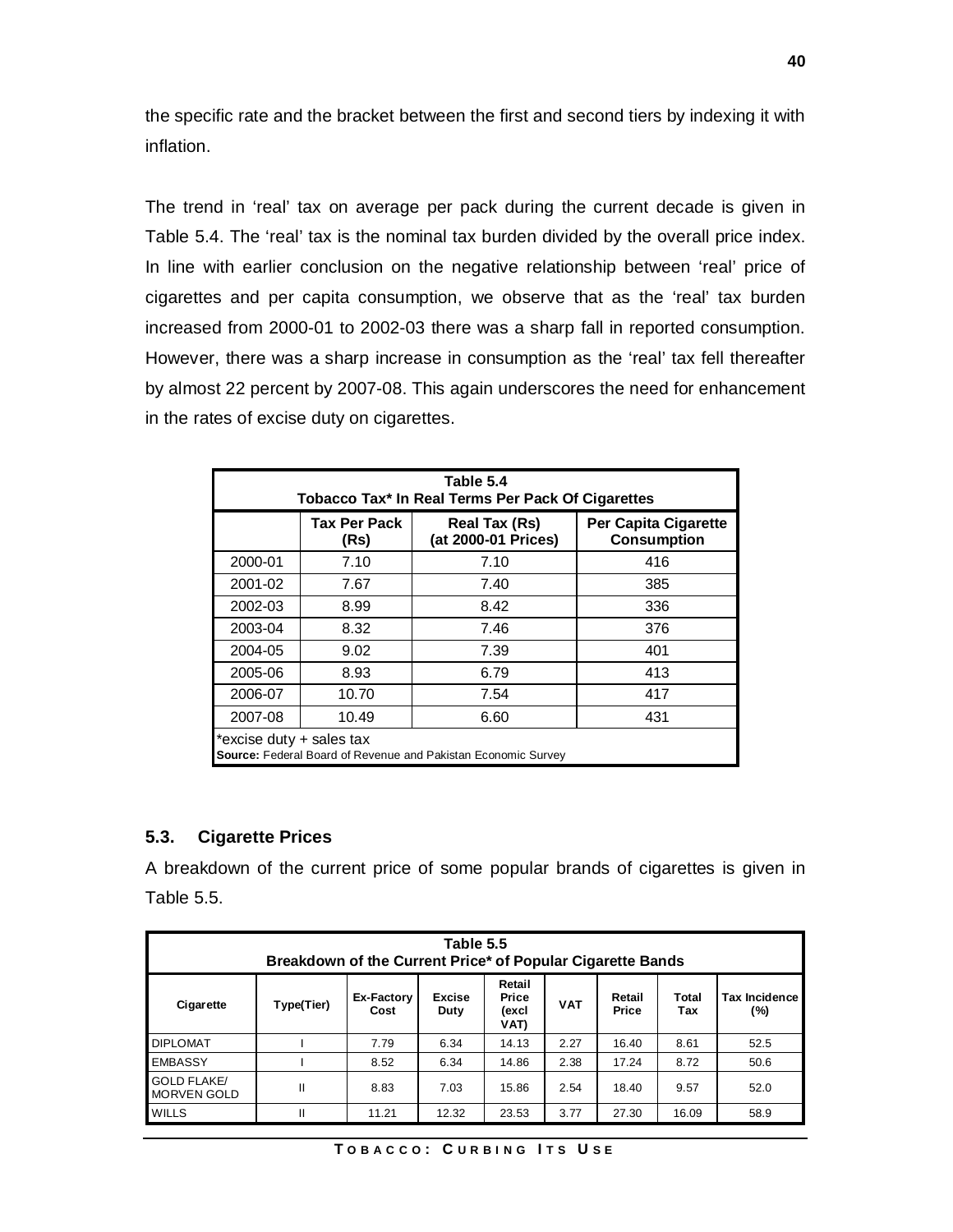| <b>CAPSTAN</b>                                                                            |   | 13.08 | 16.48 | 29.56 | 4.74 | 34.30 | 21.22 | 61.9 |  |
|-------------------------------------------------------------------------------------------|---|-------|-------|-------|------|-------|-------|------|--|
| <b>MARLBORO</b>                                                                           | Ш | 20.25 | 34.49 | 54.74 | 8.76 | 63.50 | 43.25 | 68.1 |  |
| *retail price and VAT are printed on the packs<br>Source: Market Survey of Retail Outlets |   |       |       |       |      |       |       |      |  |

It should be noticed that the tax as a percentage of retail price (inclusive of VAT) has a U-shaped curve with respect to the retail price. It falls from a high of over 57 percent in the case of a very low priced cigarette like *Melburn* to a low of 50.6 percent for Embassy and 52.0 percent for Morven Gold and Gold Flake**,** the two most popular brands of cigarettes in the Pakistan market. For higher priced cigarettes, like Capstan in tier II, the tax incidence rises to 62 percent. All cigarettes in tier III have the highest tax burden of 68 percent in the retail price. Initially, in the presence of the specific tax, the tax structure is regressive and becomes progressive as the *ad valorem* component takes over.

The *Tobacco Atlas* gives the price for a pack of 20 cigarettes (in US \$) of Marlboro and a local brand of relatively high quality. These prices for selected Asian countries are given in Table 5.6. Cigarette prices appear to be somewhat higher in South Asian than East Asian countries. Within the former, however, the prices of cigarettes in Pakistan are relatively low. In fact, only the Philippines has a lower price than Pakistan for both Marlboro and the

| Table 5.6                  |                                                                             |      |  |  |  |  |  |  |  |
|----------------------------|-----------------------------------------------------------------------------|------|--|--|--|--|--|--|--|
|                            | <b>Cigarette Prices in Selected Asian Countries</b><br>$(S$ per pack of 20) |      |  |  |  |  |  |  |  |
|                            | <b>Local Brand</b><br><b>Marlboro</b>                                       |      |  |  |  |  |  |  |  |
| <b>SOUTH ASIA</b>          | 1.28                                                                        | 0.98 |  |  |  |  |  |  |  |
| Bangladesh                 | 1.26                                                                        | 0.83 |  |  |  |  |  |  |  |
| India                      | 1.24                                                                        | 0.91 |  |  |  |  |  |  |  |
| Pakistan                   | 0.83                                                                        | 0.53 |  |  |  |  |  |  |  |
| Sri Lanka                  | 1.78                                                                        | 1.66 |  |  |  |  |  |  |  |
| <b>EAST ASIA</b>           | 1.04                                                                        | 0.88 |  |  |  |  |  |  |  |
| China                      | 1.57                                                                        | 1.40 |  |  |  |  |  |  |  |
| Indonesia                  | 0.62                                                                        | 0.62 |  |  |  |  |  |  |  |
| Korea, Rep of              | 1.50                                                                        | 1.26 |  |  |  |  |  |  |  |
| Malaysia                   | 1.13                                                                        | 1.08 |  |  |  |  |  |  |  |
| Philippines                | 0.67                                                                        | 0.51 |  |  |  |  |  |  |  |
| Thailand                   | 1.08                                                                        | 0.69 |  |  |  |  |  |  |  |
| Vietnam                    | 0.72                                                                        | 0.57 |  |  |  |  |  |  |  |
| Source: WHO, Tobacco Atlas |                                                                             |      |  |  |  |  |  |  |  |

local brand in the sample of countries shown in the table. This again demonstrates the scope for additional taxation of cigarettes in Pakistan.

Based on the market shares of different brands, the overall tax incidence on cigarettes currently is estimated at 57 percent of the price. The tax burden in Pakistan is in the middle of effective tax rates in Asian countries according to WHO, which range from 30 percent to 75 percent.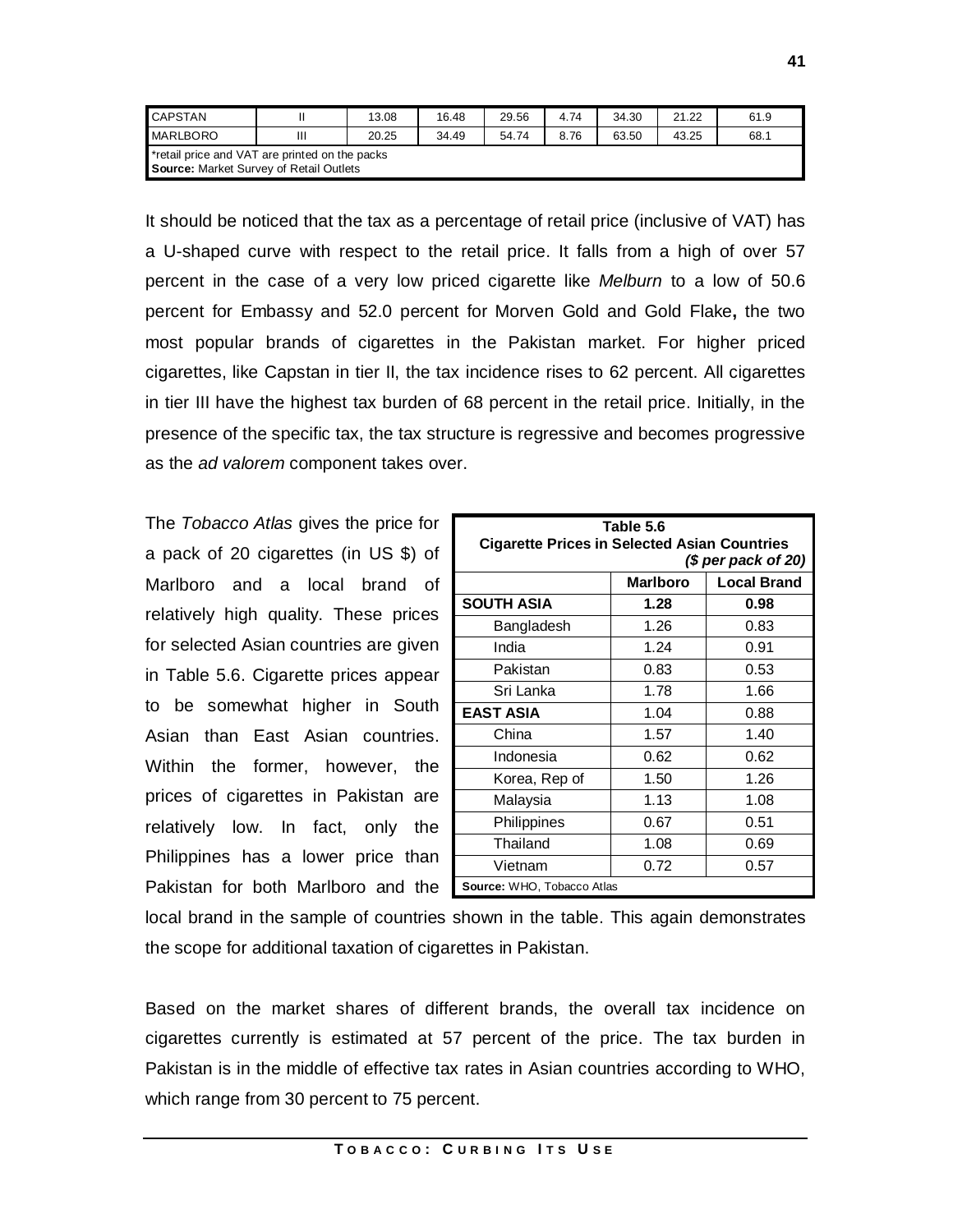### **5.4. Tax Revenues from the Tobacco Sector**

In many countries, the tobacco sector is important from the viewpoint of generating revenues from taxes like the excise duty, sales tax (VAT) and custom duty. In Pakistan, as of 2006-07, the tobacco sector was ranked fourth after the petroleum, automobiles and telecommunications sectors, as shown in Table 5.7.

|               | Table 5.7<br>The Top Five Sectors In Revenue Contribution To Indirect Taxes 2006-07 |                                                                                       |      |  |  |  |  |  |  |  |
|---------------|-------------------------------------------------------------------------------------|---------------------------------------------------------------------------------------|------|--|--|--|--|--|--|--|
| Rank          | <b>Revenue (Rs in Billion)</b><br><b>Sector</b><br>Share (%)                        |                                                                                       |      |  |  |  |  |  |  |  |
|               | Petroleum                                                                           | 119.5                                                                                 | 21.2 |  |  |  |  |  |  |  |
| $\mathcal{P}$ | Automobiles                                                                         | 47.3                                                                                  | 8.4  |  |  |  |  |  |  |  |
| 3             | Telecommunications                                                                  | 38.1                                                                                  | 6.8  |  |  |  |  |  |  |  |
|               | Cigarettes*                                                                         | 35.2                                                                                  | 6.1  |  |  |  |  |  |  |  |
| 5             | Machinery                                                                           | 29.5                                                                                  | 5.2  |  |  |  |  |  |  |  |
|               | <b>Total of Above</b><br>268.6<br>47.7                                              |                                                                                       |      |  |  |  |  |  |  |  |
|               |                                                                                     | Source: Ministry of Finance, Government of Pakistan, Fiscal Policy Statement, 2007-08 |      |  |  |  |  |  |  |  |

In fact, a year earlier, the tobacco sector was ranked third when it generated more revenues than the telecommunications sector. During the current fiscal year, there is a slump in the automobile sector in Pakistan due to the credit crunch and the high interest rates in consumer finance. Therefore, the tobacco sector is likely to be back in the list of top three revenue generators. The target, however, should be to make tobacco the second largest source of revenue after petroleum through appropriate changes in the tax structure.

The contribution of tobacco taxes to total revenue is given in Table 5.8. The disappointing aspect of the trend since 2000-01 is the decline in contribution from 5.3 percent to 3.6 percent in 2007-08. In many countries, the share is in excess of 4 percent. Since the overall tax-to-GDP ratio has remained static between 10 and 11 percent, this implies that tobacco taxes which aggregated to about 0.5 percent of the GDP in 2000-01 have fallen to below 0.4 percent by 2007-08.

| Table 5.8<br>Contribution Of Tobacco Taxes To Total Tax Revenues 2000-01 To 2007-08 |                                                    |   |                                                           |               |                                                                            |   |                                                        |   |  |
|-------------------------------------------------------------------------------------|----------------------------------------------------|---|-----------------------------------------------------------|---------------|----------------------------------------------------------------------------|---|--------------------------------------------------------|---|--|
| Total<br>Tobacco<br>Revenue (Rs<br>in Billion)                                      | Total Tax<br>Revenue<br>(Rs in<br><b>Billion</b> ) | % | <b>Total Indirect</b><br>Tax Revenue  <br>(Rs in Billion) | $\frac{9}{6}$ | Total Excise +<br><b>Domestic Sales</b><br>Tax Revenue (Rs)<br>in Billion) | % | <b>Excise</b><br>Revenue<br>(Rs in<br><b>Billion</b> ) | % |  |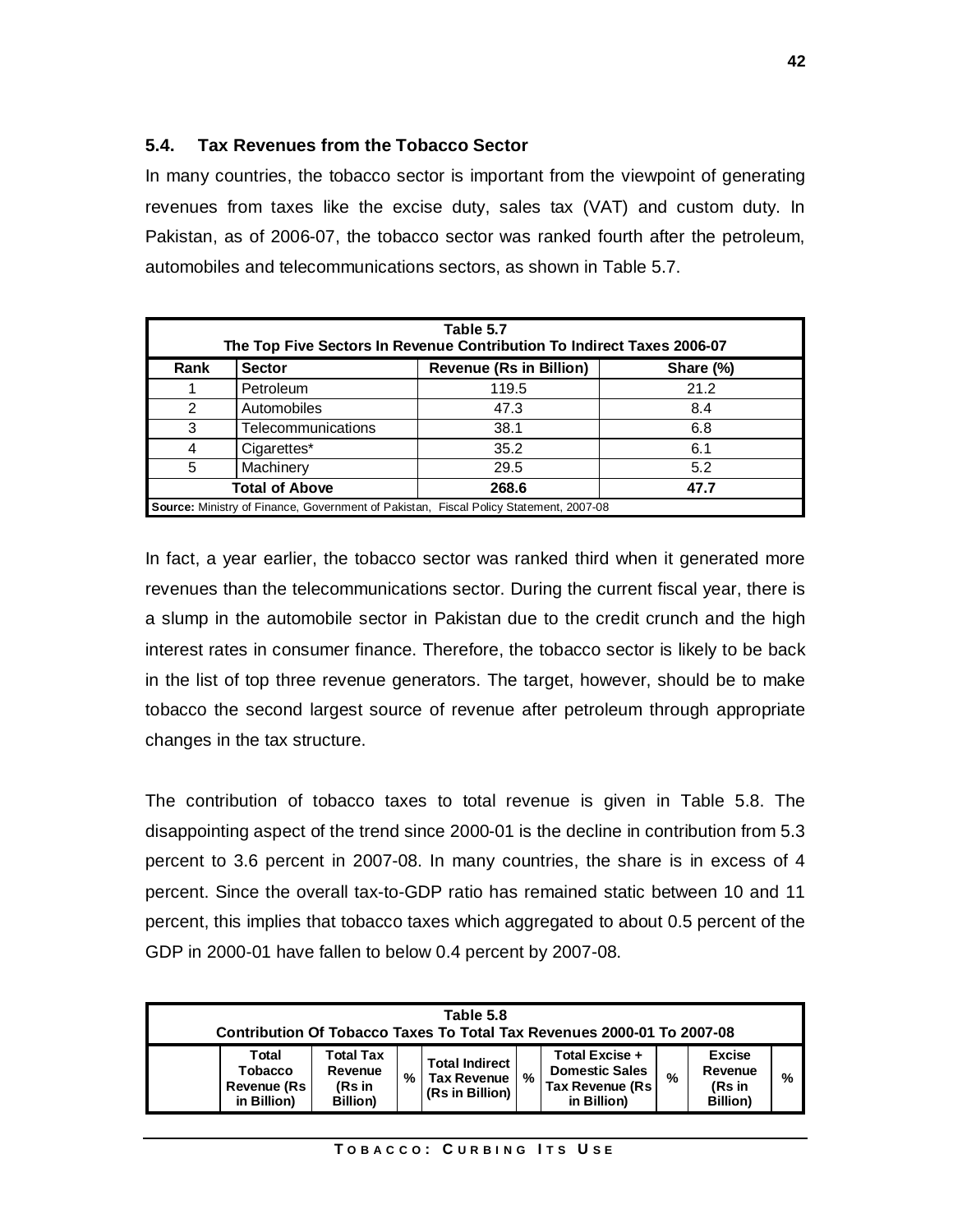| 2000-01 | 20.7                                                 | 392.3  | 5.3              | 267.7 | 7.7 | 114.1 | 18.1 | 49.1 | 33.4 |
|---------|------------------------------------------------------|--------|------------------|-------|-----|-------|------|------|------|
| 2001-02 | 21.1                                                 | 404.1  | 5.2              | 261.6 | 8.1 | 121.0 | 17.4 | 47.2 | 35.2 |
| 2002-03 | 22.2                                                 | 460.6  | 4.8              | 308.7 | 7.2 | 134.3 | 16.5 | 44.8 | 38.6 |
| 2003-04 | 23.5                                                 | 520.8  | 4.5              | 355.8 | 6.6 | 138.9 | 16.9 | 45.6 | 39.5 |
| 2004-05 | 27.6                                                 | 590.4  | 4.7              | 407.0 | 6.8 | 146.8 | 18.8 | 53.1 | 40.6 |
| 2005-06 | 28.6                                                 | 713.4  | 4.0 <sub>l</sub> | 488.5 | 5.9 | 176.6 | 16.2 | 53.3 | 41.4 |
| 2006-07 | 35.2                                                 | 847.2  | 4.2              | 577.0 | 6.1 | 205.3 | 17.1 | 71.8 | 39.5 |
| 2007-08 | 36.4                                                 | 1007.2 | 3.6              | 619.7 | 5.9 | 262.2 | 13.9 | 92.2 | 30.9 |
|         | Source: Federal Board of Revenue, Year Book, 2006-07 |        |                  |       |     |       |      |      |      |

With regard to the share in indirect taxes, this has also fallen during the period from 7.7 percent to 5.9 percent. In excise duty, the largest revenue is from cigarettes. The percentage of total excise revenue in Pakistan collected from tobacco products, at 31 to over 40 percent is very high compared to its neighbor India, whose tobacco excise contributes only around eight percent of the total excise revenue. In spite of the insignificant presence of tobacco in Pakistan's agricultural economy, the money it brings to the government exchequer in the form of excise tax is very large. Here also, however, there is a decline in share from a peak of 44.1 percent in 2005-06 to below 31 percent in 2007-08.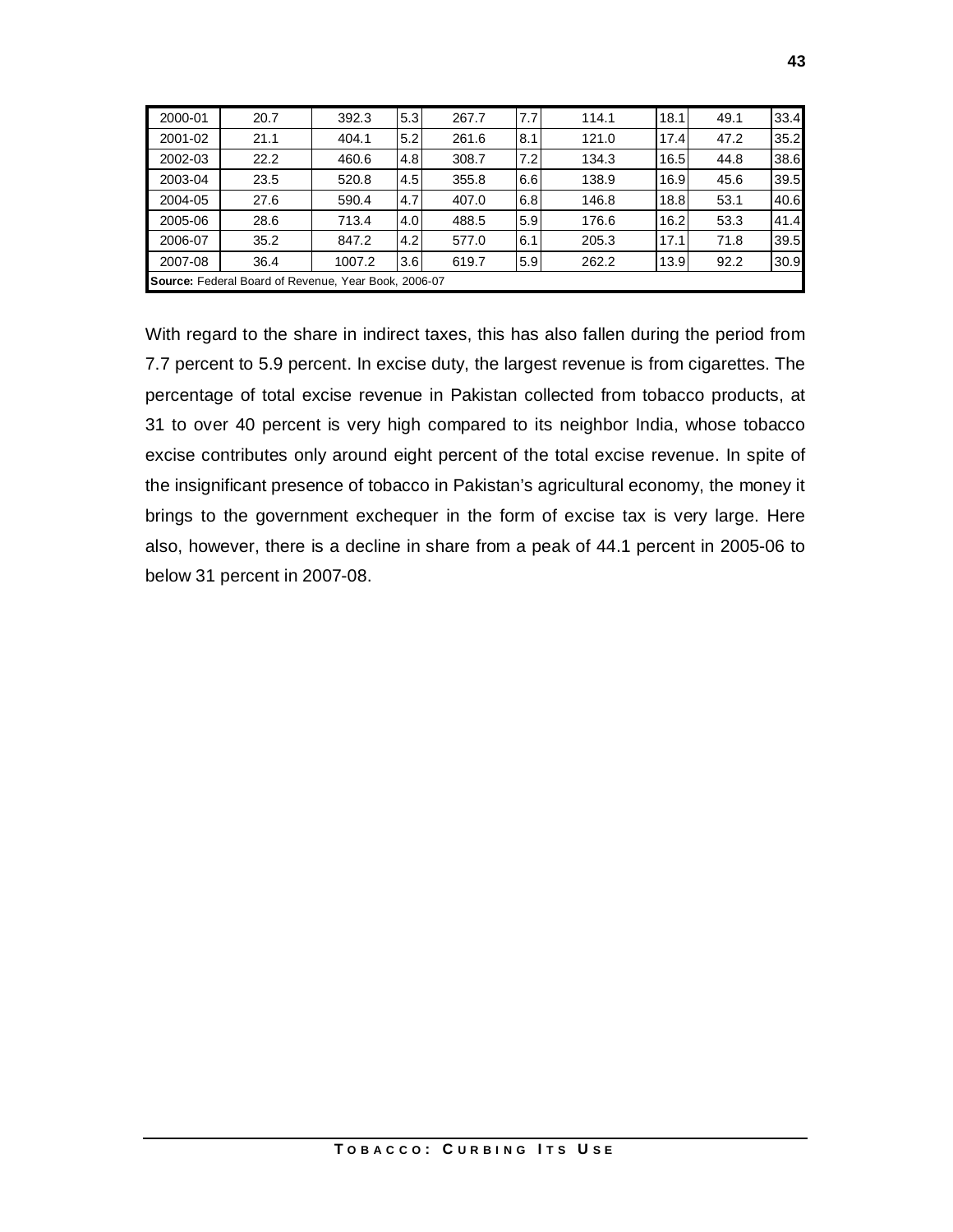### **6. THE DEMAND FOR TOBACCO IN PAKISTAN**

## **6.1 Affordability of Tobacco Products**

According to the Household Integrated Economic Survey of the FBS, households in Pakistan spend 2.6 percent of their income on tobacco and tobacco products on average (see Table 6.1). This proportion is somewhat higher for rural than for urban households. Lower and middle income households in both urban

| Table 6.1<br><b>Expenditure on Tobacco and Products as</b><br><b>Percentage of Income</b> |                                   |     |     |  |  |  |  |  |  |  |
|-------------------------------------------------------------------------------------------|-----------------------------------|-----|-----|--|--|--|--|--|--|--|
|                                                                                           | <b>Pakistan</b><br>Rural<br>Urban |     |     |  |  |  |  |  |  |  |
| Total                                                                                     | 2.6                               | 2.4 | 2.6 |  |  |  |  |  |  |  |
| 1 <sup>st</sup> Quintile                                                                  | 3.3                               | 3.6 | 3.2 |  |  |  |  |  |  |  |
| 2 <sup>nd</sup> Quintile                                                                  | 2.7                               | 2.8 | 2.9 |  |  |  |  |  |  |  |
| 3 <sup>rd</sup> Quintile                                                                  | 2.9                               | 3.0 | 2.9 |  |  |  |  |  |  |  |
| 4 <sup>th</sup> Quintile                                                                  | 2.7                               | 3.0 | 2.5 |  |  |  |  |  |  |  |
| 5 <sup>th</sup> Quintile                                                                  | 2.1<br>2.1<br>2.0                 |     |     |  |  |  |  |  |  |  |
| Source: Federal Bureau of Statistics, Household Integrated<br>Economic Survey, 2005-06    |                                   |     |     |  |  |  |  |  |  |  |

and rural areas are spending a higher proportion of their income on tobacco and tobacco products than the top income households. Pakistanis on the whole are spending as much a part of their income on tobacco products as most of developing world at comparable level of development.

Tobacco can be used in ways ranging from cigarette, cigar and biri smoking, to chewing of 'smokeless' tobacco. This latter category includes tobacco with Paan/betel quid naswar, gutka, qiwam, minipuri, and other less popular products. Use of 'smokeless' tobacco is inherent in the culture of South Asia. Factors that continue to encourage smokeless tobacco include affordability and ease of purchase. Also, the government has focused on cigarettes rather than tobacco as a whole.

Cigarette affordability can be loosely defined as the percentage of per capita GDP required to buy 100 packs of cigarettes. It can also be called the 'Relative income price' (RIP) (Blecher & Walbeek, 2004). The higher the RIP, the less affordable cigarettes are, and vice versa. In a study of international comparison of cigarette affordability Blecher & Walbeek (2004) concluded that cigarettes are much less affordable in low income countries including Pakistan compared to high income countries. However, using data for the period 1990 to 2001, the authors concluded that the RIP for cigarettes has decreased more than five percent during this period in some developing countries including Pakistan. It means during the study period, cigarettes have become more affordable in Pakistan. A similar research for the same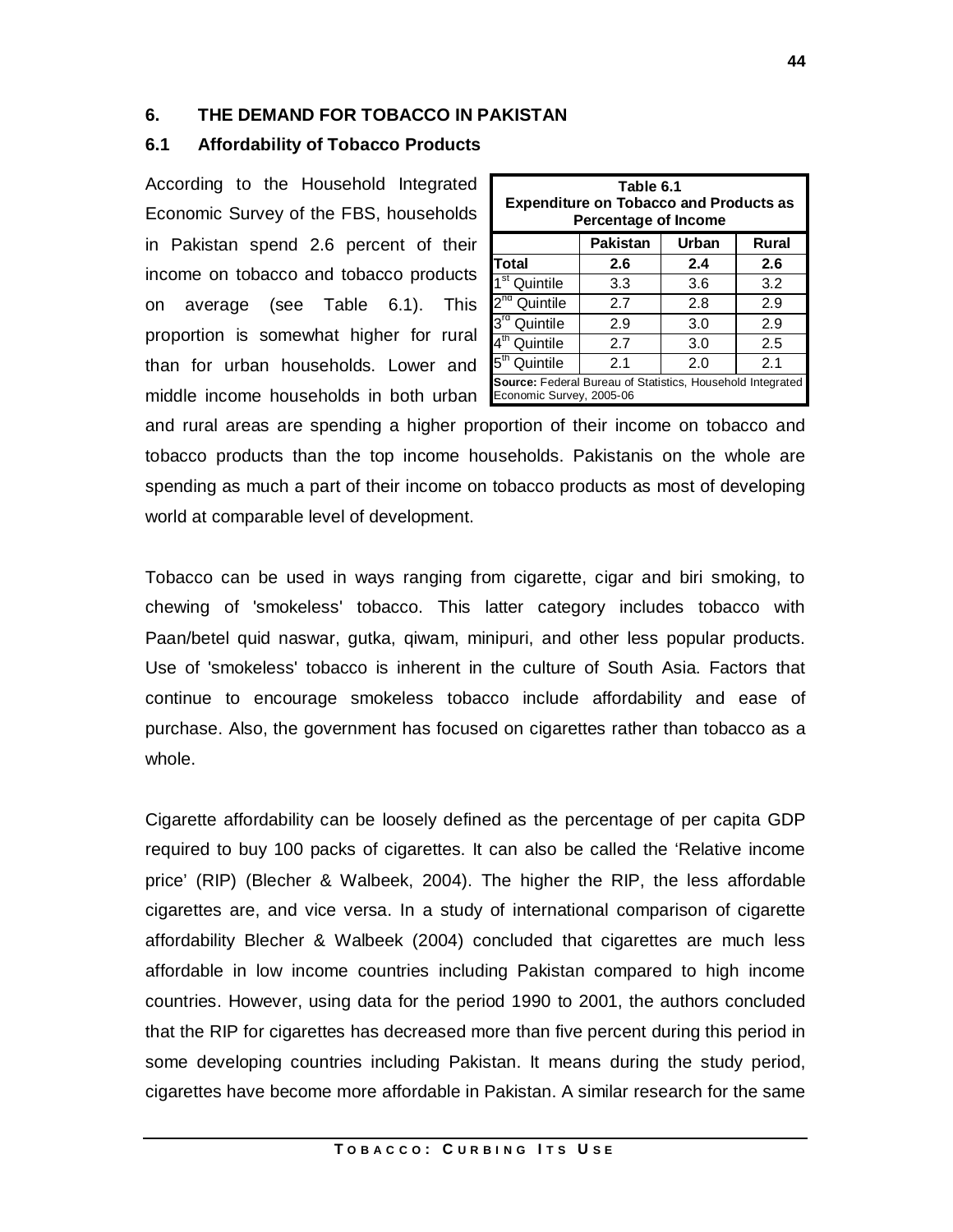time period by Guindon et al. (2002) indicate that the real prices of local brand cigarettes went down 1.22 percent while those of imported cigarettes increased by 6.4 percent in Pakistan.

Similar conclusions can be shown using a comparison of general consumer price index (CPI), real price of cigarettes (CPI of cigarettes deflated by general CPI) (base year 2000-01 for both), and the real per capita income (base year 1999-2000) during the period 1996-97 to 2007-08, as shown in figure 6.1. Both general CPI and cigarette indices have generally moved in the same direction until the early 2000s after which the real prices of cigarettes began to fall, implying that cigarette prices have not kept up with inflation in Pakistan. During the time period under study, the rate of growth in real per capita income was higher than the rate of growth in real price of cigarettes, implying that cigarettes have become more affordable, supporting the findings of previous studies using the 1990s data.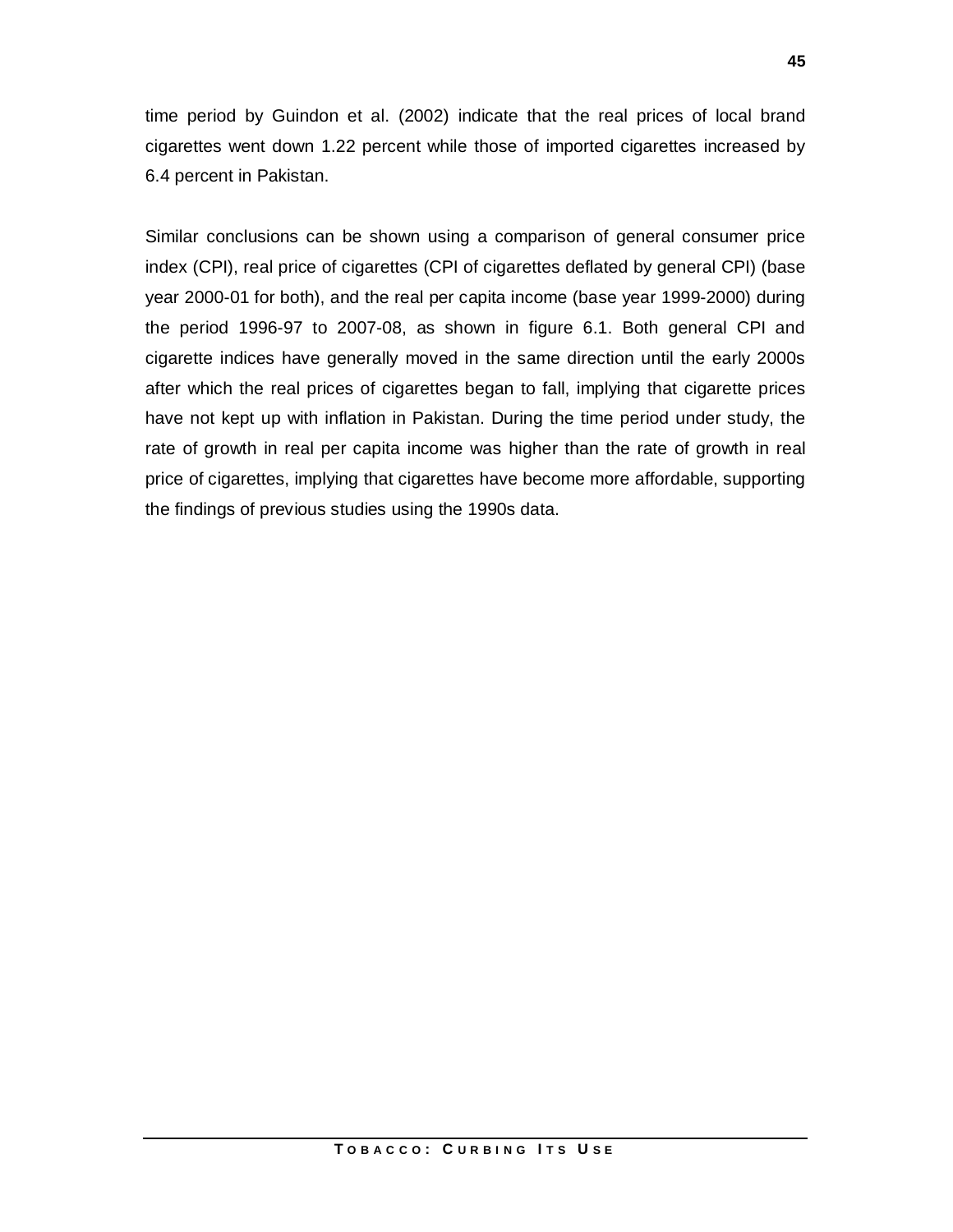

Figure 6.1: Trends in general CPI, real price of cigarettes and PCI in Pakistan

Source: Government of Pakistan (2008a) and authors' calculation. All values are in constant prices with the base year 2000-01. PCI is in 1999-00 prices. CPI: Consumer price index; PCI: Per capita income

Another interesting conclusion that emerges from the pattern of tobacco consumption is the substitution from other forms of tobacco to cigarettes (see Table 6.2). The share of expenditure on other tobacco products is lower in 2005-06 than in 2001- 02 in both rural and urban areas, more so in the former.

| Table 6.2<br><b>Pattern of Consumption of Tobacco</b><br>and Tobacco Products                             |     |                |     |                                       |  |  |  |  |
|-----------------------------------------------------------------------------------------------------------|-----|----------------|-----|---------------------------------------|--|--|--|--|
| <b>Expenditure Share (%)</b>                                                                              |     |                |     |                                       |  |  |  |  |
|                                                                                                           |     | Urban<br>Rural |     |                                       |  |  |  |  |
|                                                                                                           |     |                |     | 2001-02   2005-06   2001-02   2005-06 |  |  |  |  |
| Tobacco and other<br>Chewing Products                                                                     | 47  | 25             | 36  | 28                                    |  |  |  |  |
| Cigarettes & Biris                                                                                        | 53  | 75             | 64  | 72                                    |  |  |  |  |
| Total                                                                                                     | 100 | 100            | 100 | 100                                   |  |  |  |  |
| <b>Source:</b> Federal Bureau of Statistics, Household Integrated Economic<br>Survey, 2001-02 and 2005-06 |     |                |     |                                       |  |  |  |  |

Figure 6.2 shows how Pakistan fares in comparison to a number of selected developing nations in terms of tobacco taxation, the price of 20 sticks of the most popular brand of cigarettes and the percentage of annual per capita income required to buy 100 packs of cigarettes. As can be seen, *ad valorem* tax rates in Pakistan are among the highest in developing countries, particularly for tier three cigarettes, yet the price of the most popular brand of cigarette is Pakistan is a mere \$0.8 in purchasing power parity terms, the lowest among all the developing nations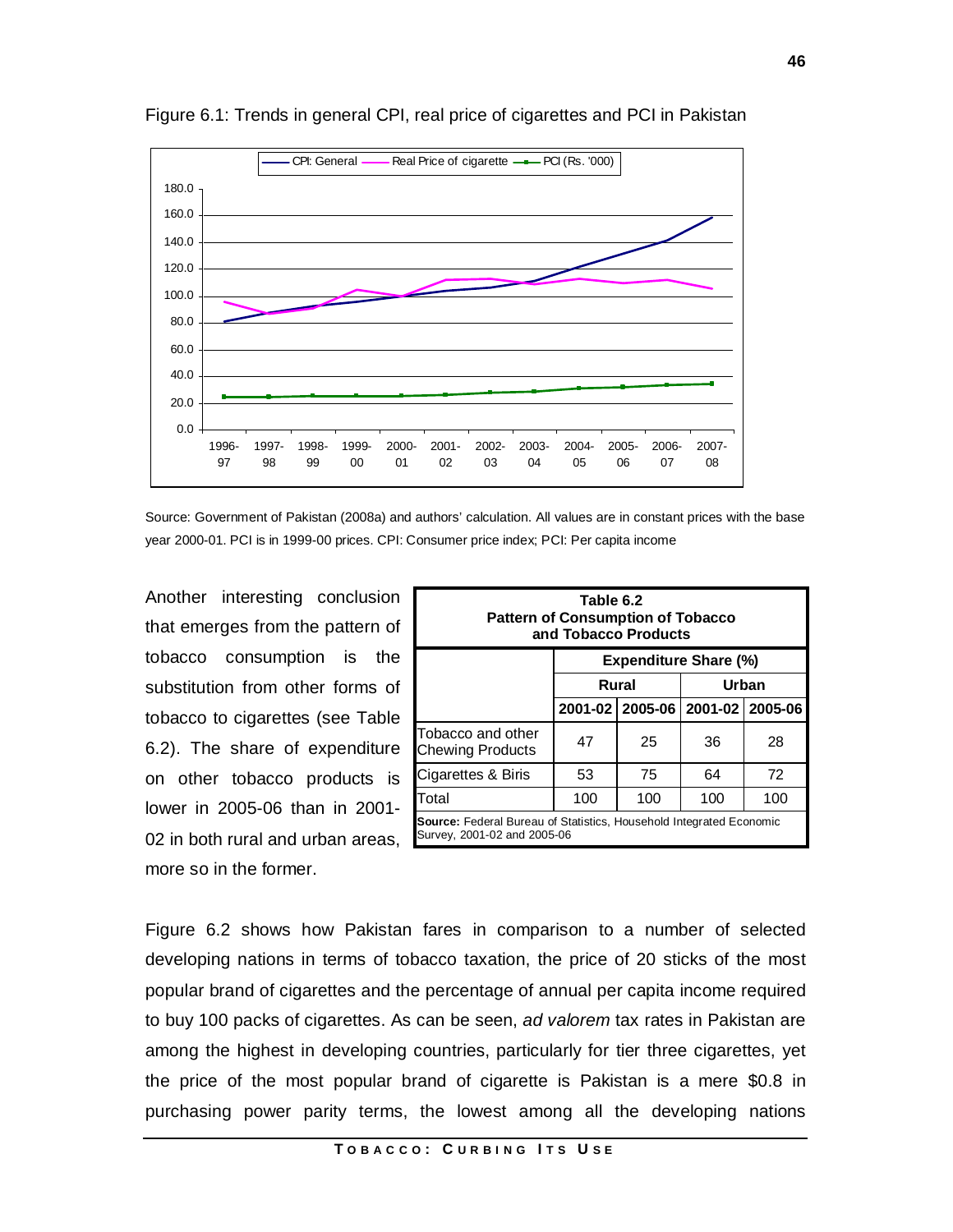compared. Pakistanis spent almost three percent of their annual per capita income to buy 100 packs of cigarettes while their Indian counterparts spent as high as 20%. These figures clearly indicate that there is a great potential to increase the prices of cigarettes in Pakistan.





Source: World Health Organization (2008a). All figures are based on 2006 data except of Pakistan for which tax is for the highest taxed cigarette in year 2008.

## **6.2. The Demand for Cigarettes**

## **6.2.1 Global Evidence**

Many studies have employed aggregate data to examine the impact of cigarette and other tobacco product taxes and prices on overall tobacco use (Chaloupka, et al., 2000; Ross and Chaloupka, 2006). Until recently, nearly all of these studies came from high-income countries including the United States, Canada, the United Kingdom, Australia, and several others. These studies consistently find that increases in taxes and prices on tobacco products lead to reductions in tobacco use.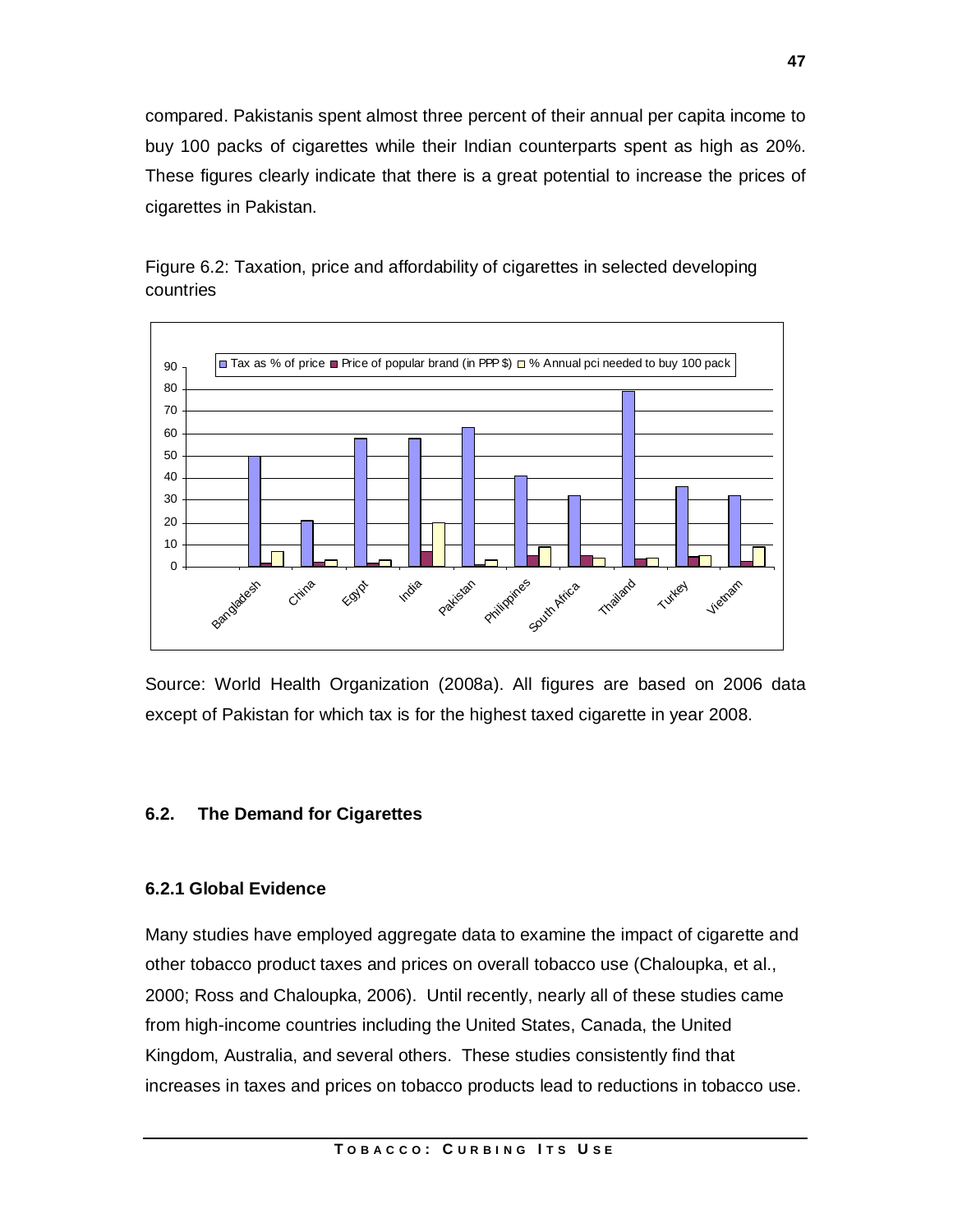Most studies have focused on cigarette smoking, given that cigarettes account for the nearly all tobacco use in high-income countries. While these studies have produced a wide range of estimates of the magnitude of the effects of price on overall cigarette consumption, the vast majority of these studies estimate price elasticities in the range from -0.25 to -0.5, with most of these clustered around -0.4. As expected, models that account for the addictive nature of tobacco use find that demand is more responsive to price in the long run than it is in the short run.

Over the past decade, a growing number of studies have examined the impact of taxes and prices on tobacco use in low and middle-income countries. These studies have estimated a wide range of price elasticities, with most, but not all, indicating that demand for tobacco products is more responsive to price in low and middleincome countries than it is in high income countries. For example, Hu and Mao (2002) estimate that the price elasticity of cigarette demand in China ranges from - 0.50 to -0.64, while John (2008) estimates price elasticities in the range from -0.86 to -0.92 for bidis and -0.18 to –0.34 for cigarettes in India. As in studies for highincome countries, studies from low and middle-income countries that account for the addictive nature of tobacco use find that demand responds more to price in the long run. For example, Aloui (2003) estimates short run price elasticities for tobacco use in Morocco in the range from -0.51 to -0.73, and estimates long run elasticities that range from -1.36 to -1.54.

Findings from studies based on individual-level survey data on adult tobacco use indicate that taxes and prices influence both tobacco use decisions (prevalence) and the frequency and amount of tobacco consumption. In general, the estimates from high-income countries suggest that about half of the impact of price on tobacco use results from its effect on prevalence. Given that relatively little initiation occurs during adulthood, these changes largely result from cessation among adult users. This is confirmed by a small number of studies which find that increases in prices lead a number of current users to try to quit, with some successful in doing so in the long run.

**48**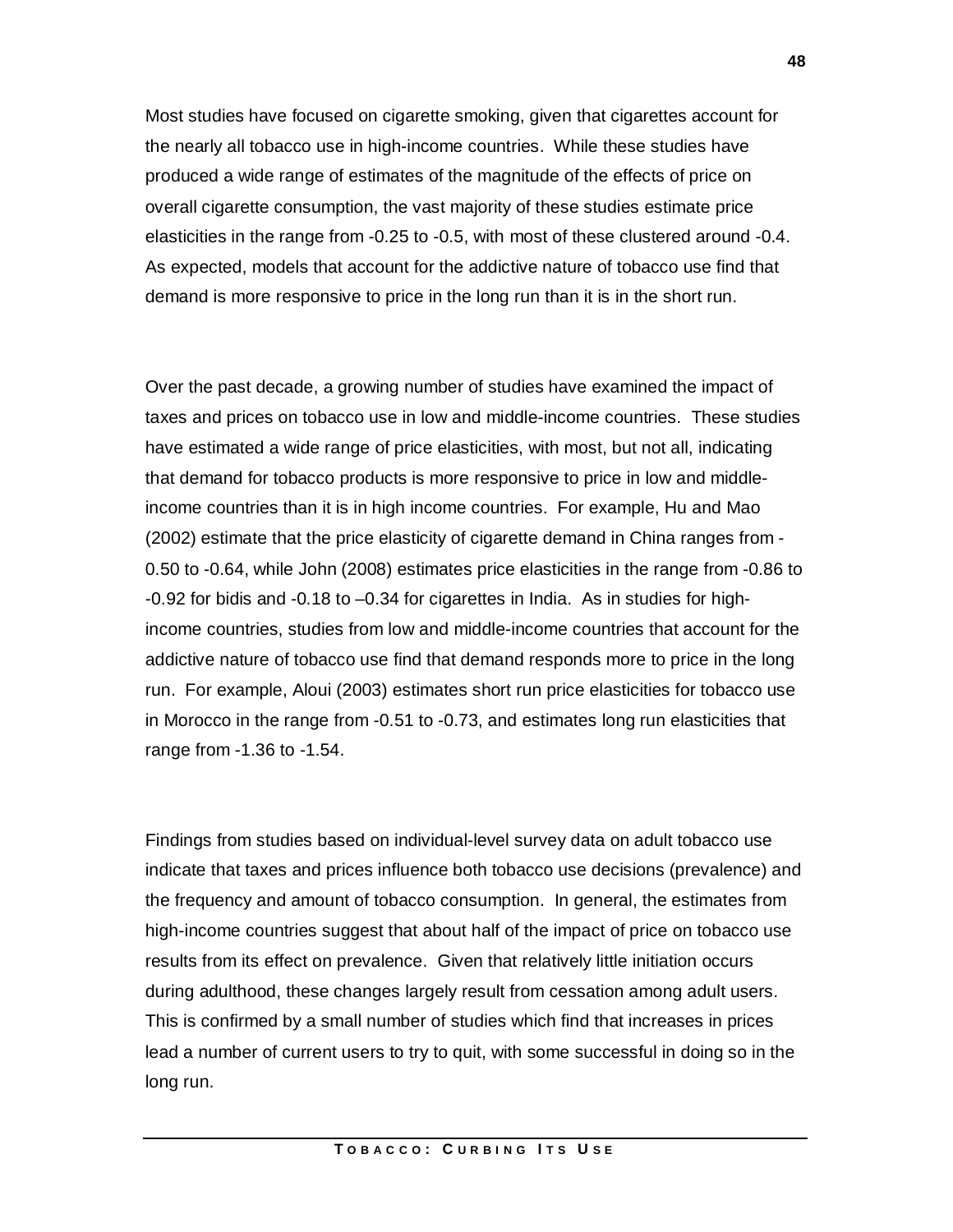Studies using survey data from low and middle-income countries similarly find that price affects prevalence, although the relative impact on prevalence and consumption varies considerably across studies/countries. For example, Adioetomo and colleagues (2005) find no impact of price on the prevalence of smoking in Indonesia, while estimating an elasticity for conditional cigarette demand of -0.62. In contrast, Kyaing (2003) estimates a prevalence price elasticity of -1.28 and a conditional demand elasticity of -0.34 in Myanmar.

Several studies based on survey data have examined the differential responses of various population subgroups to changes in the prices for tobacco products, including those based on age, gender, income, education, race/ethnicity, and location (urban vs. rural). Findings for gender, race/ethnicity and location vary across countries, while consistent patterns are more evident with respect to age and socioeconomic status (as measured by income and/or education). In general, most studies for different age groups find that tobacco use among younger persons is more responsive to price than is tobacco use among older persons (Chaloupka, 2008). Similarly, as predicted by economic theory, lower SES populations are more responsive to price than are higher SES populations. For example, Sayginsoy and colleagues (2002) estimate cigarette demand elasticities of -1.33, -1.00 and -0.52 for low, middle and high income populations in Bulgaria. Similarly, van Walbeek (2002) estimates elasticities by income quartile ranging from -1.39 for the lowest quartile to - 0.81 for the highest quartile in South Africa.

Finally, several studies examine the potential for substitution among tobacco products in response to changes in the relative prices of these products. In general, these studies find that part of the reduction in the use of one tobacco product in response to an increase in its price will be offset by increased use of other products if the prices of these products are not also increased. For example, Laxminarayan and Deolalikar (2004) find that changes in relative prices for cigarettes and rustic tobacco in Vietnam will lead to substitution between the two, particularly for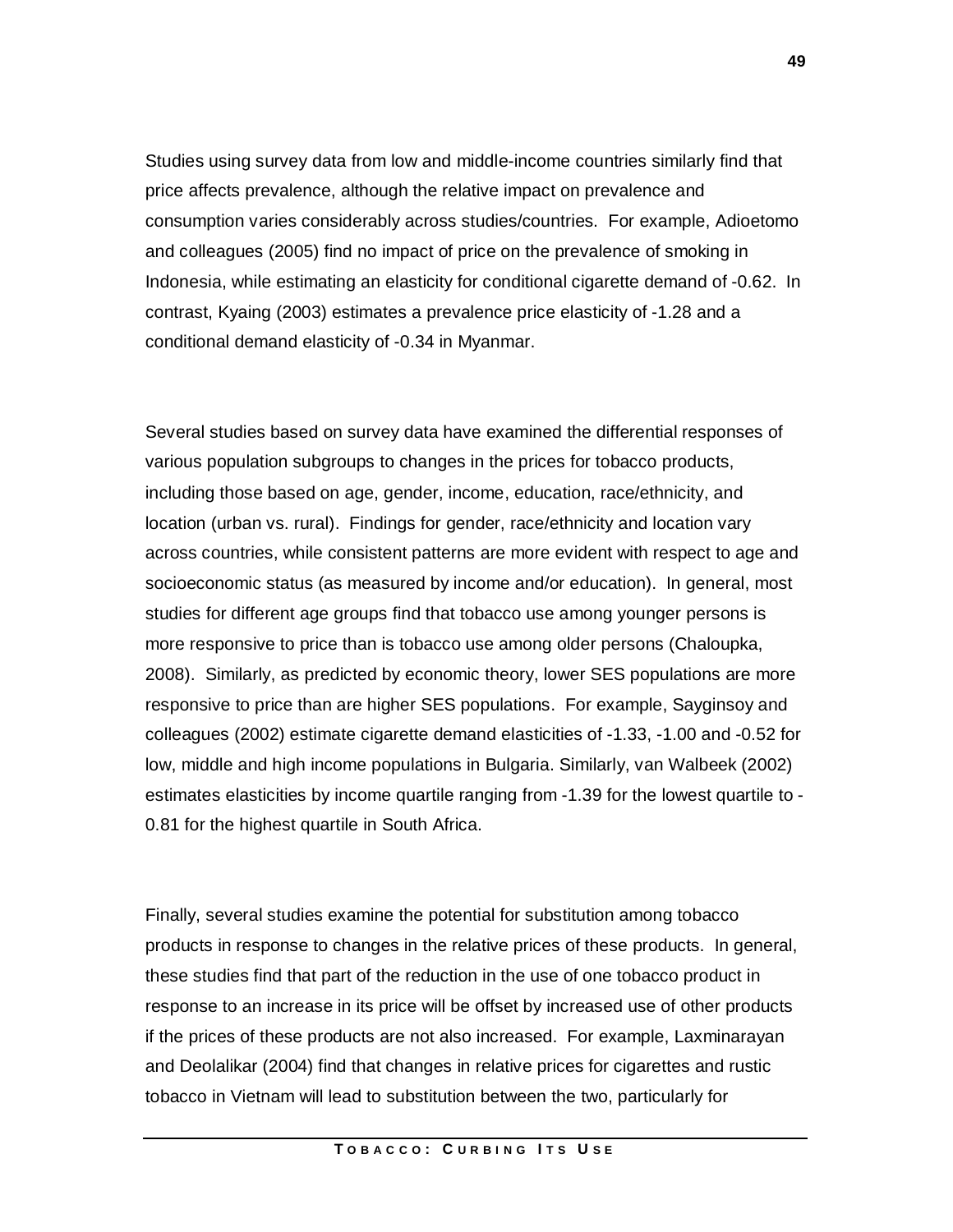substitution from cigarettes to rustic tobacco in response to an increase in the relative price of cigarettes. This potential for substitution highlights the importance of increasing taxes and prices for all tobacco products if the public health benefits of higher prices are one of the motives for tobacco tax increases.

#### **6.2.2 Demand for Cigarettes in Pakistan**

Even though the potential use of tax as an effective measure to regulate tobacco consumption is well documented, the extent to which the tax can be raised and the effect it would have on both consumption and revenues in Pakistan can be determined only by empirical examination of price responsiveness of tobacco products.

On the basis of econometric analysis of time series data, we have estimated the price elasticity of demand for cigarettes for the period, 1990-91 to 2007-08. The estimated regression equation for per capita demand for cigarettes is as follows:

> $\ln d = -2.075 + 0.785 \ln y - 0.577 \ln (PT/p)$  $(-1.414)$   $(5.461)^*$   $(-4.932)^*$

 $2<sup>2</sup>$  = 0.814, Degrees of Freedom = 15, SEE = 0.074, D-W Stat = 2.046, F = 38.182

Where  $d =$  per capita consumption of cigarettes,  $y =$  real per capita income, PT = price index of cigarettes,  $p =$  overall consumer price index.

The estimated price elasticity of cigarette demand in Pakistan is -0.58. This is at the more elastic end of the range of international estimates, likely reflecting Pakistan's status as a low-income country. An important finding which emerges from the analysis is the high magnitude of income elasticity of demand for cigarettes of 0.78. This implies that as incomes rise, the price of cigarettes will have to be increased disproportionately if demand is to be curtailed. It needs to be emphasized that the estimated elasticities are subject to a margin of error because of limited number of observations, significant illicit production, etc.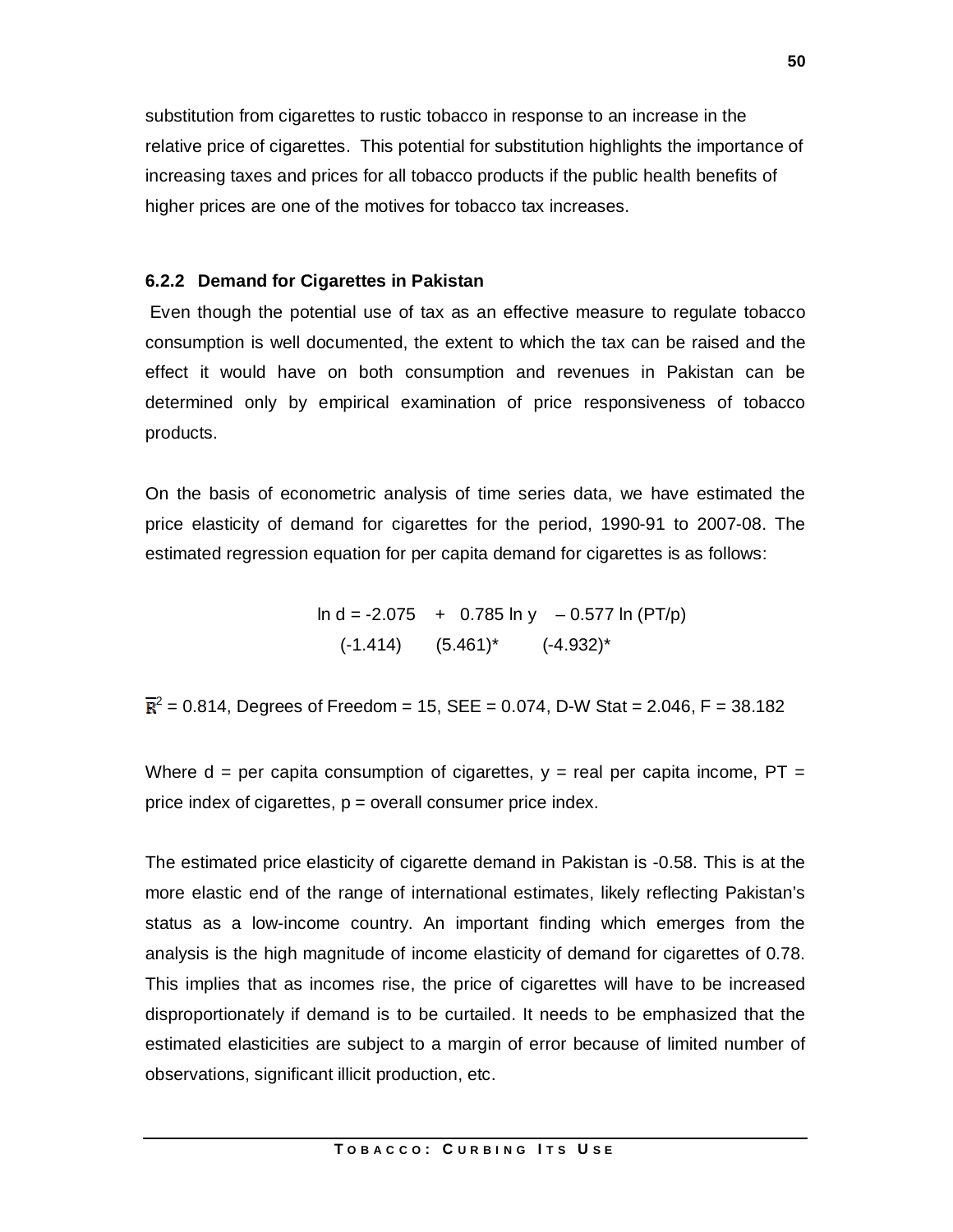## **7. THE PROPOSED TAX STRUCTURE**

The objectives behind changing the excise duty structure on cigarettes are as follows:

- (i) Targeting a significant jump in effective tax rates and realizing substantial additional revenues.
- (ii) Eliminating the extent of regressivity as much as possible.
- (iii) Achieving price increases in cigarettes from the view point of curbing consumption of tobacco.
- (iv) Removing the distortions in the existing tax structure.

## **7.1. Tax Rates**

The design of the new tax structure adheres to the new rules derived in the Technical Appendix, which ensure, first, that the tax incidence rises at all retail prices and, second, largely avoids the discontinuity in tax in the transition from tier II to tier III.

The proposed tax structure is as follows:

|                    | Table 7.1<br><b>The Proposed Tax Structure</b> |                            |  |  |  |  |  |  |  |  |
|--------------------|------------------------------------------------|----------------------------|--|--|--|--|--|--|--|--|
| <b>Tier</b>        | <b>Retail Price (excluding VAT)</b>            | <b>Excise Duty</b>         |  |  |  |  |  |  |  |  |
|                    | $p \le 15.00$                                  | 8.00                       |  |  |  |  |  |  |  |  |
| Ш                  | 15.00 <p<u>&lt;35.00</p<u>                     | 8.00+73% of price above 15 |  |  |  |  |  |  |  |  |
| Ш<br>$35-p$<br>65% |                                                |                            |  |  |  |  |  |  |  |  |
|                    | <b>Source: Derived by Authors</b>              |                            |  |  |  |  |  |  |  |  |

It is expected that companies will not be allowed to reduce their existing retail prices. The following changes are proposed in relation to the existing structure:

- (i) The specific tax in tier I is raised from Rs.6.34 to Rs. 8.00 and the maximum price in this tier from Rs. 14.86 to Rs. 15.00.
- (ii) The marginal *ad valorem* rate in the second tier is increased from 69 percent to 73 percent and the maximum price in this tier from Rs. 32 to Rs. 35.
- (iii) The marginal *ad valorem* rate in the third tier is raised from 63 percent to 65 percent.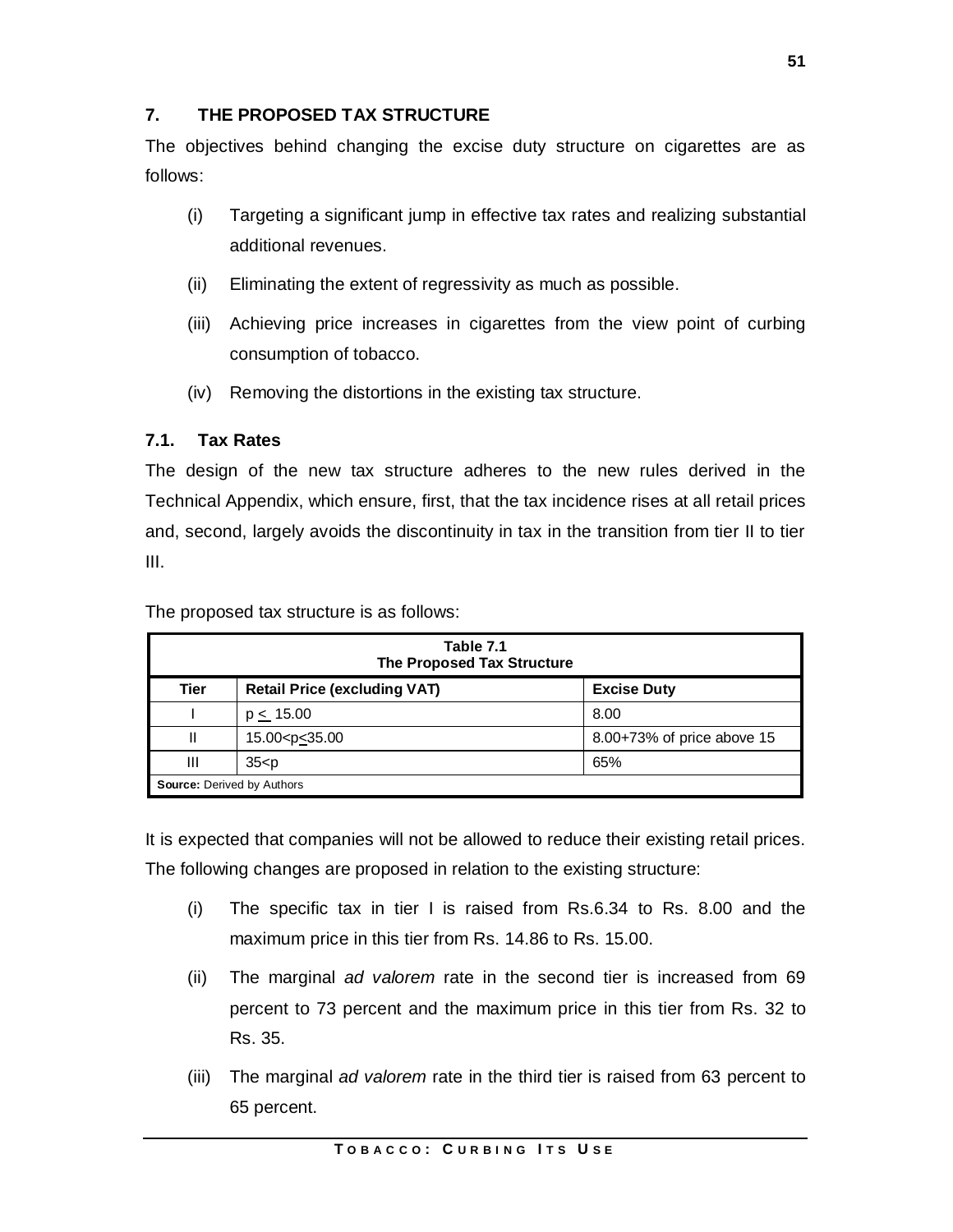The response of manufacturers to the tax is likely to lie between the following two extremes:

- (i) The retail price of the cigarette is kept unchanged and the manufacturer absorbs the tax increase through a reduction in the ex-factory cost, presumably through largely a reduction in the profit margin. We designate this as Response I.
- (ii) The ex-factory cost remains unchanged and the higher tax is transferred forward in the form of higher retail price. This is designated as Response II.

The magnitude of change in tax revenue from a pack of the five most popular brands is given below in Table 7.2, along with the estimated overall tax incidence in Table 7.3.

| Table 7.2<br><b>Responses To Change In Tax Structure</b>                                                                                                                                 |                                   |                   |      |                    |      |      |  |  |  |  |
|------------------------------------------------------------------------------------------------------------------------------------------------------------------------------------------|-----------------------------------|-------------------|------|--------------------|------|------|--|--|--|--|
|                                                                                                                                                                                          |                                   | <b>Response I</b> |      | <b>Response II</b> |      |      |  |  |  |  |
| % change in   % change in   % change in<br>% change in   % change in<br>% change in<br>retail price<br>ex-factory<br>retail price<br>ex-factory<br>Tax<br><b>Payment</b><br>cost<br>cost |                                   |                   |      |                    |      |      |  |  |  |  |
| <b>EMBASSY</b>                                                                                                                                                                           | $-19.5$                           | 0                 | 19.0 | 0                  | 38.8 | 76.7 |  |  |  |  |
| <b>MORVEN</b><br>GOLD/<br><b>GOLD</b><br><b>FLAKE</b>                                                                                                                                    | $-18.2$                           | $\Omega$          | 16.7 | $\Omega$           | 37.3 | 71.7 |  |  |  |  |
| <b>CAPSTAN</b>                                                                                                                                                                           | $-16.4$                           | $\Omega$          | 10.1 | $\Omega$           | 26.4 | 42.6 |  |  |  |  |
| <b>GOLD LEAF</b>                                                                                                                                                                         | $-5.5$                            | 0                 | 2.6  | $\Omega$           | 5.7  | 8.4  |  |  |  |  |
|                                                                                                                                                                                          | <b>Source: Derived by Authors</b> |                   |      |                    |      |      |  |  |  |  |

| Table 7.3<br>Tax Incidence In The New Tax Structure |                        |                         |  |  |  |  |  |  |
|-----------------------------------------------------|------------------------|-------------------------|--|--|--|--|--|--|
| (% of Price)                                        |                        |                         |  |  |  |  |  |  |
|                                                     | <b>With Response I</b> | <b>With Response II</b> |  |  |  |  |  |  |
| <b>EMBASSY</b>                                      | 60.2                   | 64.4                    |  |  |  |  |  |  |
| MORVEN GOLD/ GOLD LEAF                              | 60.7                   | 65.0                    |  |  |  |  |  |  |
| <b>CAPSTAN</b>                                      | 68.1                   | 69.8                    |  |  |  |  |  |  |
| <b>GOLD LEAF</b>                                    | 69.8                   | 69.8                    |  |  |  |  |  |  |
| <b>Source: Derived by Authors</b>                   |                        |                         |  |  |  |  |  |  |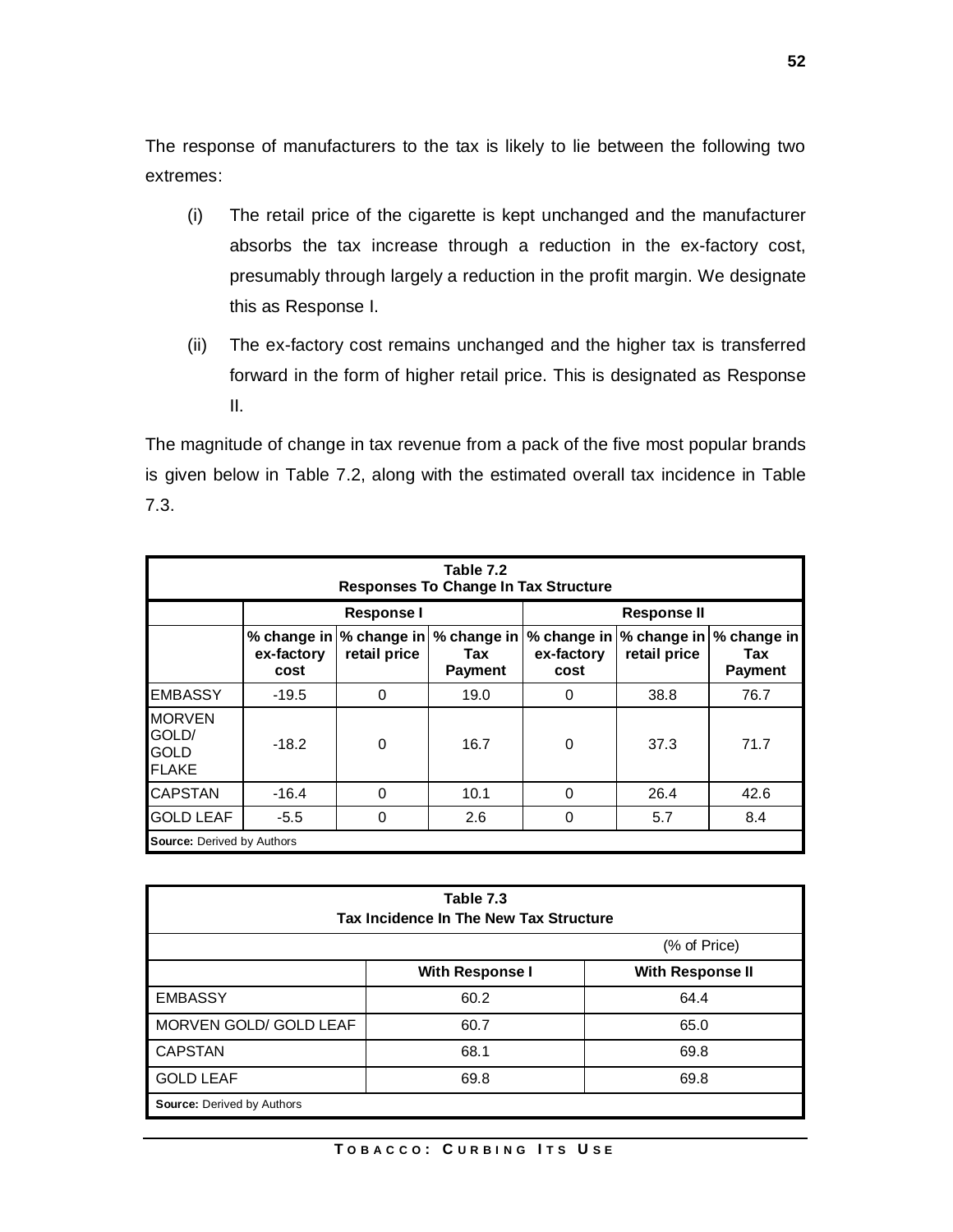### **7.2. Tax Revenues**

As shown in Table 7.3, the new tax structure leads to a significant increase in the overall tax as a percentage of price, from 57% currently to almost two thirds, depending upon the nature of the industry response. Also, the tax incidence becomes more progressive in nature. Simulations reveal that the increase in revenues could be up to 24 percent while the decline in quantity could be as much as 20 percent if manufacturers largely respond to the new tax structure by raising their retail prices. Overall, implementation of the tax enhancement on the tobacco sector could yield substantial additional revenues of up to Rs. 8 billion. In line with the agreement with the IMF, this increase will be implemented in the Budget of 2009- 10.

The government of Pakistan has announced a big increase in tax rates in the Budget of 2009-10. The new tax structure is as follows:

| Locally produced cigarettes if their retail   Sixty four per cent of the retail price.<br>price exceeds nineteen rupees and fifty<br>paisa per ten cigarettes.                                                                                            |                                   |
|-----------------------------------------------------------------------------------------------------------------------------------------------------------------------------------------------------------------------------------------------------------|-----------------------------------|
| Locally produced cigarettes if their retail   Four rupees and seventy five paisa per<br>price exceeds ten rupees per ten ten cigarettes plus seventy per cent per<br>cigarettes but does not exceed nineteen<br>rupees and fifty paisa per ten cigarettes | incremental rupee of part thereof |
| Locally produced cigarettes if their price   Four rupees and seventy five paisa per<br>does not exceed ten rupees per ten   ten cigarettes.<br>cigarettes                                                                                                 |                                   |

This involves a major increase not only in the minimum tax but also in the tax rates. This will help in curbing consumption and raise additional revenues of Rs. 15 billion, over 30% above the present level. Analysis in this report has been very useful in achieving the tax increase.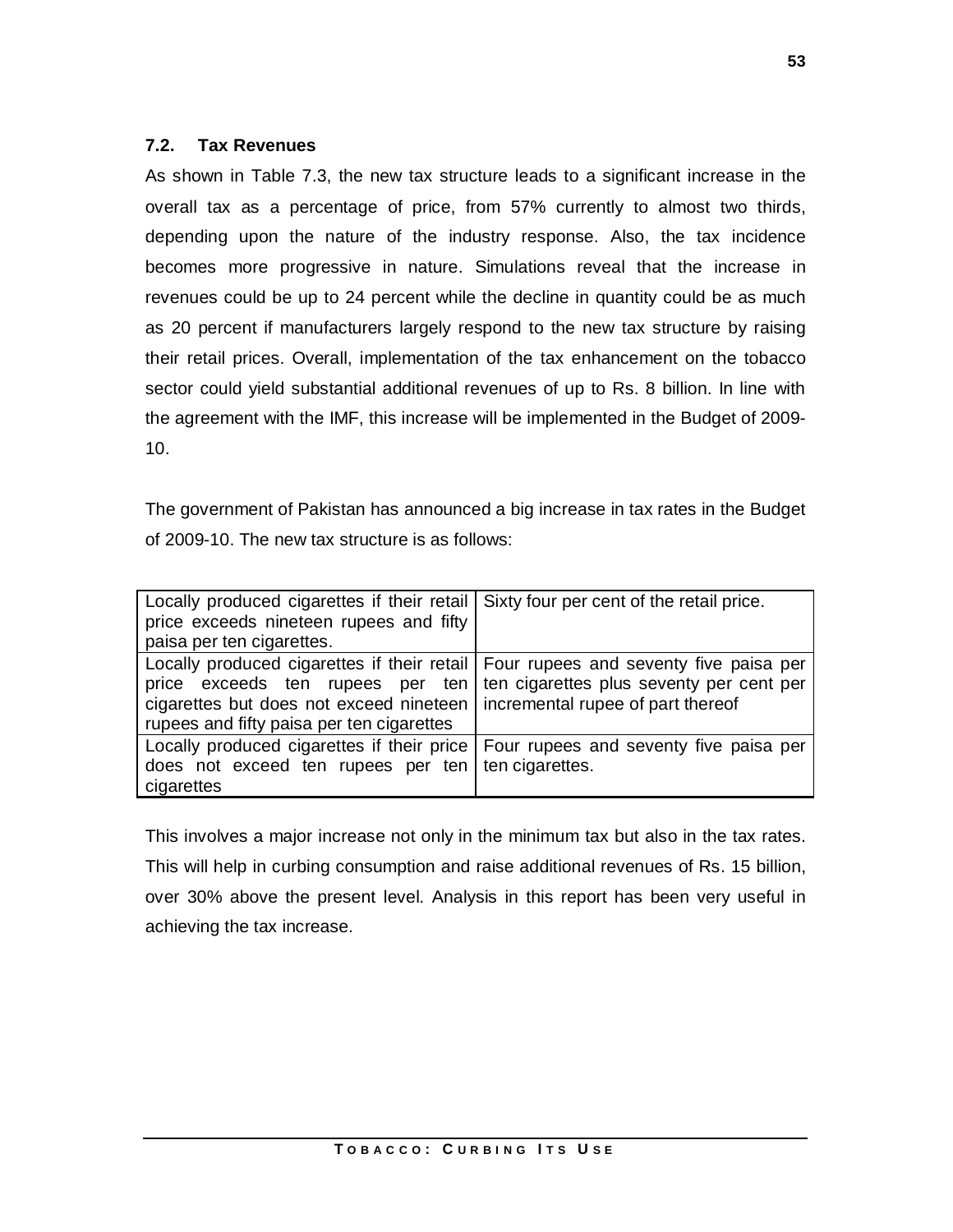### **8. TAX AVOIDANCE, COUNTERFEITING AND SUMUGGLING**

#### **8.1. Illicit Trade**

Illicit trade in cigarettes and other tobacco products includes a variety of activities, from individual tax avoidance to large scale organized smuggling and counterfeiting of tobacco products (Joosens et al., 2000). Individual tax avoidance includes buying from duty free sources and from other jurisdictions where taxes are lower (e.g. other countries or through direct channels such as the Internet). Smuggling can take on different forms, from small-scale bootlegging where tobacco products are purchased in low tax jurisdictions and resold in higher tax jurisdictions to large-scale smuggling where all taxes are avoided. Counterfeiting involves producing and selling products bearing a well known trademark, but without the approval of the trademark owner.

Many factors contribute to illicit trade (Joosens, et al. 2000). While tax and price differentials may be important determinants of individual tax avoidance and smallscale bootlegging, they are less important in large scale smuggling and counterfeiting which avoid all taxes (Merriman, et al., 2000). As or more important are the availability of informal distribution channels, presence of criminal networks, and/or corruption (Merriman, et al., 2000; Joosens et al., 2000). In addition, weak tax administration, ineffective customs authorities, minimal enforcement of existing policies, and low penalties for those caught engaging in these activities can be important determinants of illicit trade (Merriman, et al., 2000; Joosens et al., 2000).

#### **8.2 Illicit Trade in Pakistan**

Given its illegality, accurate measures of the extent of illicit trade are difficult to obtain; given this, current estimates of the size of the duty evaded cigarette market in Pakistan vary. Estimates by Euromonitor International (2008) put the percentage penetration of contraband cigarettes in Pakistan in the year 2006 to be 16.4 percent. According to this report, the proportion of contraband cigarettes remained around 16 percent every year for the period from 2001 to 2006. Another report from ERC Statistics International plc, 2007 indicates that tax evaded cigarettes as a percentage of total cigarettes sold in Pakistan have remained between 15 percent and 18 percent during the period from 1994 to 2004. During this same period the sale of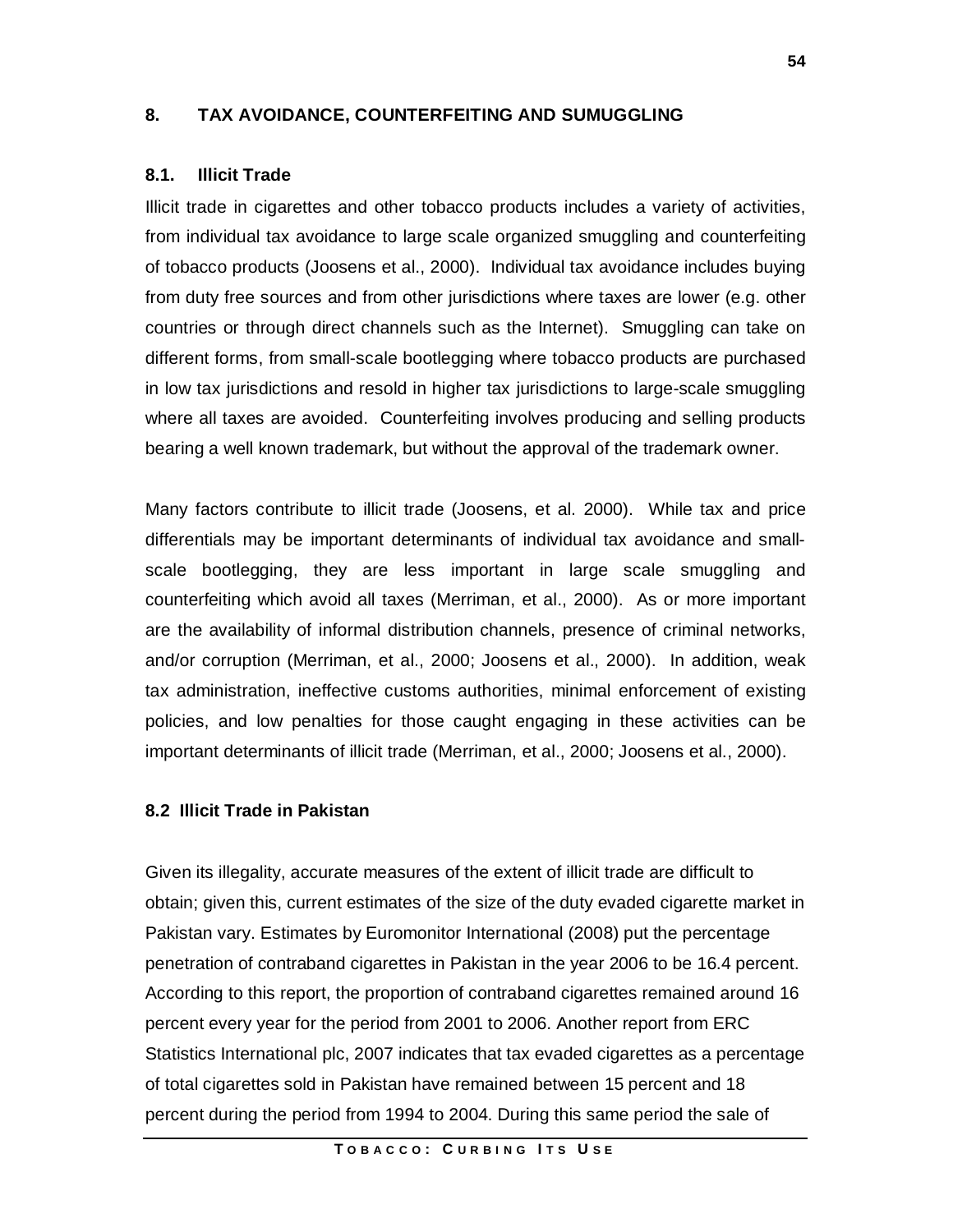smuggled cigarettes increased from two percent to five percent of the market. Together, tax evaded cigarettes constituted around 20 percent of the total market for cigarettes in Pakistan in the year 2004 as per the ERC estimates.

According to this report the long and porous border with Afghanistan is believed to be the major source of smuggled cigarettes in Pakistan. In addition, there is considerable underreporting of local production and sales and significant local counterfeit cigarette production. The share of the market accounted for by illicit trade in cigarettes remained steady over the past decade in Pakistan despite the price changes in the same period. This indicates that increasing taxation on cigarettes in Pakistan is something that can be done without fear of losing a big portion of the duty-paid market to the duty evaded market.

#### **8.3 Measures taken by the Government**

The Government of Pakistan has taken steps to curb illicit trade in cigarettes. One key measure is the minimum price law. In addition to this, the government has mandated the following:

- Printing of manufacturer's name and retail price
- Third party audits
- Destruction of machinery and Confiscation of Conveyance used for counterfeit cigarettes
- Disclosure of bank accounts
- Submission of audited bank accounts to FBR
- Scaling of excess capacity
- Installation of CCTV Cameras (Under Implementation stage)

However, due to weak enforcement levels these measures law have not been able to create any substantial deterrence to the duty-non-paid sector. One critical factor in this is the nature of the retail sector in Pakistan. There are over 450,000 retail outlets selling cigarettes, and it is not easy to control all these outlets. These retail outlets can also be seen selling cigarettes packs without the mandatory health warning. In addition, there are many known international brands selling in the market openly, largely catering to the demand of high quality cigarettes by upper income smokers.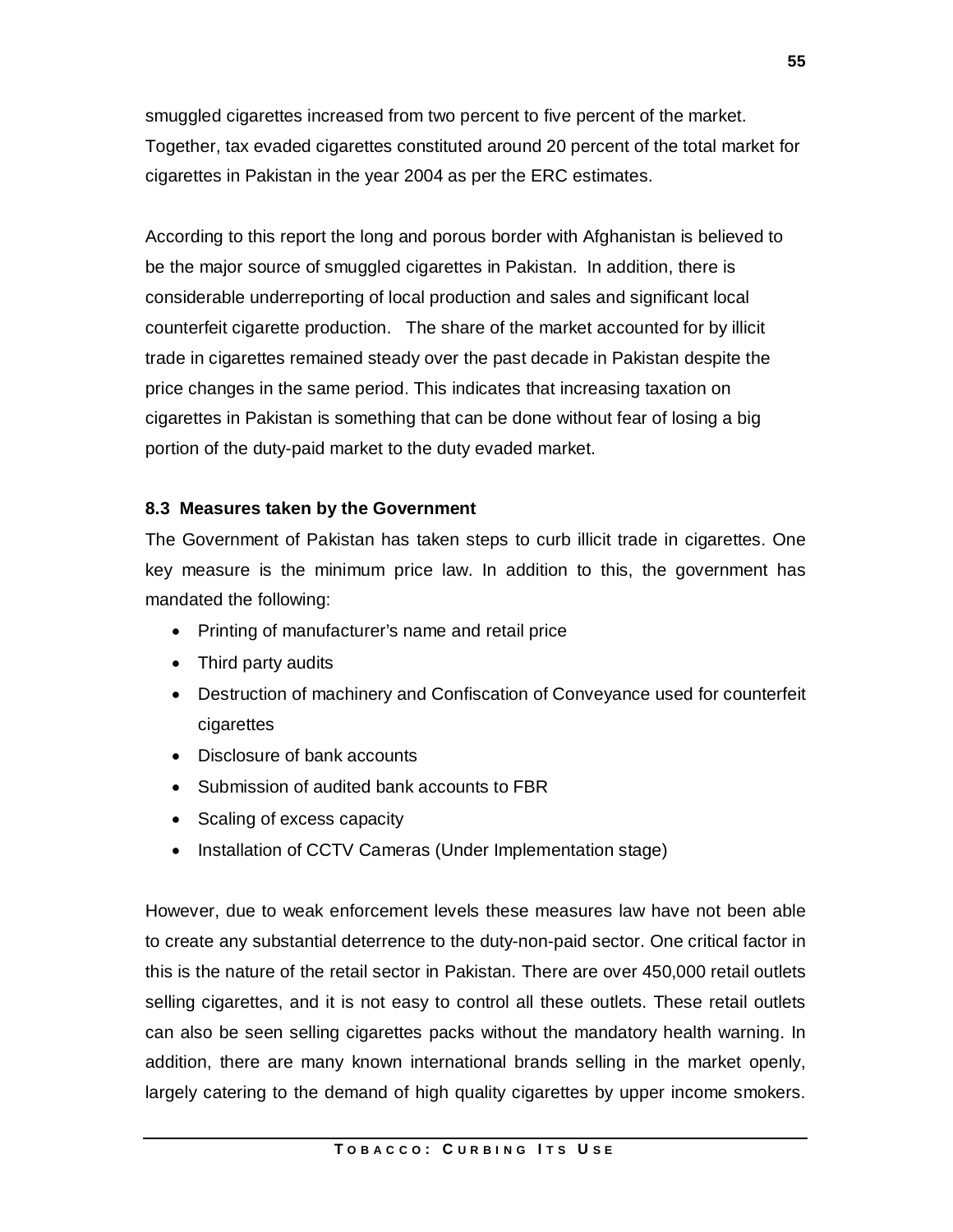Some estimates are that smuggling leads to revenue losses from cigarettes of between Rs. 3 billion and Rs. 6 billion. Clearly what is required is not just laws but their effective enforcement to deter illicit trade: it is the certainty and not just the existence of punishment that will ultimately deters these activities.

## **8.4. Tax Administration**

The Excise Duty Act of 2005 grants enormous powers to tax officials of Federal Board of Revenue. This includes physical presence of tax inspectors in registered factories to monitor the movement of consignments. Special provisions in the Act include the following:

- (i) Requiring that unmanufactured tobacco received by a factory must have a legible marking of weight and serial numbering to enable proper identification in the records maintained.
- (ii) Exciseable products will only be sold after packaging them into separate packets of distinct specifications, sizes and weights, and the payment of duty at rates applicable in the Act.

The following provisions were inserted by SRO 561(1) in 2006:

a) No packet of cigarettes for consumption in domestic market shall be cleared from the manufacturing premises without printing thereon the retail price, health warning and the name of the manufacturer. All cigarettes now have the following standard health warning:

WARNING: SMOKING CAUSES CANCER AND HEART DISEASES – MINISTRY OF HEALTH

b) For the purposes of payment of federal excise duty, the minimum retail price (excluding sales tax) of cigarettes shall not less than 84 percent of the maximum price in Tier I of the excise duty structure.

There are other provisions in the Act which have not yet been activated such as that from a date as may be prescribed by the Federal Board of Revenue, no pack of cigarettes shall be sold by a manufacturer without affixing an excise stamp and/or banderole in such style and detail as may be prescribed the Board.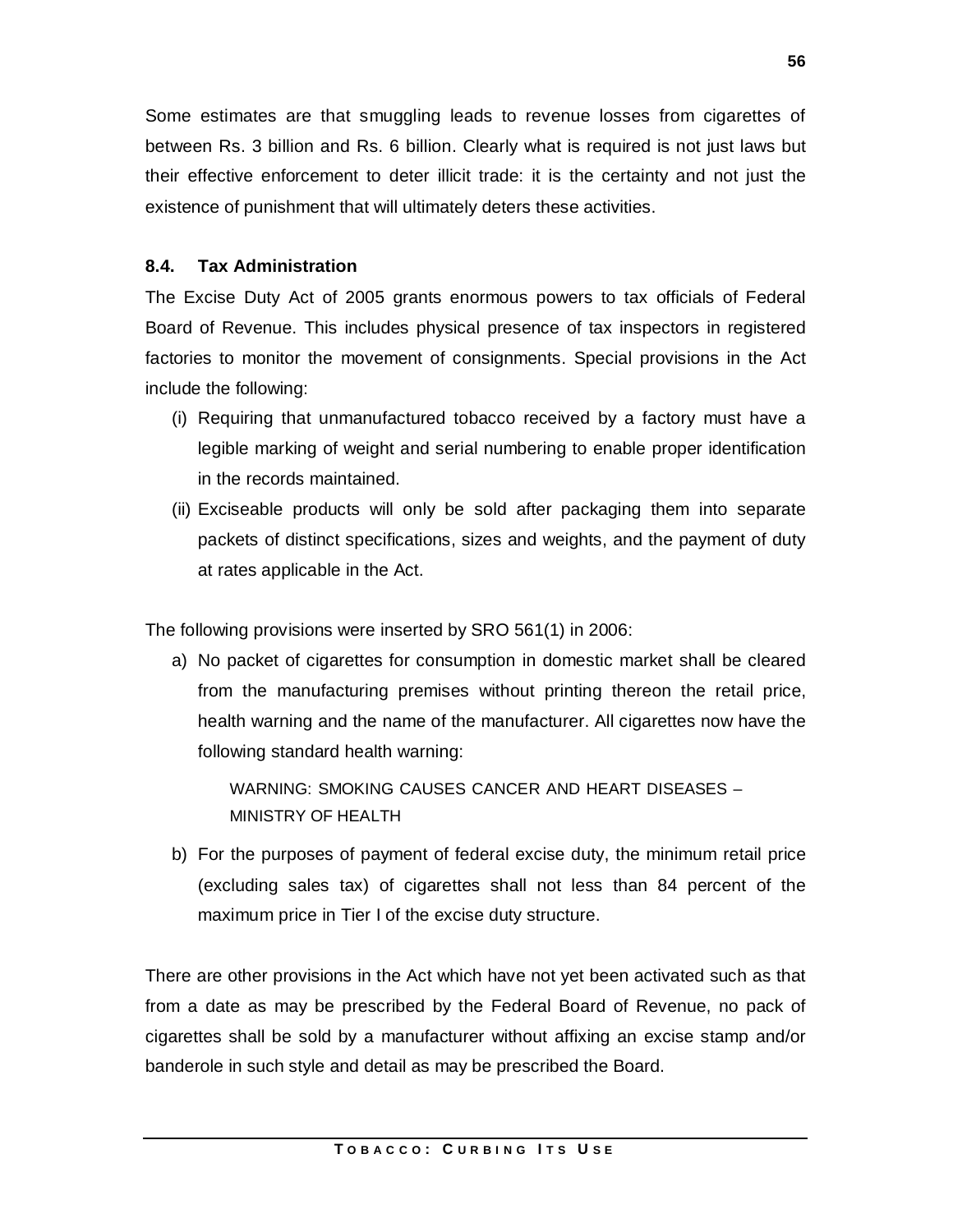It is important that this requirement be made operative to check counterfeiting and illicit production of cigarettes in the country, especially at the time when the proposed new tax structure described above is implemented.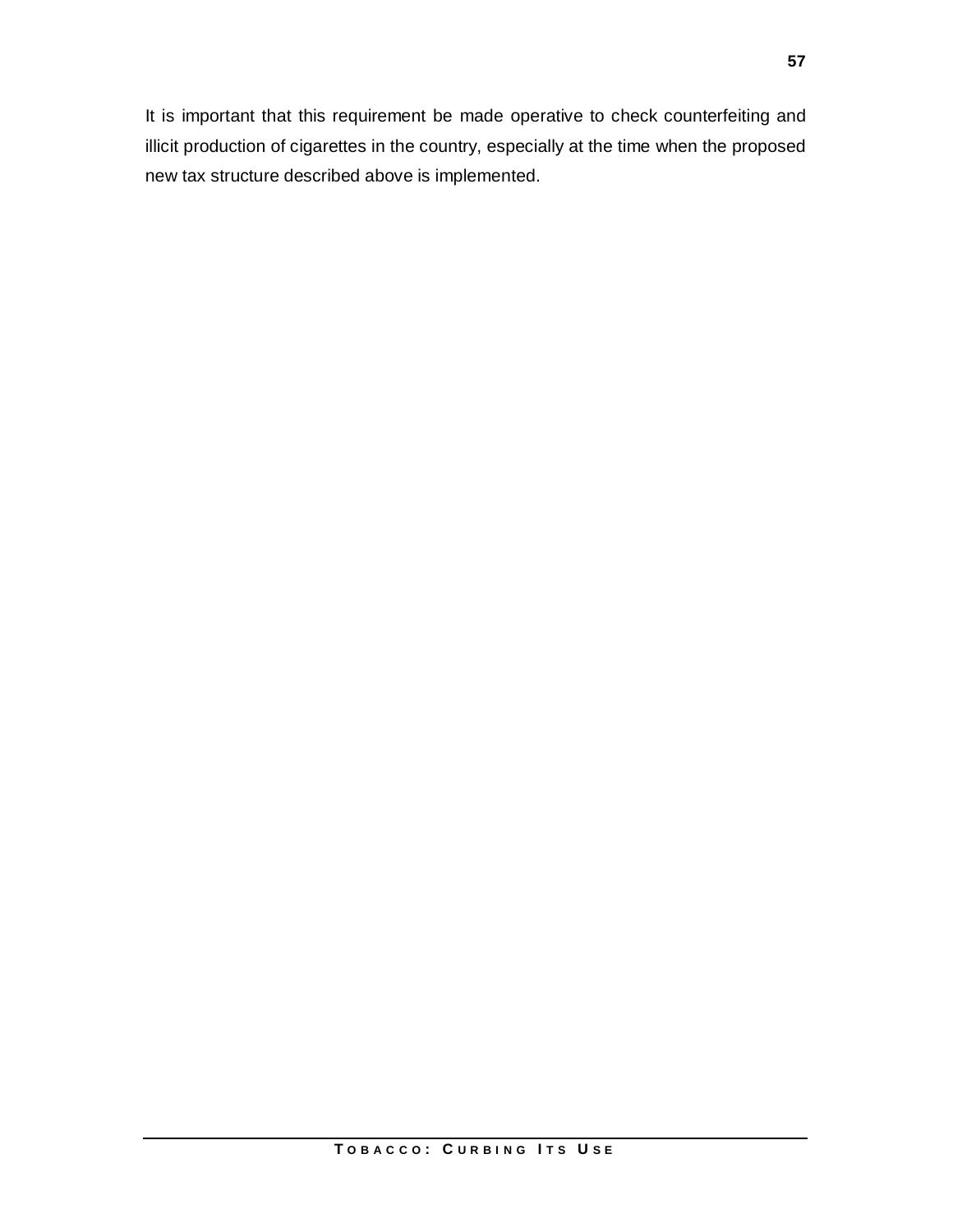## **9. POLICY RECOMMENDATIONS**

The analysis in this report of the situation concerning the use of tobacco and its products in Pakistan has led to a number of conclusions documented in this section. Five key recommendations are as follows:

- First, public policy in the area of tobacco has not adequately discouraged its use. It has instead used tobacco primarily as an important source of public revenue. Changing the direction of public policy would require concentrated analytical work and its dissemination, to persuade policy makers that they should view the long-term costs to the economy that result from tobacco use.
- Second, there are opportunities for refining and rationalizing the fiscal structure in order to make tobacco expensive for its users. There is a case, in particular, for increasing the tax on lower quality cigarettes. There is also a case for introducing in other provinces an assessment on tobacco production similar to the one already in place in the Northwestern Frontier Province, and enhancing generally the rate of tobacco assessments to discourage other forms of tobacco consumption besides cigarettes.
- Third, there is an opportunity for involving the newly created local government institutions in the design of tobacco policy, and we propose that a portion of local tobacco taxes be earmarked for strong tobacco control measures. For example, the assessment levied by the NWFP is a local government tax and its proceeds accrue to the local bodies. The returns from it can be earmarked for the development of the health network that needs to be put in place in order to deal with the consequences of tobacco use.

Earmarking tobacco taxes may also make sense at a national level; even though tobacco excise contribute 40 percent of excise collected in Pakistan, the government of Pakistan only spends a small amount of money on tobacco control efforts. Experience from other parts of the world such as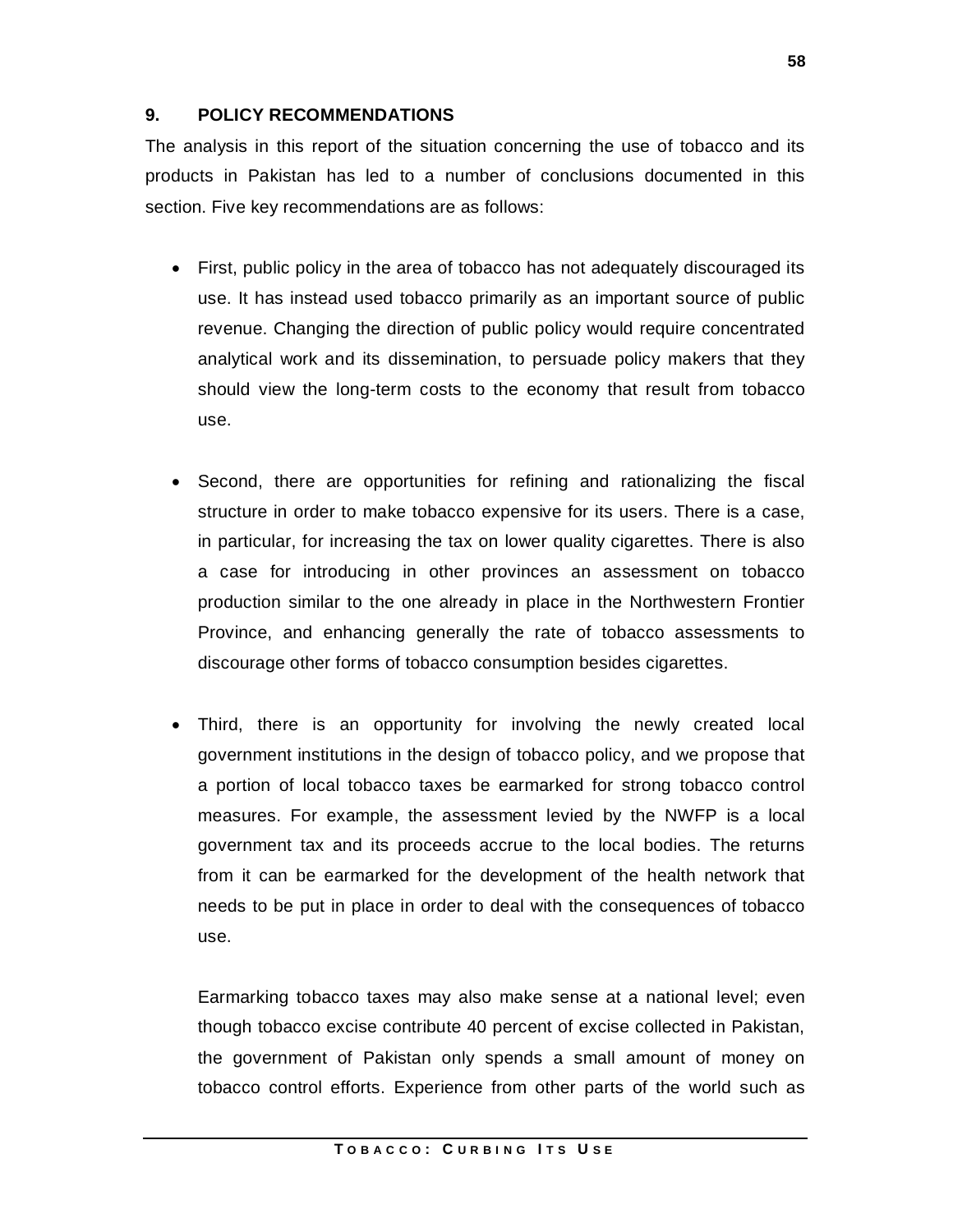public health programs is politically viable. When tobacco taxes are raised as part of a comprehensive approach to reducing tobacco use, the reductions in use and improvements in health are greater than from the tax increase alone.

- Fourth, while taxation at the local level makes sense for Pakistan, it is important to further rationalize its structure that has given rise to smuggling of cigarettes. The lax tax regime being followed in Azad Kashmir - the part of the state of Kashmir controlled by Pakistan - and some parts of the Federally Administered Tribal Areas have led to the manufacture of low quality cigarettes in these administrative entities that are smuggled to the areas where taxes are high. Specific proposals like the use of excise stamps, use of cameras in factories and important border posts need to be implemented to discourage illicit production.
- Fifth, it is important to seriously consider non-tax and non-price disincentives as parts of broad public policy. Pakistan is a signatory to the FCTC treaty of the United Nations, but has yet to effectively enforce some important tobacco control measures. These include the enforcement of smoke-free environments, the introduction of cessation programs, bans on advertising, promotion and sponsorship, health warnings on cigarette packets, and indications of nicotine and tar content.

Other ideas for reducing tobacco use in Pakistan include exploring alternatives to tobacco sector employment, public education, and a database for monitoring tobacco use. All this requires resources, both human and financial, but we believe they will only represent a minor share of the revenues the government of Pakistan will collect from this sector.

In conclusion, the government must give a high priority to curbing the use of tobacco through a multi-pronged strategy such as the one described above as part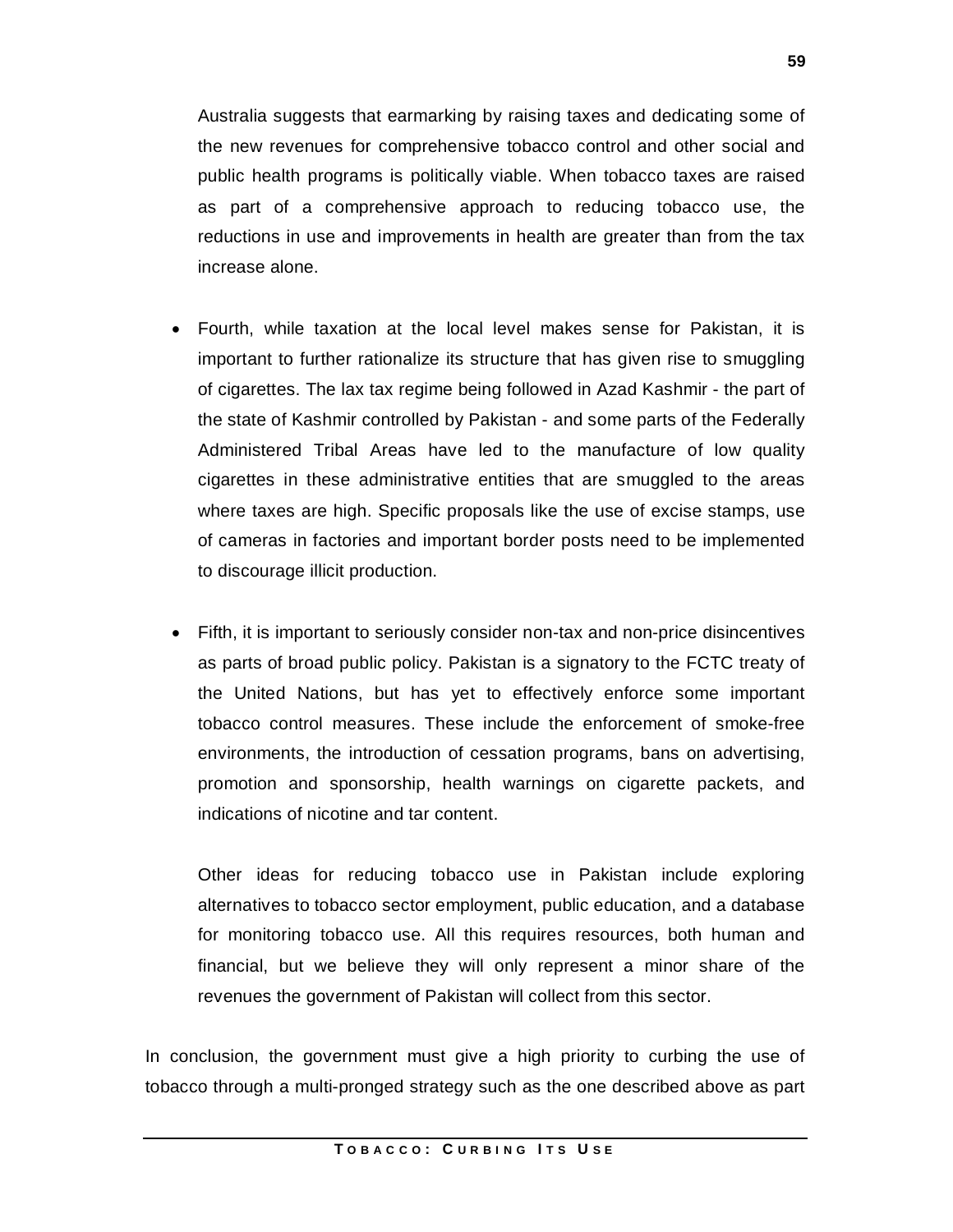of an overall health policy for Pakistan. Increases in tobacco taxes in particular have been shown to be highly effective in reducing the use of tobacco in many developed and developing countries. Given that prices of cigarettes are very low and have become much more affordable in Pakistan over the past decade, there is a huge potential for increasing taxes, reducing the use of tobacco, and enforcing strong tobacco control measures in compliance with the Framework Convention on Tobacco Control. A tobacco free Pakistan will not only yield health benefits to its population, but will ultimately benefit its government in the form of money saved from the health and labor productivity of its population.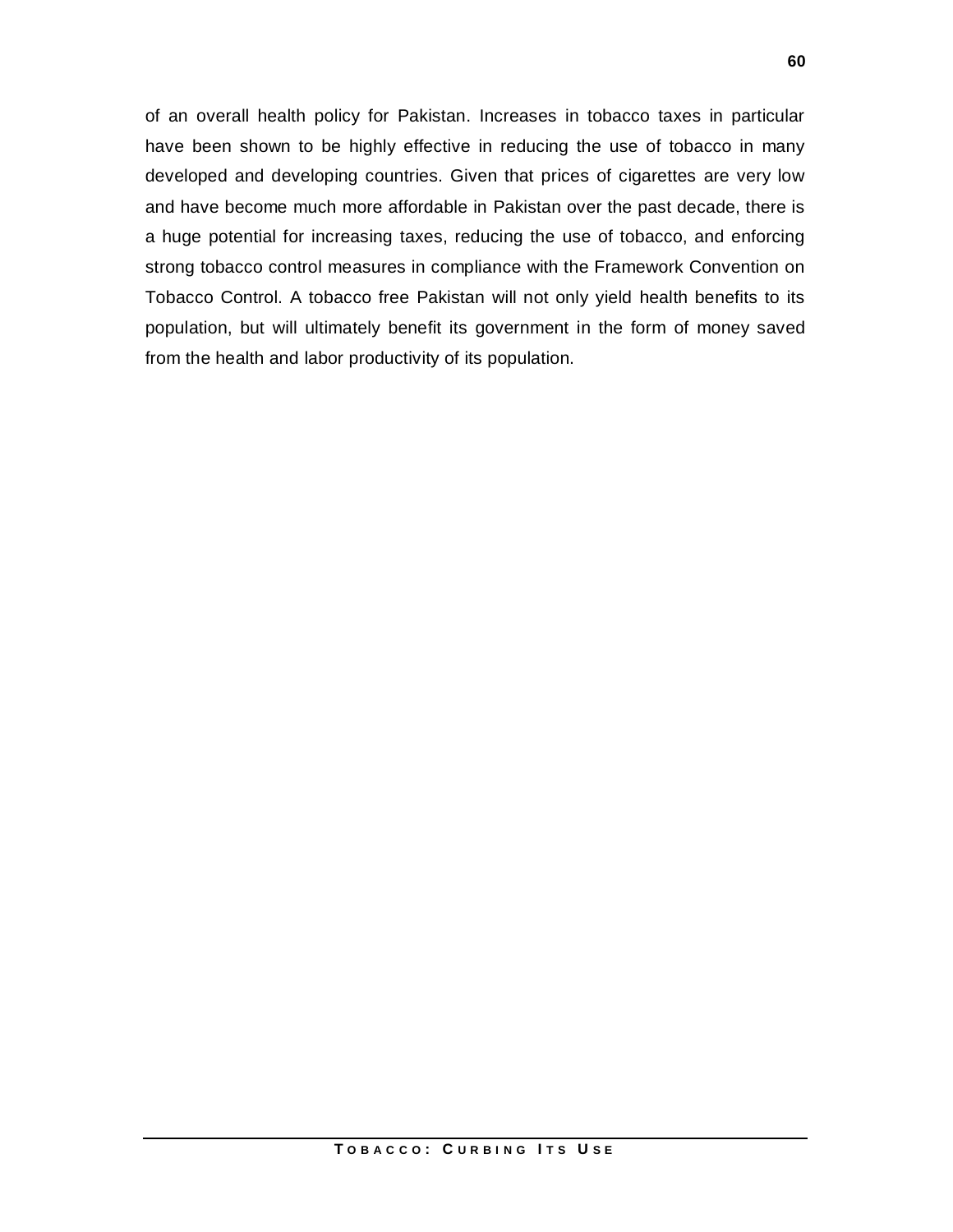## **APPENDIX 1 Technical Appendix**

## **MODELLING THE EXCISE TAXATION OF CIGARETTES**

The objective of this technical note is to identify the behavioral consequences of the three-tier excise duty structure on cigarettes and to derive some implications for future changes in the structure.

#### **First Tier**

We designate the following:

 $P_o$  = retail price excluding VAT, c = ex-factory cost (including profit),  $\bar{t}_o$  = specific excise duty rate,  $p^*$  = maximum price in first tier,

We have that

$$
c + \bar{t}_o = P_o \tag{1}
$$

The excise duty, T, is given by

 $T = \bar{t}_n$  (2)

Therefore, ……………(3)

This implies that a rise in cost or profit does not lead to an enhancement in the excise duty liability. Therefore, manufacturers have an incentive to raise the retail price upto p<sup>\*</sup>. The limiting factor is the price elasticity of demand at the lower end of the market.

### **Second Tier**

We designate p\*\* as the maximum price in the second tier**.** 

In this case, the price determination equation is given by

……………(4)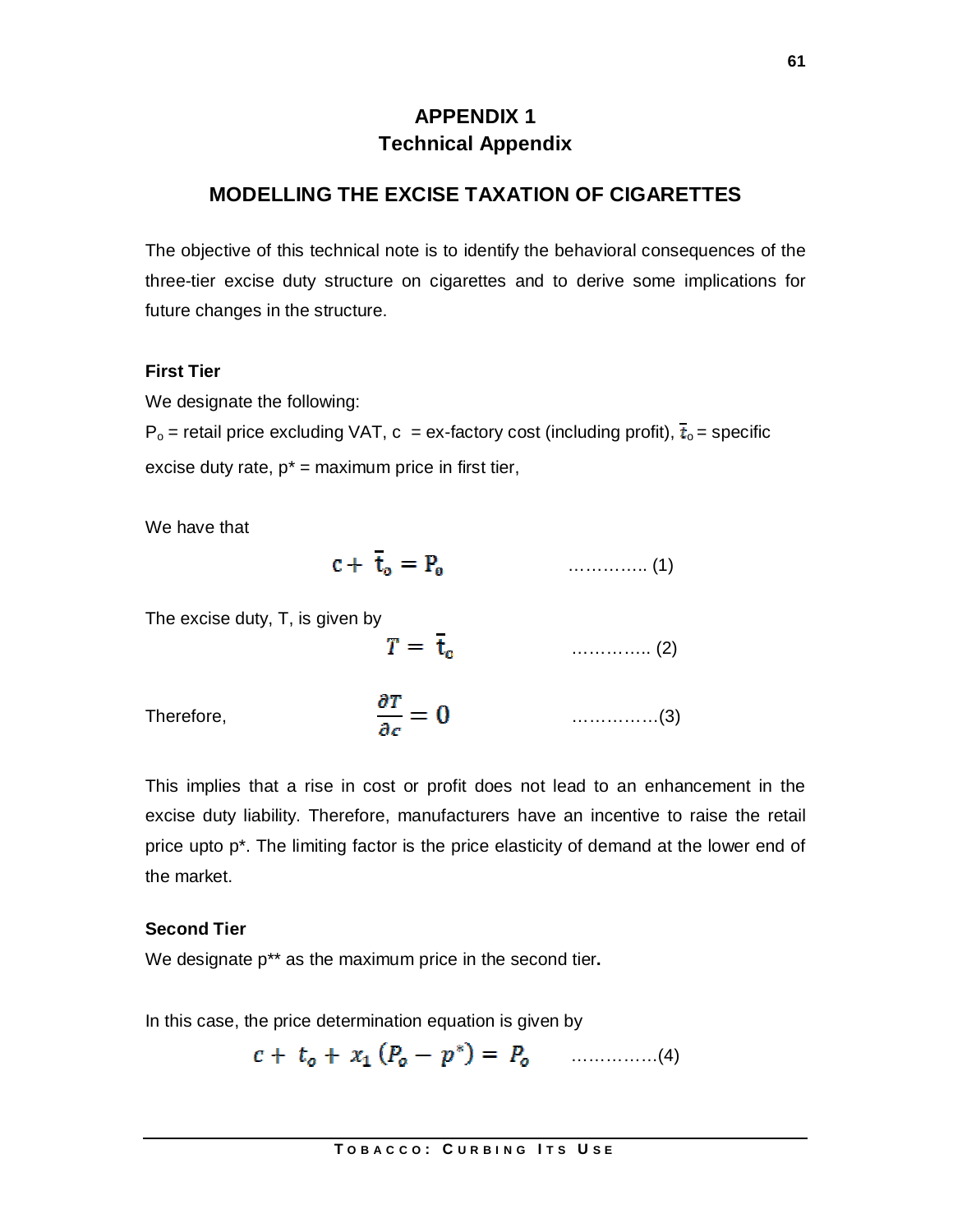Simplifying we obtain

……………(5)

And the excise duty is given by

……………(6)

This indicates that

……………(7)

In the particular case, where  $x_1 = 0.69$ ,  $\frac{\partial T}{\partial c} = 2.23$ . A one rupee increase in factory cost or profit implies an increase in tax liability of as much as 2.23 Rs. This is a factor that will reduce the incentive for transferring higher costs or raising profit margins by manufacturers.

Equation (6) also has an important implication for tax design. If the specific rate,  $t_0$ , is being enhanced along with a rise in p<sup>\*</sup> then for the excise duty to rise throughout the second tier.

$$
dT = \frac{1}{(1-x_1)} \left[ \partial t_o - x_1 \partial p^* \right] > 0
$$

That is

……………(8)

Where  $\partial t_0$  is the change in the specific tax,  $t_{\varphi}$ , and  $\partial p^*$  is the increase in the price range in the first tier. It can be seen from Table 7.2 that in the actual changes in the tax structure FBR has not followed this rule.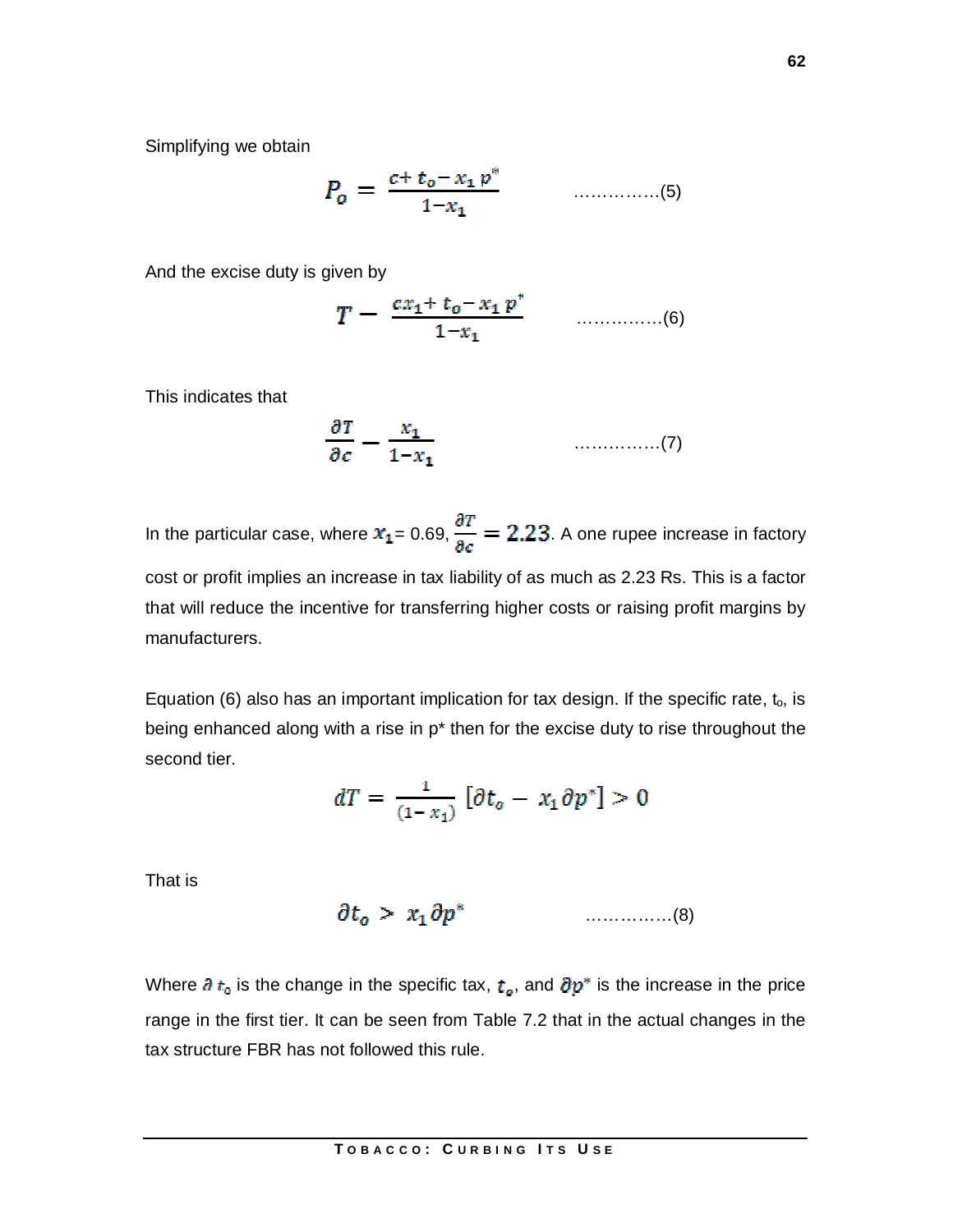### **Third Tier**

At the maximum price in the second tier of  $p^{**}$ , the excise duty is given by

$$
T = cx_1 + t_o - x_1 p^*
$$
  

$$
p^{**}(1 - x_1) = c^{**} + t_o - x_1 p^*
$$
  

$$
c^{**} - p^{**}(1 - x_1) - t_o + x_1 p^*
$$

Now in the third tier we have that

$$
P_o = \frac{c}{1 - x_2}
$$

Therefore at  $c^{**}$  we have

$$
P_o = \frac{p^{**}(1-x_1) - t_o + x_1 p^*}{1-x_2}
$$

Discontinuity if  $P_o \neq p^{**}$ 

For ……………(9)

If  $p^{**}$  and  $p^*$  are specified exogenously then (9) gives the relationship between the magnitudes of  $x_1$  and  $x_2$ , the marginal excise duty rates in the second and third tiers, which ensure that there is no discontinuity. Otherwise if  $P_o > p^{**}$  then manufacturers will be reluctant to move from tier II to Tier III because of the large jump in the excise duty liability. Beyond  $p^{**}$ 

We have

$$
P_o = \frac{c}{1 - x_2}
$$
  
\n
$$
T = \frac{cx_2}{1 - x_2}
$$
 with  $\frac{\partial T}{\partial c} = \frac{x_2}{1 - x_2}$  .........(10)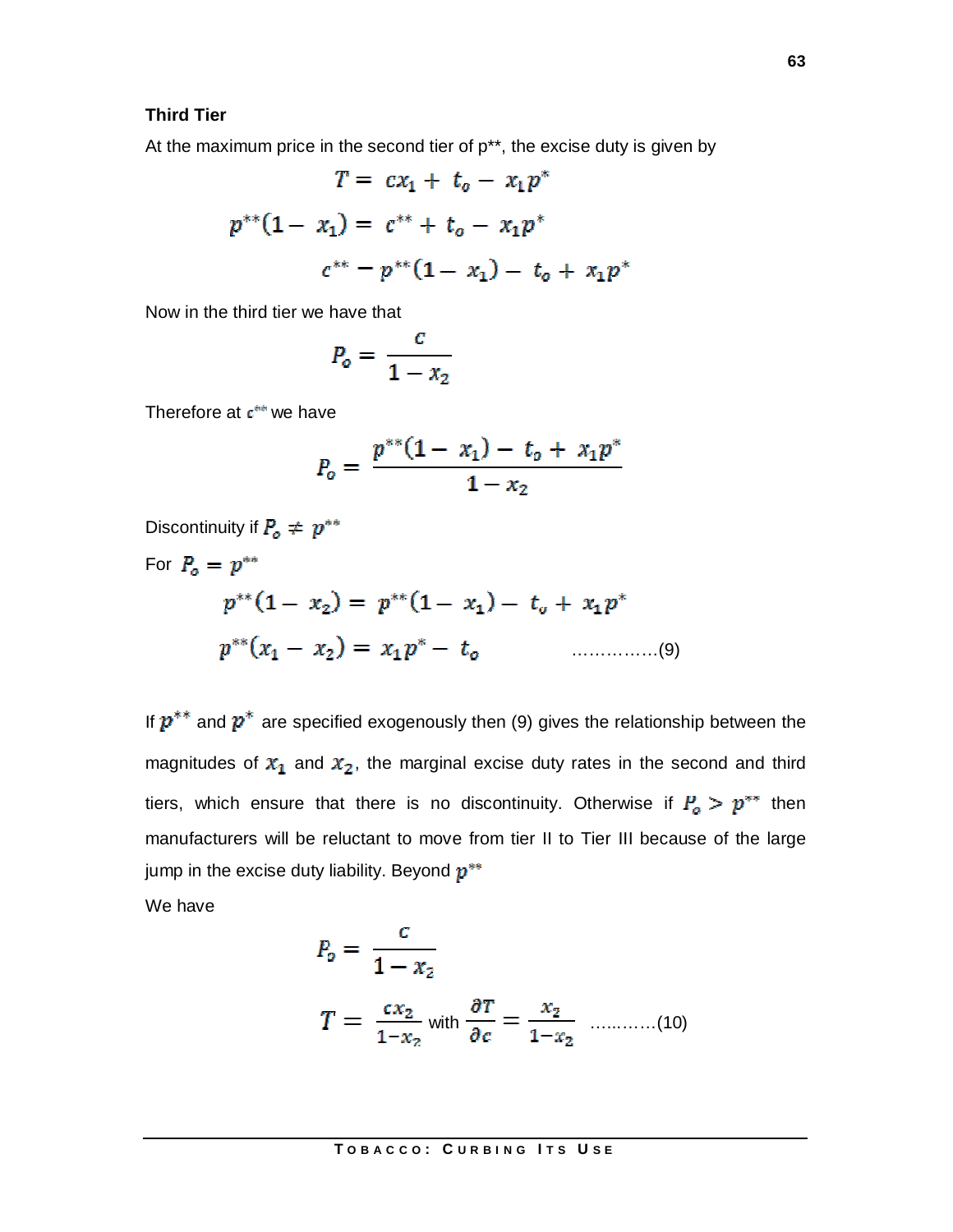## **APPENDIX 2 STATISTICAL APPENDIX**

## **Production of Tobacco**

| <b>APPENDIX TABLE 1</b><br>Area of Cigarette Type Tobacco in Pakistan 1996-97 to 2005-06 |                                                                                     |            |           |               |       |  |  |  |  |
|------------------------------------------------------------------------------------------|-------------------------------------------------------------------------------------|------------|-----------|---------------|-------|--|--|--|--|
| Area (Hectare)                                                                           |                                                                                     |            |           |               |       |  |  |  |  |
| Year                                                                                     | <b>FCV</b>                                                                          | <b>DAC</b> | <b>WP</b> | <b>Burley</b> | Total |  |  |  |  |
| 1966-97                                                                                  | 18633                                                                               | 858        | 8968      | 355           | 28814 |  |  |  |  |
| 1997-98                                                                                  | 22129                                                                               | 998        | 9105      | 305           | 32537 |  |  |  |  |
| 1998-99                                                                                  | 24661                                                                               | 1190       | 9468      | 380           | 35699 |  |  |  |  |
| 1999-00                                                                                  | 27376                                                                               | 902        | 8069      | 237           | 36584 |  |  |  |  |
| 2000-01                                                                                  | Z <sub>1301</sub>                                                                   | 571        | 4990      | 257           | 27119 |  |  |  |  |
| 2001-02                                                                                  | 24570                                                                               | 751        | 4749      | 432           | 30502 |  |  |  |  |
| 2002-03                                                                                  | 20748                                                                               | 4S9        | 5469      | 933           | 27639 |  |  |  |  |
| 2003-04                                                                                  | 20660                                                                               | 355        | 5472      | 878           | 27365 |  |  |  |  |
| 2004-05                                                                                  | 26312                                                                               | 367        | 4929      | 943           | 32551 |  |  |  |  |
| 2005-06                                                                                  | 29227                                                                               | 535        | 6593      | 637           | 36992 |  |  |  |  |
|                                                                                          | <b>Source:</b> Tobacco Statistical Bulletin, Pakistan Tobacco Board, various issues |            |           |               |       |  |  |  |  |

| <b>APPENDIX TABLE 2</b>                                        |                                                                                     |            |           |               |       |  |  |  |  |
|----------------------------------------------------------------|-------------------------------------------------------------------------------------|------------|-----------|---------------|-------|--|--|--|--|
| Yield of Cigarette Type Tobacco in Pakistan 1996-97 to 2005-06 |                                                                                     |            |           |               |       |  |  |  |  |
| Yield (Kg/Hectare)<br>Year                                     |                                                                                     |            |           |               |       |  |  |  |  |
|                                                                | <b>FCV</b>                                                                          | <b>DAC</b> | <b>WP</b> | <b>Burley</b> | Total |  |  |  |  |
| 1966-97                                                        | 2520                                                                                | 3044       | 1899      | 1592          | 2331  |  |  |  |  |
| 1997-98                                                        | 2372                                                                                | 2976       | 1812      | 2200          | 2233  |  |  |  |  |
| 1998-99                                                        | 442                                                                                 | 3076       | 1877      | 2150          | 2313  |  |  |  |  |
| 1999-00                                                        | 2372                                                                                | 2705       | 1872      | 1272          | 2263  |  |  |  |  |
| 2000-01                                                        | 2392                                                                                | 2044       | 1934      | 2249          | 2299  |  |  |  |  |
| 2001-02                                                        | 2426                                                                                | 2583       | 1977      | 2168          | 2357  |  |  |  |  |
| 2002-03                                                        | 2473                                                                                | 2904       | 1980      | 2304          | 2377  |  |  |  |  |
| 2003-04                                                        | 2434                                                                                | 1938       | 2006      | 1822          | 2323  |  |  |  |  |
| 2004-05                                                        | 2500                                                                                | 2343       | 2009      | 1739          | 2402  |  |  |  |  |
| 2005-06                                                        | 2523                                                                                | 2991       | 2002      | 1444          | 2415  |  |  |  |  |
|                                                                | <b>Source:</b> Tobacco Statistical Bulletin, Pakistan Tobacco Board, various issues |            |           |               |       |  |  |  |  |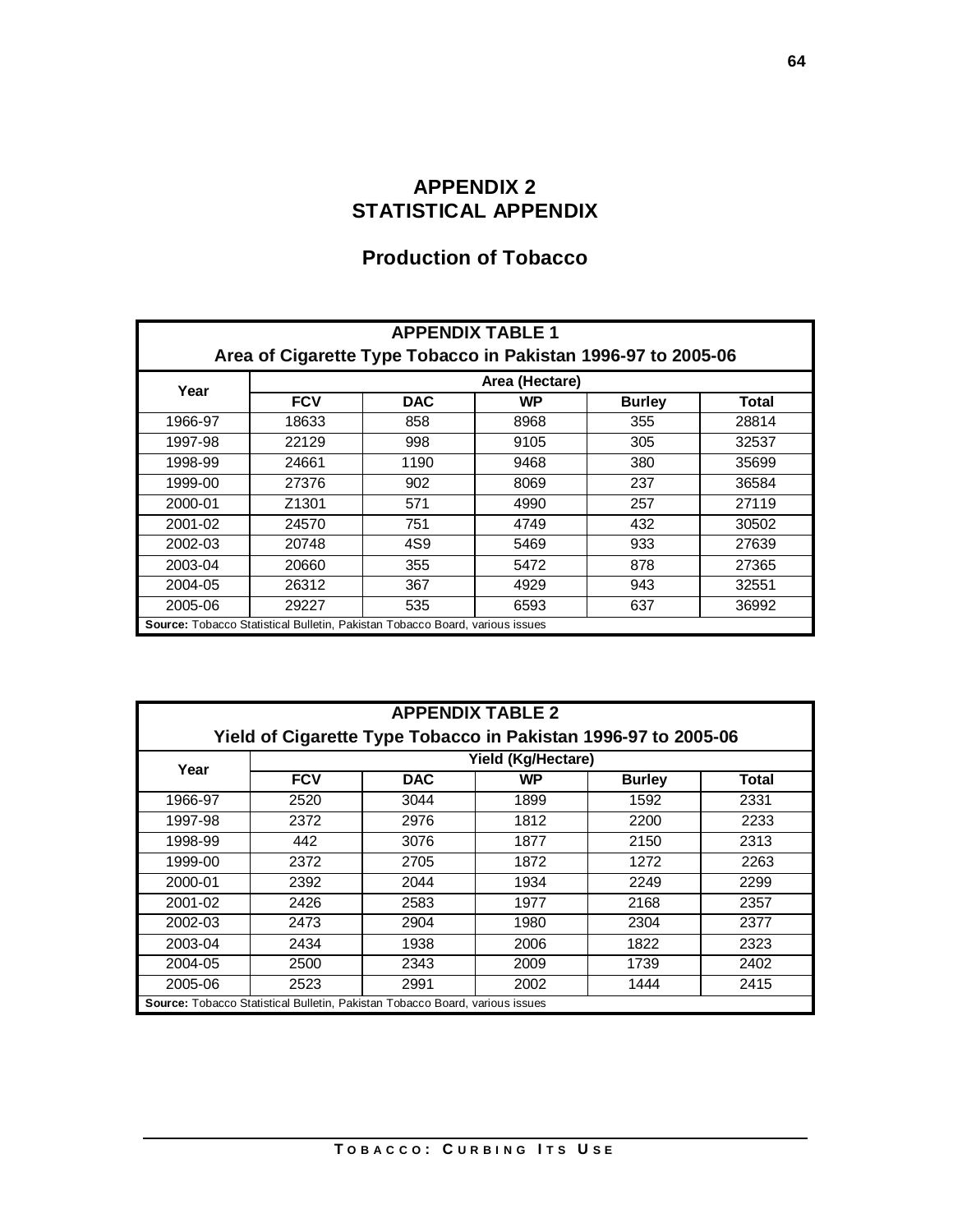| <b>APPENDIX TABLE 3</b><br>Share of key Tobacco manufacturing companies in federal taxes, 2004-05 |           |        |  |  |  |  |  |  |  |  |
|---------------------------------------------------------------------------------------------------|-----------|--------|--|--|--|--|--|--|--|--|
| Rs. In million<br>Share %<br><b>Companies</b>                                                     |           |        |  |  |  |  |  |  |  |  |
| Pakistan Tobacco Company Limited                                                                  | 14115.412 | 54.91% |  |  |  |  |  |  |  |  |
| Lakson Tobacco Company Limited                                                                    | 11391.993 | 44.32% |  |  |  |  |  |  |  |  |
| <b>Premier Tobacco Industries Limited</b>                                                         |           |        |  |  |  |  |  |  |  |  |
| Souvenir Tobacco Company Limited                                                                  | 150.290   | 0.58%  |  |  |  |  |  |  |  |  |
| Khyber Tobacco Company                                                                            |           |        |  |  |  |  |  |  |  |  |
| Universal Tobacco Company                                                                         | 5.275     | 0.02%  |  |  |  |  |  |  |  |  |
| United Tobacco Industry                                                                           |           |        |  |  |  |  |  |  |  |  |
| Saleem cigarette industries limited                                                               | 6.373     | 0.025% |  |  |  |  |  |  |  |  |
| Sarhad cigarette industries limites                                                               | 35.362    | 0.14%  |  |  |  |  |  |  |  |  |
| Paramount tobacco company limited                                                                 |           |        |  |  |  |  |  |  |  |  |
| <b>Imperial Cigarette Industry</b>                                                                |           |        |  |  |  |  |  |  |  |  |
| <b>Allied Tobacco Company</b>                                                                     |           |        |  |  |  |  |  |  |  |  |
| Total                                                                                             | 25704.705 | 100%   |  |  |  |  |  |  |  |  |
| <b>Source:</b> Tobacco Statistical Bulletin, Pakistan Tobacco Board, various issues               |           |        |  |  |  |  |  |  |  |  |

## **Industrial Structure**

|                                                                              | <b>APPENDIX TABLE 4</b><br><b>Grade Wise Purchase of WP Tobacco by</b> |                                    |                          |                          |                          |                          |                          |                          |                          |                          |  |  |
|------------------------------------------------------------------------------|------------------------------------------------------------------------|------------------------------------|--------------------------|--------------------------|--------------------------|--------------------------|--------------------------|--------------------------|--------------------------|--------------------------|--|--|
| <b>Tobacco Companies During 2002-2006</b><br>Q: Metric Tons                  |                                                                        |                                    |                          |                          |                          |                          |                          |                          |                          |                          |  |  |
|                                                                              |                                                                        |                                    |                          |                          |                          |                          |                          |                          |                          |                          |  |  |
|                                                                              |                                                                        |                                    |                          |                          |                          |                          |                          |                          |                          | V: Paisa/Kg.             |  |  |
| Grade                                                                        |                                                                        | 2002                               |                          | 2003                     |                          | 2004                     |                          | 2005                     |                          | 2006                     |  |  |
|                                                                              | Q                                                                      | $\mathbf v$                        | Q                        | $\mathbf v$              | Q                        | $\mathbf v$              | Q                        | $\mathbf v$              | Q                        | $\mathbf v$              |  |  |
| 1.                                                                           |                                                                        | <b>Pakistan Tobacco Company</b>    |                          |                          |                          |                          |                          |                          |                          |                          |  |  |
| $WP-3$                                                                       |                                                                        |                                    | $\overline{\phantom{a}}$ | $\overline{\phantom{0}}$ | $\overline{\phantom{a}}$ | $\overline{\phantom{a}}$ | $\overline{\phantom{a}}$ | $\overline{\phantom{a}}$ | $\overline{\phantom{0}}$ | $\overline{\phantom{a}}$ |  |  |
| $WP-4$                                                                       | 489                                                                    | 2676                               | 215                      | 2725                     | 49                       | 2344                     | 150                      | 3050                     | 725                      | 2857                     |  |  |
| $WP-5$                                                                       | 291                                                                    | 2338                               | 177                      | 2340                     | 73                       | 2703                     | 9                        | 2608                     | 225                      | 2602                     |  |  |
| Sub Total: -                                                                 | 780                                                                    | 2550                               | 392                      | 2551                     | 122                      | 2560                     | 159                      | 3025                     | 950                      | 2797                     |  |  |
|                                                                              | $\overline{2}$<br><b>Lakson Tobacco Company</b>                        |                                    |                          |                          |                          |                          |                          |                          |                          |                          |  |  |
| $WP-3$                                                                       |                                                                        |                                    |                          |                          |                          |                          |                          |                          |                          |                          |  |  |
| $WP-4$                                                                       | 220                                                                    | 2541                               | 297                      | 2548                     | 428                      | 2560                     | 151                      | 2885                     | 341                      | 2803                     |  |  |
| $WP-5$                                                                       |                                                                        |                                    |                          |                          | 10                       | 2122                     | 85                       | 2342                     |                          |                          |  |  |
| Sub Total: -                                                                 | 220                                                                    | 2541                               | 297                      | 2548                     | 438                      | 2550                     | 236                      | 2691                     | 341                      | 2803                     |  |  |
| 3.                                                                           |                                                                        | <b>Khyber Tobacco Company</b>      |                          |                          |                          |                          |                          |                          |                          |                          |  |  |
| $WP-3$                                                                       |                                                                        |                                    |                          |                          | $\overline{2}$           | 2815                     |                          |                          |                          |                          |  |  |
| $WP-4$                                                                       | L,                                                                     |                                    | $\blacksquare$           |                          | 19                       | 2675                     |                          |                          | 35                       | 2939                     |  |  |
| $WP-5$                                                                       | L,                                                                     |                                    | $\overline{a}$           |                          | 19                       | 2589                     |                          |                          | 15                       | 2578                     |  |  |
| Sub Total: -                                                                 | $\blacksquare$                                                         |                                    |                          | ۰                        | 40                       | 2639                     | ۰                        | $\blacksquare$           | 50                       | 2831                     |  |  |
| 4.                                                                           |                                                                        | <b>Sarhed Cigarette Industries</b> |                          |                          |                          |                          |                          |                          |                          |                          |  |  |
| $WP-3$                                                                       |                                                                        |                                    |                          | ٠                        | $\blacksquare$           | $\overline{a}$           | 8                        | 2759                     | 6                        | 2694                     |  |  |
| $WP-4$                                                                       |                                                                        |                                    | $\overline{a}$           |                          |                          |                          | 5                        | 2520                     | 8                        | 2586                     |  |  |
| $WP-5$                                                                       |                                                                        |                                    | $\overline{a}$           |                          |                          |                          | $\overline{7}$           | 2402                     | 6                        | 2466                     |  |  |
| Sub Total: -                                                                 |                                                                        |                                    |                          |                          |                          |                          | 20                       | 2572                     | 20                       | 2579                     |  |  |
| 5.                                                                           |                                                                        | <b>Walton Tobacco Company</b>      |                          |                          |                          |                          |                          |                          |                          |                          |  |  |
| $WP-3$                                                                       |                                                                        |                                    |                          |                          |                          |                          |                          |                          |                          |                          |  |  |
| $WP-4$                                                                       | $\overline{a}$                                                         |                                    | $\overline{a}$           |                          |                          | $\overline{a}$           | $\overline{\phantom{0}}$ | $\overline{\phantom{0}}$ | 32                       | 2805                     |  |  |
| $WP-5$                                                                       |                                                                        |                                    |                          |                          |                          |                          | 46                       | 2703                     |                          |                          |  |  |
| Sub Total: -                                                                 |                                                                        |                                    |                          |                          |                          |                          | 46                       | 2703                     | 32                       | 2805                     |  |  |
| Source: Tobacco Statistical Bulletin, Pakistan Tobacco Board, various issues |                                                                        |                                    |                          |                          |                          |                          |                          |                          |                          |                          |  |  |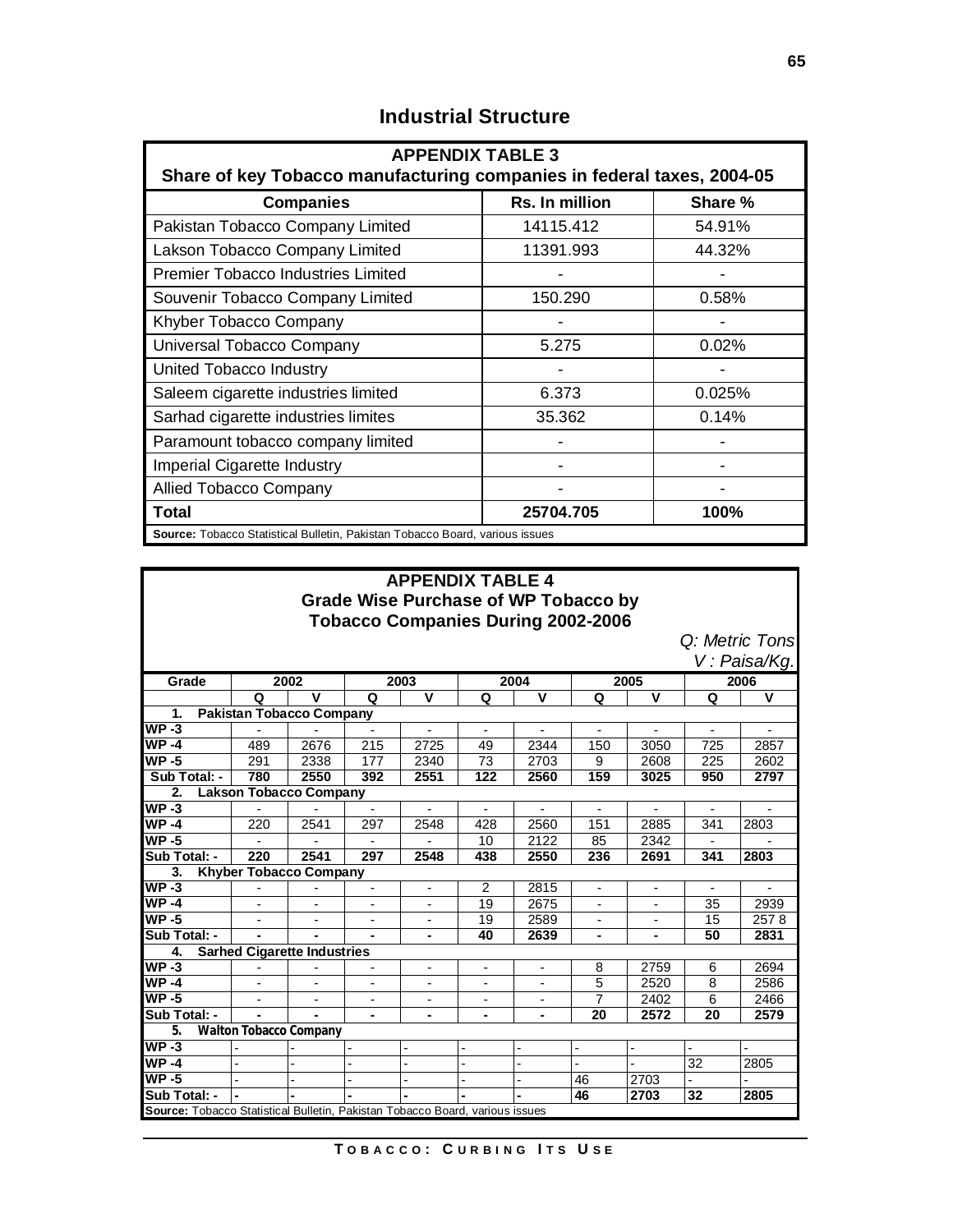|                               | <b>APPENDIX TABLE 5</b><br>Tobacco Utilization of Different Types for Cigarette Manufacture |                          |                      |                  |                 |                          |                          |                  |                |                          |                                                    |                 |                          |                          |                      |             |             |                          |                      |                         |
|-------------------------------|---------------------------------------------------------------------------------------------|--------------------------|----------------------|------------------|-----------------|--------------------------|--------------------------|------------------|----------------|--------------------------|----------------------------------------------------|-----------------|--------------------------|--------------------------|----------------------|-------------|-------------|--------------------------|----------------------|-------------------------|
|                               |                                                                                             |                          |                      |                  |                 |                          |                          |                  |                |                          | By All Tobacco Companies During 2001-02 to 2005-06 |                 |                          |                          |                      |             |             |                          |                      |                         |
|                               |                                                                                             |                          |                      |                  |                 |                          |                          |                  |                |                          |                                                    |                 |                          |                          |                      |             |             |                          |                      | (Metric Tons = Net Et.) |
|                               |                                                                                             |                          | 2001-02              |                  |                 |                          | 2002-03                  |                  |                | 2003-04                  |                                                    |                 | 2004-05                  |                          |                      | 2005-06     |             |                          |                      |                         |
| <b>Tobacco</b><br>Company     | <b>FCV</b>                                                                                  | DAC                      | WP/<br><b>Others</b> | Total            | <b>FCV DAC</b>  |                          | WP/<br><b>Others</b>     | Total            | <b>FCV DAC</b> |                          | WP/<br><b>Others</b>                               |                 | <b>Total FCV</b>         | <b>DAC</b>               | WP/<br><b>Others</b> | Total       | <b>FCV</b>  | DAC                      | WP/<br><b>Others</b> | <b>Total</b>            |
| Lakson<br>Tobacco Co.         | 24858 614                                                                                   |                          | 1935                 | 27407 22068 274  |                 |                          | 1276                     |                  | 23618 23643    | 483                      | 1367                                               | 25493 25462 180 |                          |                          | 134                  |             | 26976 25488 | 285                      | 1395                 | 27168                   |
| Pakistan<br>Tobacco Co.       | 13769                                                                                       | 702                      | 5741                 |                  | 12272 12272 611 |                          | 5250                     |                  | 18133 17502    | 682                      | 1999                                               |                 | 20183 20251 519          |                          | 2362                 |             | 23132 18586 | 313                      | 2027                 | 20926                   |
| Khyber<br>Tobacco Co.         | ×.                                                                                          | ä,                       | ä,                   |                  | 430             | 40                       | 251                      | 721              |                | $\overline{\phantom{a}}$ |                                                    |                 | ×                        |                          |                      | ä,          |             | ٠                        |                      |                         |
| Souvenir<br>Tobacco Co.       | 446                                                                                         | ÷.                       | 4                    | 450              | 444             | $\overline{\phantom{a}}$ | ×                        | 444              | 435            | ٠                        |                                                    | 435             | 568                      |                          | ٠                    | 568         |             | ٠                        |                      |                         |
| Sarhad<br>Cigarette<br>Ind.   | 103                                                                                         | ÷,                       | 20                   | 123              | 70              | ÷,                       | 9                        | 79               | 73             | ÷,                       | 10                                                 | 83              | 96                       |                          | 14                   | 110         | 85          | $\overline{\phantom{a}}$ | 13                   | 98                      |
| Saleem<br>Cigarette<br>Ind.   | 29                                                                                          |                          | 3                    | 32               | 38              |                          | 5                        | 43               | 158            |                          | 23                                                 | 181             | 127                      |                          | 15                   | 142         | 82          |                          | 10                   | 92                      |
| Universal<br>Tobacco Co.      | 33                                                                                          | ÷,                       | 10                   | 43               | 17              | ÷,                       | 4                        | 21               | 32             | $\overline{\phantom{a}}$ | 17                                                 | 49              | 4                        | 3                        | 2                    | 9           | 36          | $\overline{\phantom{a}}$ | 11                   | 47                      |
| Shaheen<br>Tobacco Co.        | 25                                                                                          | ×                        | 6                    | 31               |                 | ÷.                       | ×                        |                  |                | ٠                        |                                                    | ×.              |                          |                          |                      | ä,          |             | ä,                       |                      |                         |
| Paramount<br>Tobacco Co.      | 127                                                                                         | 15                       | 52                   | 194              | 100             | 83                       | 53                       | 236              | 158            | 41                       | 57                                                 | 256             | ÷.                       | ٠                        | ٠                    | ä,          |             | ä,                       |                      |                         |
| <b>T.S Tobacco</b><br>Company | ÷,                                                                                          |                          | ä,                   | 402              | 6               | ÷,                       | $\overline{\phantom{a}}$ | 6                |                | ٠                        |                                                    | ٠               | ×                        |                          |                      | ÷.          | ×.          | ÷,                       | ٠                    |                         |
| International<br>Cig. Ind.    | 7                                                                                           |                          | 18                   | 25               | 5               | ÷,                       | 10                       | 15               | 9              |                          | 15                                                 | 24              | 6                        |                          | 16                   | 22          | 135         |                          | 13                   | 148                     |
| Imperial Cig.<br>Ind.         | 29                                                                                          | $\overline{\phantom{a}}$ | 8                    | 37               | 51              | ł,                       | 7                        | 58               | 60             |                          | 9                                                  | 69              | 80                       | $\overline{\phantom{a}}$ | 21                   | 101         | 73          | $\overline{\phantom{a}}$ | 21                   | 94                      |
| Central<br>Tobacco Co.        | $\overline{\phantom{a}}$                                                                    | ÷,                       | Ĭ.                   | ÷                | 28              | $\overline{\phantom{a}}$ | 4                        | 32               | ÷,             | ×,                       | ÷                                                  | ×,              | $\overline{\phantom{a}}$ | ÷,                       | ä,                   | ÷,          | ä,          | $\overline{\phantom{a}}$ | ä,                   |                         |
| <b>Burley</b><br>Tobacco Co.  | 28                                                                                          | ł,                       | 3                    | 31               | ×,              | ×,                       | $\overline{\phantom{a}}$ | Ĭ.               | 8              | ×,                       | 1                                                  | 9               | $\overline{\phantom{a}}$ | ×,                       | ×,                   | ÷,          |             | ×,                       | ×,                   |                         |
| Total                         | 39456 1331                                                                                  |                          | 7800                 | 48987 35529 1008 |                 |                          | 6869                     | 43406 42130 1206 |                |                          | 3502                                               | 46838 46594 802 |                          |                          | 3664                 | 51060 44485 |             | 598                      | 3490                 | 48573                   |
| Source: Tobacco Companies     |                                                                                             |                          |                      |                  |                 |                          |                          |                  |                |                          |                                                    |                 |                          |                          |                      |             |             |                          |                      |                         |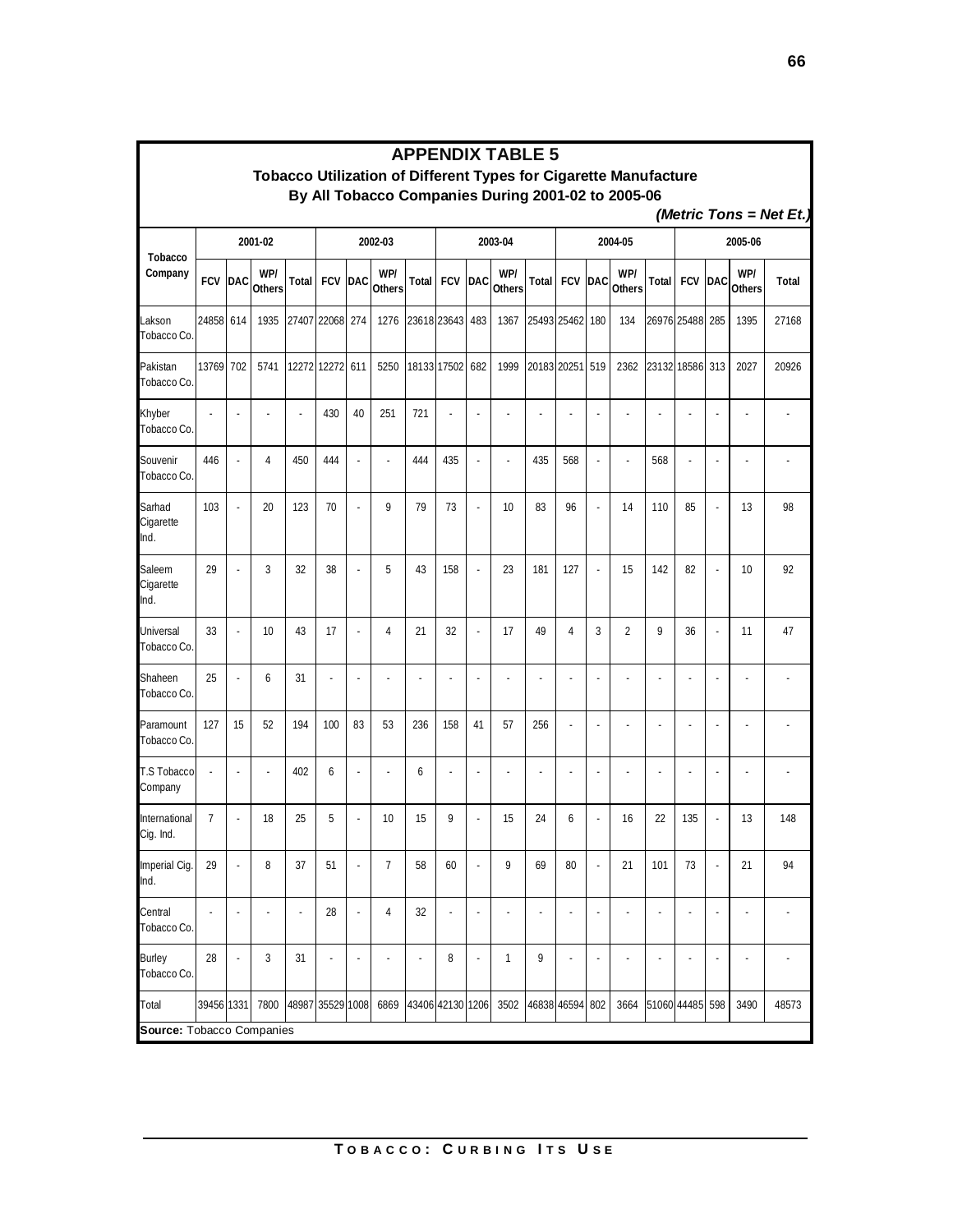|                 | <b>APPENDIX TABLE 6</b><br>Tobacco Cess Realization by Pakistan Tobacco Board During the Last Five Years<br>$(1000'$ Rs.) |                          |       |                          |                          |                |  |  |  |  |  |  |
|-----------------|---------------------------------------------------------------------------------------------------------------------------|--------------------------|-------|--------------------------|--------------------------|----------------|--|--|--|--|--|--|
| S.<br><b>No</b> | <b>Tobacco Company</b>                                                                                                    | 2002                     | 2003  | 2004                     | 2005                     | 2006           |  |  |  |  |  |  |
| Ι.              | Pakistan Tobacco Company                                                                                                  | 22632                    | 20353 | 23169                    | 26544                    | 24063          |  |  |  |  |  |  |
| 2.              | Lakson Tobacco Company                                                                                                    | 31243                    | 27415 | 30018                    | 32316                    | 31561          |  |  |  |  |  |  |
| 3.              | <b>Walton Tobacco Company</b>                                                                                             | 344                      | 406   | 414                      | 499                      | 575            |  |  |  |  |  |  |
| 4.              | Souvenir Tobacco Company                                                                                                  | 509                      | 532   | 521                      | 679                      | 680            |  |  |  |  |  |  |
| 5.              | Sarhad Cigarette Industries                                                                                               | 132                      | 82    | 95                       | 133                      | 106            |  |  |  |  |  |  |
| 6.              | Pearl Tobacco Industry                                                                                                    |                          |       |                          |                          | 13             |  |  |  |  |  |  |
| 7.              | Saleem Cigarette Industries                                                                                               |                          |       | 51                       |                          |                |  |  |  |  |  |  |
| 8.              | Atlas Tobacco Company                                                                                                     |                          |       | $\mathbf{1}$             |                          |                |  |  |  |  |  |  |
| 9.              | Ambar Tobacco Company                                                                                                     | 102                      | 114   | -                        | $\overline{\phantom{a}}$ |                |  |  |  |  |  |  |
| 10.             | Central Tobacco Company                                                                                                   | 39                       | 36    | 65                       | 42                       | $\overline{a}$ |  |  |  |  |  |  |
| 1I.             | Sultan Tobacco Company                                                                                                    | 11                       | 13    | $\overline{7}$           | 8                        |                |  |  |  |  |  |  |
| 12.             | Western Tobacco Company                                                                                                   | 36                       | 20    |                          |                          |                |  |  |  |  |  |  |
| 13.             | Paramount Tobacco Company                                                                                                 | 210                      | 257   | 346                      | 165                      |                |  |  |  |  |  |  |
| 14.             | Imperial Cigarette Industry                                                                                               | 88                       | 59    | 78                       | 111                      | 103            |  |  |  |  |  |  |
| 15.             | Khyber Tobacco Company                                                                                                    | $\overline{\phantom{a}}$ | 3     | $\overline{\phantom{0}}$ | $\overline{\phantom{a}}$ |                |  |  |  |  |  |  |
| 16.             | Universal Tobacco Company                                                                                                 | 46                       | 26    | 34                       | 29                       | 33             |  |  |  |  |  |  |
| 17.             | National Tobacco Company                                                                                                  | 19                       | 12    | 21                       | 55                       | 309            |  |  |  |  |  |  |
| 18.             | Asia Tobacco Company.                                                                                                     |                          | 12    |                          |                          |                |  |  |  |  |  |  |
| 19.             | Kashmir Tobacco Company                                                                                                   | 45                       | 46    |                          |                          |                |  |  |  |  |  |  |
| 20.             | International Cigarette Ind.                                                                                              | 21                       | 13    | 21                       | 18                       | 26             |  |  |  |  |  |  |
| 21.             | Burley Tobacco Company.                                                                                                   | 22                       | 31    | 11                       | $\overline{\phantom{a}}$ | $\blacksquare$ |  |  |  |  |  |  |
| 22.             | New Kashmir Tobacco Company                                                                                               | 49                       | 48    | 47                       | 44                       | 43             |  |  |  |  |  |  |
| 23.             | <b>Bilal Tobacco Company</b>                                                                                              | 12                       | 17    | 24                       | 21                       | 110            |  |  |  |  |  |  |
| 24.             | Delta Tobacco Company                                                                                                     | 526                      |       |                          |                          |                |  |  |  |  |  |  |
| 25.             | Excel Tobacco Company                                                                                                     |                          | 17    |                          |                          |                |  |  |  |  |  |  |
| 26.             | Virginia Tobacco Company                                                                                                  | 9                        | 4     |                          |                          |                |  |  |  |  |  |  |
| 27.             | Civic Tobacco Company                                                                                                     | 14                       | 18    | 22                       | 17                       | 20             |  |  |  |  |  |  |
| 28.             | Helton Tobacco Company                                                                                                    | 9                        | 35    | 18                       | 8                        |                |  |  |  |  |  |  |
| 29.             | Watton Tobacco Company                                                                                                    | 22                       | 21    | 24                       | 29                       | 54             |  |  |  |  |  |  |
| 30.             | Heltop Tobacco Company                                                                                                    | 9 3 0                    |       |                          |                          |                |  |  |  |  |  |  |
| 31.             | <b>Bara Cigarette Industry</b>                                                                                            |                          |       |                          |                          | 1              |  |  |  |  |  |  |
|                 | <b>Total</b>                                                                                                              | 56170                    | 49560 | 54987                    | 60718                    | 57697          |  |  |  |  |  |  |
|                 | Source: Tobacco Companies                                                                                                 |                          |       |                          |                          |                |  |  |  |  |  |  |

# **Taxation of Tobacco**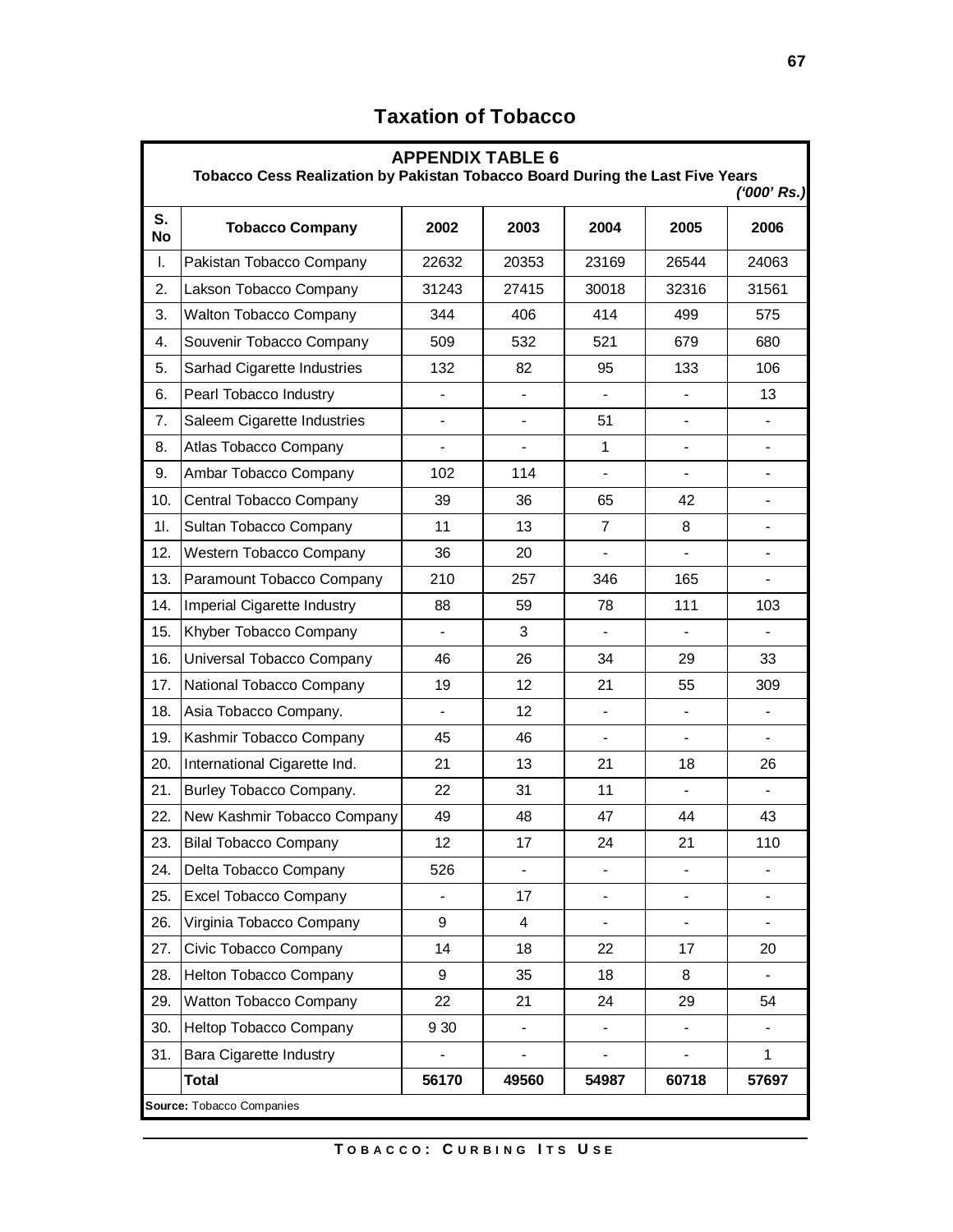| <b>APPENDIX TABLE 7</b><br>Central Excise Duty Realized from Different Tobacco Companies 2001-02 to 2005-06 |                          |                          |          |                |               |  |  |  |  |
|-------------------------------------------------------------------------------------------------------------|--------------------------|--------------------------|----------|----------------|---------------|--|--|--|--|
|                                                                                                             |                          |                          |          |                | (Million Rs.) |  |  |  |  |
| <b>Tobacco Companies</b>                                                                                    | 2001-02*                 | 2002-03*                 | 2003-04* | 2004-05*       | 2005-06*      |  |  |  |  |
| Pakistan Tobacco Company                                                                                    | 11986.3                  | 12787.2                  | 14124.7  | 17146.0        | 17715.9       |  |  |  |  |
| Lakson Tobacco Company                                                                                      | 8973.0                   | 8754.2                   | 9264.5   | 10982.9        | 11156.7       |  |  |  |  |
| F.S. Tobacco Company                                                                                        | 110.9                    | 1773.7                   |          |                |               |  |  |  |  |
| Souvenir Tobacco Company                                                                                    | 98.9                     | 104.4                    | 105.4    | 141.9          | 149.4         |  |  |  |  |
| Khyber Tobacco Company                                                                                      | $\overline{\phantom{a}}$ | 2.3                      |          |                |               |  |  |  |  |
| Sarhad Cigarette Industries                                                                                 | 18.0                     | 24.6                     | 26.2     | 34.3           | 32.1          |  |  |  |  |
| Saleem Cigarette Industries                                                                                 | 6.8                      | 7.2                      | 7.7      | 6.3            |               |  |  |  |  |
| Central Tobacco Company                                                                                     | $\overline{\phantom{0}}$ | 7.4                      | 16.5     |                |               |  |  |  |  |
| Shaheen Tobacco Company                                                                                     | 5.2                      | $\blacksquare$           |          | $\blacksquare$ |               |  |  |  |  |
| Universal Tobacco Company                                                                                   | 6.3                      | 6.1                      | 5.9      | 5.3            | 12.9          |  |  |  |  |
| Paramount Tobacco Company                                                                                   | 54.2                     | 65.6                     | 75.2     | $\blacksquare$ |               |  |  |  |  |
| Imperial Cigarette Industry                                                                                 | 20.2                     | 19.6                     | 19.1     | 25.0           | 29.5          |  |  |  |  |
| International Tobacco Company                                                                               | 3.5                      | 4.7                      | 5.2      | 5.9            | 6.1           |  |  |  |  |
| Delta Tobacco Company                                                                                       | 3.5                      | $\overline{\phantom{a}}$ |          |                |               |  |  |  |  |
| Total                                                                                                       | 21286.8                  | 23557.0                  | 23650.5  | 28347.6        | 29102.6       |  |  |  |  |
| *Including Sales Tax<br><b>Source: Tobacco Companies</b>                                                    |                          |                          |          |                |               |  |  |  |  |

# **International Trade**

| <b>APPENDIX TABLE 8</b><br>Export of Tobacco and Tobacco Products by two large tobacco companies<br>during the last five years |                      |                 |                      |                 |              |  |  |  |  |  |
|--------------------------------------------------------------------------------------------------------------------------------|----------------------|-----------------|----------------------|-----------------|--------------|--|--|--|--|--|
|                                                                                                                                |                      |                 |                      |                 |              |  |  |  |  |  |
| Period                                                                                                                         |                      | <b>Tobacco</b>  | <b>Cigarettes</b>    | Total           |              |  |  |  |  |  |
|                                                                                                                                | Quantity<br>(M. Kgs) | Value<br>(M.Rs) | Quantity<br>(M. Nos) | Value<br>(M.Rs) | Value (M.Rs) |  |  |  |  |  |
| A: Lakson Tobacco Company:                                                                                                     |                      |                 |                      |                 |              |  |  |  |  |  |
| 2001-02                                                                                                                        | 0.945                | 119.205         | 141.625              | 38.024          | 157.229      |  |  |  |  |  |
| 2002-03                                                                                                                        | 2.377                | 154.890         | 96.311               | 24.110          | 179.000      |  |  |  |  |  |
| 2003-04                                                                                                                        | 3.860                | 211.660         | 108.450              | 26.350          | 238.010      |  |  |  |  |  |
| 2004-05                                                                                                                        | 4.940                | 345.290         | 28.960               | 7.600           | 356.890      |  |  |  |  |  |
| 2005-06                                                                                                                        | 3.340                | 288,000         | 21.000               | 6.670           | 294.670      |  |  |  |  |  |
| <b>B: Pakistan Tobacco Company:</b>                                                                                            |                      |                 |                      |                 |              |  |  |  |  |  |
| 2001-02                                                                                                                        | 0.885                | 95.792          |                      |                 | 95.792       |  |  |  |  |  |
| 2002-03                                                                                                                        | 1.43                 | 13.700          |                      |                 | 13.700       |  |  |  |  |  |
| 2003-04                                                                                                                        | 3.989                | 399.500         |                      |                 | 399.500      |  |  |  |  |  |
| 2004-05                                                                                                                        | 1.965                | 259.932         |                      |                 | 259.932      |  |  |  |  |  |
| 2005-06                                                                                                                        | 0.490                | 44.800          |                      |                 | 44.800       |  |  |  |  |  |
| Source: Tobacco Statistical Bulletin, Pakistan Tobacco Board, various issues                                                   |                      |                 |                      |                 |              |  |  |  |  |  |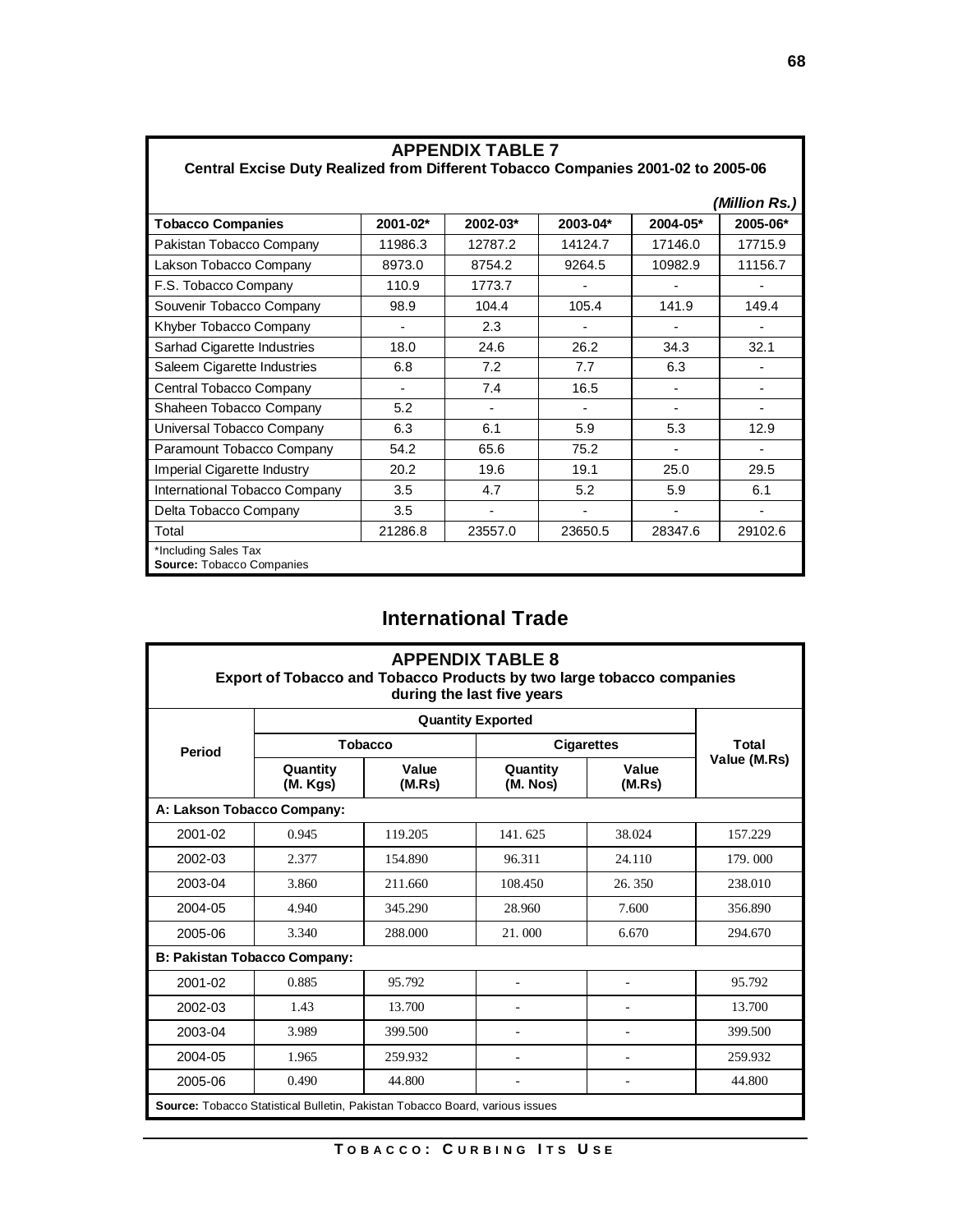| <b>APPENDIX TABLE 9</b><br>Increase/Decrease in Export of Tobacco and Cigarettes 2001-02 To 2005-06                                                                                                                                                                                                                                   |          |                |                |                |          |                   |         |                |         |                    |  |
|---------------------------------------------------------------------------------------------------------------------------------------------------------------------------------------------------------------------------------------------------------------------------------------------------------------------------------------|----------|----------------|----------------|----------------|----------|-------------------|---------|----------------|---------|--------------------|--|
| Year                                                                                                                                                                                                                                                                                                                                  |          |                | <b>TOBACCO</b> |                |          | <b>CIGARETTES</b> |         |                |         | <b>TOTAL VALUE</b> |  |
|                                                                                                                                                                                                                                                                                                                                       | Quantity |                | Value          |                | Quantity |                   | Value   |                |         |                    |  |
|                                                                                                                                                                                                                                                                                                                                       | (M. Kg)  | X<br>Variation | (M. No)        | X<br>Variation | (M. No)  | X<br>Variation    | (M. Rs) | X<br>Variation | (M. Rs) | X<br>Variation     |  |
| 2001-02                                                                                                                                                                                                                                                                                                                               | 3.21     | $(-)$ 46       | 231.11         | $(-) 60$       | 84.19    | $(+)$ 615         | 46.20   | $(+) 643$      | *286.41 | $(-) 51$           |  |
| 2002-03                                                                                                                                                                                                                                                                                                                               | 5.49     | $(+)$ 71       | 316.75         | $(+)$ 37       | 74.03    | $(-) 12$          | 45.21   | $(-) 2$        | *362.37 | $(+)$ 27           |  |
| 2003-04                                                                                                                                                                                                                                                                                                                               | 8.27     | $(+) 51$       | 642.74         | $(+)$ 103      | 160.37   | $(+)$ 117         | 120.58  | $(+)$ 167      | *767.09 | $(+)$ 112          |  |
| 2004-05                                                                                                                                                                                                                                                                                                                               | 7.17     | $(-) 13$       | 626.67         | $(-) 2$        | 38.93    | $(-)312$          | 34.15   | $(-)$ 253      | *673.61 | $(-) 12$           |  |
| 2005-06                                                                                                                                                                                                                                                                                                                               | 4.83     | $(-) 33$       | 365.10         | $(-)$ 42       | 21.16    | $(-)$ 46          | 17.936  | (-) 43         | *386.32 | $(-)$ 43           |  |
| *Including Rs. 91,05,000 as the value of cigars during 2001-02<br>*Including Rs. 4,16,000 as the value of cigars during 2002-2003<br>*Including Rs. 3,77,000 as the value of cigars during 2003-04<br>*Including Rs. 12,79,000 as the value of cigars during 2004-05<br>*Including Rs. 3,29,000 as the value of cigars during 2005-06 |          |                |                |                |          |                   |         |                |         |                    |  |

**Source:** Federal Bureau of Statistics

| <b>APPENDIX TABLE 10</b><br>Government Revenues Paid by Pakistan Tobacco Company Limited<br>(Rs. In Million) |                            |                               |                               |                  |                          |                  |                    |  |  |
|--------------------------------------------------------------------------------------------------------------|----------------------------|-------------------------------|-------------------------------|------------------|--------------------------|------------------|--------------------|--|--|
| Year                                                                                                         | Taxes on<br><b>Imports</b> |                               |                               |                  |                          |                  |                    |  |  |
|                                                                                                              |                            | $C.E.D.$ on<br><b>Tobacco</b> | C.E.D on<br><b>Cigarettes</b> | <b>Sales Tax</b> | <b>Income</b><br>Tax     | <b>Local Tax</b> | <b>Grand Total</b> |  |  |
| 1990-91                                                                                                      | 120.191                    | 32.696                        | 5219.219                      | 833.696          | 83.499                   | $\blacksquare$   | 6289.301           |  |  |
| 1991-92                                                                                                      | 138.058                    | 30.306                        | 5585.678                      | 934.301          | 20.949                   |                  | 6709.294           |  |  |
| 1992-93                                                                                                      | 194.135                    | 38.661                        | 5272.404                      | 1036.211         | 29.422                   | 14.882           | 6585.715           |  |  |
| 1993-94                                                                                                      | 185.413                    | 32.479                        | 4792.587                      | 1130.115         | 52.385                   | 19.665           | 6212.644           |  |  |
| 1994-95                                                                                                      | 247.228                    | 48.048                        | 5445.544                      | 1441.709         |                          | 2.432            | 7184.961           |  |  |
| 1995-96                                                                                                      | 285.189                    | 93.877                        | 6054.049                      | 1270.188         | $\blacksquare$           | 8.847            | 7711.950           |  |  |
| 1996-97                                                                                                      | 344.609                    | 112.670                       | 6490.486                      | 2308.999         |                          | 9.394            | 9266.158           |  |  |
| 1997-98                                                                                                      | 301.000                    | 107.000                       | 6605.000                      | 1424.000         | 25.000                   | 52.000           | 8514.000           |  |  |
| 1998-99                                                                                                      | 349,000                    | 118,000                       | 7693.000                      | 1825.000         | 29.000                   | 73.000           | 10087.000          |  |  |
| 1999-00                                                                                                      | 2205.375                   | 108.695                       | 7152.765                      |                  | 27.802                   | 92.486           | 9587.123           |  |  |
| 2000-01                                                                                                      | 502.273                    | 20.3.758                      | 9295.399                      | 2615.542         | $\blacksquare$           | 80.394           | 12697.366          |  |  |
| 2001-02                                                                                                      | 346.800                    | 136.370                       | 9583.017                      | 2713.486         | $\blacksquare$           | 78.157           | 12857.839          |  |  |
| 2002-03                                                                                                      | 355.417                    | 94.736                        | 9923.815                      | 2766.028         | $\overline{\phantom{a}}$ | 16.519           | 13156.515          |  |  |
| 2003-04                                                                                                      | 308.793                    | 142.292                       | 11676.241                     | 3242.709         | $\blacksquare$           | 24.388           | 15394.423          |  |  |
| 2004-05                                                                                                      | 235.625                    | 242.004                       | 13536.786                     | 3.392            | 49.911                   | 47.587           | 14115.412          |  |  |
| <b>Source:</b> Tobacco Statistical Bulletin, Pakistan Tobacco Board, 2006                                    |                            |                               |                               |                  |                          |                  |                    |  |  |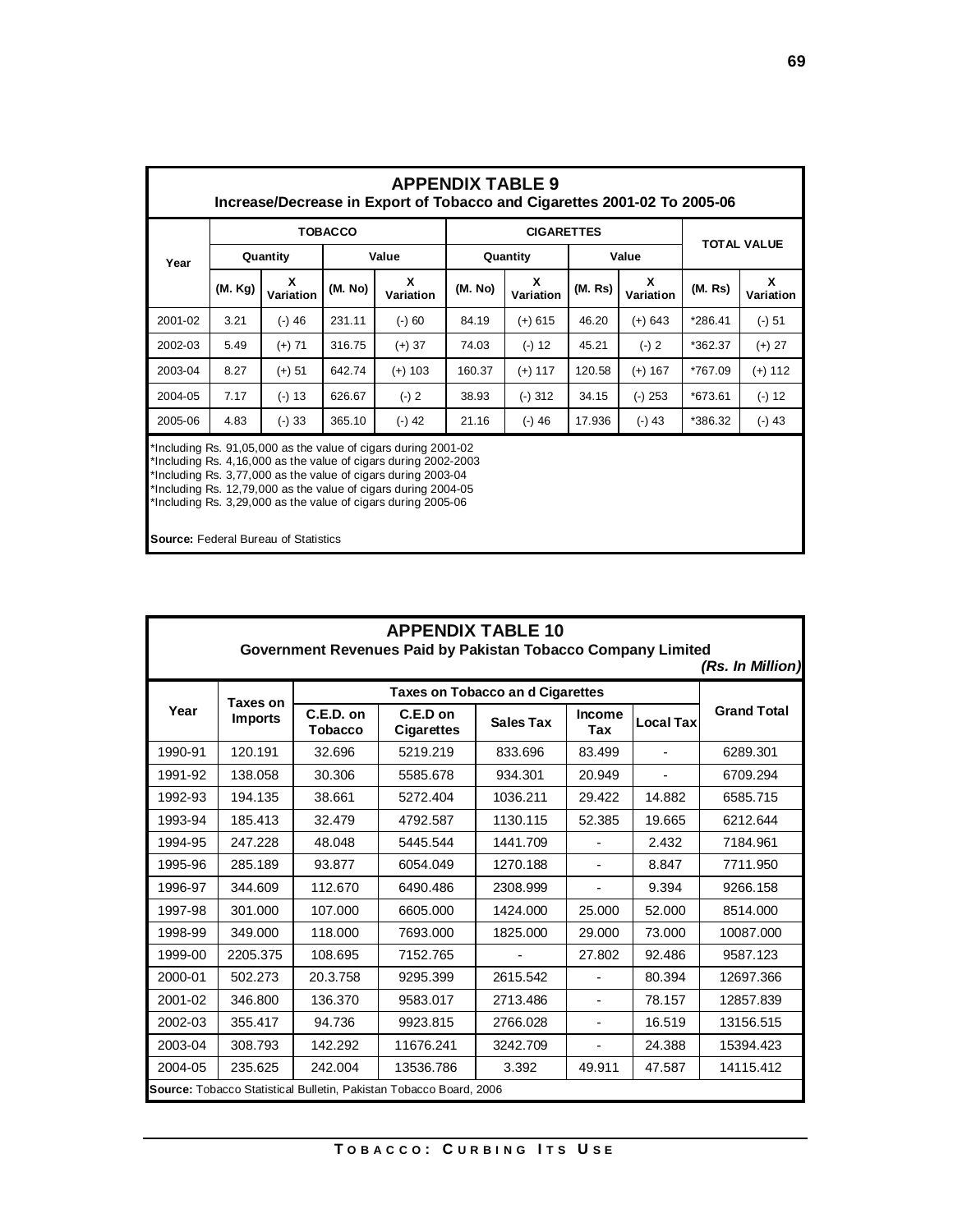| <b>APPENDIX TABLE 11</b><br><b>LAKSON Tobacco Company Limited</b>            |                         |                     |                     |                                        |                          |                  |                          |                |                |
|------------------------------------------------------------------------------|-------------------------|---------------------|---------------------|----------------------------------------|--------------------------|------------------|--------------------------|----------------|----------------|
| Year                                                                         | <b>Taxes on Imports</b> |                     |                     | <b>Taxes on Tobacco and Cigarettes</b> |                          |                  |                          |                |                |
|                                                                              | Custom<br>Duty          | <b>Sales</b><br>Tax | Iqra Sur-<br>Charoe | C.E.D. on<br><b>Tobacco</b>            | $C.E.D.$ on<br>Cigarette | <b>Sales Tax</b> | <b>Income</b><br>Tax     | Local<br>Tax   | Grand<br>Total |
| 1990-91                                                                      | 24.658                  | 11.885              | 3.559               | 18.950                                 | 1788.326                 | 306.178          | 2.390                    | 0.051          | 2156.037       |
| 1991-92                                                                      | 30.795                  | 14.478              | 12.011              | 19.399                                 | 1512.938                 | 264.726          | 3.191                    | 1.800          | 1859.338       |
| 1992-93                                                                      | 42.294                  | 17.366              | 5.770               | 20.473                                 | 1270.745                 | 265.633          |                          | 2.373          | 1624.654       |
| 1993-94                                                                      | 37.487                  | 28.499              | 5.241               | 20.187                                 | 1250.751                 | 306.210          | 19.605                   | 3.502          | 1671.482       |
| 1994-95                                                                      | 48.818                  | 20.632              |                     | 17.197                                 | 1412.236                 | 326.457          | 37.209                   | 6.815          | 1869.364       |
| 1995-96                                                                      | 55.622                  | 26.631              | 4.055               | 49.213                                 | 1334.217                 | 343.692          | 25.043                   | 12.615         | 1851.088       |
| 1996-97                                                                      | 199.268                 | 114.030             | 80.550              | 88.386                                 | 3317.150                 | 914.057          | 69.954                   | 32.984         | 4422.530       |
| 1997-98                                                                      | 260.546                 | 166.266             | 1.879               | 153.892                                | 6057.338                 | 1380.835         | $\blacksquare$           | 61.922         | 8082.678       |
| 1998-99                                                                      | 292.129                 | 210.931             | 0.747               | 164.500                                | 6297.904                 | 1550.455         |                          | 75.582         | 8714.228       |
| 1999-00                                                                      | 262.746                 | 206.378             | 9.867               | 160.648                                | 6589.084                 | 1974.309         | $\overline{\phantom{0}}$ | ٠              | 9203.032       |
| 2000-01                                                                      | 341.506                 | 269.133             | 17.013              | 192.369                                | 6412.085                 | 2076.586         | -                        | $\overline{a}$ | 9308.692       |
| 2001-02                                                                      | 259.428                 | 221.269             | 13.4S9              | 179.484                                | 6609.678                 | 2183.810         | $\overline{\phantom{0}}$ |                | 9407.128       |
| 2002-03                                                                      | 214.020                 | 196.007             | 5.688               | 151.599                                | 6489.862                 | 2112.712         |                          | Ξ.             | 9169.887       |
| 2003-04                                                                      | 281.185                 | 223.076             | 8.068               | 167.137                                | 6781.323                 | 2316.065         |                          | $\overline{a}$ | 9776.854       |
| 2004-05                                                                      | 293.046                 | 243.684             | 12.362              | $\star$                                | 8066.861                 | 2736.040         | -                        | ٠              | 11391.993      |
| Source: Tobacco Statistical Bulletin, Pakistan Tobacco Board, various issues |                         |                     |                     |                                        |                          |                  |                          |                |                |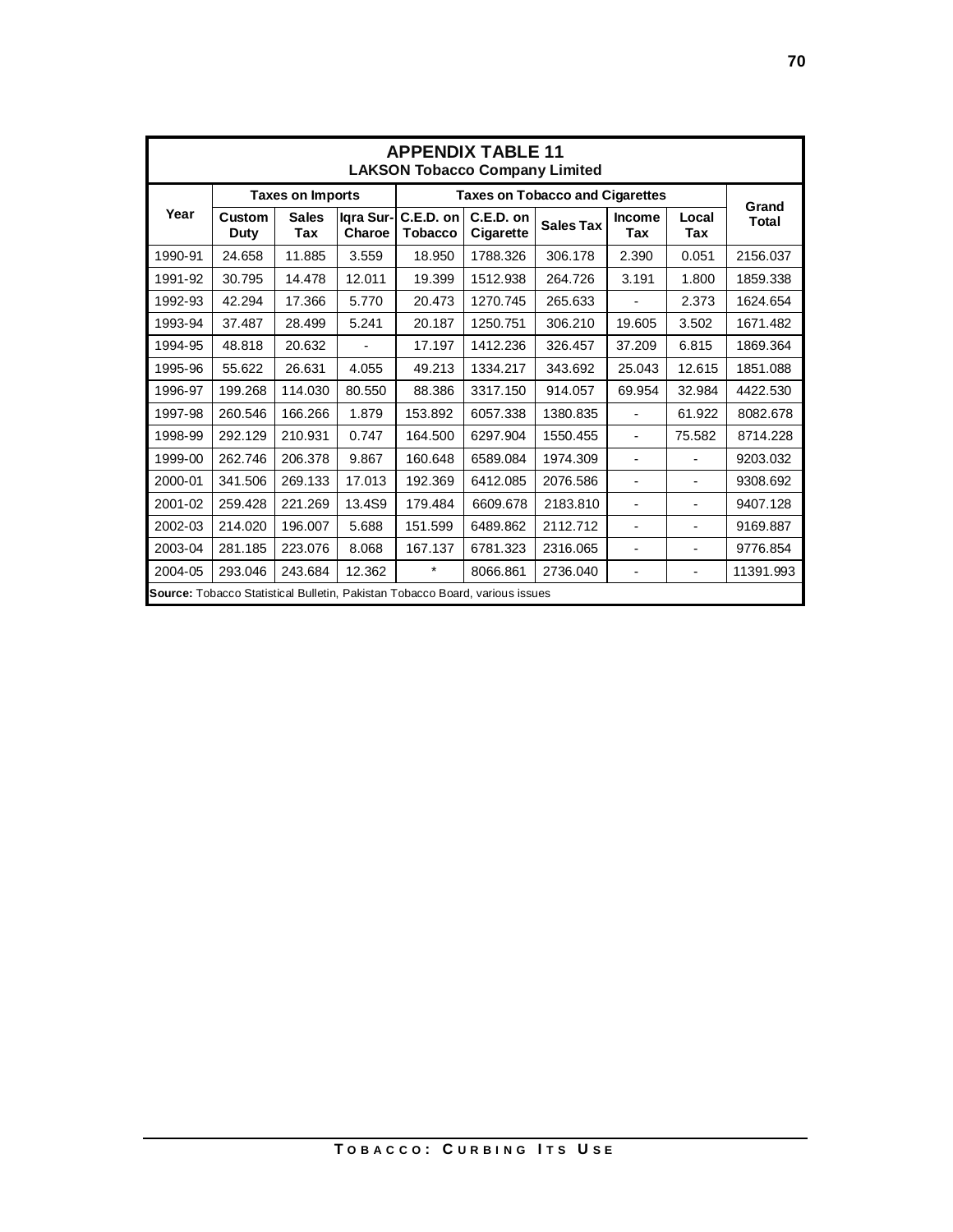## **REFERENCES**

- Adult: Smoking Determined by the National Health Survey reported by Country Profiles on Tobacco Control in the East Mediterranean Region, available at URL [www.emro.who.intyTFI/countrv](http://www.emro.who.intyTFI/countrv) profile.htm.
- Adult: Smoking Determined by the National Health Survey reported by Country Profiles on Tobacco Control in the East Mediterranean Region, available at URL [www.emro.who.intyTFI/countrv](http://www.emro.who.intyTFI/countrv) profile.htm.

Ahmed K. et al. (2005) "Prevalence and Predictors of Smoking in Pakistan. Results of the National Health Survey of Pakistan", European Journal of Cardiovascular Prevention and Rehabilitation, June, 12(3).

- Alam, Ali Yawar, Azhar Iqbal, Khalif Bile Mohamud, Ronald E Laporte, Ashfaq Ahmed, and Sania Nishtar. (2008). Investigating socio-economicdemographic determinants of tobacco use in Rawalpindi, Pakistan. BMC Public Health 8: 50. doi:10.1186/1471-2458-8-50.
- Ali, S., Sathiakumar, N., & Delzell, E. (2006). Prevalence and socio-demographic factors associated with tobacco smoking among adult males in rural Sindh, Pakistan. The Southeast Asian Journal of Tropical Medicine and Public Health, 37(5), 1054-60.
- Basheer RA. *The Economics of Tobacco and its Consumption in India.* Report prepared for the World Bank. (unpublished) May 1993.
- Bhurgri, Y. (2005). Cancer of the oral cavity trends in Karachi South (1995-2002). Asian Pacific Journal of Cancer Prevention: APJCP, 6(1), 22-6.
- Bhurgri, Y., Bhurgri, A., Hussainy, A. S., Usman, A., Faridi, N., Malik, J., et al. (2003). Cancer of the oral cavity and pharynx in Karachi--identification of potential risk factors. Asian Pacific Journal of Cancer Prevention: APJCP, 4(2), 125-30.
- Bhurgri, Y., Bhurgri, A., Usman, A., Sheikh, N., Faridi, N., Malik, J., et al. (2006). Patho-epidemiology of lung cancer in Karachi (1995-2002). Asian Pacific Journal of Cancer Prevention: APJCP, 7(1), 60-4.
- Blecher, E. H., & Walbeek, C. P. V. (2004). An international analysis of cigarette affordability. Tobacco Control, 13(4), 339-346.
- Chaloupka, Frank J and Prabhat Jha (2002). *The Economics of Global Tobacco Control*. 321:358-361, BMJ Publishing Group Ltd.
- Chaloupka, Frank, Tei-Wei Hu, Kenneth E. Warner, Rowena van der Merwe, and Ayda Yurekli. *Taxation of Tobacco Products.*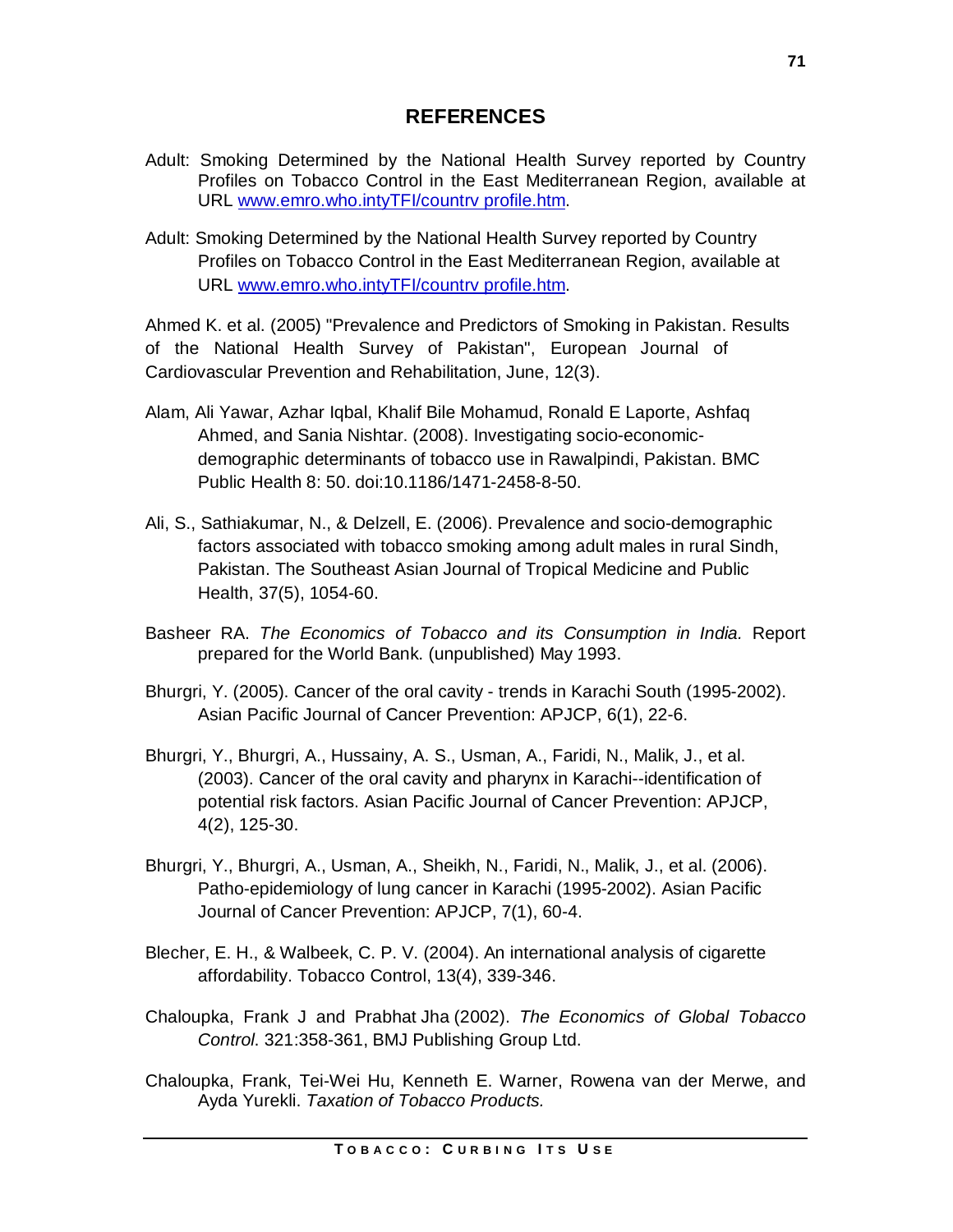- Efroymson D. et al. *Hungry for Tobacco: An Analysis of the Economic Impact of Tobacco Consumption on the Poor in Bangladesh.* Tobacco Control, 2001.
- Ehsan, L. (2008). Coalition for Tobacco Control in Pakistan. Retrieved January 17, 2009, from<http://www.ctcpak.org/pak.htm.>
- ERC. (2007). World Cigarettes 2005. ERC Statistics International PLC,
- Euromonitor International. (2008). Tobacco Pakistan: Euromonitor international country market insight.
- Food and Agricultural Organization. (2009). FAOSTAT. Retrieved January 25, 2009, from <http://faostat.fao.org/site/567/default.aspx.>
- Ganatra, H. A., Kalia, S., Haque, A. S., & Khan, J. A. (2007). Cigarette smoking among adolescent females in Pakistan. The International Journal of Tuberculosis and Lung Disease: The Official Journal of the International Union Against Tuberculosis and Lung Disease, 11(12), 1366-71.
- Government of Pakistan. (2002b). Prohibition of smoking and protection of nonsmokers health ordinance 2002. Retrieved January 23, 2009, from <http://ctcpak.org/docs/smokelaw.pdf.>
- Government of Pakistan. (2008a). Economic Survey of Pakistan 2007-08. Islamabad, Pakistan: Ministry of Finance, Government of Pakistan.
- Guindon, G. E., Marie, A. P., & Boisclair, D. (2003). Higher Tobacco Prices and Taxes in South-East Asia. Tobacco Free Inititive, World Health Organization.
- Guindon, G. E., Tobin, S., & Yach, D. (2002). Trends and affordability of cigarette prices: ample room for tax increases and related health gains. Tobacco Control, 11(1), 35-43.
- Hu, TW and Mao, Z. *Economic Analysis of Tobacco and Options for Tobacco Control: China Case Study.* Economics of Tobacco Discussion Paper No. 3, Health, Nutrition and Population, World Bank, November 2002.
- Imam, Sardar Z, Haq Nawaz, Yasir J Sepah, Aqueel H Pabaney, Mahwish Ilyas, and Shehzad Ghaffar. (2007). Use of smokeless tobacco among groups of Pakistani medical students - a cross sectional study. BMC Public Health 7: 231. doi:10.1186/1471-2458-7-231.
- Ismail, J., Jafar, T. H., Jafary, F. H., White, F., Faruqui, A. M., & Chaturvedi, N. (2004). Risk factors for non-fatal myocardial infarction in young South Asian adults. Heart, 90(3), 259-263. doi: 10.1136/hrt.2003.013631.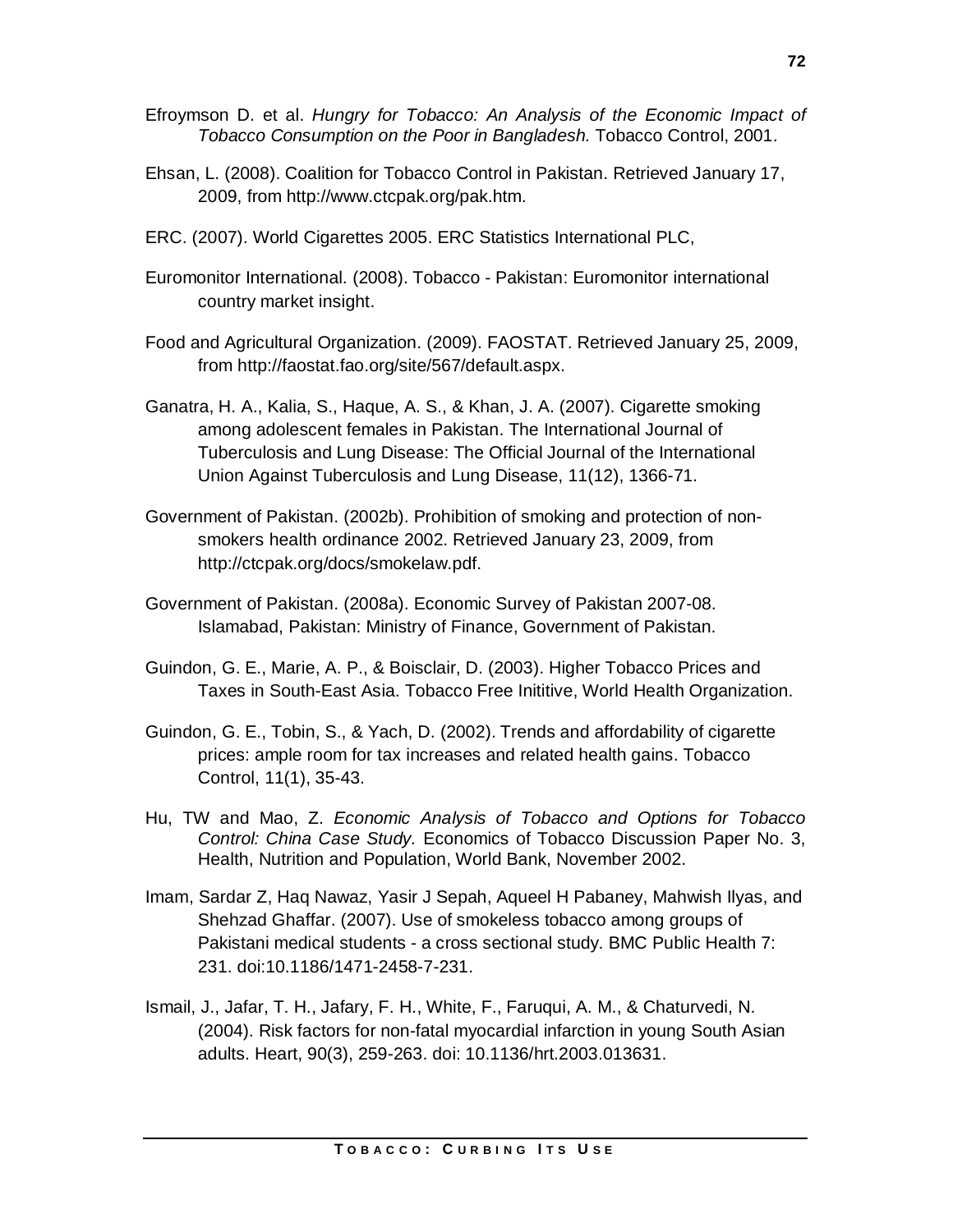- Jafar, T. H., Jafary, F. H., Jessani, S., & Chaturvedi, N. (2005). Heart disease epidemic in Pakistan: women and men at equal risk. American Heart Journal, 150(2), 221-6. doi: 10.1016/j.ahj.2004.09.025.
- Jafarey, Mahmood, Z., & Zaidi, S. H. (1997). Habits and dietary pattern of cases of carcinoma of the oral cavity and oropharynx. JPMA. The Journal of the Pakistan Medical Association, 27(6), 340-3.
- Jha P and Chaloupka, F. *Tobacco Control in Developing Countries.* OUP for the World Bank and WHO, 2000.
- Jha, Prabhat, Fred Paccaud, Ayda Yurekli, and Son Nguyen. *Strategic Priori-ties for Governments and Development Agencies in Tobacco Control.*
- Jha, P., Musgrove, P., Chaloupka, F., & Yurkeli, A. (2000a). The Economic Rationale for Intervention in the Tobacco Market. In Tobacco Control in Developing Countries. Oxford University Press.
- Joshi, P., Islam, S., Pais, P., Reddy, S., Dorairaj, P., Kazmi, K., et al. (2007). Risk Factors for Early Myocardial Infarction in South Asians Compared With Individuals in Other Countries. JAMA, 297(3), 286-294. doi: 10.1001/jama.297.3.286.
- Khurram, N. and N. Rehan (2001) "Epidemiology of Cigarette Smoking in Pakistan" Addiction, 96(12)
- Mazahir, Samia, Rabia Malik, Maria Maqsood, Kanwal Aliraza Merchant, Farida Malik, Atif Majeed, Zafar Fatmi, Muhammad Rizwanulhaq Khawaja, and Shehzad Ghaffar. (2006). Socio-demographic correlates of betel, areca and smokeless tobacco use as a high risk behavior for head and neck cancers in a squatter settlement of Karachi, Pakistan. Substance Abuse Treatment, Prevention, and Policy 1: 10. doi:10.1186/1747-597X-1-10.
- Merriman, D., Yurekli, A., & Chaloupka, F. J. (2000). How big is the worldwide cigarette smuggling problem? In Tobacco Control in Developing Countries. Oxford University Press.
- Mubeen, S. M., Morrow, M., & Barraclough, S. (2008). Smoking among future doctors in a "no-smoking" university campus in Karachi, Pakistan: issues of tobacco control. JPMA. The Journal of the Pakistan Medical Association, 58(5), 248-53.
- Nasir, K. and Rehan, N. (2001). Epidemiology of cigarette smoking in Pakistan. *Addiction 96*(12): 1847-1854.
- Nassar H. *The Economics of Tobacco in Egypt, A New Analysis Of Demand.* Washington, DC, World Bank, 2003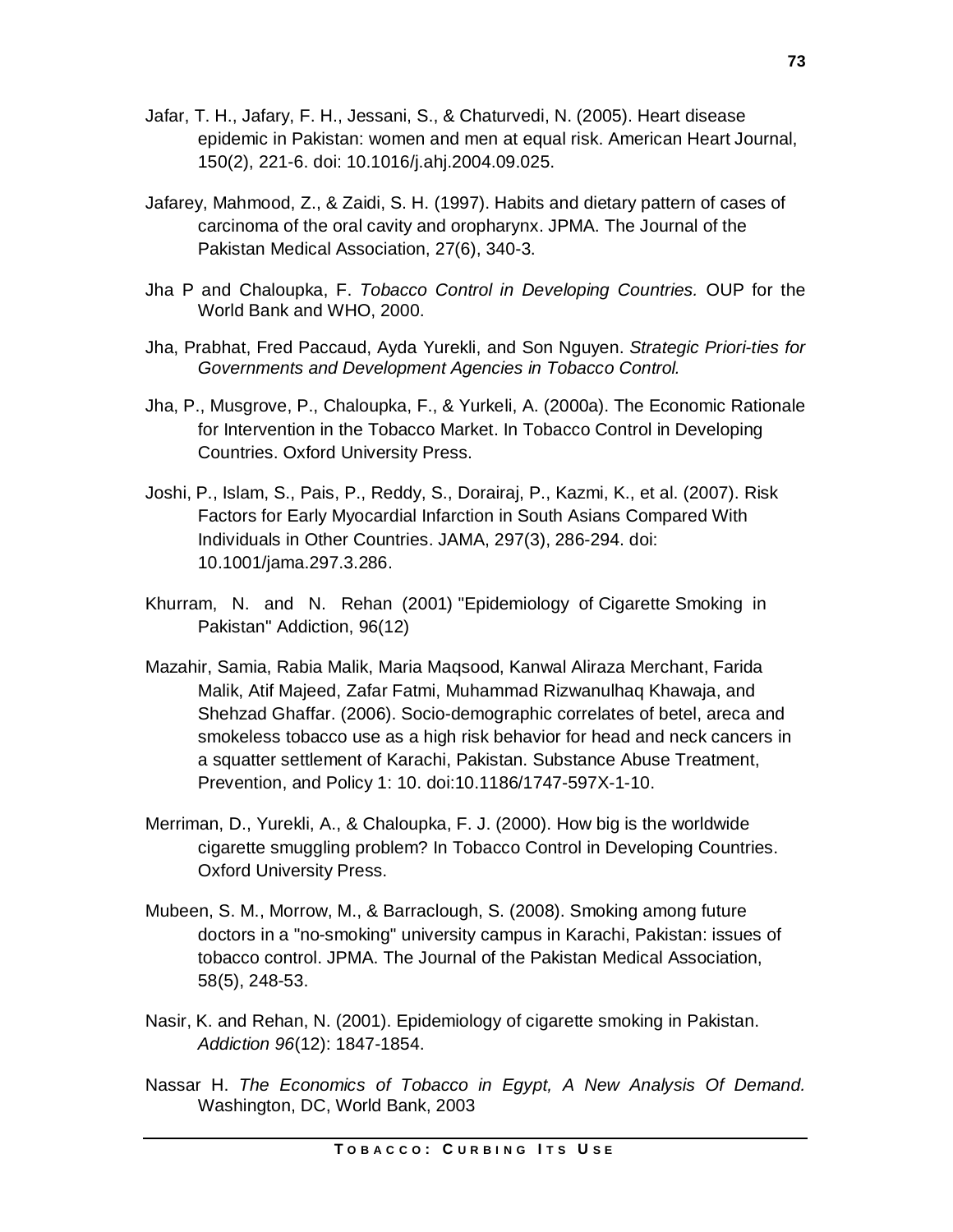National Health Survey of Pakistan, 1990-94.

- New Mexico Department of Health. *Tobacco Use Prevention and Control (TUPAC) Program.* Progress Report Fiscal Year 2003.
- Nisar, N., Billoo, N., & Gadit, A. A. (2005). Pattern of tobacco consumption among adult women of low socioeconomic community Karachi, Pakistan. JPMA. The Journal of the Pakistan Medical Association, 55(3), 111-4.
- Nishtar, Sania, and Ehsan Lateef. (2006). Tobacco control An integral component of the national action plan on non communicable diseases in Pakistan. Prevention and Control 2, no. 2 (June): 95-102. doi:10.1016/j.precon.2006.10.002.
- Nishtar, S., Wierzbicki, A. S., Lumb, P. J., Lambert-Hammill, M., Turner, C. N., Crook, M. A., et al. (2004). Waist-hip ratio and low HDL predict the risk of coronary artery disease in Pakistanis. Current Medical Research and Opinion, 20(1), 55-62. doi: 10.1185/030079903125002595.
- Omowunmi Y.O. Osinubi, MD, MSc, FRCA (2004). *Workplace Policy Considerations for Curbing the Tobacco Epidemic.* American Journal of Industrial Medicine, Volume 46 Issue 2, Pages 157 – 160.
- Petit, P., & Sunley, E. M. (2008). Pakistan: Excises on Cigarettes -- A Way Forward. World Health Organization.
- Ranson, Kent, Prabhat Jha, Frank Chaloupka, and Ayda Yurekli. *Effectiveness and Cost-effectiveness of Price Increases and Other Tobacco Control Policy Interventions.*
- Rozi, S., & Akhtar, S. (2007). Prevalence and predictors of smokeless tobacco use among high-school males in Karachi, Pakistan. Eastern Mediterranean Health Journal, 13(4), 916-24.
- Rozi, S., Akhtar, S., Ali, S., & Khan, J. (2005). Prevalence and factors associated with current smoking among high school adolescents in Karachi, Pakistan. The Southeast Asian Journal of Tropical Medicine and Public Health, 36(2), 498-504.
- Rozi, S., Butt, Z. A., & Akhtar, S. (2007). Correlates of cigarette smoking among male college students in Karachi, Pakistan. BMC Public Health, 7, 312. doi: 10.1186/1471-2458-7-312.
- Sayginsoy Ö, Yürekli A, de Beyer J. Cigarette Demand, Taxation and the Poor; A Case Study of Bulgaria, Economics of Tobacco Discussion Paper No 4, Health, Nutrition and Population, World Bank, December 2002.